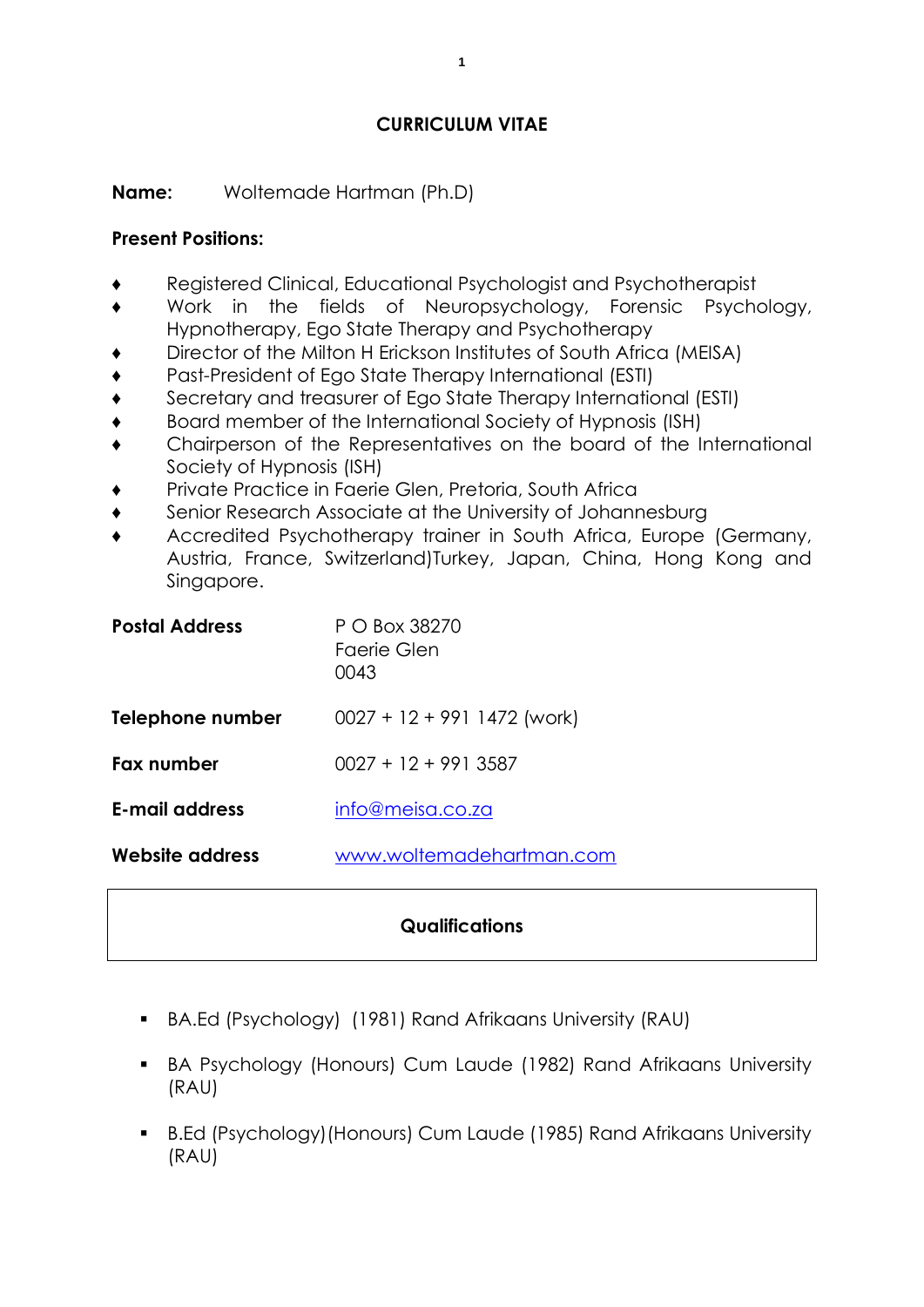- M.Ed (Psychology) Cum Laude (1988) Rand Afrikaans University (RAU)
- Ph.D (Clinical Hypnosis) (1994) University of Pretoria (UP)
- **International Certification: Eye Movement Integration (EMI) Practitioner** (2006) and trainer
- **International Certification: Somatic Experiencing (SE) Practitioner (2015)**
- **International Certification: Soma practitioner and trainer (2015)**

## **School, Academic, Practical and Professional Training**

- 1965 1971: West Rand Cons Primary School and Krugersdorp- North Primary School, South Africa
- **1972: Grade 8 Monument High School, South Africa**
- 1973: Grade 9 International School, Horn bei Schwangau, Ost-Allgäu, Germany
- 1974 1976: Grade 10-12 Monument High School, South Africa
- 1977 1980: Training as a high school teacher BA.Ed (Psychology) Rand Afrikaans University (RAU). Major subjects - German and Psychology
- 1981: BA Psychology (Honours) (Cum Laude) Rand Afrikaans University (RAU)
- 1982 1983: Teaching German at Monument High School
- 1984 1985: B.Ed (Psychology)(Honours)(Cum Laude) Rand Afrikaans University (RAU)
- 1986: M.Ed (Masters Degree in Educational Psychology)(Cum Laude) Rand Afrikaans University (RAU)
- 1987: Internship Educational Psychology, Supervisors Prof C J Lamprecht and Prof M C Grovè. Rand Afrikaans University (RAU)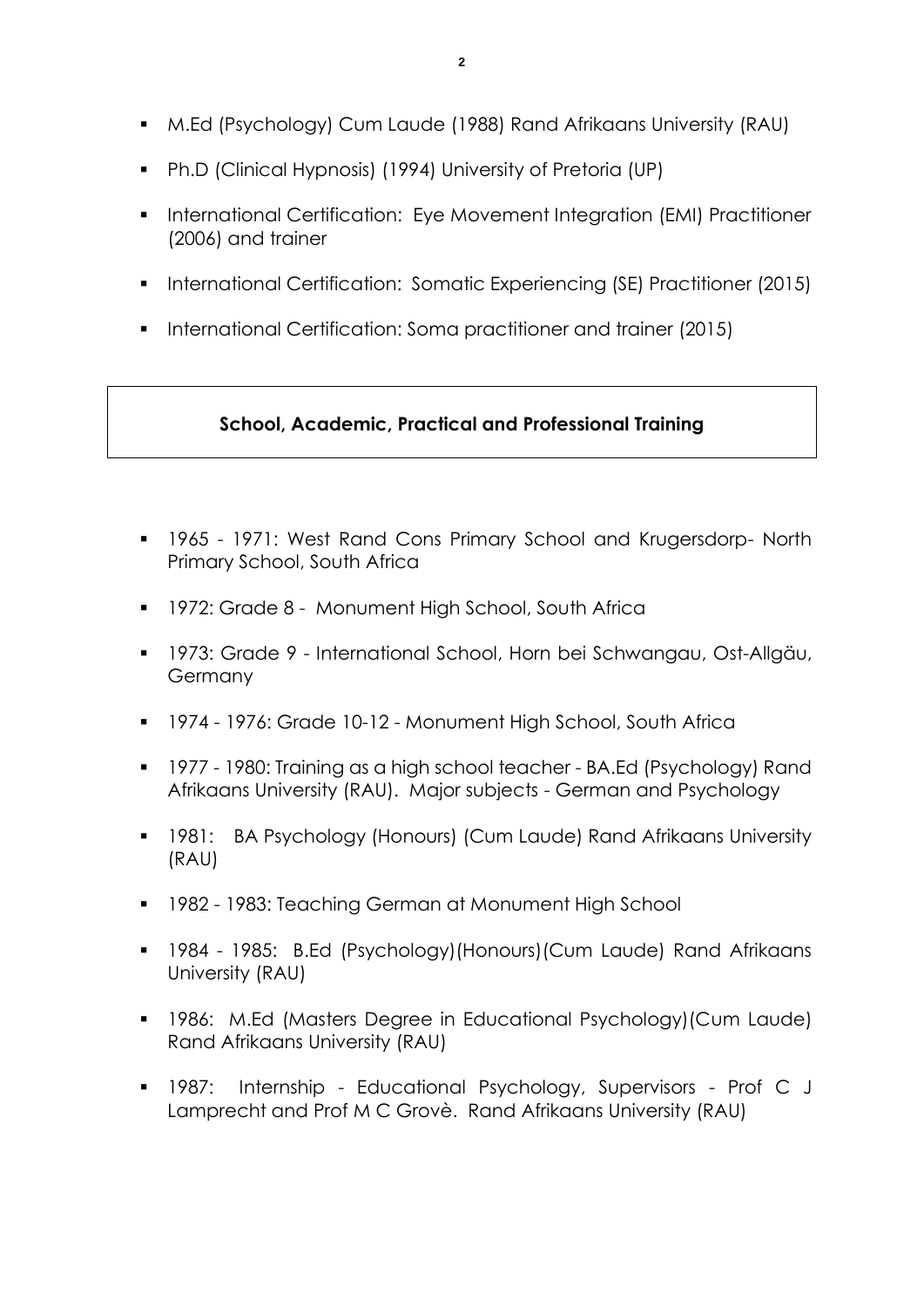- 1988 1989: Two year compulsory military service in the South African Defense Force and South African Prison Services. Work as interncounselling psychologist
- 1988 1989: Internship Counselling Psychology. Supervisors Prof Malan Heyns and Prof M C Grovè. Rand Afrikaans University (RAU)
- **1989: Elementary course in Clinical Hypnosis. South African Society of** Clinical Hypnosis. Supervisors - Dr Jules Leeb and Dr Louise Olivier
- **1990: Since 1990 in private practice in Johannesburg and in Pretoria,** South Africa
- **1990:** 5<sup>th</sup> European Congress of Hypnosis in Psychotherapy and Psychosomatic medicine. University of Constance. Germany. (18 - 24 August 1990). Basic and advanced training in Clinical Hypnosis and Ego State Therapy. Supervisors - Prof J G Watkins and Mrs H H Watkins
- **1991 (July): Advanced course in Clinical Hypnosis. South African Society** of Clinical Hypnosis. Supervisors - Dr Jules Leeb and Dr Louise Olivier
- **1991: Clinical Hypnosis and Applications of Ego State Therapy. Theory** and Practice. Supervisors - Prof J G Watkins (Ph.D) and Mrs H H Watkins (MA Clinical Psychology). University of Montana, USA
- 1992: 12<sup>th</sup> International Congress of Hypnosis. Ericksonian Hypnosis and Psychotherapy. Arts - Facts - Artifacts. A Joint Conference. Jerusalem. Israel. (25 - 31 July 1992). Basic and Advanced training in Clinical Hypnosis, Ego State Therapy and Ericksonian Hypnotherapy. Supervisors Prof J G Watkins and Mrs H H Watkins, Dr J K Zeig and Dr E Rossi
- 1991 1993: Ph.D (Clinical Hypnosis)(Cum Laude). Ego State Therapy with Sexually Traumatised Children. University of Pretoria (UP)
- **1993 (August): 6th European Congress of Hypnosis. Vienna. Austria. (14** - 20 August 1993). Basic and advanced training in Clinical Hypnosis and Ego State Therapy. Supervisors - Dr E Fromm, Prof J G Watkins and Mrs H H Watkins, Dr M Phillips and Dr C Frederick
- 1993 (December): Diplomate Examination of the South African Society of Clinical Hypnosis
- 1994 (February): Clinical Hypnosis and Applications of Traumatic Separation Theory and Neurolinguistic Programming. Theory and Practice. Johannesburg. South Africa. (1 - 14 February 1994). Supervisor - Dr D Ebrahim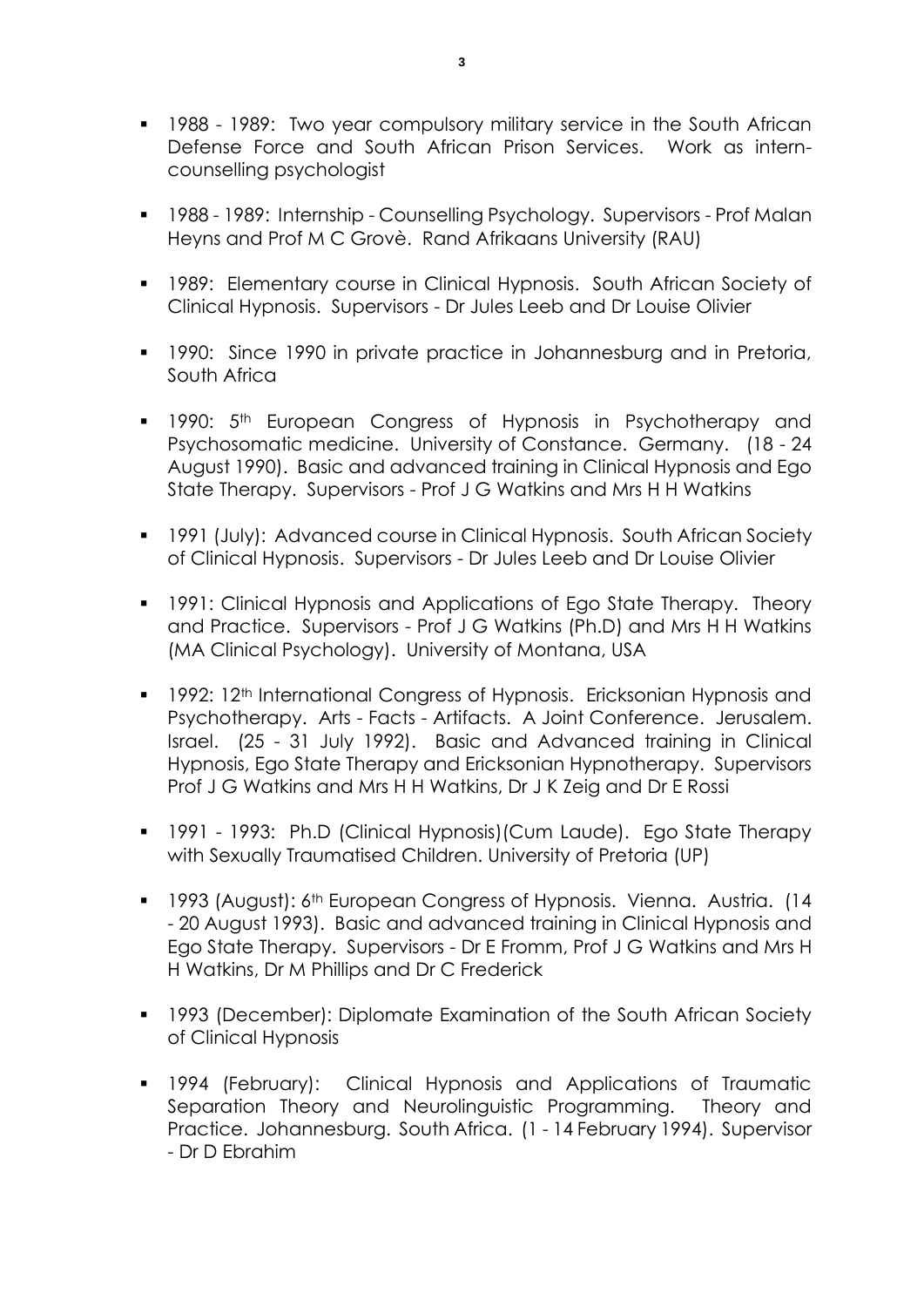- **1994 (August): 13th International Congress of Hypnosis. Melbourne.** Australia. (6 - 12 August 1994). Basic and advanced training in Clinical Hypnosis, Ego State Therapy and Ericksonian Hypnotherapy. Supervisors - Dr E Fromm, Dr M Phillips and Dr C Frederick
- 1995 (June): Fundamental and Intermediate Training in Ericksonian Approaches to Hypnosis and Psychotherapy. (First course). Milton H. Erickson Foundation. Phoenix. Arizona. USA. (12 - 26 June 1995). Supervisors - Dr B B Geary and Dr J K Zeig
- **1995 (July): Clinical Hypnosis and Applications of Traumatic Separation** Theory. Advanced Course. Coventry. England. (1-7July 1995). Supervisor - Dr D Ebrahim
- **1995 (October):** 1st Africa Congress in Clinical Hypnosis and Psychosomatic Medicine. Sun City. South Africa. (15 - 19 October 1995). Basic and advanced training in Ericksonian techniques and Traumatic Separation Theory. Supervisors - Dr J K Zeig and Dr D Ebrahim
- 1996 (March): Fundamental and Intermediate Training in Ericksonian Approaches to Hypnosis and Psychotherapy. (Second course). Milton H. Erickson Foundation. Phoenix. Arizona. USA. (4 - 15 March 1996). Supervisors - Dr B B Geary and Dr J K Zeig
- **1996 (April): Advanced Training in Ericksonian Approaches to Hypnosis** and Psychotherapy. Milton H. Erickson Foundation. Phoenix. Arizona. USA. (15 - 19 April 1996). Supervisors - Dr B Geary and Dr J K Zeig
- 1996 (May): Advanced Training in Traumatic Separation Theory and Practice. Stockholm, Sweden. (2 - 4 May 1996). Supervisor - Dr D Ebrahim
- **1997 (March): Hypnotic Interventions: Comparing the Techniques of the** Masters. The South African Society of Clinical Hypnosis. Pretoria. South Africa. (15 - 20 March 1997). Advanced training in Ego State Therapy, Ericksonian Approaches and Traumatic Separation Theory. Theory and Practice. Supervisors - Dr D Ebrahim, Dr B Geary, Prof J G Watkins and Mrs H Watkins
- **1997** (June): 14<sup>th</sup> International Congress of Hypnosis. San Diego. California. USA. (21 - 27 June 1997). Basic and Advanced Training in Clinical Hypnosis, Ego State Therapy , Ericksonian Approaches and Traumatic Separation Theory. Supervisors - Prof J G Watkins and Mrs H H Watkins, Dr M Phillips, Dr C Frederick, Dr J K Zeig, Dr E Fromm and Dr D Ebrahim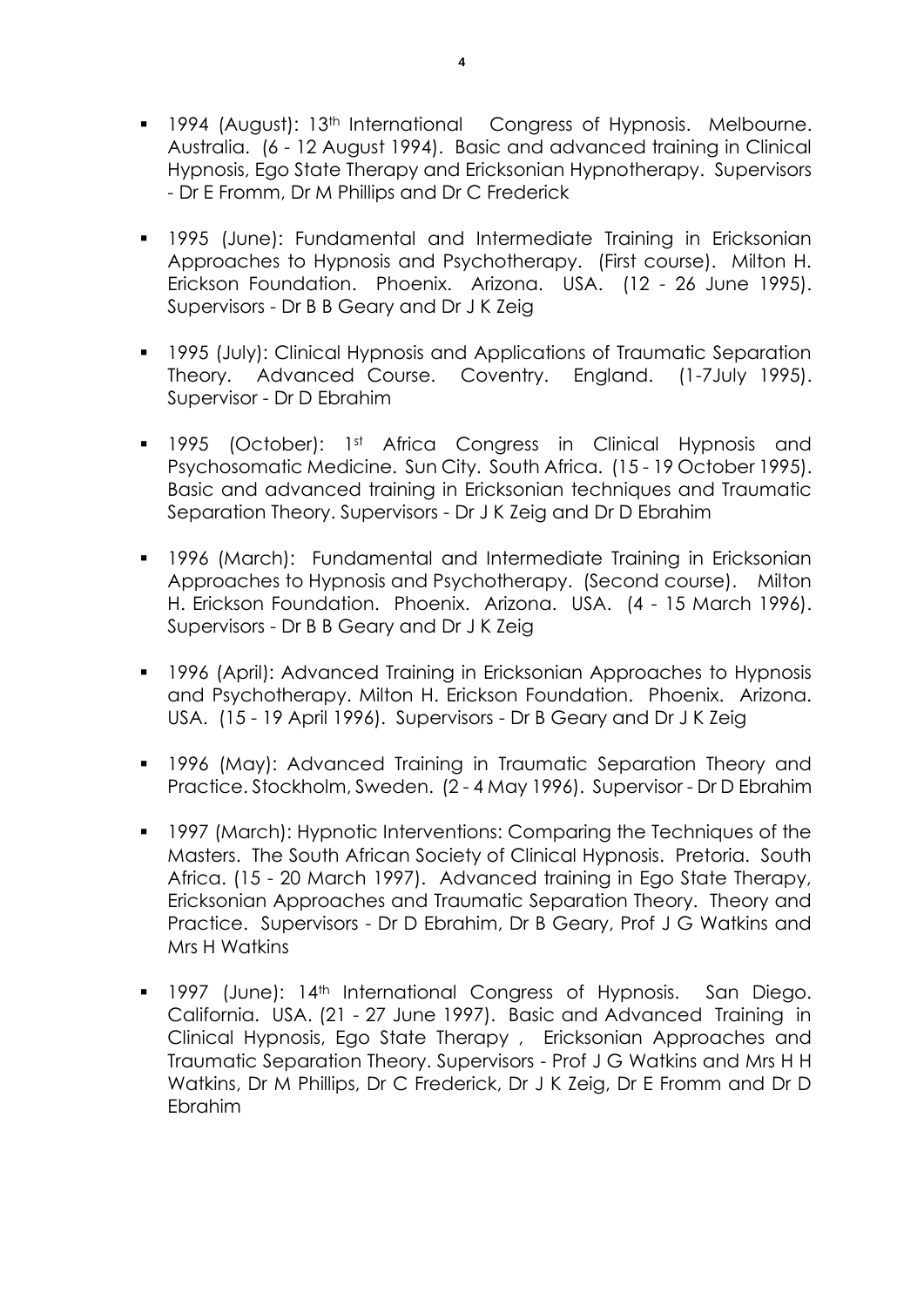- 1998 (February): Advanced Training in Ericksonian Approaches to Hypnosis and Psychotherapy. Johannesburg. South Africa. (24 - 27 February 1998). Supervisor - Dr B B Geary
- **1998:** The 3<sup>rd</sup> European Congress on Ericksonian Hypnosis and Psychotherapy "The New Hypnosis". Venice. Italy. (25 - 29 November 1998). Basic and advanced training in Clinical Hypnosis, Ego State Therapy and Ericksonian Approaches. Supervisors - Dr C Frederick, Dr S McNeal, B Trenkle (Dipl-Psych) and Dr B B Geary
- **1999: 8th European Congress on Hypnosis in Psychotherapy and** Psychosomatic Medicine. Noordwijkerhout. The Netherlands. (14 - 19 August 1999). Basic and advanced training in Ego State Therapy. Supervisors - Dr C Frederick, Dr S McNeal, Prof J G Watkins and Mrs H H **Watkins**
- **1999: 7th International Congress on Ericksonian Approaches to Hypnosis** and Psychotherapy. A Tribute to Jay Haley. Phoenix. Arizona. USA. (7 - 12 December 1999). Basic and Advanced Training in Ericksonian Hypnosis and Psychotherapy. Supervisors - Dr J K Zeig, Dr E Rossi and Dr S Gilligan
- 2000: 15<sup>th</sup> International Congress of Hypnosis. München. Germany. (3 -6 October 2000). Basic and advanced training in Ego State Therapy and Ericksonian approaches. Supervisors - Dr C Frederick, Prof J G Watkins and Mrs H H Watkins, Dr A Tamalonis and Dr J K Zeig
- 2002 (March): Milton Erickson Gesellschaft für klinische Hypnose. Vierte Kindertagung "Hypnotherapeutische und Systemishe Konzepte für die Arbeit mit Kindern und Jugendlichen". (20 - 23 March 2002). Advanced Training in Ericksonian Approaches with Children. Heidelberg, Germany. Supervisors - Bernhard Trenkle and Dr Camilo Loriedo
- 2002 (September): 9<sup>th</sup> Congress of the European Society of Hypnosis. Hypnosis and the Other Therapeutic Modalities in the New Millennium. Rome. Italy. (25 - 29 September 2002). Advanced training in Ego State and Ericksonian Approaches to hypnosis and psychotherapy. Supervisors - Dr C Frederick, Bernhard Trenkle (Dipl-Psych) and Dr J K Zeig
- 2003 (March): The First World Congress of Ego State Therapy. Pathways to Wholeness: Past, Present and Future. (20 - 23 March 2003). Advanced Training in Ego State Therapy and Ericksonian Approaches to Substance Abuse. Supervisors - Dr C Frederick, Dr M Phillips, Prof J G Watkins and Dr A Tamalonis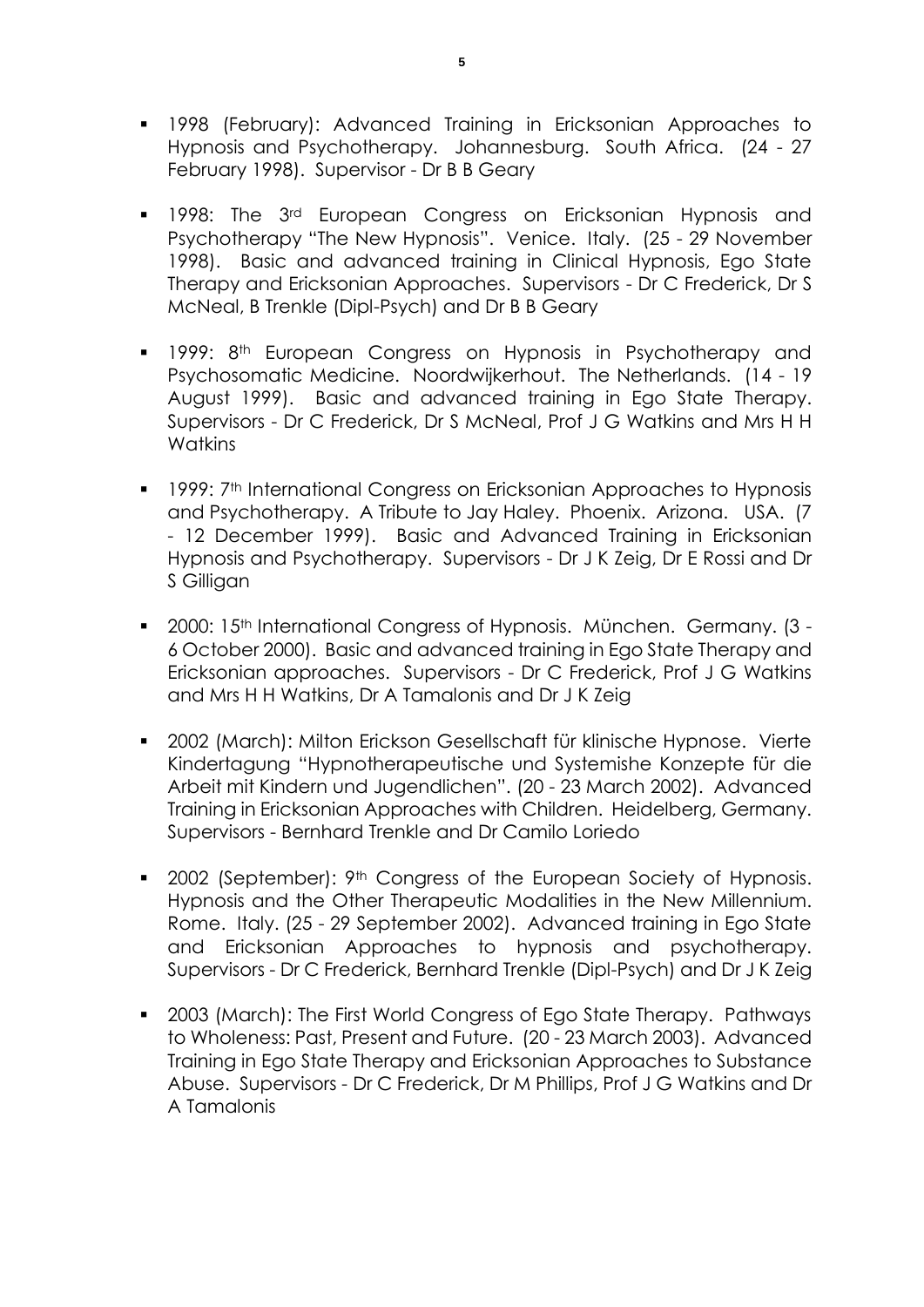- **2003: Internship Clinical Psychology: Adult Neuropsychology. Rand** Afrikaans University / Vista Psychiatric Clinic. Supervisors - Dr Johan Benadé and Dr B Mallinson
- 2003 (July): Advanced course in Neuropsychological assessment: Theory and practice. Johannesburg. South Africa. (21 - 25 July 2003). Supervisor - Dr R Sugarman
- 2004 (June): Impact Therapy Techniques for Individual Therapy, Group, Couple and Family Therapy. Rottweil, Germany. (24 - 27 June 2004). Supervisor - Dr Danie Beaulieu (Ph.D)
- **2004 (June): Fundamental Training in Eye Movement Integration (EMI).** Rottweil, Germany. (28 - 30 June 2004). Supervisor - Dr Danie Beaulieu (Ph.D)
- **2005 (July):** Advanced Training in Eye Movement Integration (EMI). Rottweil, Germany. (1 - 3 July 2005). Supervisor - Dr Danie Beaulieu (Ph.D)
- 2005 (November): Supervision in Eye Movement Integration (EMI). Heidelberg, Germany. (3 - 6 November 2005). Supervisor - Dr Danie Beaulieu (Ph.D)
- 2005 (November): Fundamental Training in Energy Psychology (EDxTM). Heidelberg, Germany. (8 - 10 November 2005). Supervisor - Dr med Eugen Kauffmann-Thomassen (MD)
- 2006 (May): Supervision in Eye Movement Integration (EMI). Rottweil, Germany. (10 - 12 May 2006). Supervisor - Danie Beaulieu (Ph.D)
- 2007 (May): Workshop: An Introduction to the Nature of Trauma. Pretoria, South Africa. (18 - 19 May 2007). Supervisor - Dr Bessel van der Kolk (MD)
- 2007 (October): Workshop: Treating Depression: Integrating Hypnotic, Cognitive, Behavioural and Strategic Approaches. (22 and 23 October 2007). Supervisor - Dr Michael D Yapko (PhD)
- 2009 (August): Fundamental Intensive Training in Mindfulness Based Cognitive Therapy. Pretoria, South Africa. (14 - 15 August 2009). Supervisor - Lorraine de Raay (MA. Clin Psych)
- 2009 (August): Workshop: Positive Psychology in Practice. Pretoria, South Africa. (29 August 2009). Supervisor - Dr Tharina Guse (Ph.D)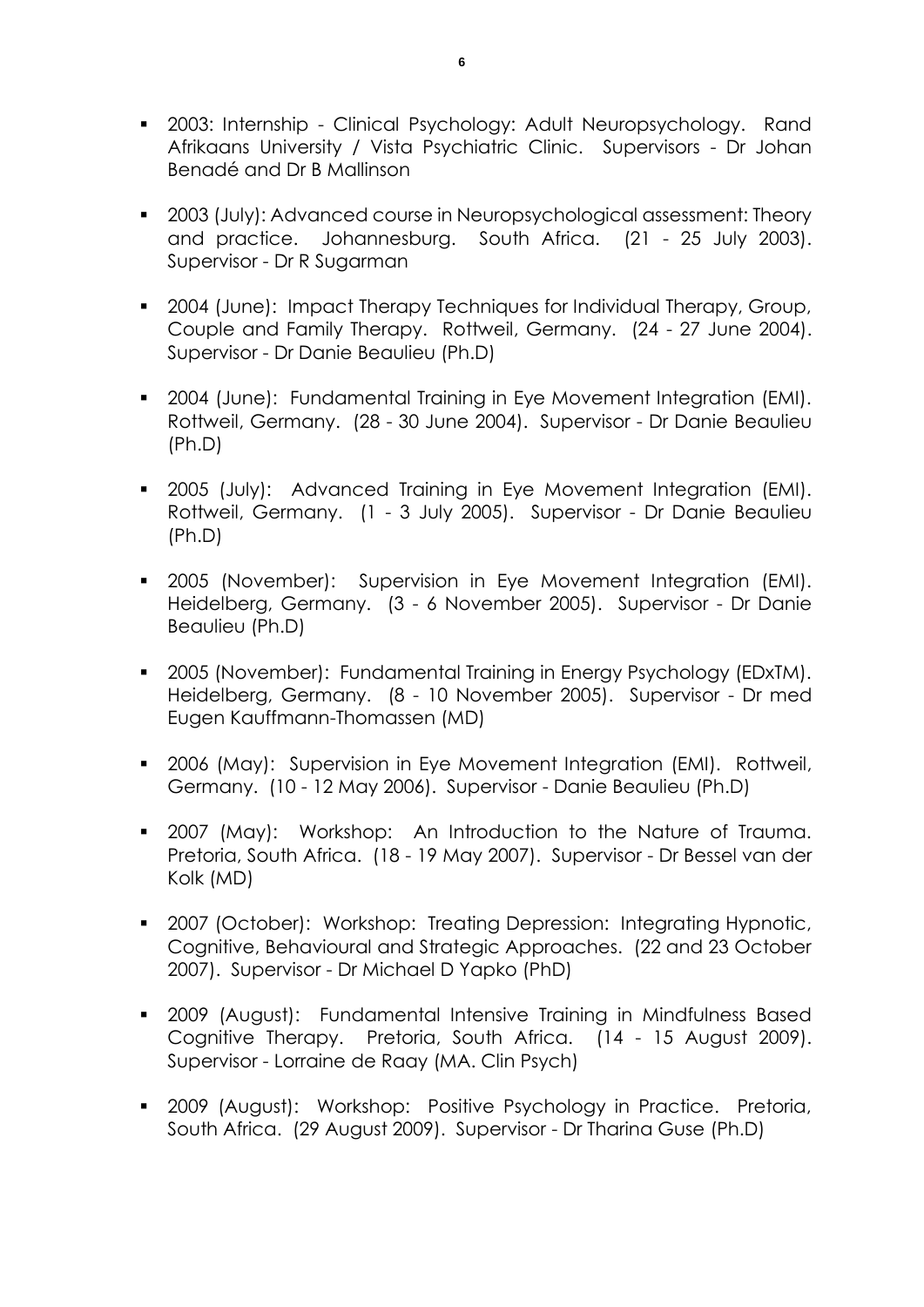- 2011 (May): Fundamental Training in Somatic Experiencing. Part I (6 days). Pretoria, South Africa. (18 - 24 May 2011). Supervisor - Dr Maggie Phillips (Ph.D)
- 2012 (February): Fundamental Training in Somatic Experiencing. Part II (6 days). Pretoria, South Africa. (22 – 28 February 2012). Supervisor - Dr Maggie Phillips (Ph.D)
- **2013 (April): Advanced Protocol Training in Eye Movement Integration** (EMI). Rottweil, Germany. (26 – 28 April 2013). Supervisor – Dr Danie Beaulieu (Ph.D)
- 2013 (May): Intermediate Training in Somatic Experiencing. Part III (6 days). Pretoria, South Africa. (8 – 14 May 2013). Supervisor – Dr Maggie Phillips (Ph.D)
- 2013 (September): Intermediate Training in Somatic Experiencing. Part IV (6 days). Stellenbosch, South Africa. (11 – 17 September 2013). Supervisor – Dr Maggie Phillips (Ph.D)
- **2014 (July): Advanced Training in Somatic Experiencing. Part V (6 days).** Pretoria, South Africa. (25 – 31 July 2014). Supervisor – Dr Sonia Gomes (Ph.D)
- 2015 (January): Advanced Group Case Consultation Workshop in Somatic Experiencing. Part VI (2 days). Stellenbosch, South Africa. (19 - 20 January 2015). Supervisor – Dr Sonia Gomes (Ph.D)
- 2015 (January): Advanced Training in Somatic Experiencing. Part VI (6 days). Stellenbosch, South Africa. (21 - 27 January 2015). Supervisor – Dr Sonia Gomes (Ph.D)
- 2015 (July): Fundamental Training in Somatic Experiencing. Part I (6 days). Pretoria, South Africa. (22 - 28 July 2015). Supervisor - Dr Sonia Gomes (Ph.D)
- 2015 (July / August): Fundamental Training in Soma (Touch and Embodiment in Complex Trauma). Part I (4 days). Pretoria, South Africa. (30 and 31 July and 3 - 4 August 2015). Supervisor - Dr Sonia Gomes (Ph.D)
- 2015 (November): Fundamental Training in Somatic Experiencing. Part II (6 days). Pretoria, South Africa. (25 November - 1 December 2015). Supervisor - Dr Sonia Gomes (Ph.D)
- 2016 (February): Introduction to Soma (Touch and Embodiment in Complex Trauma). Part II (3 days). Johannesburg, South Africa. (13-15 February 2016) Supervisor - Dr Sonia Gomes (Ph.D)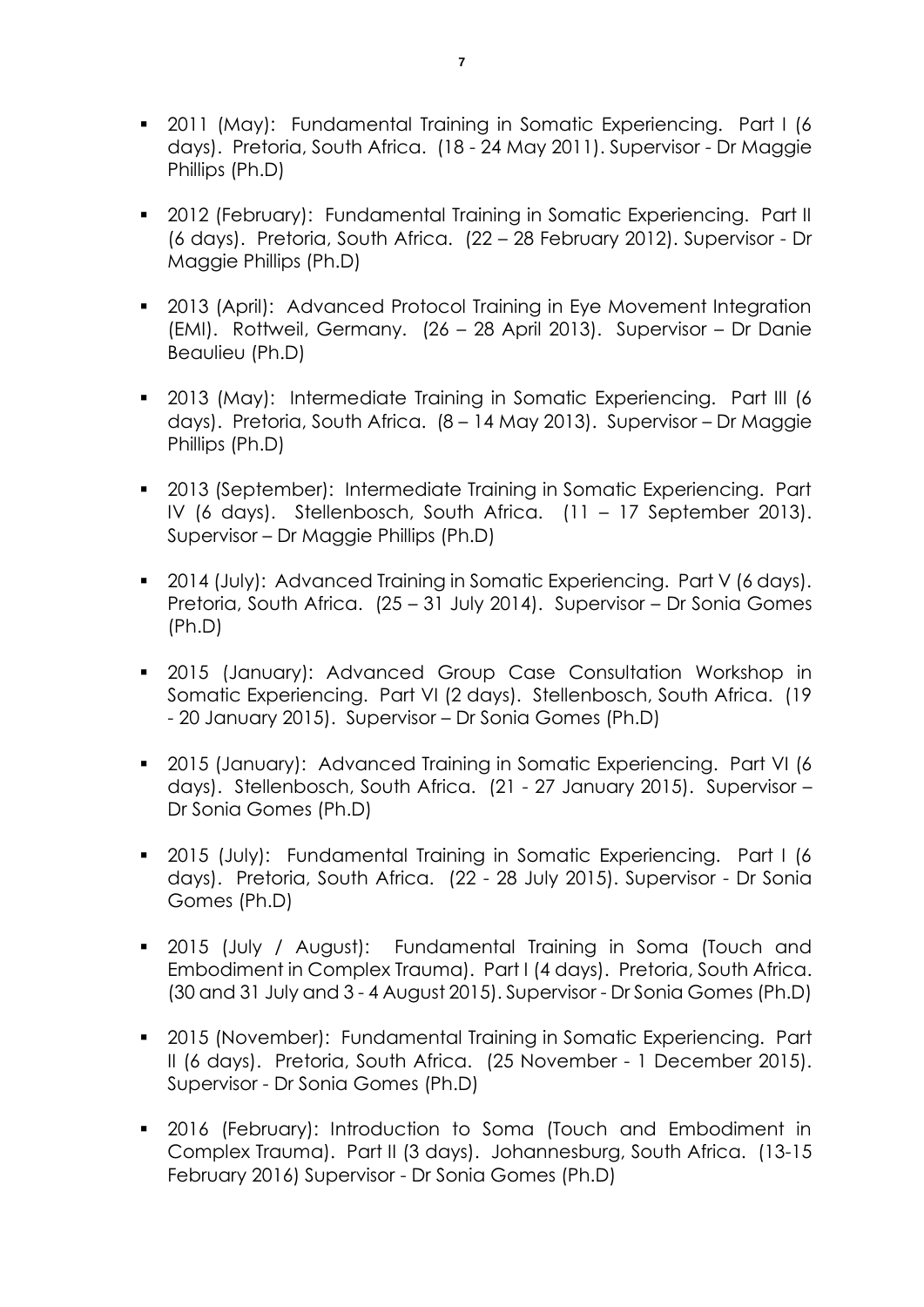- 2016 (May) Fundamental Training in Soma (Touch and Embodiment in Complex Trauma). Part III (6 days). Pretoria, South Africa. (16-21 May 2016). Supervisor – Marcello Muniz
- 2016 (May) Intermediate Training in Somatic Experiencing. Part I (6 days). Pretoria, South Africa. (27-31 May and 1-2 June 2016). Supervisor - Dr Sonia Gomes (Ph.D)
- 2016 (October) Intermediate Training in Somatic Experiencing. Part 2 (6 days). Pretoria, South Africa. (5-8 and 10-11 October 2016). Supervisor - Dr Sonia Gomes (Ph.D)
- 2016(October) An Introduction to Behaviour Therapy (2 days). Pretoria, South Africa (13-14 October 2016). Supervisor – Hans Jörg Lütgerhorst
- 2017 (January) Fundamental Training in Soma (Touch and Embodiment in Complex Trauma). Part IV (6 days). Pretoria, South Africa. (16-21 January 201). Supervisor – Dr Sonia Gomes (Ph.D)
- 2017 (May) Advanced Training in Somatic Experiencing. Part 1 (6 days). Pretoria, South Africa. (17-20 and 22-23 May 2017). Supervisor - Dr Raja Selvam (Ph.D)
- 2017 (August) Advanced Training in Somatic Experiencing. Part II (6 days). Pretoria, South Africa. (23-26 and 28-29 August 2017). Supervisor – Dr Raja Selvam (Ph.D)
- 2018 (November) Advanced Training in Soma (Touch and Embodiment in Complex Trauma). Wiesbaden, Germany. (26-29 November 2019). Supervisor – Marcello Muniz
- 2019 (June) FSR- Faszien-Stress-Release. Reden Reich Nicht Congress, Bremen Germany. (22 June 2019). Supervisor – Ulrike Balke-Holzberger
- 2020 (June) Learning to observe changes in the Self-Regulation process of clients in psychotherapy. Online Workshop. (27 June 2020). Dr Sonia Gomes Ph.D
- 2020 (June) Pendulation as a tool of enhancing coherence and selfempowerment in traumatized clients. Online Workshop. (28 June 2020). Dr Sonia Gomes Ph.D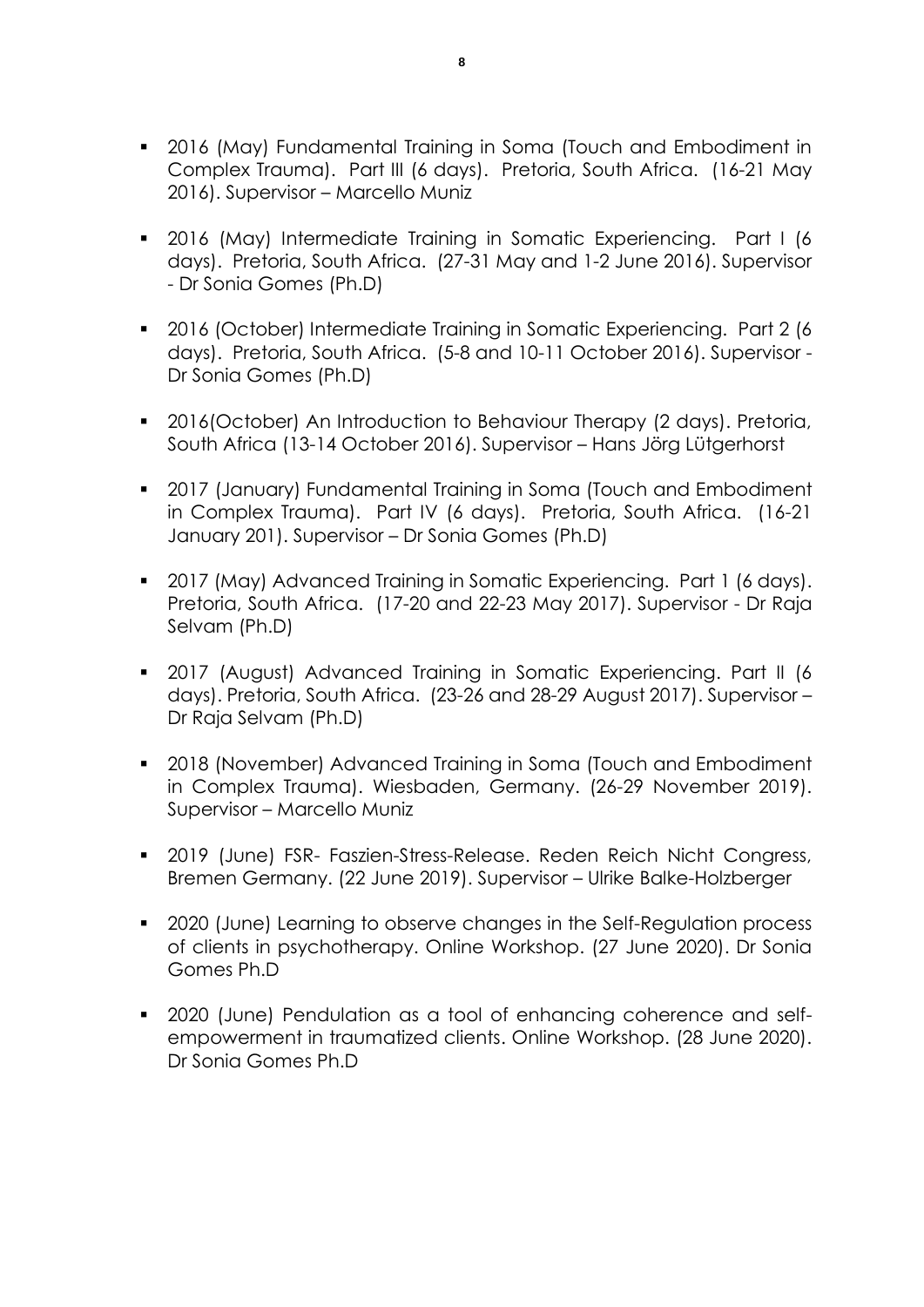# **Scientific Lectures, Papers and Workshops Presented**

- 14 20 August 1993: Ego State Therapy with Sexually Traumatised Children. Paper presented at the 6th European Congress of Hypnosis in Vienna, Austria
- 6 12 August 1994: Ego State Therapy with Sexually Traumatised Children. Paper presented at the 13<sup>th</sup> International Congress of Hypnosis in Melbourne, Australia
- 15 19 October 1995: The Use of Ego State Therapy in the Treatment of Somatic Reactions to Trauma. Paper presented at the 1st Africa Congress in Clinical Hypnosis and Psychosomatic Medicine at Sun City, South Africa
- 21 27 June 1997: The Language of Ego States. Paper presented at the 14<sup>th</sup> International Congress of Hypnosis in San Diego, California, USA
- 21 27 June 1997: Advanced Techniques of Ericksonian Utilization: The Use of Symptom Words, Figures of Speech and Sequences in Guiding Ego States' Associations. Paper presented at the 14<sup>th</sup> International Congress of Hypnosis in San Diego, California, USA
- 13 15 August 1997: From Symptoms to Allies: An Ericksonian Utilization Approach in the Treatment of Sexual Orientation Distress. Paper presented at the 3rd National Congress of the Psychological Society of South Africa in Durban, South Africa
- 8 July 1998: Ericksonian Hypnotherapeutic Interventions with Stutterers. Paper presented at the 5<sup>th</sup> World Congress for People who Stutter in Johannesburg, South Africa
- 12 14 August 1998: The Language of Ego States. Paper presented at the 4th National Congress of the Psychological Society of South Africa in Durban, South Africa
- 25 29 November 1998: Paradoxical Interventions in Ego State Therapy. Paper presented at the 3<sup>rd</sup> European Congress on Ericksonian Hypnosis and Psychotherapy in Venice, Italy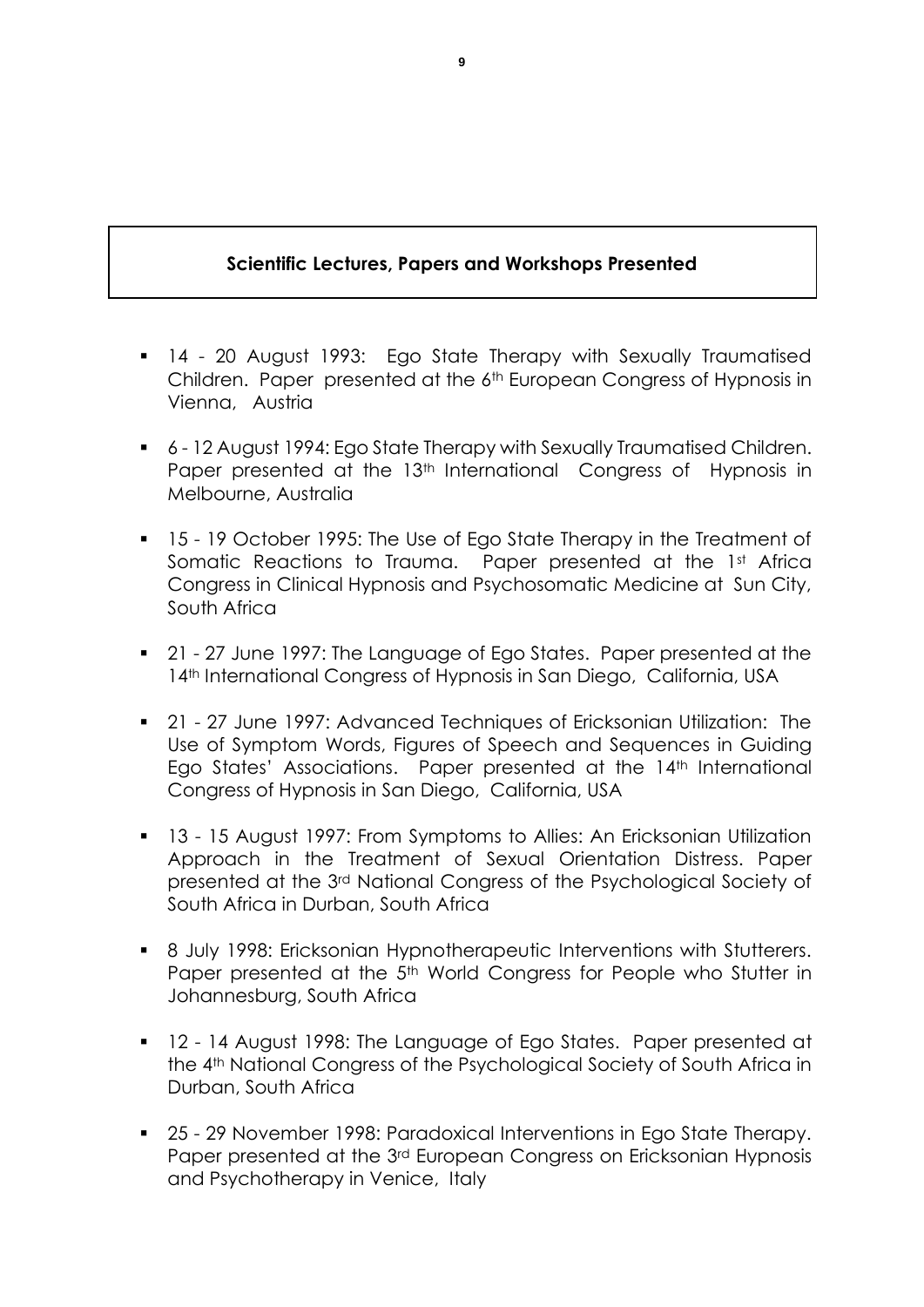- **11 13 August 1999: Ericksonian Methods: The Essence of the Story. Paper** presented at the 5th National Congress of the Psychological Society of South Africa in Durban, South Africa
- 14 19 August 1999: The Utilization of Ego State Patterns of Self-Expression in the Treatment of Aphonic Conversion Reactions. Paper presented at the 8<sup>th</sup> European Congress on Hypnosis in Psychotherapy and Psychosomatic Medicine in Noordwijkerhout, The Netherlands
- 7 12 December 1999: Ericksonian Approaches to the Treatment of Stuttering and other Communication Disorders. Paper presented at the 7<sup>th</sup> International Congress on Ericksonian Approaches to Hypnosis and Psychotherapy in Phoenix, Arizona, USA
- **17 18 December 1999: Ego State Therapy. Theory and Practice.** Workshop presented at the Milton Erickson Institute of Rottweil, Germany
- 21 December 1999: Hypnose und Stottertherapie. Workshop presented at the Milton Erickson Institute of Heidelberg, in Heidelberg, Germany
- **15 18 August 2000: Ericksonian Approaches to Hypnosis and** Psychotherapy. Workshop presented at the 6<sup>th</sup> National Congress of the Psychological Society of South Africa, in Johannesburg, South Africa
- 29 30 September 2000: Ericksonian and Ego State Therapy Techniques with Stutterers. Workshop presented at the Milton Erickson Institute of Rottweil, in Rottweil, Germany
- 3 6 October 2000: Symposium on Ego State Therapy and Festschrift in honour of Prof J G Watkins. Ego State Therapy: Then and Now. Towards a Naturalistic Utilization Approach. Paper presented at the 15<sup>th</sup> International Congress of Hypnosis in München, Germany
- 3 6 October 2000: The Utilization of Ego State Patterns of Self-Expression in the Treatment of Aphonic Conversion Reactions. Paper presented at the 15th International Congress of Hypnosis in München, Germany
- 3 6 October 2000: The Identification and Utilization of Symptom Phenomena as Trance Phenomena in Ego State Therapy. Advanced workshop presented at the 15<sup>th</sup> International Congress of Hypnosis in München, Germany
- 27-29 June 2001. Ericksonian Hypnosis and Psychotherapy. Workshop presented at the 1st National Conference of the South African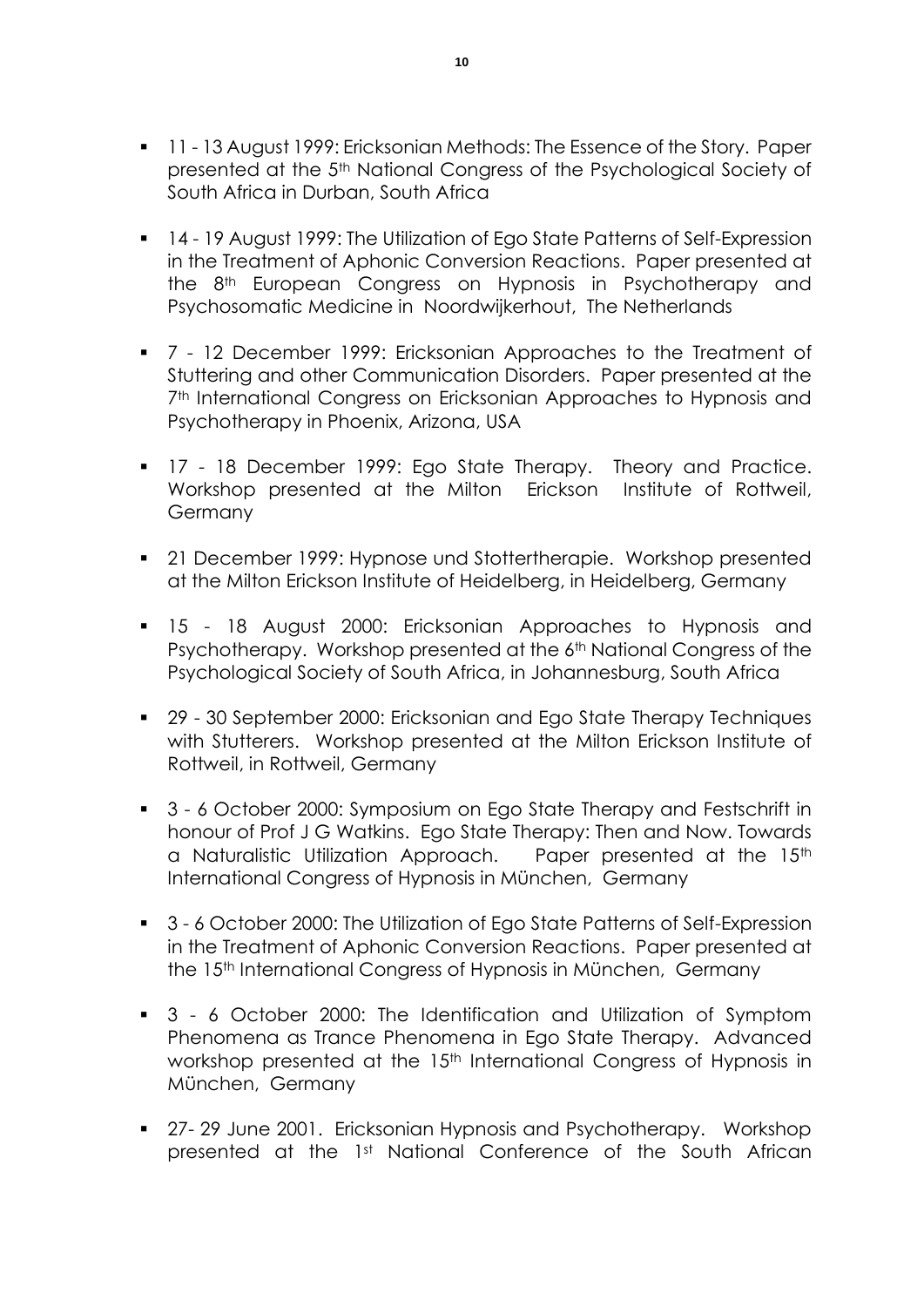Association for Psychotherapy in Grahamstown, Rhodes University, Eastern Cape, South Africa

- 20 23 March 2002: Ericksonian Interventions in the Treatment of Childhood Stuttering. Advanced workshop presented at the Vierte Kindertagung "Hypnoterapeutische und Systemische Konzepte für die Arbeit mit Kindern und Jugendlichen" at the University of Heidelberg, in Heidelberg, Germany
- 20 23 March 2002: Das traumatisierte Selbst in hypnotischer Ego-State Therapie mit Kindern. Advanced workshop presented at the Vierte Kindertagung "Hypnoterapeutische und Systemische Konzepte für die Arbeit mit Kindern und Jugendlichen" at the University of Heidelberg, in Heidelberg, Germany
- 25 29 September 2002: Symposium: A Celebration of the Life of Helen H. Watkins. Paper presented at the 9<sup>th</sup> Congress of the European Society of Hypnosis in Rome, Italy
- 31 October 1 November 2002: Sexual Abuse: An Ericksonian Perspective. **Keynote Address** presented at the First South African Conference on Sexual Abuse in Pretoria, South Africa
- 31 October 1 November 2002: Ego State Interventions in the Treatment of Sexual Abuse Victims. Workshop presented at the First South African Conference on Sexual Abuse in Pretoria, South Africa
- 31 October 1 November 2002: The False Memory Syndrome: Fact or Fiction? Member of a Panel Discussion at the First South African Conference on Sexual Abuse in Pretoria, South Africa
- 20 23 March 2003: Celebrating Jack and Helen Watkins. **Keynote Address** presented at the 1st World Congress of Ego State Therapy. Pathways to Wholeness: Past, Present and Future in Bad Orb, Germany
- 20 23 March 2003: Ego State Therapy: Foundations workshop presented at the 1st World Congress of Ego State Therapy. Pathways to Wholeness: Past, Present and Future in Bad Orb, Germany
- 20 23 March 2003: Ericksonian Approaches to Ego State Therapy. Intermediate workshop presented at the 1st World Congress of Ego State Therapy. Pathways to Wholeness: Past, Present and Future in Bad Orb, **Germany**
- 20 23 March 2003: Ego State Therapie Jetzt und Früher. Entwicklung eines Naturalistischen Utilisations Ansatzes. Ein Tribut an John G Watkins. Paper presented in German at the 1st World Congress of Ego State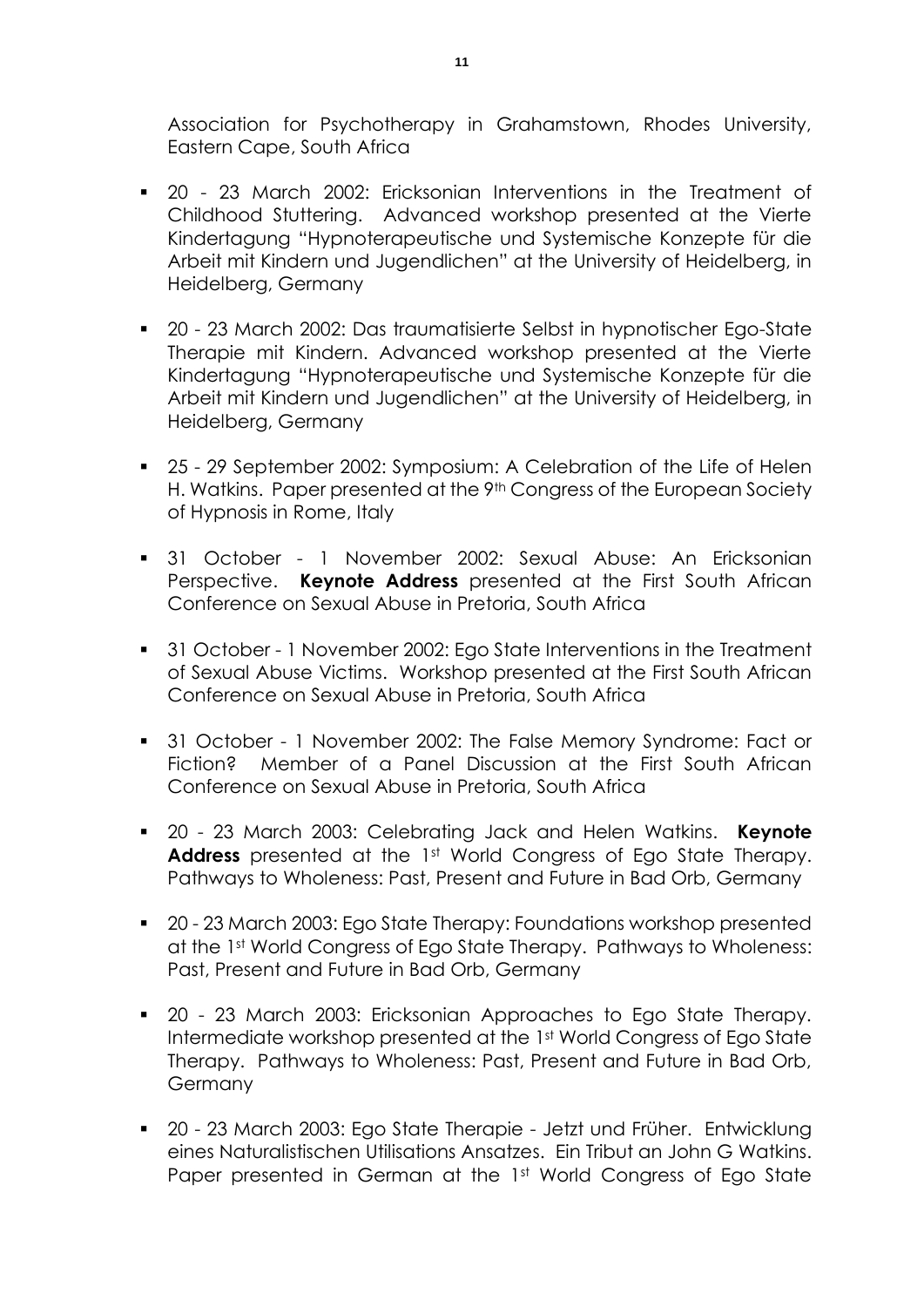Therapy. Pathways to Wholeness: Past, Present and Future in Bad Orb, Germany

- 20 23 March 2003: The Making of an Ego State Therapist. Member of the closing panel discussion at the 1st World Congress of Ego State Therapy. Pathways to Wholeness: Past, Present and Future in Bad Orb, Germany
- 24 26 June 2003: Paradoxical Interventions in Ego State Therapy. Paper presented at the 2nd South African Conference for Psychotherapy in Grahamstown, Rhodes University, Eastern Cape, South Africa
- 24 26 June 2003: The Neglected Self in Hypnotic Ego State Therapy. Workshop presented at the 2nd South African Conference for Psychotherapy in Grahamstown, Rhodes University, Eastern Cape, South **Africa**
- 29 April 2 May 2004: Fundamental Intensive Training in Ego State Therapy. Workshop presented at the Milton Erickson Institute of Rottweil in Rottweil, Germany
- 6 May 9 May 2004: Fundamental Intensive Training in Ego State Therapy. Workshop presented at the Milton Erickson Institute of Rottweil in Rottweil, Germany
- **12 June 2004: Winning the Mind Game: Hypnotic and Self-Hypnosis** Interventions in Sport Psychology. The High Performance Athlete. Paper presented at the Strength and Conditioning Symposium in Pretoria, University of Pretoria, Gauteng, South Africa
- 30 June 3 July 2004: Ego State Therapy Supervision. Workshop presented at the Milton Erickson Institute of Rottweil in Rottweil, Germany
- 4 July 7 July 2004: Intermediate Intensive Training in Ego State Therapy. Workshop presented at the Milton Erickson Institute of Rottweil, Germany
- 18 November 21 November 2004: Fundamental Intensive Training in Ego State Therapy. Workshop presented at the Milton Erickson Institute of Rottweil in Rottweil, Germany
- **1** December 5 December 2004: The Resourceful Self in Hypnotic Ego State Therapy: A New Ericksonian Approach. Workshop presented at the 9th International Congress on Ericksonian Approaches to Hypnosis and Psychotherapy in Phoenix, Arizona, USA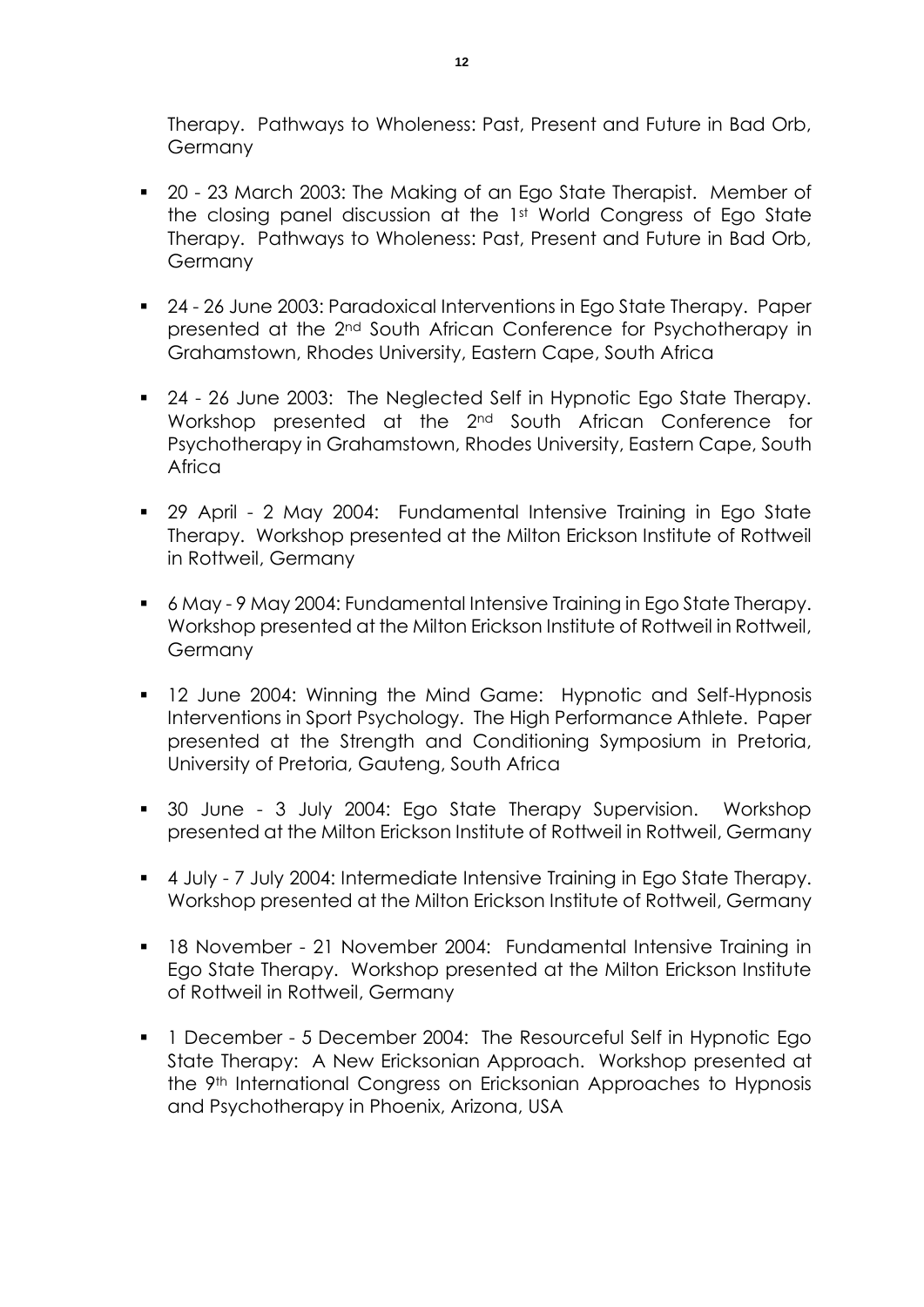- **10 February 13 February 2005: Intermediate Intensive Training in Ego** State Therapy. Workshop presented at the Milton Erickson Institute of Rottweil, Germany
- 22 June 26 June 2005: An Introduction to Hypnotic Ego State Therapy. Workshop presented at the 4<sup>th</sup> European Congress of Ericksonian Hypnosis and Psychotherapy at the University of Krakow, in Krakow, Poland
- 22 June 26 June 2005: Weaving New Identity Complexes from Conflicting Ego States. Workshop presented at the 4<sup>th</sup> European Congress of Ericksonian Hypnosis and Psychotherapy at the University of Krakow, in Krakow, Poland
- 22 June 26 June 2005: The Happy Little Girl and the Forgotten German Major: The Retrieval of Traumatic Memories of a Holocaust Survivor. Workshop co-presented with Prof Mia Roth (Ph.D) at the 4<sup>th</sup> European Congress of Ericksonian Hypnosis and Psychotherapy at the University of Krakow, in Krakow, Poland
- 7 July 10 July 2005: Fundamental Intensive Training in Ego State Therapy. Workshop presented at the Milton Erickson Institute of Rottweil, in Rottweil, Germany
- 29 October 30 October 2005: Fundamental Intensive Training in Ego State Therapy. Workshop presented at the Berliner Fortbildungs Akademie in Steglitz, Berlin, Germany
- 3 November 11 November 2005: The Resourceful Self in Hypnotic Ego State Therapy with Children: A New-Ericksonian Approach. Workshop presented at the 5th Child Psychotherapy Congress at the University of Heidelberg, in Heidelberg, Germany
- 3 November 11 November 2005: Fundamental Training Workshop in Ego State Therapy presented at the 5<sup>th</sup> Child Psychotherapy Congress at the University of Heidelberg, in Heidelberg, Germany
- 3 November 11 November 2005: Neue Horizonte in der Ego-State-Therapie mit Kindern: Fortgeschrittene Anwendungen und Integrationsmöglichkeiten. Workshop presented at the 5<sup>th</sup> Child Psychotherapy Congress at the University of Heidelberg, in Heidelberg, **Germany**
- **19 February 20 February 2006: The Arts as Ego State Metaphor.** Workshop presented at The Best of Psychotherapy: A Congress. Mabula Private Game Lodge, South Africa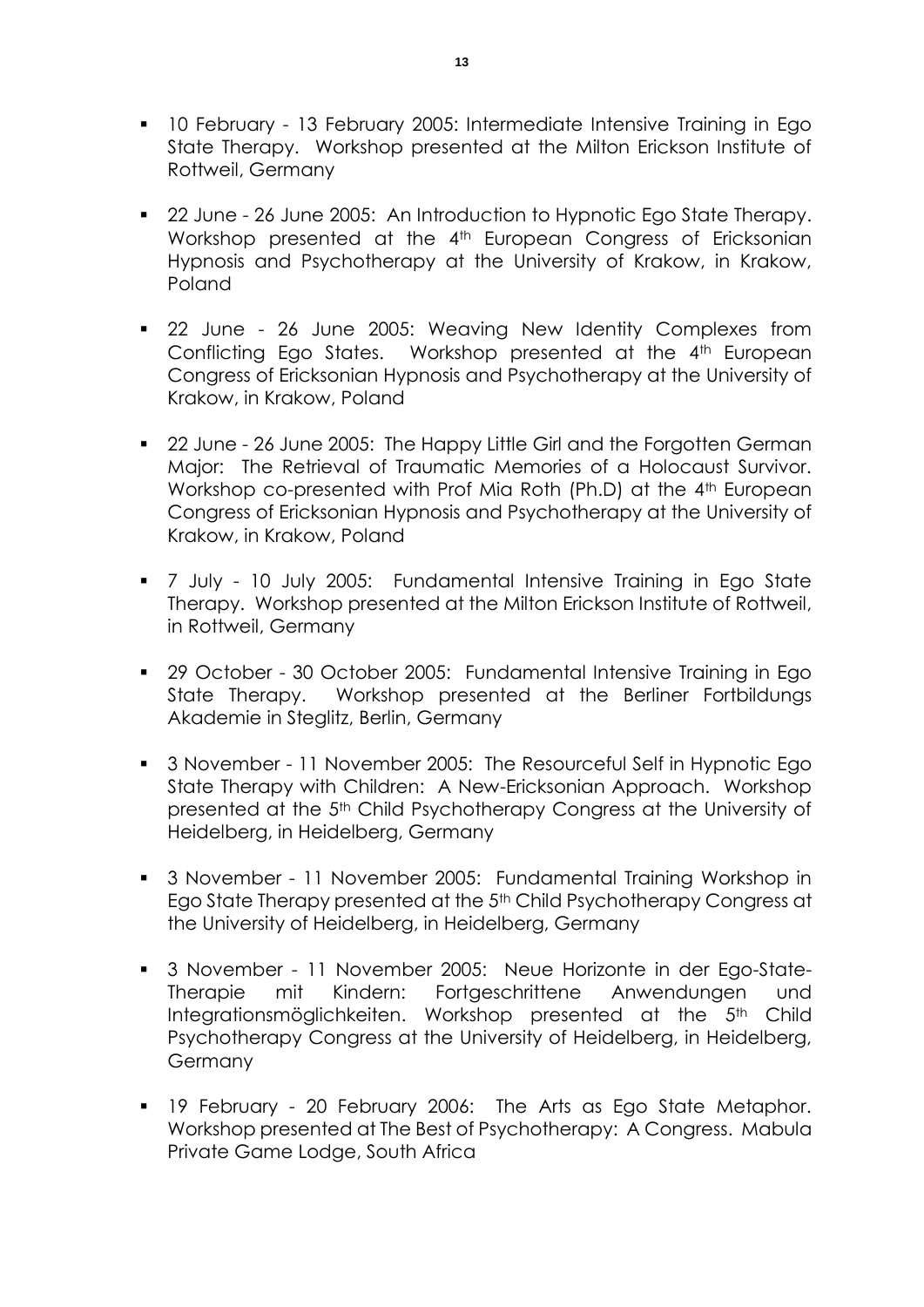- 22 February 25 February 2006: Weaving New Identity Complexes from Resourceful Ego States. Workshop presented at The Changing Faces of Psychotherapy: A Congress & United We Stand: The Second World Congress on Ego State Therapy. CSIR, Pretoria, South Africa
- 28 February & 1 March 2006: Das generative Selbst in hypnotische Psychotherapie. Workshop presented at the Cape of Good Hope Congress, Erinvale, Somerset West, South Africa
- 23 March 26 March 2006: Advanced Intensive Training in Ego State Therapy. Workshop presented at the Milton Erickson Institute of Rottweil in Rottweil, Germany
- 27 March & 28 March 2006: Ego State Therapy Supervision. Workshop presented at the Milton Erickson Institute of Rottweil in Rottweil, Germany
- 30 March 2006 2 April 2006: Fundamental Intensive Training in Ego State Therapy. Workshop presented at the Milton Erickson Institute of Rottweil in Rottweil, Germany
- 10 May 12 May 2006: Co-presenter of the Fundamental Intensive Training in Eye Movement Integration (EMI). Workshop presented with Danie Beaulieu Ph.D at the Milton Erickson Institute of Rottweil in Rottweil, Germany
- **18 May 2006: Cumulative Stress and Post Traumatic Stress Disorder of the** Professional. Paper presented at the 7<sup>th</sup> Annual National Congress of the South African Professional Society on the Abuse of Children. University of Pretoria, Pretoria, South Africa
- 2 October 5 October 2006: Fundamental Intensive Training in Ericksonian Approaches to Hypnosis and Psychotherapy. Workshop presented at the University of Fort Hare in East London, South Africa
- 16 November 19 November 2006: Fundamental Intensive Training in Ego State Therapy. Workshop presented at the Milton Erickson Institute of Rottweil in Rottweil, Germany
- 20 November 2006: Ego State Therapy Supervision. Workshop presented at the Milton Erickson Institute of Rottweil in Rottweil, Germany
- 21 November 2006: Eye Movement Integration (EMI) Supervision. Workshop presented at the Milton Erickson Institute of Rottweil in Rottweil, **Germany**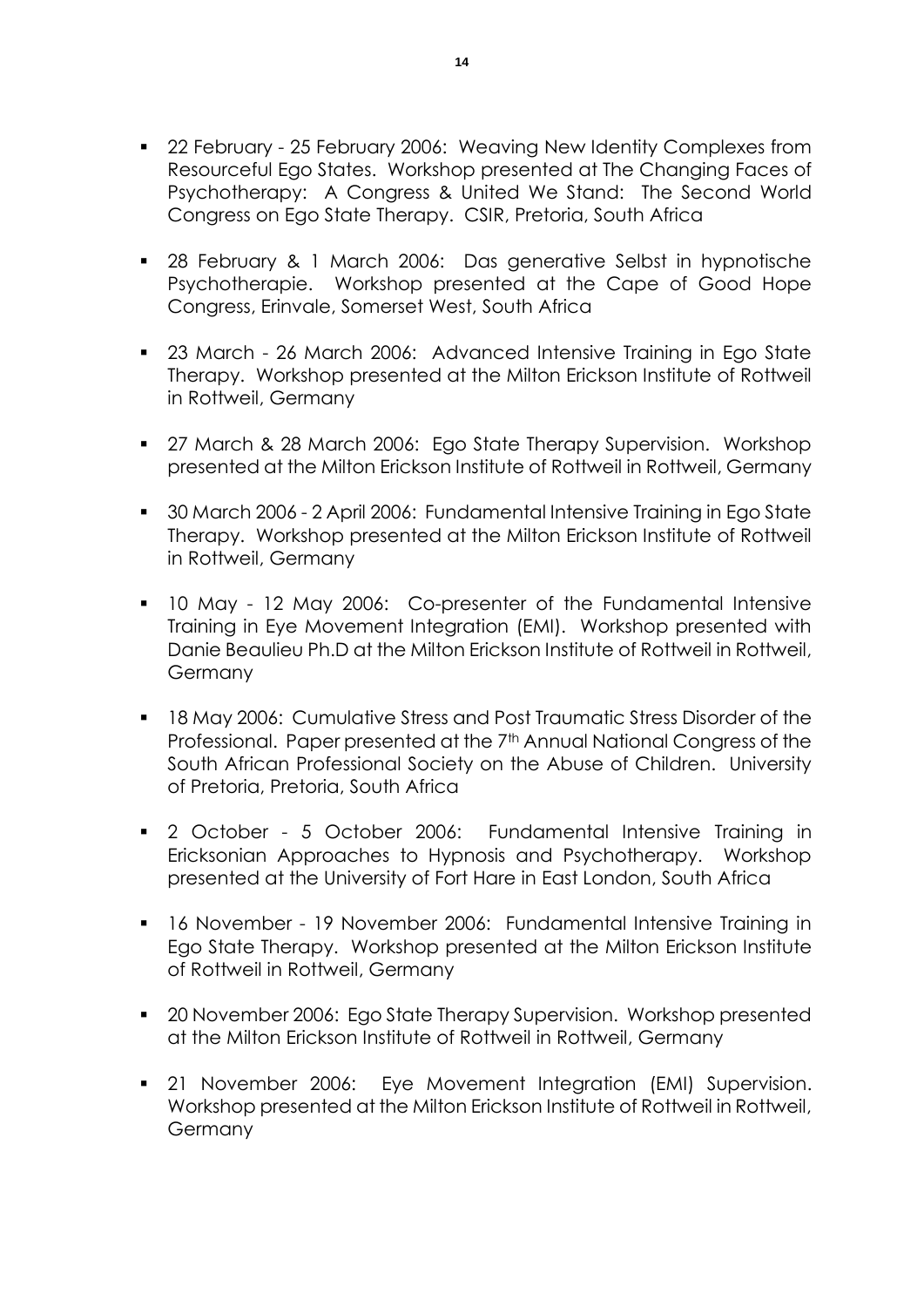- 23 November 26 November 2006: Advanced Intensive Training in Ego State Therapy. Workshop presented at the Milton Erickson Institute of Rottweil, in Rottweil, Germany
- 22 February 25 February 2007: Fundamental Intensive Training in Ego State Therapy. Workshop presented at the Milton Erickson Institute of Rottweil, in Freiburg, Germany
- 28 February 2 March 2007: Fundamental Intensive Training in Eye Movement Integration (EMI). Workshop presented at the Milton Erickson Institute of Rottweil in Rottweil, Germany
- **12 15 March 2007: Fundamental Intensive Training in Ericksonian** Approaches to Hypnosis and Psychotherapy. Workshop presented at the University of Fort Hare in East London, South Africa
- **16 May 2007: The Creative Use of Hypnosis and Collages for Childhood** Trauma. Lecture presented at the 8th Annual National Child Abuse Conference of the South African Professional Society on the Abuse of Children (SAPSAC) in Pretoria, South Africa
- **17 May 2007: Nurturing the Professional Self A Practical Experience.** Workshop co-presented with Elzette Fritz (D.Ed) at the 8<sup>th</sup> Annual National Child Abuse Conference of the South African Professional Society on the Abuse of Children (SAPSAC) in Pretoria, South Africa
- 8 10 June 2007: Co-presenter of the Advanced Intensive Training in Eye Movement Integration (EMI-II). Workshop presented with Danie Beaulieu Ph.D at the Milton Erickson Institute of Rottweil in Rottweil, Germany
- **12 13 June 2007: Ego State Therapy and the Treatment of Trauma.** Workshop presented at the Polski Instytut Ericksonowski in Lodz, Poland
- 16 23 June 2007: Fundamental Intensive Training in Ego State Therapy. Workshop presented at the Polski Instytut Ericksonowski's Conference in Wigry, Poland
- 16 23 June 2007: Advanced Intensive Training in Ego State and Ericksonian Approaches in Working with Sexually Traumatized Children. Workshop presented at the Polski Instytut Ericksonowski's Conference in Wigry, Poland
- 16 23 June 2007: Ego State Therapy Supervision. Workshops presented at the Polski Instytut Ericksonowski's Conference in Wigry, Poland
- 25 October 2007: Mentale Stärken und erfahrene Lösungen: Apartheid, Rassismus und die Angst vor dem Fremdem überwinden. **Keynote**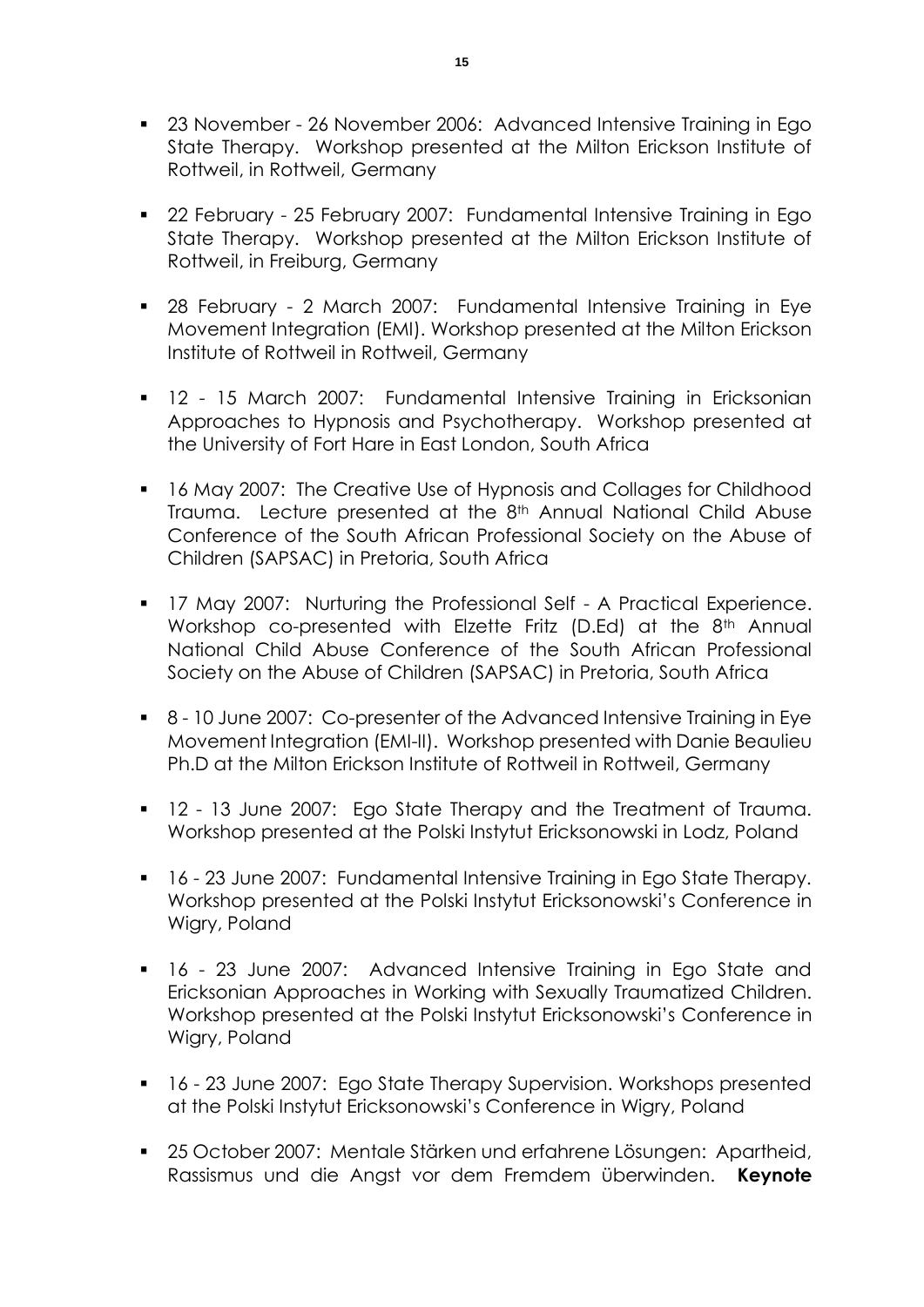**Address** presented at the 1st Mentale Stärken Congress in Heidelberg, Germany

- 26 October 2007: Awakening, Strengthening and Flourishing: Ego-Strengthening within the context of Sport Psychology. Workshop presented at the 1st Mentale Stärken Congress in Heidelberg, Germany
- 27 October 2007: Erwecken, Bestärken und Nähren: Ich-Stärkung im Bereich der Sportpsychologie. Workshop presented at the 1st Mentale Stärken Congress in Heidelberg, Germany
- 16 November 2007: Hypnose in der Ego-State Therapie. Workshop presented at the Annual Conference of the Deutsche Gesellschaft für Hypnose und Hypnotherapie in Bad Lippspringe, Germany
- 20 21 November 2007: Ego State Therapy Supervision. Advanced workshop presented at the Milton Erickson Institute of Rottweil, in Rottweil, Germany
- 22 25 November 2007: Fundamental Intensive Training in Ego State Therapy. Workshop presented at the Milton Erickson Institute of Rottweil, in Rottweil, Germany
- 27 28 November 2007: Advanced Intensive Training in Ego State Therapy with Sexually Traumatized Children and Adults. Workshop presented at the Milton Erickson Institute of Rottweil, in Rottweil, **Germany**
- 29 November 2 December 2007: Advanced Intensive Training in Ego State Therapy. Workshop presented at the Milton Erickson Institute of Rottweil, in Rottweil, Germany
- **7** March 2008: Mental Strengths and Experiential Solutions: Conquering the Trauma of Apartheid, Racism, Sexism and Xenophobia. **Keynote Address** presented at the South African Congress on Trauma: Contemporary Psychotherapeutic Approaches in George, South Africa
- 8 March 2008: Understanding Trauma-Related Structural Dissociation of the Personality: Contemporary Research. Workshop presented at the South African Congress on Trauma: Contemporary Psychotherapeutic Approaches in George, South Africa
- 5 May 2008: An Introduction to Ego State Therapy. Workshop presented at the 5<sup>th</sup> Nepalese-German International Medical Conference in Kathmandu, Nepal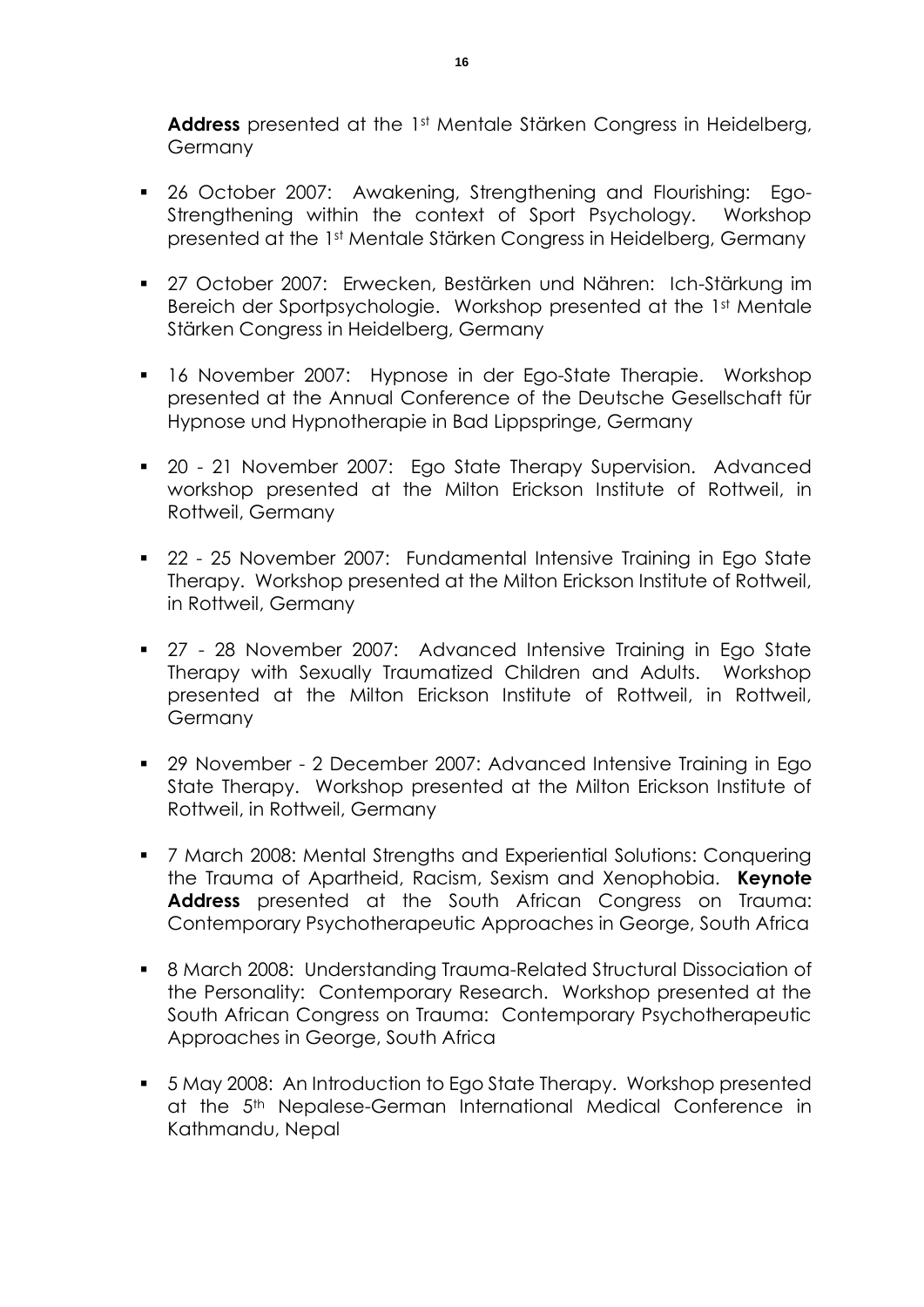- 6 May 2008: Froth on the Cappuccino: Healing the Scars of Racism. Keynote Address presented at the 5th Nepalese-German International Medical Conference in Kathmandu, Nepal
- 6 May 2008: You will always be in my Heart: Grief as a Resource in Ego State Therapy. Workshop presented at the 5<sup>th</sup> Nepalese-German International Medical Conference in Kathmandu, Nepal
- **10 May 2008: Eye Movement Integration (EMI) for Overcoming Trauma.** Workshop presented at the 5<sup>th</sup> Nepalese-German International Medical Conference in Kathmandu, Nepal
- 12 May 2008: Einführung in der Ego-State Therapie. Workshop presented at the 5th Nepalese-German International Medical Conference in Pokhara, Nepal
- 14 May 2008: Du wirst immer in meinem Herzen sein: Trauer als Ressourcen in der Ego-State Therapie. Workshop presented at the 5th Nepalese-German International Medical Conference in Pokhara, Nepal
- **19 June 2008: Mental Strengths and Experiential Solutions: Conquering** the Trauma of Apartheid, Racism, Sexism and Xenophobia. **Keynote**  Address presented at the 5<sup>th</sup> African Conference on Psychotherapy at the University of Limpopo, Turfloop Campus, South Africa
- 19 June 2008: Understanding Trauma-Related Structural Dissociation of the Personality: Contemporary Research. Workshop presented at the 5<sup>th</sup> African Conference on Psychotherapy at the University of Limpopo, Turfloop Campus, South Africa
- 17 September 2008: Homo-Sapiens oder Hetero-Sapiens oder beides?: Utilisation von ressourcen-reichen Ego-States in der Behandlung von sexuellen Orientierungsstörungen. **Invited Address** presented at the 11th Congress of the European Society of Hypnosis in Psychotherapy and Psychosomatic Medicine at the General Hospital in Vienna, Austria
- **18 September 2008: Straight Guys with Queer Eyes: The Utilization of** Resourceful Ego States the Treatment of Sexual Orientation Distress. **Keynote Address** presented at the 11th Congress of the European Society of Hypnosis in Psychotherapy and Psychosomatic Medicine at the General Hospital in Vienna, Austria
- 18 September 2008: Eye Movement Integration: A New Technique to Overcome Recurrent and Negative Traumatic Memories. Workshop presented at the 11th Congress of the European Society of Hypnosis in Psychotherapy and Psychosomatic Medicine at the General Hospital in Vienna, Austria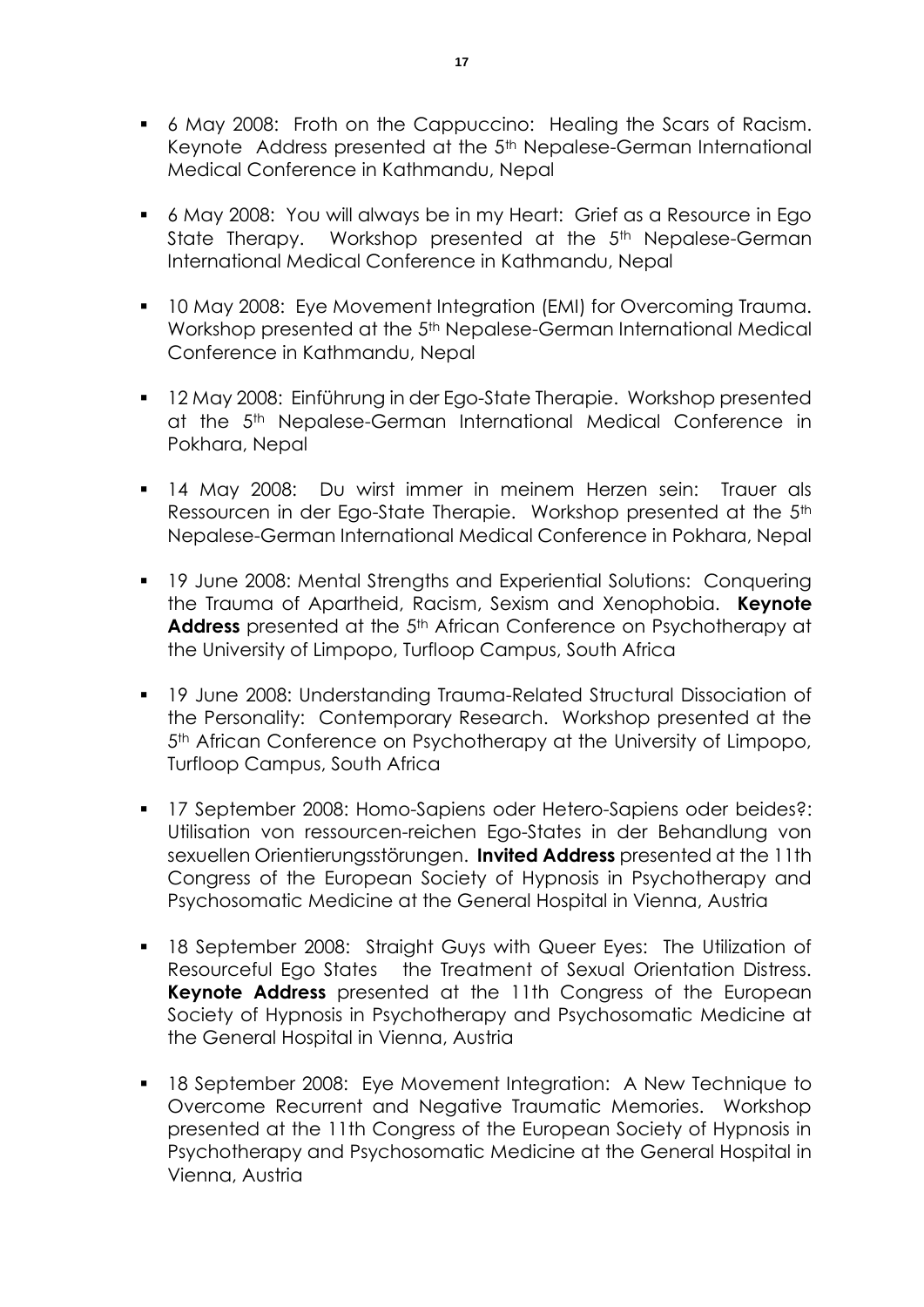- **19 September 2008: Bringing out the Best in Your Traumatized Clients:** An Ego State Approach. Workshop presented at the 11th Congress of the European Society of Hypnosis in Psychotherapy and Psychosomatic Medicine at the General Hospital in Vienna, Austria
- 19 September 2008: The Fundamentals of Ego State Therapy. Workshop presented at the 11th Congress of the European Society of Hypnosis in Psychotherapy and Psychosomatic Medicine at the General Hospital in Vienna, Austria
- **20 September 2008: Ego State Therapie: Theorie und Praxis:** Ein Einführungsseminar. Workshop presented at the 11th Congress of the European Society of Hypnosis in Psychotherapy and Psychosomatic Medicine at the General Hospital in Vienna, Austria
- 25 28 September 2008: Fundamental Intensive Training in Ego State Therapy. Workshop presented at the Milton Erickson Institute of Rottweil, in Rottweil, Germany
- 30 September 2008: Ego State Therapy Supervision. Advanced workshop presented at the Milton Erickson Institute of Rottweil, in Rottweil, Germany
- 4 5 October 2008: Advanced Intensive Training in Ego State Therapy. Workshop presented at the Milton Erickson Institute of Rottweil, in Rottweil, Germany
- 3 4 November 2008: Re-parenting and re-mothering Techniques in the Treatment of Complex Trauma and Borderline Personality Disorder. Advanced workshop presented at the Ego State Arbeitsgruppe Deutschland in Nürnberg, Germany
- 6 8 November 2008: Fundamental Intensive Training in Ego State Therapy. Workshop presented at the Swiss Society for Clinical Hypnosis in Chur, Switzerland
- 9 11 November 2008: Fundamental Intensive Training in Eye Movement Integration (EMI). Workshop presented at the Milton Erickson Institute of Rottweil, in Rottweil, Germany
- **13 November 2008: Western Psychology and Traditional Healing in South** Africa. **Invited Address** presented at the Congress of the Deutsche Gesellschaft für Hypnose und Hypnotherapie in Bad Lippspringe, **Germany**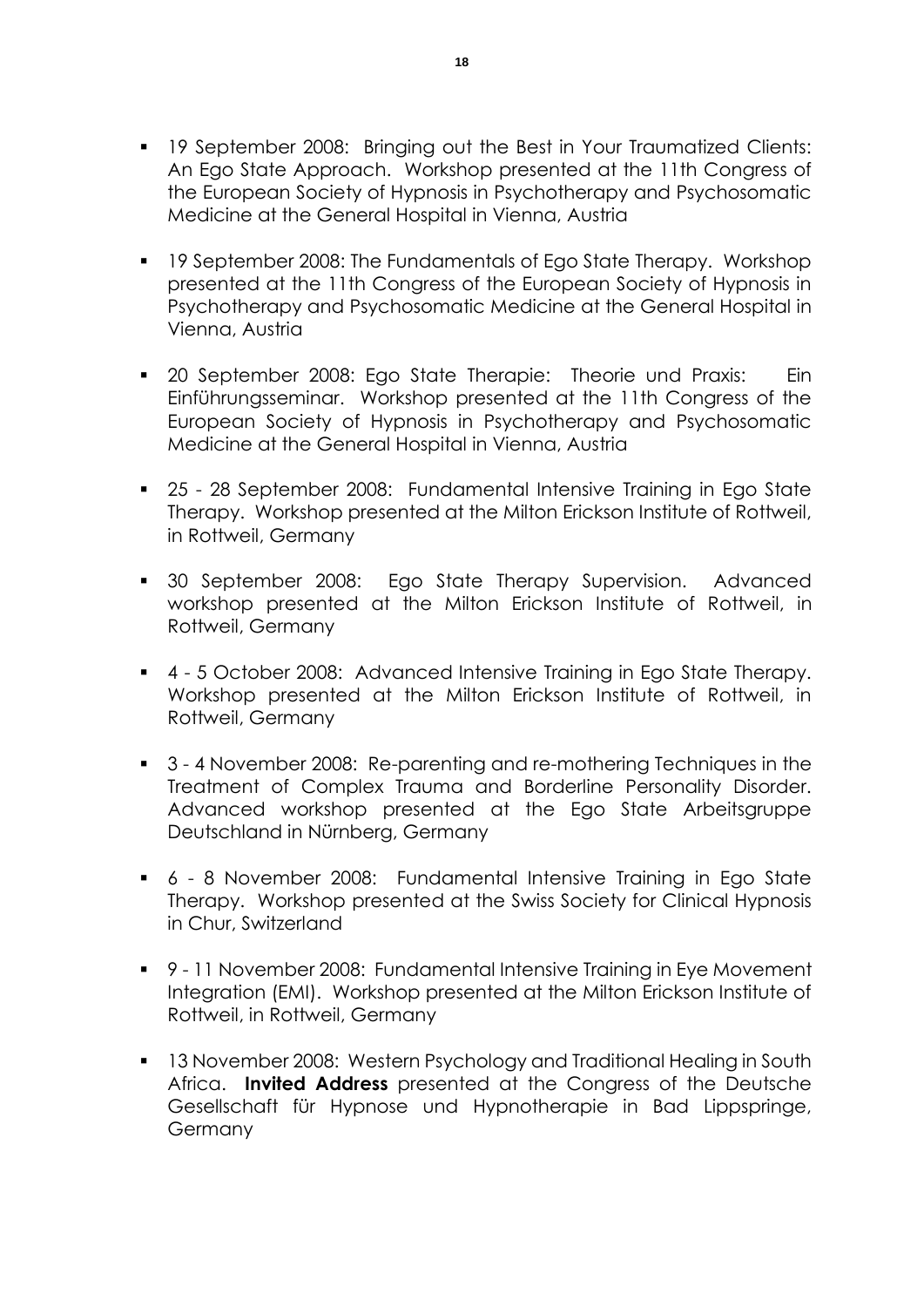- 14 November 2008: Ego State Therapie: Ein Einführungsseminar. Workshop presented at the Congress of the Deutsche Gesellschaft für Hypnose und Hypnotherapie in Bad Lippspringe, Germany
- 17 November 2008: Ego State Therapie und der Umgang mit gewaltsamen Ich-Anteilen. **Invited Address** presented at the Institut für Bildungsphilosophie, Anthropologie und Pädagogik der Lebensspanne, at the Universität zu Köln, Germany
- 17 November 2008: Mentales Stärken und erfahrene Lösungen: Apartheid, Rassismus und die Angst vor dem Fremden überwinden. **Invited Address** presented at the Institut für Bildungsphilosophie, Anthropologie und Pädagogik der Lebensspanne, at the Universität zu Köln, Germany
- 19 November 2008: Ego State Therapy Supervision. Advanced workshop presented at The Milton Erickson Institute of Krefeld, in Krefeld, Germany
- 20 23 November 2008: Fundamental Intensive Training in Ego State Therapy. Workshop presented at the Milton Erickson Institute of Krefeld, in Krefeld, Germany
- 21 22 March 2009: Fundamental Intensive Training in Ego State Therapy: The State of the Art. Workshop presented at the Swedish Society of Clinical Hypnosis in Malmö, Sweden
- 24 25 March 2009: You will always be in my Heart: Grief as a Resource in Psychotherapy. Workshop presented at the Milton Erickson Institute of Rottweil, in Rottweil, Germany
- 2 3 May 2009: Fundamental Intensive Training in Ego State Therapy. Workshop presented at the Milton Erickson Gesellschaft Austria, in Vienna, Austria.
- 7 10 May 2009: Fundamental Intensive Training in Ego State Therapy. Workshop presented at the Milton Erickson Institute of Rottweil, in Rottweil, Germany
- **11 12 May 2009: Ego State Therapy Supervision. Advanced workshop** presented at the Milton Erickson Institute of Rottweil, in Rottweil, **Germany**
- 13 14 May 2009: Fundamental Intensive Training in Eye Movement Integration (EMI). Workshop presented at the Milton Erickson Institute of Rottweil, in Rottweil, Germany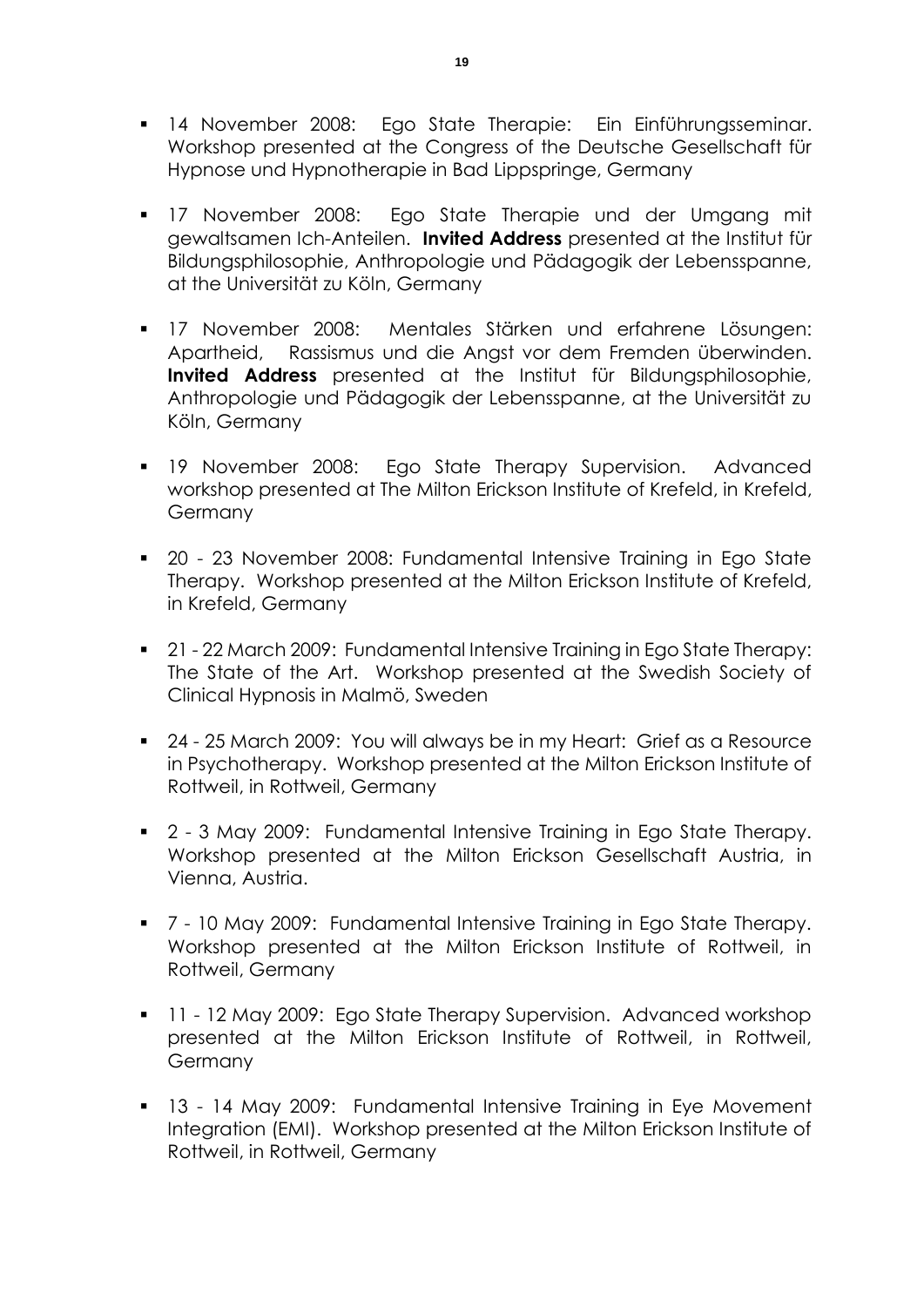- 21 May 2009: Eye Movement Integration: A New Technique to Overcome Recurrent and Negative Traumatic Memories. Workshop presented at the 20th Anniversary Congress of the Milton Erickson Gesellschaft Austria, in Vienna, Austria
- 22 May 2009: Ego State Therapie: Ein Einführungsseminar. Workshop presented at the 20<sup>th</sup> Anniversary Congress of the Milton Erickson Gesellschaft Austria, in Vienna, Austria
- 4 June 2009: Self-hypnosis in the Treatment of Anxiety Disorders. Advanced Workshop presented at the Milton H. Erickson Institute of South Africa, in Pretoria, South Africa
- 19 June 2009: You will always be in my Heart: Grief as a Resource in Ego State Therapy. Workshop presented at the 20th Annual Trauma & Dissociation Conference - Innovations in Psychotherapy: The Art of Ego State Therapy, in Ottawa, Canada
- 19 June 2009: Awakening, Strengthening and Flourishing: Ego State Therapy and Sport Psychology. Workshop presented at the 20th Annual Trauma & Dissociation Conference - Innovations in Psychotherapy: The Art of Ego State Therapy, in Ottawa, Canada
- 20 June 2009: Ego State Therapy: An Advanced Workshop. Workshop presented at the 20th Annual Trauma & Dissociation Conference - Innovations in Psychotherapy: The Art of Ego State Therapy, in Ottawa, Canada
- **20 June 2009: Mental Strengths and Experiential Solutions: Conquering** the Trauma of Apartheid, Racism, Sexism and Xenophobia. **Keynote Address** presented at the 20th Annual Trauma & Dissociation Conference - Innovations in Psychotherapy: The Art of Ego State Therapy, in Ottawa, Canada
- 9 September 2009: Ego State Therapy Supervision. Advanced workshop presented at The Milton Erickson Institute of Krefeld, in Krefeld, Germany
- 10 12 September 2009: Advanced Intensive Training in Ego State Therapy. Workshop presented at The Milton Erickson Institute of Krefeld, in Krefeld, Germany
- **14 September 2009: Ego State Therapy Supervision. Advanced** workshop presented at The Milton Erickson Institute of Rottweil, in Rottweil, Germany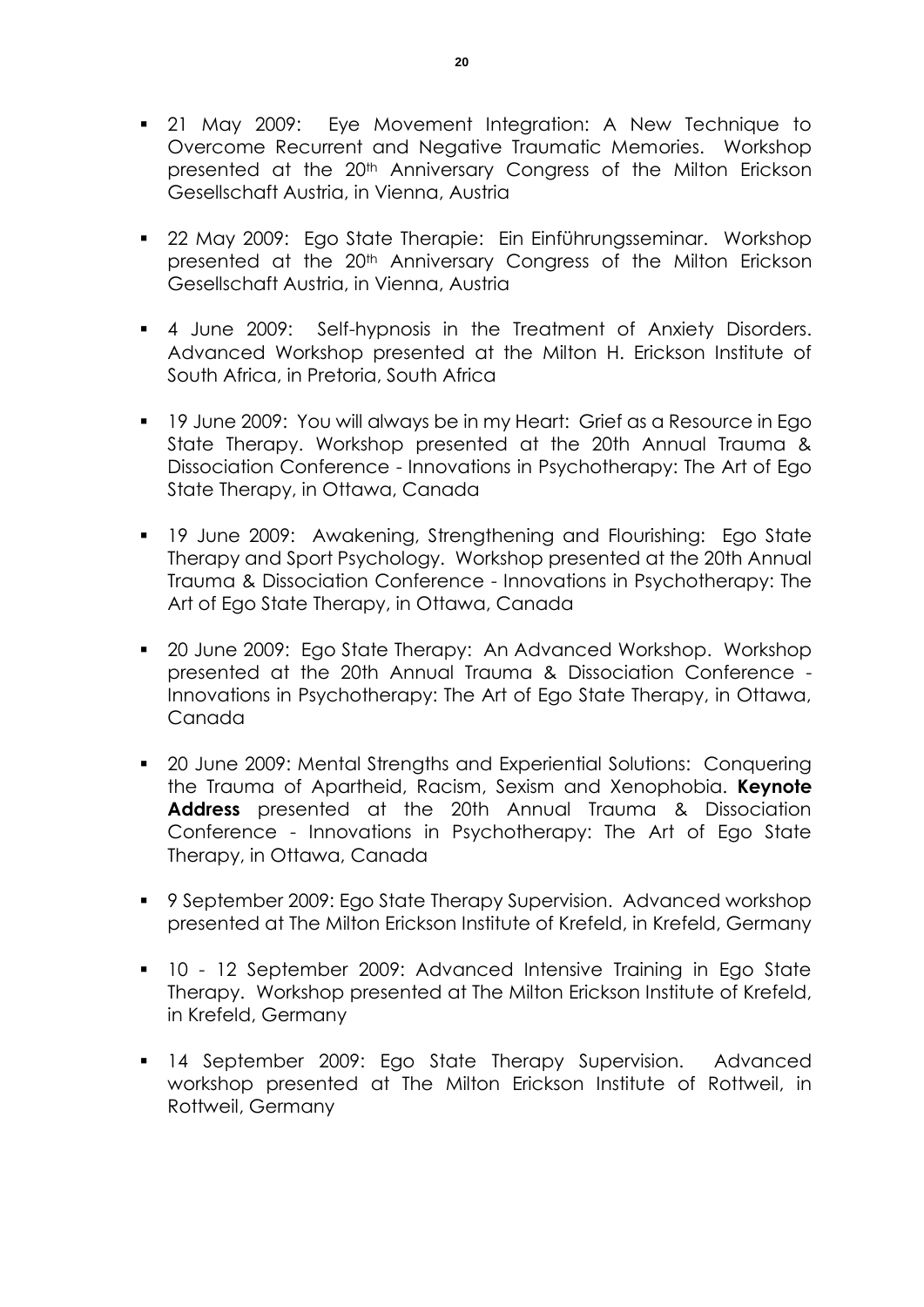- 15 16 September 2009: Advanced Intensive Training in Ego State Therapy. Workshop presented at The Milton Erickson Institute of Rottweil, in Rottweil, Germany
- 22 September 2009: You will always be in my Heart: Grief as a Resource in Psychotherapy. Advanced Workshop presented at the 18<sup>th</sup> Triennial Congress of the International Society of Hypnosis – Hypnosis and Neuroscience, in Rome, Italy
- **25 September 2009: Straight Guys with Queer Eyes: The Utilization of** Resourceful Ego States in the Treatment of Sexual Orientation Distress. Paper presented at the 18<sup>th</sup> Triennial Congress of the International Society of Hypnosis – Hypnosis and Neuroscience, in Rome, Italy
- 29 October 2009: Einführung in die Ego-State-Therapie. Workshop presented at the 6th Child Psychotherapy Congress at the University of Heidelberg, in Heidelberg, Germany
- 31 October 2009: Grief and Bereavement bei Kindern Ego-State-Therapie und Ericksonsche Techniken. Workshop presented at the 6th Child Psychotherapy Congress at the University of Heidelberg, in Heidelberg, Germany
- 1 November 2009: Eye Movement Integration. Workshop presented at the 6th Child Psychotherapy Congress at the University of Heidelberg, in Heidelberg, Germany
- 2 November 2009: Ego State Therapy with Children and the Child Within. Workshop co-presented with Maggie Phillips (Ph.D) at the Milton Erickson Institute of Heidelberg, in Heidelberg, Germany
- 7 8 November 2009: Advanced Intensive Training in Ego State Therapy. Workshop presented at the Milton Erickson Gesellschaft Austria, in Vienna, Austria
- **11 November 2009: Ego State Therapy Supervision. Advanced workshop** presented at the Milton Erickson Institute of Rottweil, in Rottweil, Germany
- **12 15 November 2009: Fundamental Intensive Training in Ego State** Therapy. Workshop presented at the Milton Erickson Institute of Rottweil, in Rottweil, Germany
- **4 February 2010: Eye Movement Integration for Overcoming Trauma.** Workshop presented at The Changing Faces of Psychotherapy: A Congress: The Third World Congress on Ego State Therapy. Sun City, South Africa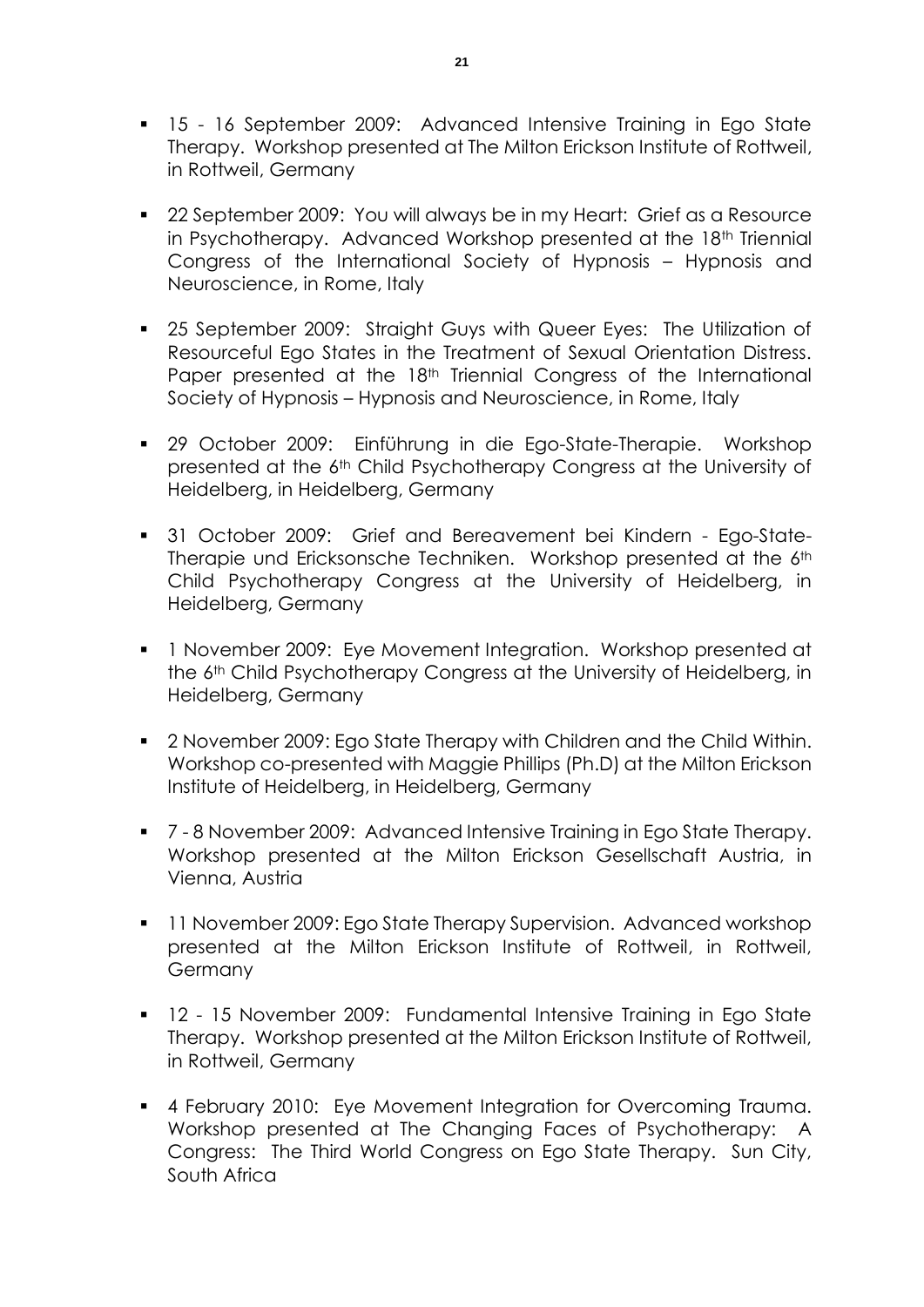- 5 February 2010: Are Introjects Ego States? Issues and Answers. Panel discussion at the Third World Congress on Ego State Therapy. Sun City, South Africa
- 6 February 2010: Long Walk to Freedom for the Rainbow Nation: Conquering Apartheid, Racism, Sexism and Xenophobia. **Keynote Address** presented at the Third World Congress on Ego State Therapy. Sun City, South Africa
- 9 February 2010: You will always be in my Heart: Grief as a Resource in Psychotherapy. Workshop presented at The Cape of Good Hope Congress. Stellenbosch, South Africa
- **10 February 2010: Straight Guys with Queer Eyes: The Utilization of** Resourceful Ego States in the Treatment of Sexual Orientation Distress. Workshop presented at The Cape of Good Hope Congress. Stellenbosch, South Africa
- 9 11 March 2010: Fundamental Intensive Training in Ego State Therapy. Workshop presented at the Milton Erickson Institute of Krefeld, in Krefeld, Germany
- **12 March 2010: Ego State Therapy Supervision. Advanced workshop** presented at the Milton Erickson Institute of Krefeld, in Krefeld, Germany
- 13 14 March 2010: Fundamental Intensive Training in Eye Movement Integration (EMI). Workshop presented at the Milton Erickson Institute of Krefeld, in Krefeld, Germany
- **16 17 March 2010: Ego State Therapy Supervision. Advanced workshop** presented at the Milton Erickson Institute of Rottweil, in Rottweil, **Germany**
- **18 19 March 2010: Advanced Intensive Training in Ego State Therapy.** Workshop presented at the Milton Erickson Institute of Rottweil, in Rottweil, Germany
- 20 21 March 2010: Fundamental Intensive Training in Eye Movement Integration (EMI). Workshop presented at the Milton Erickson Institute of Rottweil, in Rottweil, Germany
- 24 25 March 2010: Bringing out the Best in your Traumatized Clients: An Ego State Approach. Workshop presented at the Danish Society of Clinical Hypnosis, in Copenhagen, Denmark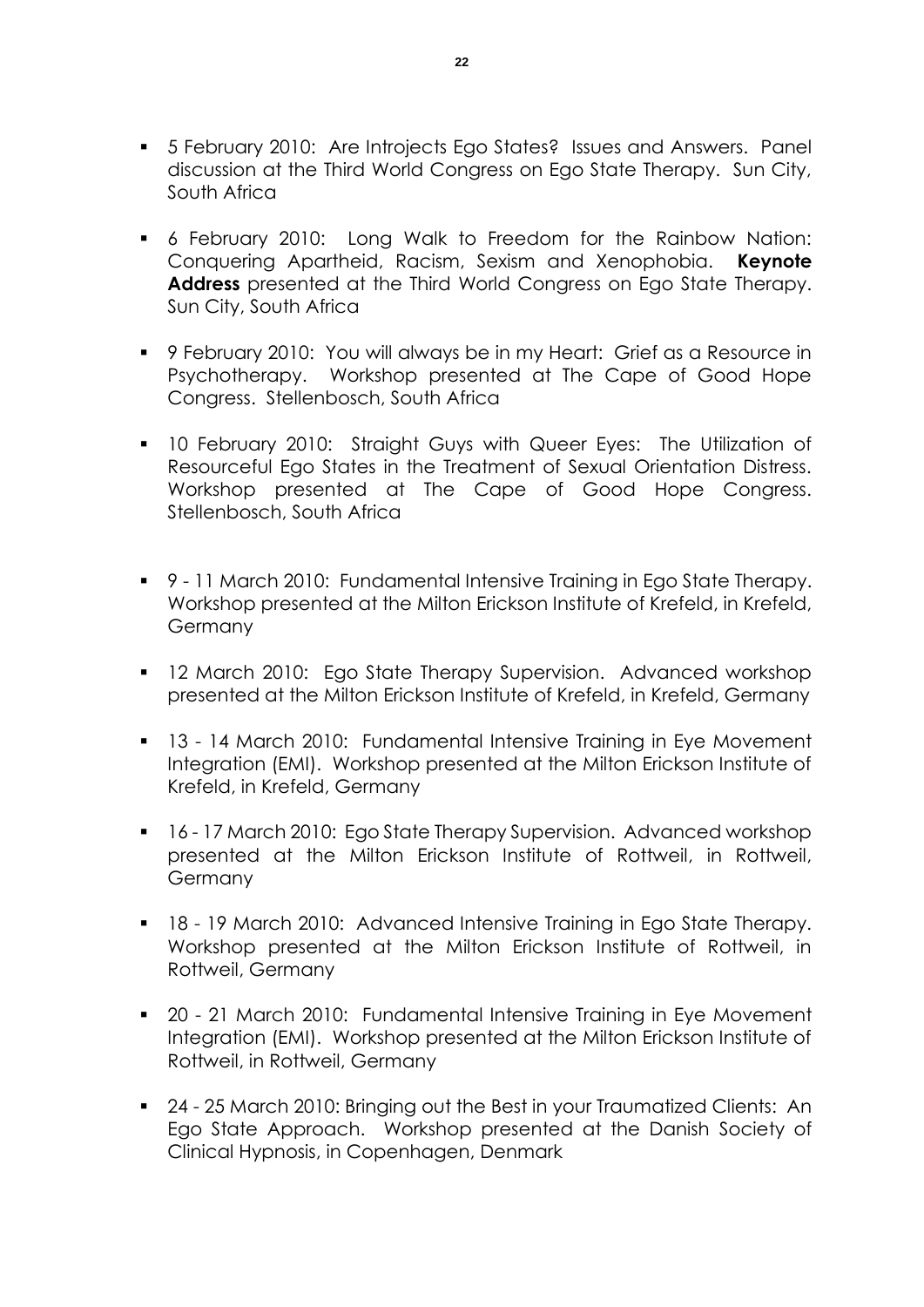- **17 July 2010: Contemporary Perspectives on Child Psychotherapy.** Workshop presented at the Milton H. Erickson Psychotherapy Society of South Africa in Pretoria, South Africa
- **11 12 September 2010: Fundamental Intensive Training in Ego State** Therapy. Workshop presented at the Milton Erickson Gesellschaft Austria, in Vienna, Austria
- **13 15 September 2010:** Advanced Intensive Training in Ego State Therapy. Workshop presented at the Swiss Society of Clinical Hypnosis in Chur, Switzerland
- 16 19 September 2010: Fundamental Intensive Training in Ego State Therapy. Workshop presented at the Milton Erickson Institute of Rottweil, in Freiburg, Germany
- **16 October 2010: Trauma in South Africa: New Challenges. Workshop** presented at the Milton H. Erickson Psychotherapy Society of South Africa in Pretoria, South Africa
- 19 20 October 2010: You will always be in my Heart: Grief as a Resource in Psychotherapy. Workshop presented at the Danish Society of Clinical Hypnosis, in Copenhagen, Denmark
- **22 October 2010: The Influence of Trauma on Musicians. Workshop co**presented with Inette Swart (D.Mus) at the 2nd Mentale Stärken Congress in Heidelberg, Germany
- 23 October 2010: Mary Poppins: "Anything can happen when you Let It": Utilizing famous mantra-like statements to succeed in sport, politics, business and in life! Paper presented at the 2nd Mentale Stärken Congress in Heidelberg, Germany
- **25 October 2010:** Eye Movement Integration (EMI) Supervision. Advanced workshop presented at the Milton Erickson Institute of Krefeld, in Krefeld, Germany
- 26 October 2010: Ego State Therapy Supervision. Advanced workshop presented at the Milton Erickson Institute of Krefeld, in Krefeld, Germany
- 27 28 October 2010: Advanced Intensive Training in Ego State Therapy. Workshop presented at the Milton Erickson Institute of Krefeld, in Krefeld, **Germany**
- 30 31 October 2010: Advanced Intensive Training in Ego State Therapy. Workshop presented at the Milton Erickson Gesellschaft Austria, in Vienna, Austria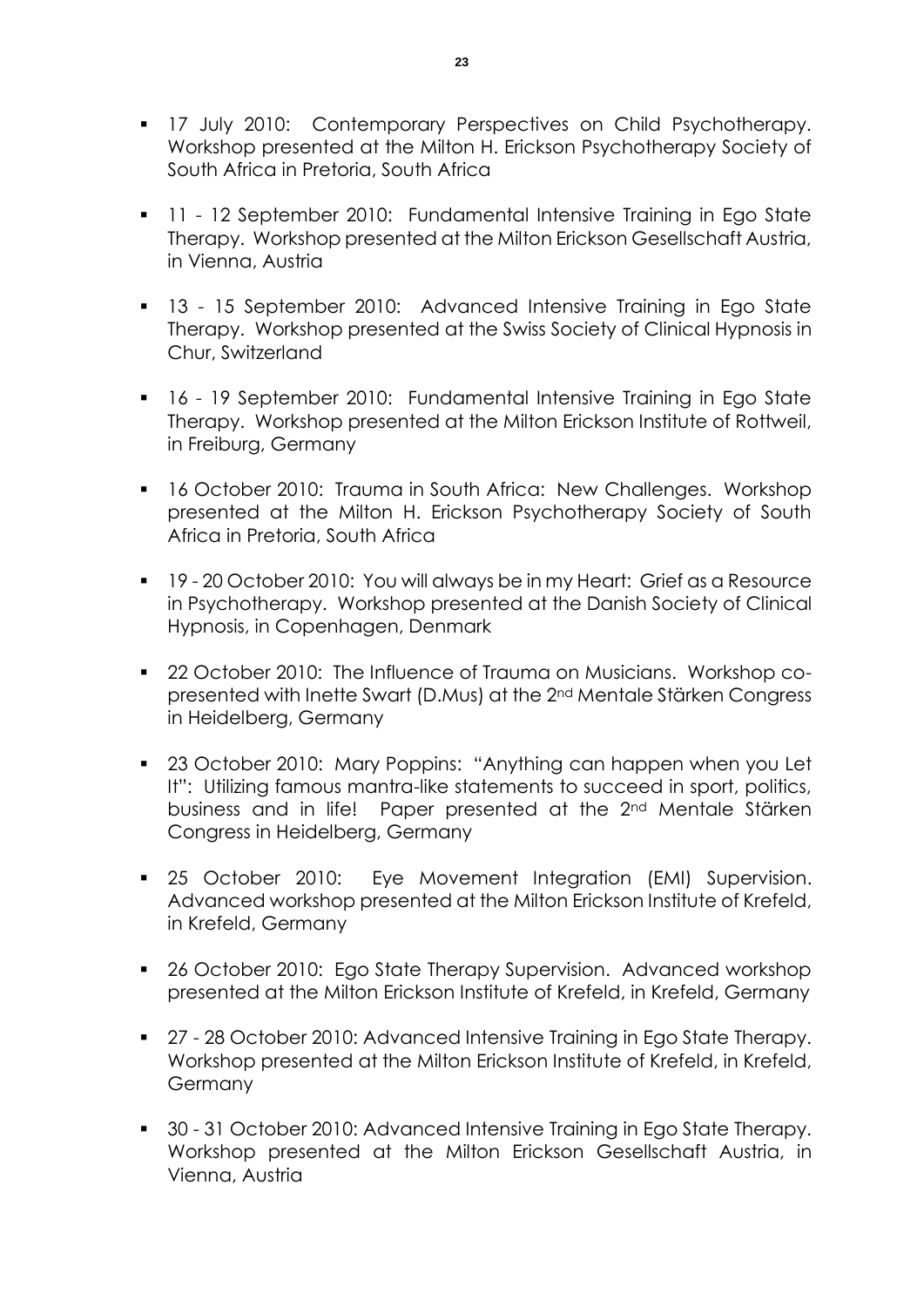- 12 November 2010: Fundamental Intensive Training in Ego State Therapy. Workshop presented at the Annual Conference of the Deutsche Gesellschaft für Hypnose und Hypnotherapie in Bad Lippspringe, Germany
- 15 16 November 2010: Advanced Intensive Training in Eye Movement Integration (EMI). Workshop presented at the Milton Erickson Institute of Rottweil, in Rottweil, Germany
- **17 November 2010: Eye Movement Integration (EMI) Supervision.** Advanced workshop presented at the Milton Erickson Institute of Rottweil in Rottweil, Germany
- **19 20 November 2010: Advanced Intensive Training in Ego State** Therapy. Workshop presented at the Milton Erickson Institute of Aachen, in Aachen, Germany
- 15 18 January 2011: Intermediate Intensive Training in Ericksonian Hypnosis and Psychotherapy. Workshop presented at Peking University Psychotherapy Centre, Beijing, China
- 19 20 January 2011: Fundamental Intensive Training in Ego State Therapy. Workshop presented at Peking University Psychotherapy Centre, Beijing, China
- 4 6 March 2011: Fundamental Intensive Training in Eye Movement Integration (EMI). Workshop presented at the Milton Erickson Gesellschaft Austria in Vienna, Austria
- 7 9 March 2011: Fundamental Intensive Training in Eye Movement Integration (EMI). Workshop presented at the Swiss Society of Clinical Hypnosis in Chur, Switzerland
- 10 12 March 2011: Fundamental Intensive Training in Ego State Therapy. Workshop presented at the Swiss Society of Clinical Hypnosis in Chur, Switzerland
- **14 March 2011: Ego State Therapy Supervision. Advanced workshop** presented at the Milton Erickson Institute of Krefeld, in Krefeld, Germany
- 15 16 March 2011: Advanced Intensive Training in Eye Movement Integration (EMI). Workshop presented at the Milton Erickson Institute of Krefeld, in Krefeld, Germany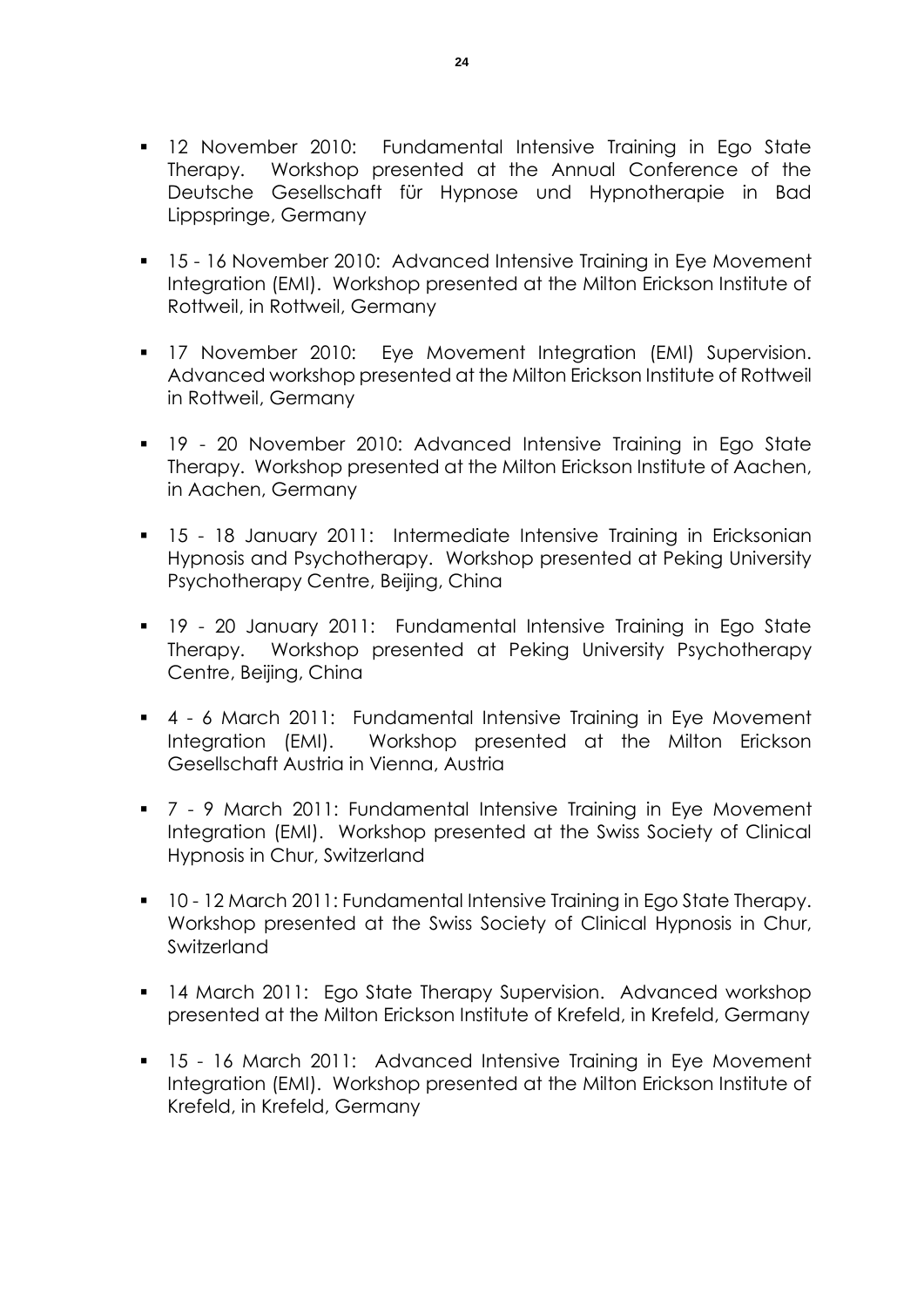- **17 19 March 2011: Fundamental Intensive Training in Ego State Therapy.** Workshop presented at the Milton Erickson Institute of Krefeld, in Krefeld, Germany
- 23 25 March 2011: Fundamental Intensive Training in Ericksonian Hypnosis and Psychotherapy. Workshop presented at the University of Johannesburg for Masters and Doctoral level students. Johannesburg, South Africa
- 28 29 March 2011: Fundamental Intensive Training in Eye Movement Integration. Workshop presented at the University of Johannesburg for Masters and Doctoral level students. Johannesburg, South Africa
- 16 17 June 2011: Fundamental Intensive Training in Eye Movement Integration (EMI). Workshop presented at the Milton Erickson Institute of Krefeld, in Krefeld, Germany
- 18 19 June 2011: You will Always be in my Heart: Grief as a Resource in Psychotherapy. Workshop presented at the Milton Erickson Institute of Krefeld, in Krefeld, Germany
- **20 June 2011: Ego State Therapy Supervision. Advanced workshop** presented at the Milton Erickson Institute of Krefeld, in Krefeld, Germany
- **22 June 2011: Ego State Therapy Supervision. Advanced workshop** presented at the Milton Erickson Institute of Rottweil, in Rottweil, Germany
- 23 25 June 2011: Fundamental Intensive Training in Ego State Therapy. Workshop presented at the Milton Erickson Institute of Rottweil, in Rottweil, Germany
- 27 28 June 2011: Fundamental Intensive Training in Eye Movement Integration (EMI). Workshop presented at the Milton Erickson Institute of Rottweil, in Rottweil, Germany
- 30 June 2011 2 July 2011: Intermediate Intensive Training in Ego State Therapy. Workshop presented at the Milton Erickson Institute of Rottweil, in Freiburg, Germany
- 3 5 July 2011: Fundamental Intensive Training in Ego State Therapy. Workshop presented at the Trauma Institute of Southern Germany, in München, Germany
- 8 July 2011: "Ego State Therapy: The State of the Art". **Invited Address** presented at the St. Irmingard Psychiatric Clinic in Prien am Chiemsee, Germany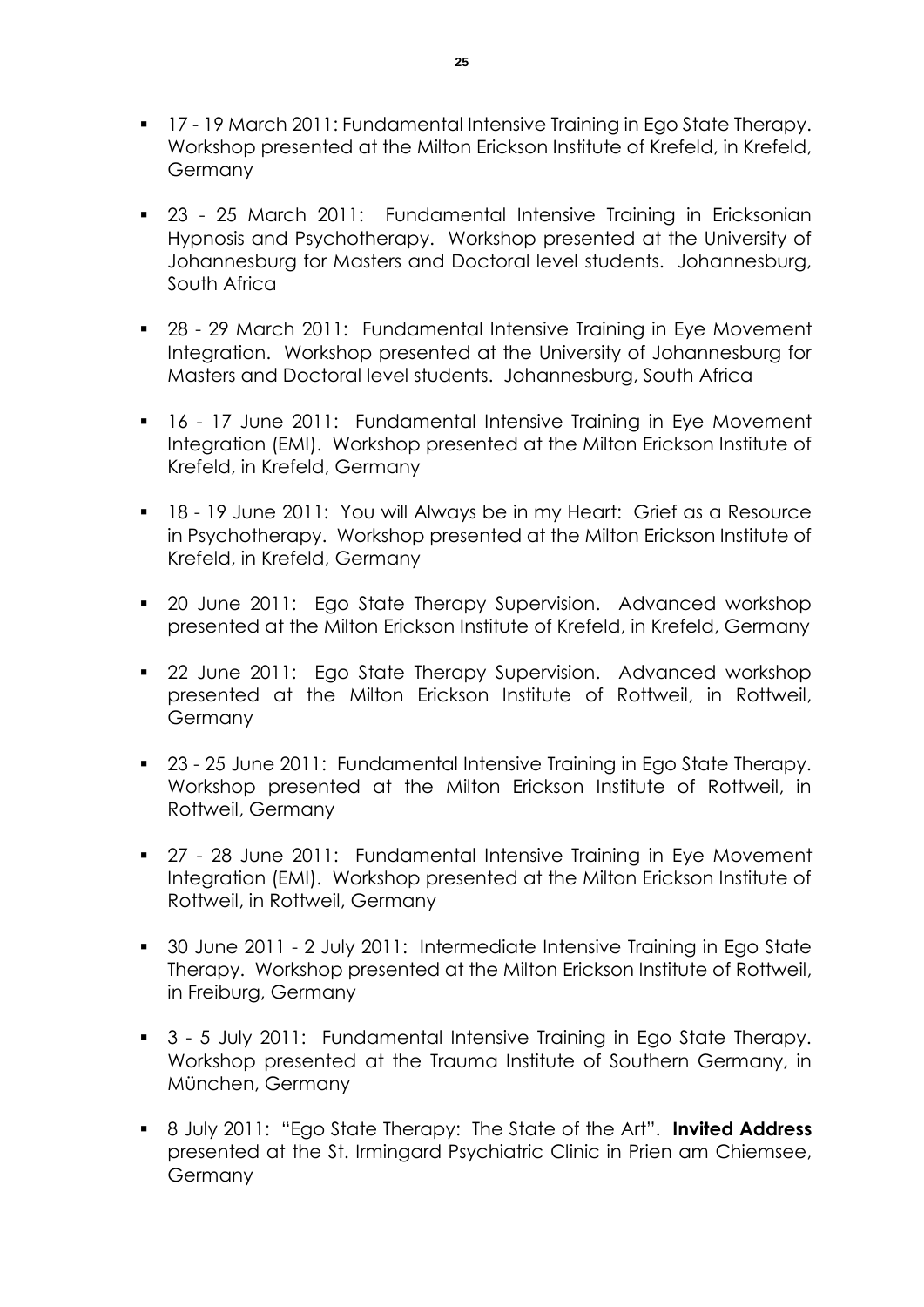- 1 3 August 2011: Fundamental Intensive Training in Ego State Therapy. Workshop presented at the University of Johannesburg for Masters and Doctoral level students. Johannesburg, South Africa
- **14 September 2011:** Ego State Therapy Supervision. Advanced workshop presented at the Milton Erickson Institute of at the Milton Erickson Gesellschaft Austria in Vienna, Austria
- 15 16 September 2011: Advanced Master Class in Ego State Therapy. Workshop presented at the Milton Erickson Gesellschaft Austria in Vienna, Austria
- 17 18 September 2011: Fundamental Intensive Training in Ego State Therapy. Workshop presented at the Milton Erickson Gesellschaft Austria in Vienna, Austria
- 6 October 2011: Ethical Practice in Therapeutic Psychology: Workshop presented at the Psychology Department, University of Stellenbosch, in Stellenbosch, South Africa
- 4 6 November 2011: Intermediate Intensive Training in Eye Movement Integration (EMI). Workshop presented at the Milton Erickson Gesellschaft Austria in Vienna, Austria
- 7 8 November 2011: Intermediate Intensive Training in Eye Movement Integration (EMI). Workshop presented at the Milton Erickson Institute of Krefeld, in Krefeld, Germany
- 9 November 2011: Eye Movement Integration (EMI) Supervision. Advanced workshop presented at the Milton Erickson Institute of Krefeld, in Krefeld, Germany
- 10 November 2011: Ego State Therapy Supervision. Advanced workshop presented at the Milton Erickson Institute of Krefeld, in Krefeld, Germany
- **11 13 November 2011: Intermediate Intensive Training in Ego State** Therapy (EST). Workshop presented at the Milton Erickson Institute of Krefeld, in Krefeld, Germany
- 14 16 November 2011: Intermediate Intensive Training in Ego State Therapy. Workshop presented at the Trauma Institute of Southern Germany, in München, Germany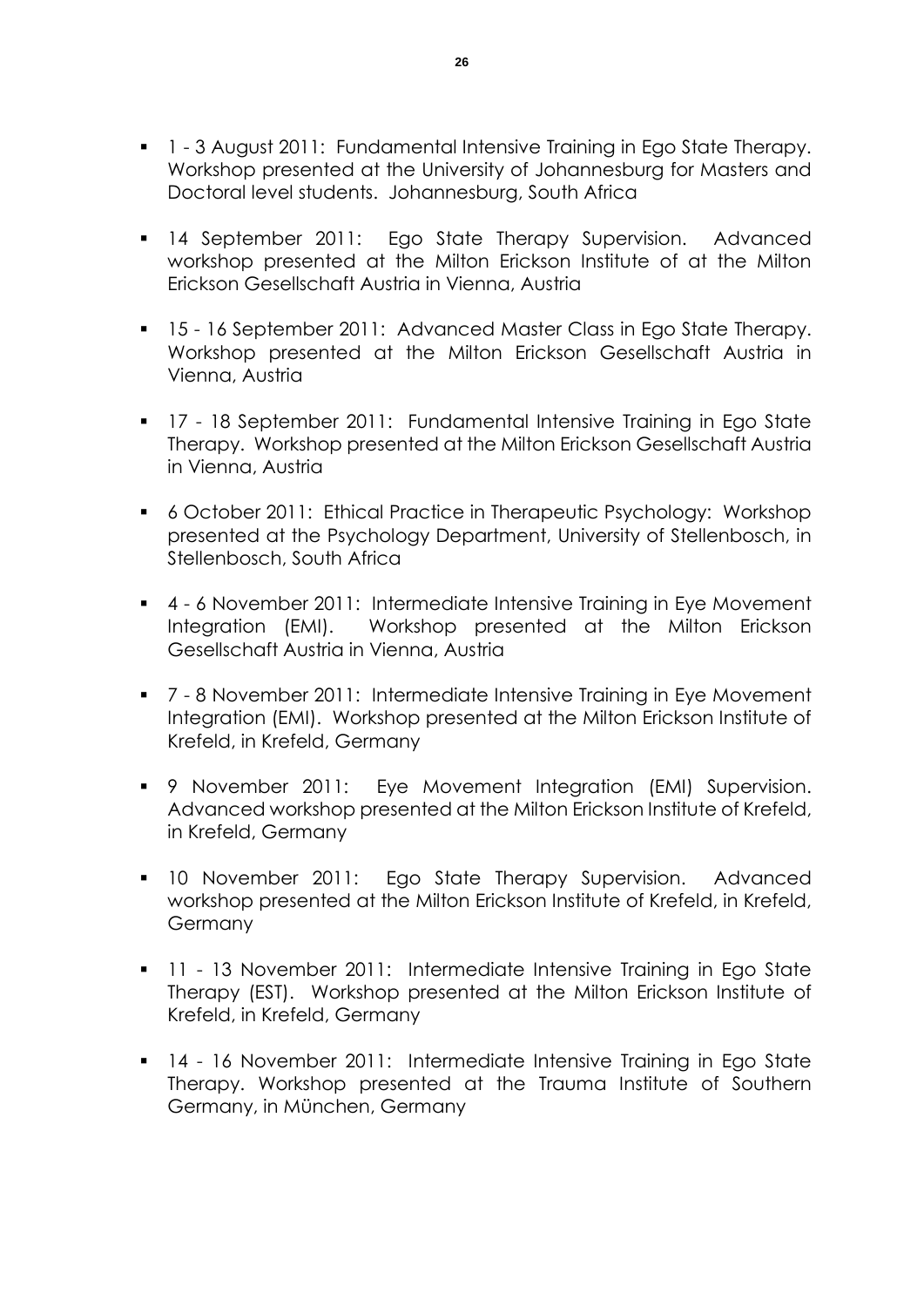- **17 19 November 2011: Intermediate Intensive Training in Ego State** Therapy. Workshop presented at the Milton Erickson Institute of Rottweil, in Rottweil, Germany
- 20 November 2011: Ego State Therapy Supervision. Advanced workshop presented at the Milton Erickson Institute of Rottweil, in Rottweil, Germany
- 23 November 2011: Fundamental Training in Ego State Therapy. Pre-Congress workshop presented at the 1st Teile Therapie Tagung (Parts Therapy Congress) and the 4<sup>th</sup> World Congress in Ego State Therapy, in Heidelberg, Germany
- 24 November 2011: Snakes in Disguise: The Psychology of Evil. **Keynote Address** presented at the 1st Teile Therapie Tagung (Parts Therapy Congress) and the 4th World Congress in Ego State Therapy, in Heidelberg, Germany
- 26 November 2011: Ego-State und Transaktionsanalyse Gemeinsamkeiten und Unterschiede. Panel discussion at the 1st Teile Therapie Tagung (Parts Therapy Congress) and the 4th World Congress in Ego State Therapy, in Heidelberg, Germany
- 7 March 2012: Grief and Bereavement. **Invited Address** presented at the St. Irmingard Psychiatric Clinic in Prien am Chiemsee, Germany
- 9 11 March 2012: Fundamental Intensive Training in Ego State Therapy. Workshop presented at the Trauma Institute of Southern Germany, in München, Germany
- **12 March 2012: Ego State Therapy Supervision. Advanced workshop** presented at the Trauma Institute of Southern Germany, in München, **Germany**
- 15 17 March 2012: Fundamental Intensive Training in Ego State Therapy. Workshop presented at the Milton Erickson Institute of Rottweil, in Rottweil, Germany
- **19 March 2012: Ego State Therapy Supervision. Advanced workshop** presented at the Milton Erickson Institute of Krefeld, in Krefeld, Germany
- 20 21 March 2012: Advanced Intensive Training in Ego State Therapy. Workshop presented at the Milton Erickson Institute of Krefeld, in Krefeld, Germany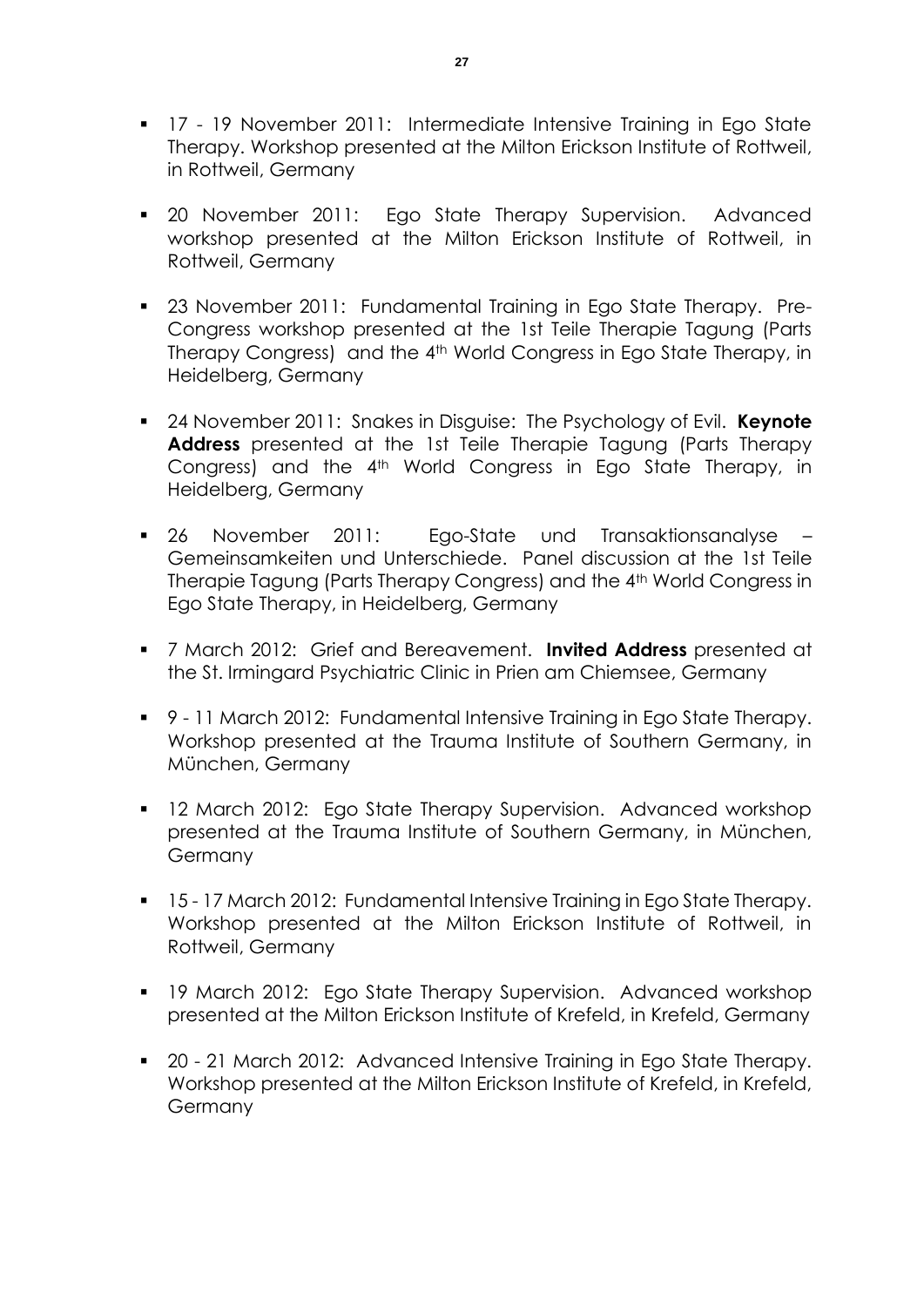- 23 24 March 2012: Intermediate Intensive Training in Ego State Therapy. Workshop presented at the Milton Erickson Gesellschaft Austria in Vienna, Austria
- **25 March 2012: Ego State Therapy Supervision. Advanced workshop** presented at the Milton Erickson Gesellschaft Austria in Vienna, Austria
- 28 29 March 2012: Fundamental Intensive Training in Eye Movement Integration (EMI). Workshop presented at the Trauma Institute of Praha, in Praha, Czech Republic
- **2** April 2012: Ego State Therapy: The State of the Art. Invited Address presented at the Zhejiang University, in Hangzhou, China
- 4 5 April 2012: Fundamental Intensive Training in Ego State Therapy. Workshop presented at Zhejiang University, in Hangzhou, China
- 6 8 April 2012: Advanced Intensive Training in Ego State Therapy. Workshop presented at Zhejiang University, in Hangzhou, China
- 9 April 2012. Ego State Therapy: The State of the Art. **Invited Address** presented at Peking University Psychotherapy Centre in Beijing, China
- 23 25 April 2012: Fundamental Intensive Training in Ericksonian Hypnosis and Psychotherapy. Workshop presented at the University of Johannesburg for Masters and Doctoral level students. Johannesburg, South Africa
- 7 9 May 2012: Fundamental Intensive Training in Eye Movement Integration (EMI). Workshop presented at the University of Johannesburg for Masters and Doctoral level students. Johannesburg, South Africa
- 7 9 June 2012: Fundamental Intensive Training in Eye Movement Integration (EMI). Workshop presented at the Institute for Systemic Development and Training in Zürich, Switzerland
- 12 13 June 2012: Advanced Intensive Training in Eye Movement Integration (EMI). Workshop presented at the Trauma Institute of Praha, in Praha, Czech Republic
- 15 June 2012: Apartheid, Racism, Sexism and Xenophobia. **Keynote Address** presented at the 2nd Hypnosystemic Congress in Zürich, Switzerland
- **15 June 2012: Fundamental Intensive Training in Eye Movement** Integration (EMI). Workshop presented at the 2<sup>nd</sup> Hypnosystemic Congress in Zürich, Switzerland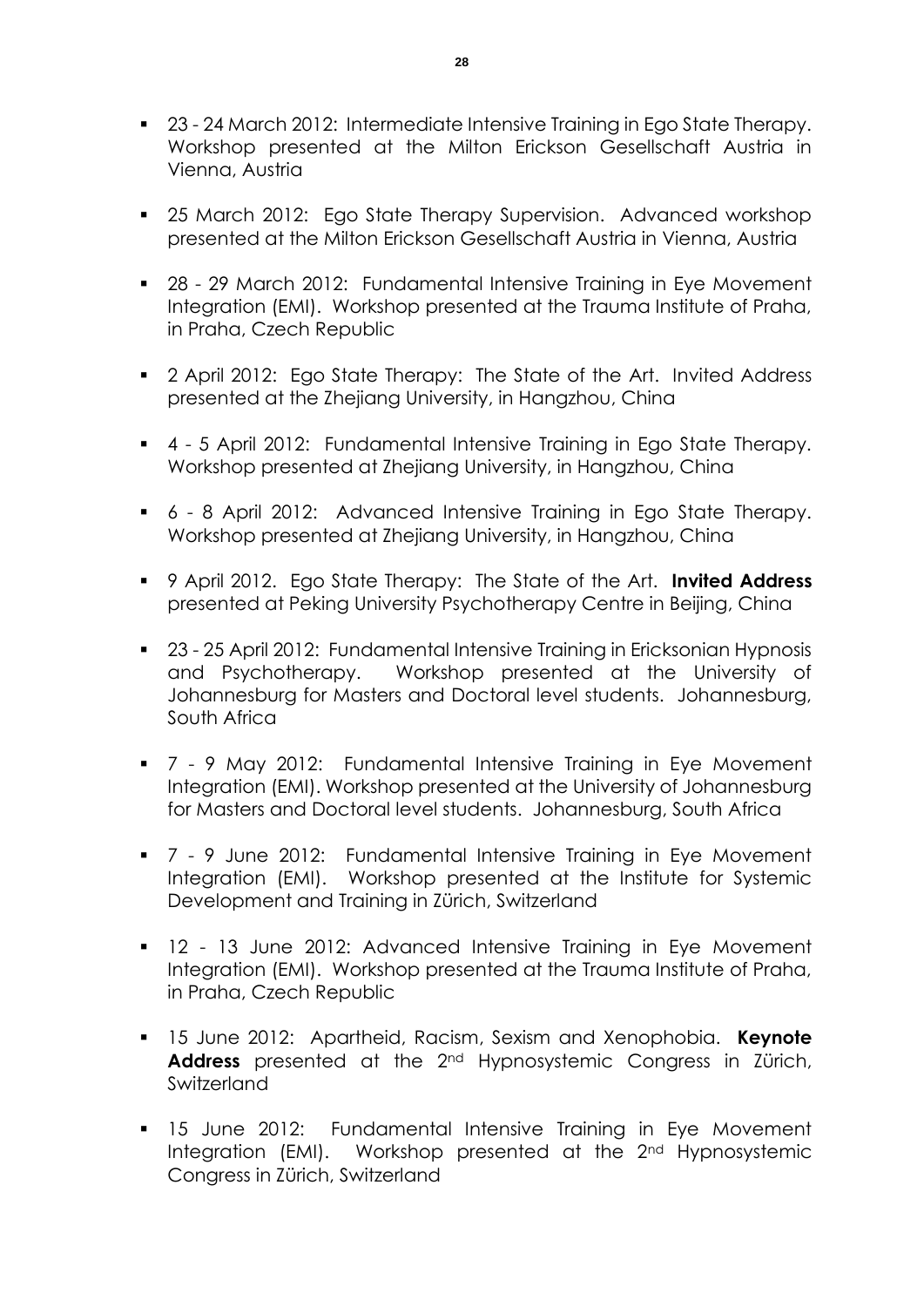- **16 17 June 2012: Advanced Master Class in Ego State Therapy.** Workshop presented at the Milton Erickson Gesellschaft Austria in Vienna, Austria
- **18 June 2012: Ego State Therapy Supervision. Advanced workshop** presented at the Milton Erickson Gesellschaft Austria in Vienna, Austria
- **21 June 2012: Ego State Therapy Supervision. Advanced workshop** presented at the Milton Erickson Institute of Krefeld, in Krefeld, Germany
- 22 24 June 2012: Fundamental Intensive Training in Ego State Therapy. Workshop presented at the Milton Erickson Institute of Krefeld, in Krefeld, Germany
- 25 26 June 2012: Fundamental Intensive Training in Eye Movement Integration (EMI). Workshop presented at the Milton Erickson Institute of Krefeld, in Krefeld, Germany
- 27 June 2012: Eye Movement Integration (EMI) Supervision. Workshop presented at the Milton Erickson Institute of Krefeld, in Krefeld, Germany
- 29 June 1 July 2012: Intermediate Intensive Training in Ego State Therapy. Workshop presented at the Milton Erickson Institute of Rottweil, in Rottweil, Germany
- **2** July 2012: Ego State Therapy Supervision. Workshop presented at the Milton Erickson Institute of Rottweil, in Rottweil, Germany
- 3 4 July 2012: Fundamental Intensive Training in Eye Movement Integration (EMI). Workshop presented at the Milton Erickson Institute of Rottweil, in Rottweil, Germany
- 5 July 2012: Eye Movement Integration (EMI) Supervision. Advanced workshop presented at the Milton Erickson Institute of Rottweil, in Rottweil, Germany
- 7 9 July 2012: Intermediate Intensive Training in Ego State Therapy. Workshop presented at the Trauma Institute of Southern Germany, in München, Germany
- 10 July 2012: Ego State Therapy Supervision. Advanced workshop presented at the Trauma Institute of Southern Germany, in München, Germany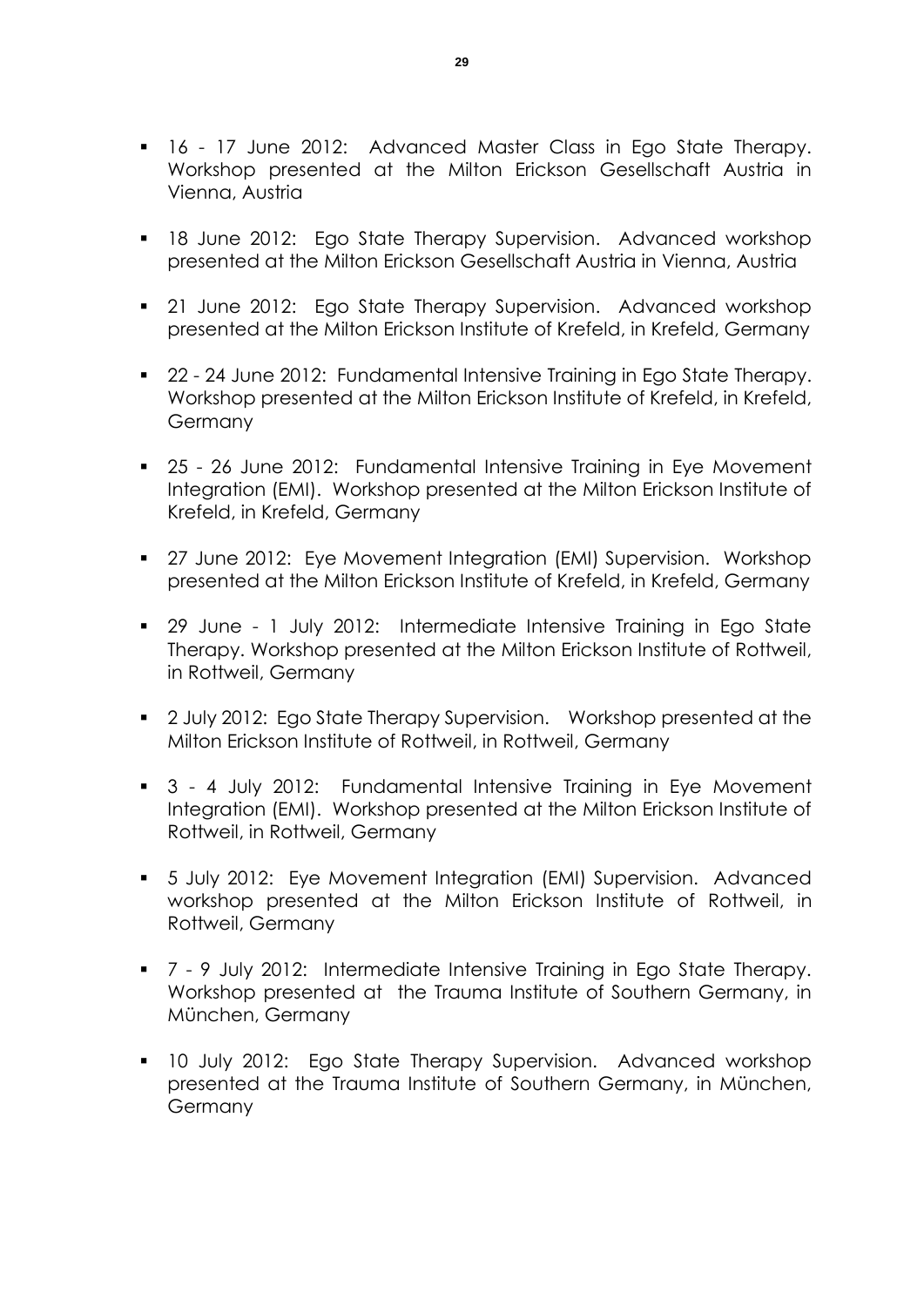- **11 July 2012: Advanced Intensive Training in Ego State Therapy.** Advanced workshop presented at the Trauma Institute of Southern Germany, in München, Germany
- **13 14 July 2012: Fundamental Intensive Training in Ego State Therapy.** Workshop presented at the Ego State Therapy International Institute in Zürich, Switzerland
- 6 8 August 2012: Intermediate Intensive Training in Ericksonian Hypnosis and Psychotherapy. Workshop presented at the University of Johannesburg for Masters and Doctoral level students. Johannesburg, South Africa
- 3 5 September 2012: Intermediate Intensive Training in Ego State Therapy. Workshop presented at the University of Johannesburg for Masters and Doctoral level students. Johannesburg, South Africa
- 3 4 October 2012: Grief and Bereavement. Advanced workshop presented at the Milton Erickson Gesellschaft Austria in Vienna, Austria
- 5-7 October 2012: Fundamental Intensive Training in Ego State Therapy. Workshop presented at the Milton Erickson Gesellschaft Austria in Vienna, Austria
- **12 13 October 2012: Grief and Bereavement. Advanced workshop** presented at the Trauma Institute of Southern Germany, in München, Germany
- 14 October 2012: Ego State Therapy Supervision. Workshop presented at the Trauma Institute of Southern Germany, in München, Germany
- **19 October 2012: The Treatment of a Sleeping Disorder with Ego State** Therapy. **Invited Address** presented at the 19th International Hypnosis Congress in Bremen, Germany
- 20 October 2012: Hypnotic Interventions for Stuttering and Voice Disorders. Workshop presented at the 19th International Hypnosis Congress in Bremen, Germany
- 20 October 2012: Ungeschliffene Diamanten: Ein Ego-State-Ansatz mit Live-Demonstrationen. Workshop presented at the 19th International Hypnosis Congress in Bremen, Germany
- 22 23 October 2012: Advanced Intensive Training in Eye Movement Integration (EMI). Workshop presented at the Milton Erickson Institute of Krefeld, in Krefeld, Germany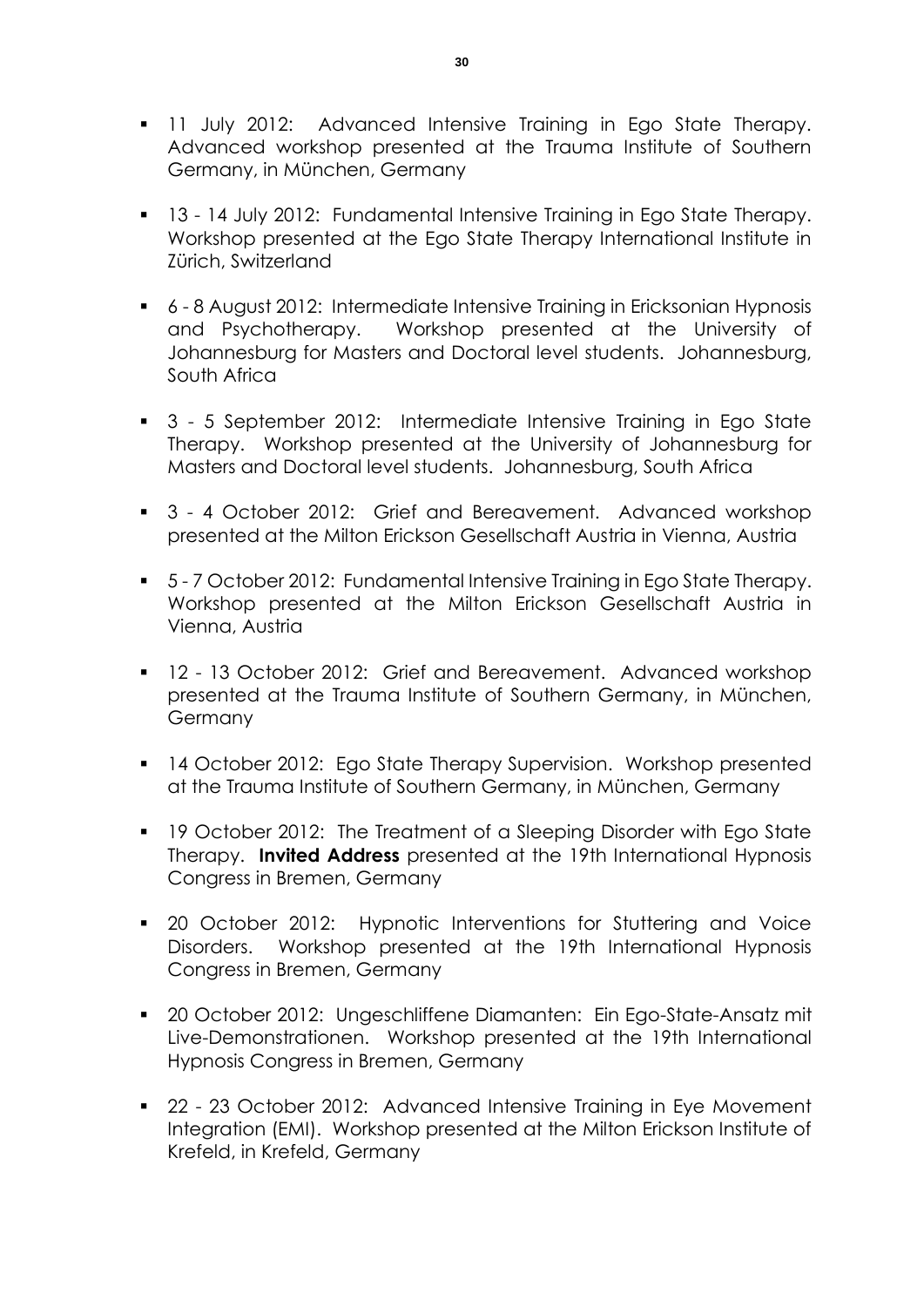- **24 October 2012:** Eye Movement Integration (EMI) Supervision. Workshop presented at the Milton Erickson Institute of Krefeld, in Krefeld, Germany
- 25 October 2012: Ego State Supervision. Workshop presented at the Milton Erickson Institute of Krefeld, in Krefeld, Germany
- 26 28 October 2012: Intermediate Intensive Training in Ego State Therapy. Workshop presented at the Milton Erickson Institute of Krefeld, in Krefeld, Germany
- 29 30 October 2012: Ego State Master Class. Advanced workshop presented at the Milton Erickson Institute of Krefeld, in Krefeld, Germany
- **31 October 1 November 2012: Ego State Special Master Class.** Workshop presented at the Milton Erickson Institute of Krefeld, in Krefeld, **Germany**
- 22 February 2013: Exploring the Dark Side of Human Nature. **Keynote**  Address presented at the 5<sup>th</sup> World Congress on Ego State Therapy, in Pretoria, South Africa
- 4 5 March 2013: Fundamental Intensive Training in Eye Movement Integration (EMI). Workshop presented at the Milton Erickson Institute of Rottweil, in Rottweil, Germany
- 7 9 March 2013: Fundamental Intensive Training in Ego State Therapy. Workshop presented at the Milton Erickson Institute of Rottweil, in Rottweil, Germany
- **11 12 March 2013: Ego State Therapy Master Class. Advanced** workshop presented at the Milton Erickson Institute of Rottweil, in Rottweil, Germany
- **13 March 2013: Ego State Therapy Supervision. Workshop presented at** the Milton Erickson Institute of Rottweil, in Rottweil, Germany
- 15 March 2013: Einführung in die Ego-State-Therapie. Workshop presented at the Annual Congress of the Milton Erickson Gesellschaft Germany, in Bad Kissingen, Germany
- 23 25 March 2013: Intermediate Intensive Training in Ego State Therapy. Workshop presented at the Milton Erickson Gesellschaft Austria in Vienna, Austria
- 26 March 2013: Ego State Therapy Supervision. Workshop presented at the Milton Erickson Gesellschaft Austria in Vienna, Austria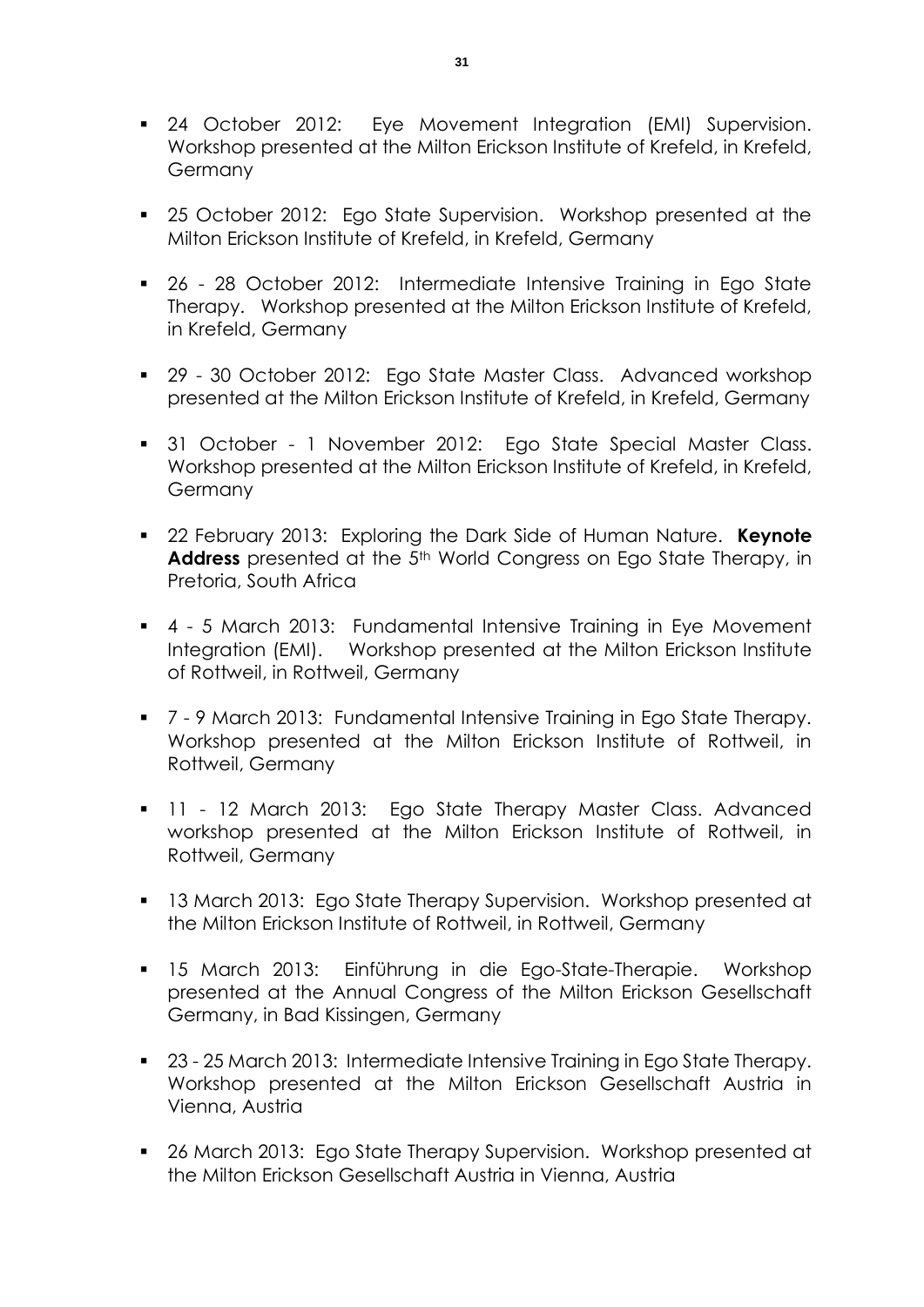- 3 5 April 2013: Fundamental Intensive Training in Ego State Therapy. Workshop presented at the Milton H. Erickson Institutes of South Africa. Pretoria, South Africa
- 13 14 April 2013: Advanced Protocols: Fundamental Intensive Training in Eye Movement Integration (EMI). Workshop presented at the Trauma Institute of Praha, in Praha, Czech Republic
- 17 April 2013: Ungeschliffene Diamanten: Praxis und Übungsteil. Invited Address presented at the St. Irmingard Psychiatric Clinic in Prien am Chiemsee, Germany
- 20 21 April 2013: Advanced Clinical Applications in Ego State Therapy. Workshop presented at the Trauma Institute of Southern Germany, in München, Germany
- 23 24 April 2013: Fundamental Intensive Training in Eye Movement Integration (EMI). Workshop presented at the Institute for Systemic Development and Training in Zürich, Switzerland
- 29 31 May 2013: Fundamental Intensive Training in Ego State Therapy. Workshop presented at the Milton H. Erickson Institutes of South Africa, in Pretoria, South Africa
- 7 8 June 2013: Intermediate Intensive Training in Ego State Therapy. Workshop presented at the Ego State Therapy International Institute in Zürich, Switzerland
- 9 June 2013: Group Consultation in Ego State Therapy. Workshop presented at the Ego State Therapy International Institute in Zürich, **Switzerland**
- 10 11 June 2013: Advanced Intensive Training in Eye Movement Integration (EMI). Workshop presented at the Institute for Systemic Development and Training in Zürich, Switzerland
- 14 June 2013: Ego State Therapy Supervision. Workshop presented at the Trauma Institute of Southern Germany, in München, Germany
- 15 17 June 2013: Fundamental Intensive Training in Ego State Therapy. Workshop presented at the Trauma Institute of Southern Germany, in München, Germany
- 18 20 June 2013: Ego State Therapy Master Class. Advanced workshop presented at the Trauma Institute of Southern Germany, in München, Germany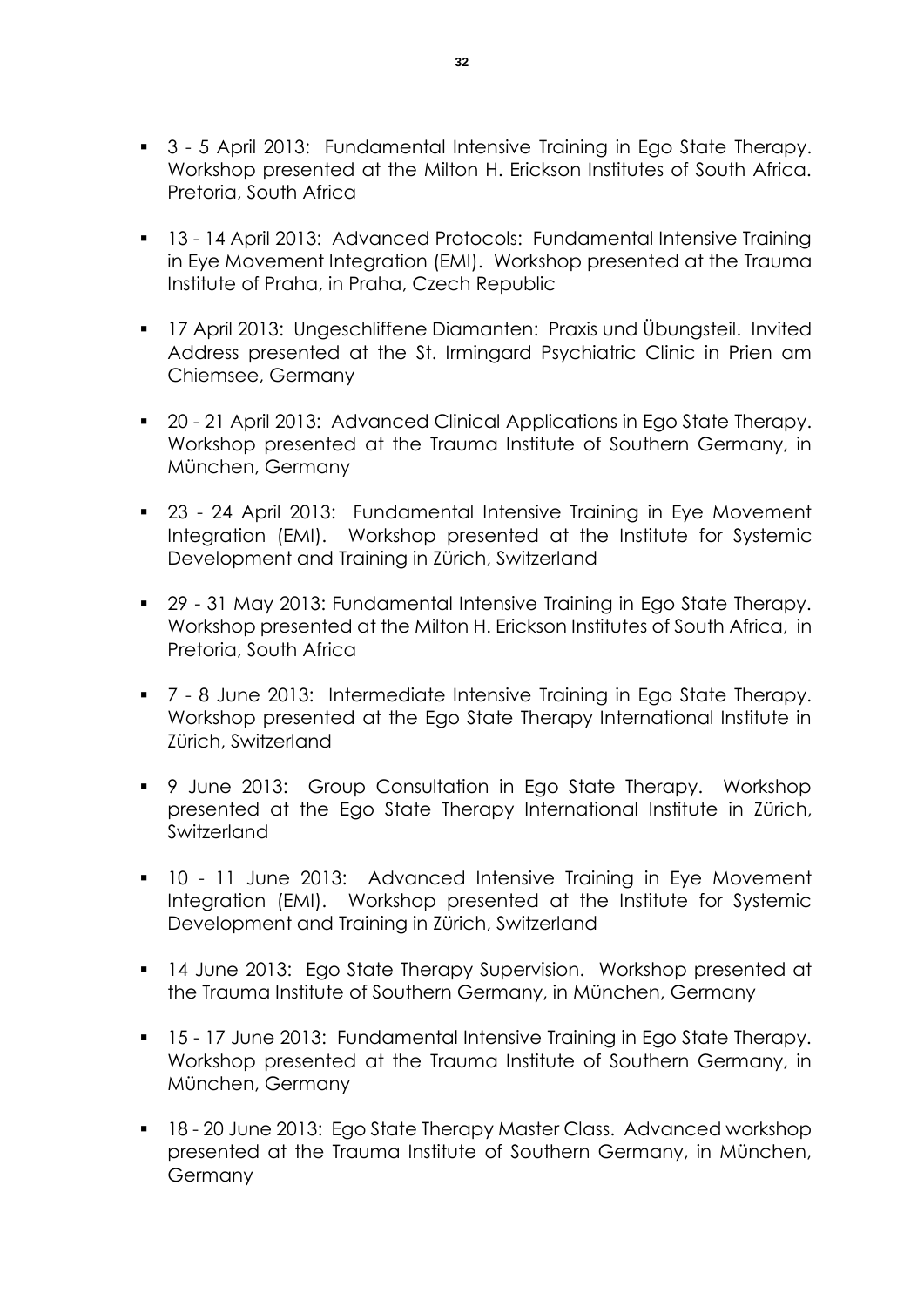- 22 23 June 2013: Ego State Therapy with Children. Advanced workshop presented at the Milton Erickson Gesellschaft Austria in Vienna, Austria
- 26 June 2013: Ego State Therapy Supervision. Workshop presented at the Milton Erickson Institute of Rottweil, in Rottweil, Germany
- 27 29 June 2013: Intermediate Intensive Training in Ego State Therapy. Workshop presented at the Milton Erickson Institute of Rottweil, in Rottweil, Germany
- **1** July 2013: Eye Movement Integration (EMI) Supervision. Workshop presented at the Milton Erickson Institute of Rottweil, in Rottweil, Germany
- 2-3 July 2013: Advanced Intensive Training in Eye Movement Integration (EMI). Workshop presented at the Milton Erickson Institute of Rottweil, in Rottweil, Germany
- 4 6 July 2013: Grief and Bereavement. Advanced workshop presented at the Milton Erickson Institute of Rottweil, in Rottweil, Germany
- 8 10 July 2013: Fundamental Intensive Training in Ego State Therapy. Workshop presented at the Milton Erickson Institute of Krefeld, in Krefeld, Germany
- **11 12 July 2013: Advanced Intensive Training in Eye Movement** Integration (EMI). Workshop presented at the Milton Erickson Institute of Krefeld, in Krefeld, Germany
- 13 14 July 2013: Grief and Bereavement. Advanced workshop presented at the Milton Erickson Institute of Krefeld, in Krefeld, Germany
- 2 24 July 2013: Fundamental Intensive Training in Ericksonian Hypnosis and Psychotherapy. Workshop presented at the Milton H. Erickson Institutes of South Africa. Pretoria, South Africa
- 25 26 July 2013: Grief and Bereavement. Advanced workshop presented at the Milton H. Erickson Institutes of South Africa. Pretoria, South Africa
- 31 July 2 August 2013: Fundamental Intensive Training in Ego State Therapy. Workshop presented at the Milton H. Erickson Institutes of South Africa. Pretoria, South Africa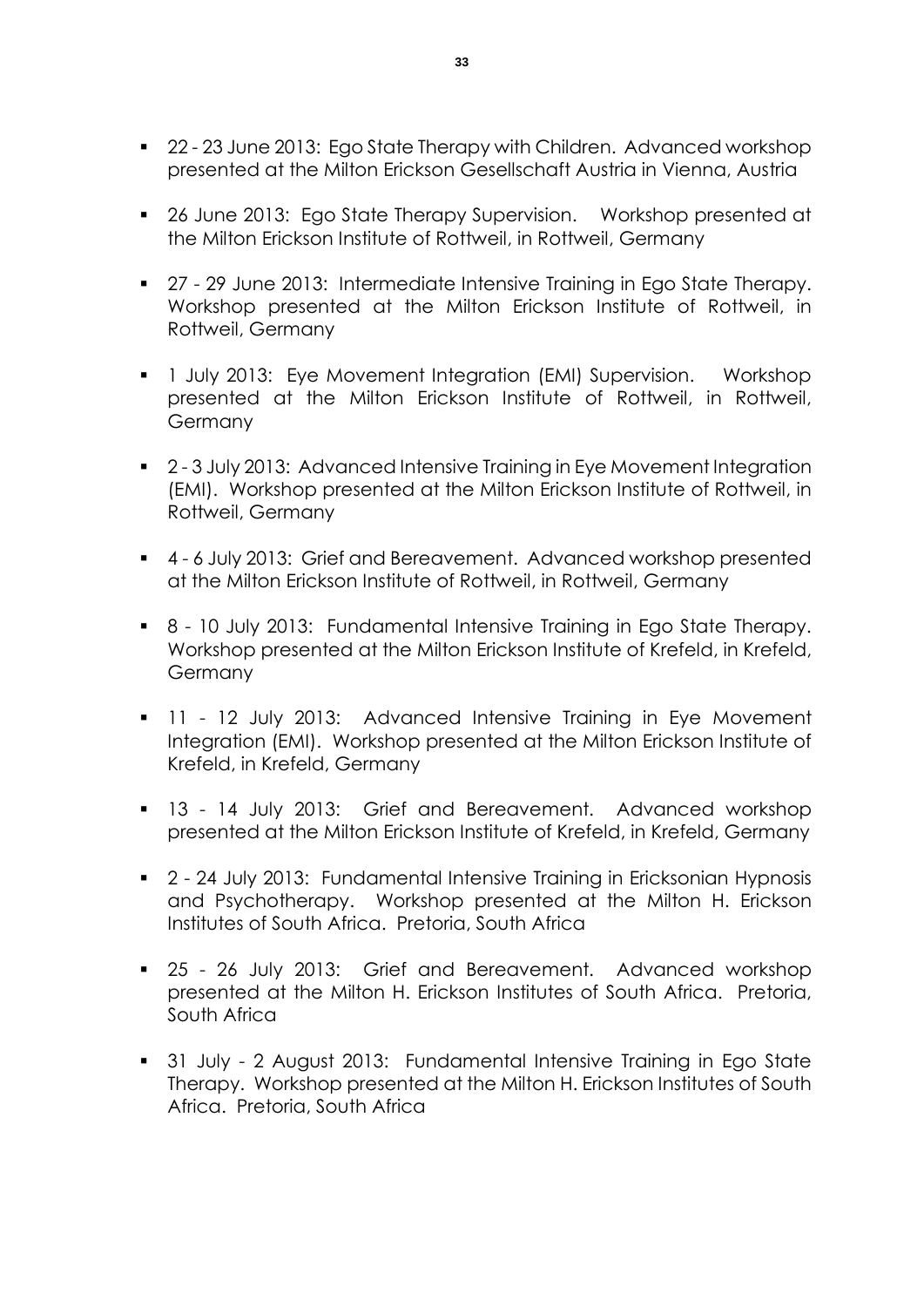- 19 21 August 2013: Intermediate Intensive Training in Ericksonian Hypnosis and Psychotherapy. Workshop presented at the Milton H. Erickson Institutes of South Africa. Pretoria, South Africa
- 25 27 September 2013: Intermediate Intensive Training in Ego State Therapy. Workshop presented at the Milton H. Erickson Institutes of South Africa. Pretoria, South Africa
- **13 October 2013: Ego State Supervision. Workshop presented at the** Milton Erickson Institute of Krefeld, in Krefeld, Germany
- 14 16 October 2013: Intermediate Intensive Training in Ego State Therapy. Workshop presented at the Milton Erickson Institute of Krefeld, in Krefeld, Germany
- **17 18 October 2013: Fundamental Intensive Training in Eye Movement** Integration (EMI). Workshop presented at the Milton Erickson Institute of Krefeld, in Krefeld, Germany
- 21 23 October 2013: Intermediate Intensive Training in Ego State Therapy. Workshop presented at the Trauma Institute of Southern Germany, in München, Germany
- 24 October 2013: Ego State Therapy Supervision. Workshop presented at the Trauma Institute of Southern Germany, in München, Germany
- 25 27 October 2013: Fundamental Intensive Training in Ego State Therapy. Workshop presented at the Milton Erickson Gesellschaft Austria in Vienna, Austria
- 28 29 October 2013: Advanced Master Class in Ego State Therapy. Workshop presented at the Milton Erickson Gesellschaft Austria in Vienna, Austria
- 30 October 2013: Ego State Therapy Supervision. Workshop presented at the Milton Erickson Gesellschaft Austria in Vienna, Austria
- 2 November 2013: Ego-State und Ericksonsche Techniken bei sexuellem Mißbrauch. Workshop presented at the 7<sup>th</sup> Child Hypnosis Congress in Heidelberg, Germany
- 8 10 November 2013: Advanced Clinical Applications in Ego State Therapy. Advanced workshop presented at the Institute für klinische Hypnose und Ego-State-Therapie. Berlin, Germany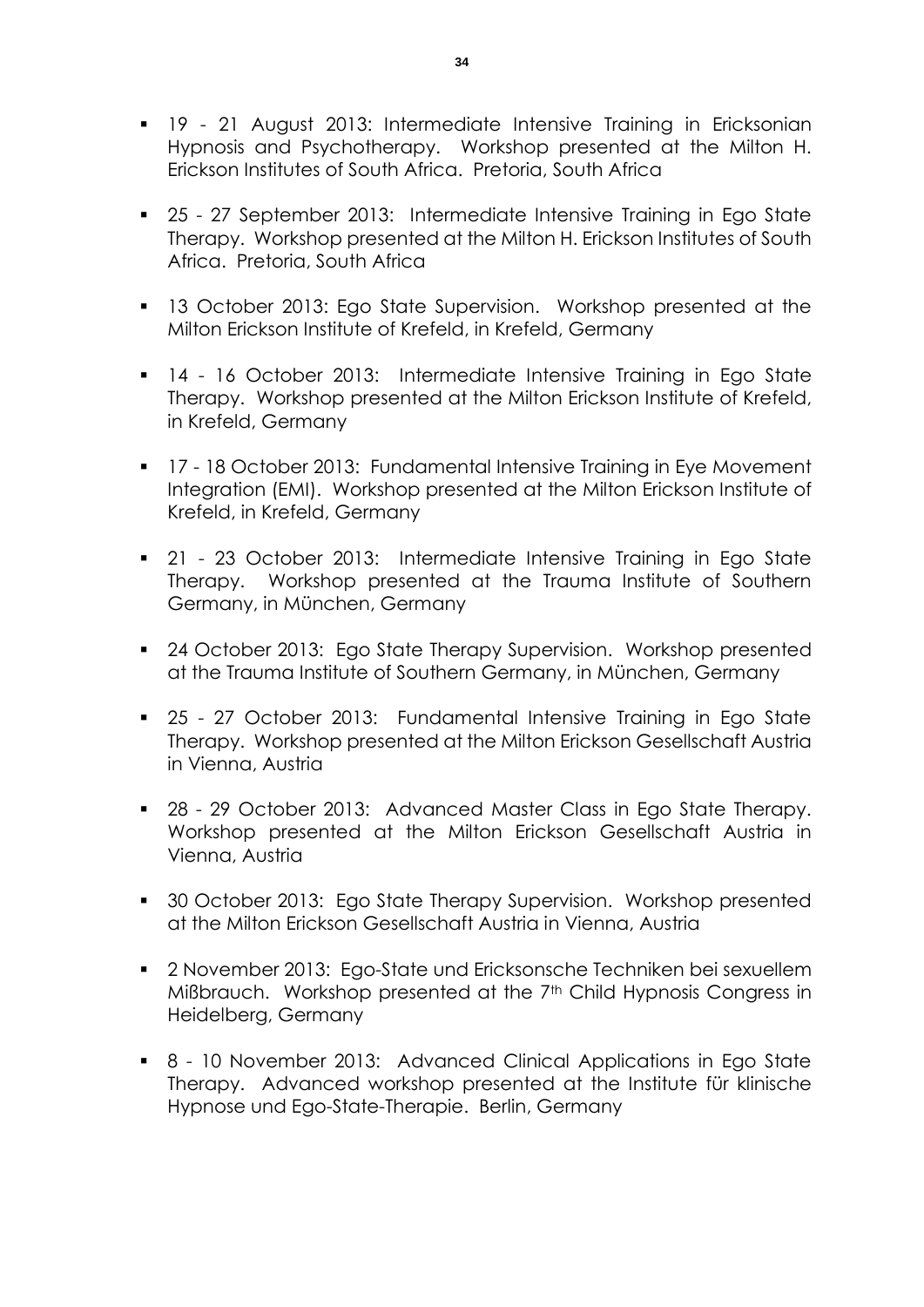- **11 13 November 2013: Ego State Master Class. Advanced workshop** presented at the Institute für klinische Hypnose und Ego-State-Therapie. Berlin, Germany
- 15 November 2013: Einführung in die Ego-State-Therapie. Workshop presented at the Jubiläumskongress von der Deutsche Gesellschaft für Hypnose und Hypnotherapie in Bad Lippspringe, Germany
- **17 November 2013: Ego State Therapy Supervision. Workshop presented** at the Milton Erickson Institute of Rottweil, in Rottweil, Germany
- 18 20 November 2013: Ego State Therapy Master Class. Workshop presented at the Milton Erickson Institute of Rottweil, in Rottweil, Germany
- 25 27 November 2013: Advanced Intensive Training in Ericksonian Hypnosis and Psychotherapy. Advanced workshop presented at the Milton H. Erickson Institutes of South Africa. Pretoria, South Africa
- 28 30 November 2013: Advanced Intensive Training in Ego State Therapy. Advanced workshop presented at the Milton H. Erickson Institutes of South Africa. Pretoria, South Africa
- **12 13 February 2014: Grief and Bereavement: An Ego State Approach.** Advanced workshop presented at the Milton H. Erickson Institutes of South Africa. Pretoria, South Africa
- **14 February 2014: Ego State Therapy Group Supervision. Workshop** presented at the Milton H. Erickson Institutes of South Africa in Pretoria, South Africa
- 25 February 2014: Trauma and Suicide Suicide and Trauma ..... **Keynote**  Address presented at the annual meeting of the Centre d'Information et de Prévention, in Luxemburg.
- 26 February 2014: Diamonds in the Rough: Ego Therapy with Resourceful Ego States. Workshop presented at the annual meeting of the Centre d'Information et de Prévention, in Luxemburg.
- 28 February 2014: One Day Introductory Workshop in Ego State Therapy. Workshop presented at the annual meeting of the Centre d'Information et de Prévention, in Luxemburg.
- 6 March 2014: Diamonds in the Rough: Ego Therapy with Resourceful Ego States. Workshop presented at the annual meeting of the Austrian Society for Autogenic Training and Applied Psychotherapy, in Salzburg, Austria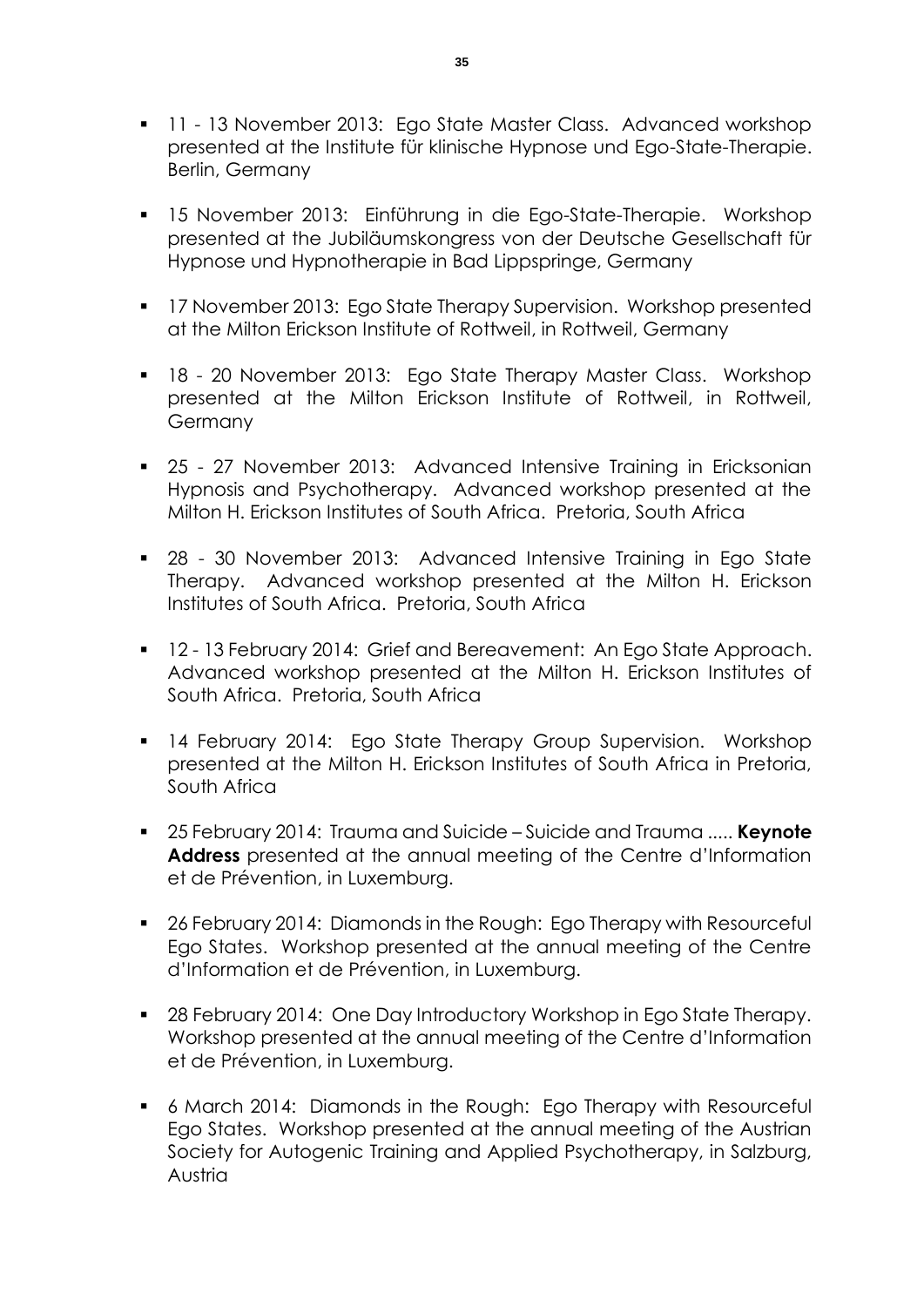- 7 March 2014: The Psychology of Evil. **Keynote Address** presented at the annual meeting of the Austrian Society for Autogenic Training and Applied Psychotherapy, in Salzburg, Austria
- 8 March 2014: One Day Introductory Workshop in Ego State Therapy. Workshop presented at the annual meeting of the Austrian Society for Autogenic Training and Applied Psychotherapy, in Salzburg, Austria
- 9 11 March 2014: Intermediate Intensive Training in Ego State Therapy. Workshop presented at the Milton Erickson Gesellschaft Austria in Vienna, Austria
- 13 14 March 2014: Advanced Clinical Applications in Ego State Therapy. Advanced workshop presented at the Milton Erickson Gesellschaft Austria in Vienna, Austria
- 20 21 March 2014: Advanced Clinical Applications in Ego State Therapy. Advanced workshop presented at the Milton Erickson Institute of Krefeld, in Krefeld, Germany
- 22 23 March 2014: Grief and Bereavement. Advanced workshop presented at the Milton Erickson Institute of Bielefeld, in Bielefeld, Germany
- 24 25 March 2014: Fundamental Intensive Training in Eye Movement Integration (EMI). Workshop presented at the Institute for Systemic Development and Training in Zürich, Switzerland
- **29 March 2014: Diamonds in the Rough: Ego State Therapy with** Resourceful Ego States. Advanced Workshop presented at the annual meeting of the Milton Erickson Gesellschaft (MEG) of Germany, in Bad Lipspringe, Germany
- 1 2 April 2014: Ego-State-Therapie und heilsame Körperarbeit 1. Advanced workshop presented at the Trauma Institute of Southern Germany, in München, Germany
- 4 6 April 2014: Fundamental Intensive Training in Ego State Therapy. Workshop presented at the Trauma Institute of Southern Germany, in München, Germany
- 7 April 2014: Ego State Therapy Supervision. Workshop presented at the Trauma Institute of Southern Germany, in München, Germany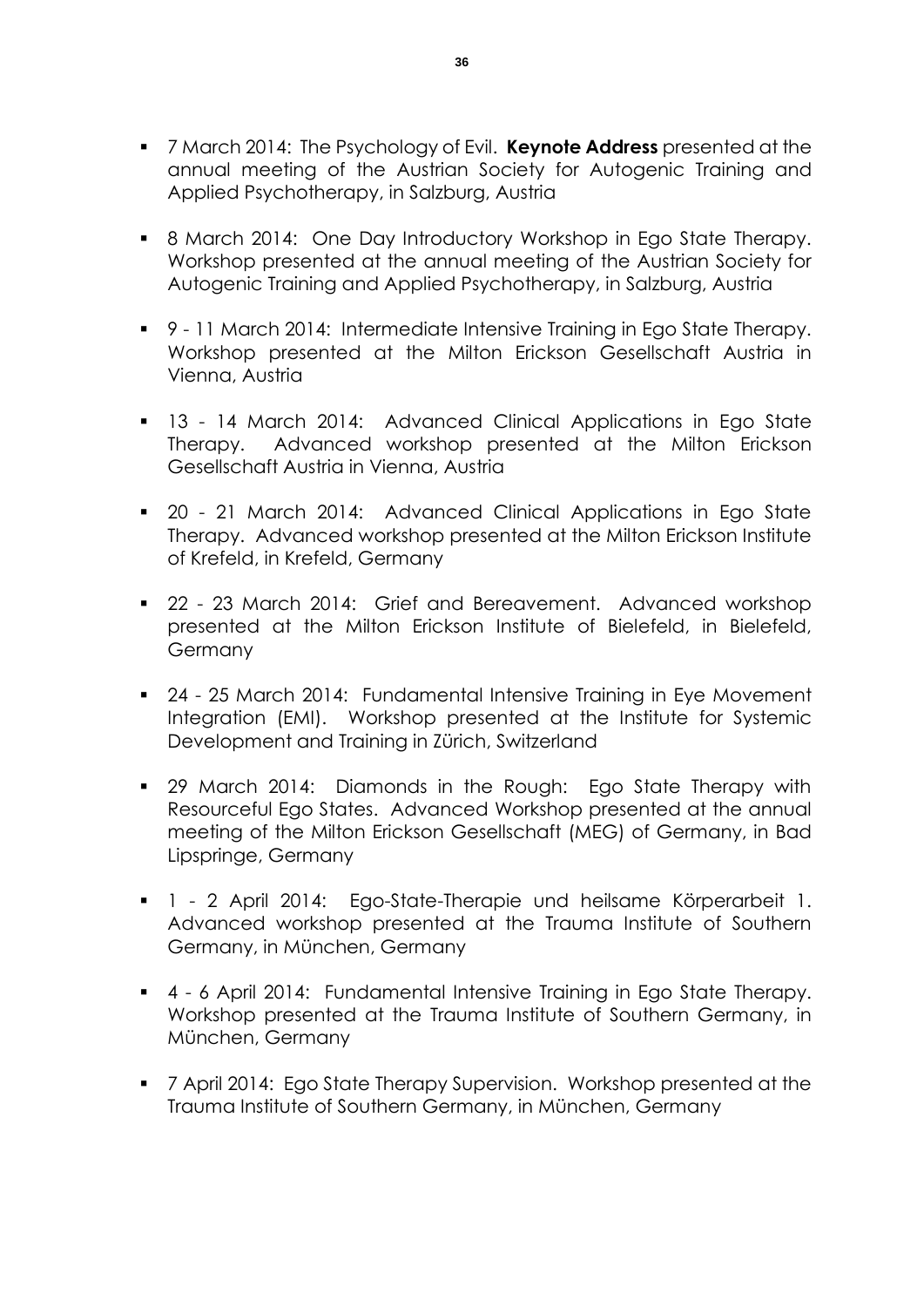- 11 April 2014: Snakes in Disguise: The Psychology of Evil. **Keynote Address** presented at the 2nd MEISA Trauma Congress in Stellenbosch, South Africa
- 11 April 2014: Diamonds in the Rough: Polish your Pride with Unrecognized Resourceful Ego States. Workshop presented at the 2nd MEISA Trauma Congress in Stellenbosch, South Africa
- 5 7 May 2014: Fundamental Intensive Training in Ego State Therapy. Workshop presented at the Milton Erickson Institute of Krefeld, in Krefeld, Germany
- 8 May 2014: Ego State Supervision. Workshop presented at the Milton Erickson Institute of Krefeld, in Krefeld, Germany
- 9 11 May 2014: Intermediate Intensive Training in Ego State Therapy. Workshop presented at the Milton Erickson Institute of Krefeld, in Krefeld, Germany
- **12 13 May 2014: Advanced Intensive Training in Eye Movement** Integration (EMI). Workshop presented at the Institute for Systemic Development and Training in Zürich, Switzerland
- 16 18 May 2014: Fundamental Intensive Training in Ego State Therapy. Workshop presented at the Milton Erickson Institute of Rottweil, in Rottweil, Germany
- 19 20 May 2014: Advanced Clinical Applications in Ego State Therapy. Advanced workshop presented at the Milton Erickson Institute of Rottweil, in Rottweil, Germany
- 21 May 2014: Ego State Therapy Supervision. Workshop presented at the Milton Erickson Institute of Rottweil, in Rottweil, Germany
- 26 28 May 2014: Fundamental Intensive Training in Ego State Therapy. Workshop presented at the Milton H. Erickson Institutes of South Africa. Pretoria, South Africa
- 29 30 May 2014: Malevolent Ego States and Introjects. Advanced workshop presented at the Milton H. Erickson Institutes of South Africa. Pretoria, South Africa
- 22 23 June 2014: Advanced Master Class in Ego State Therapy. Workshop presented at the Milton Erickson Gesellschaft Austria in Vienna, Austria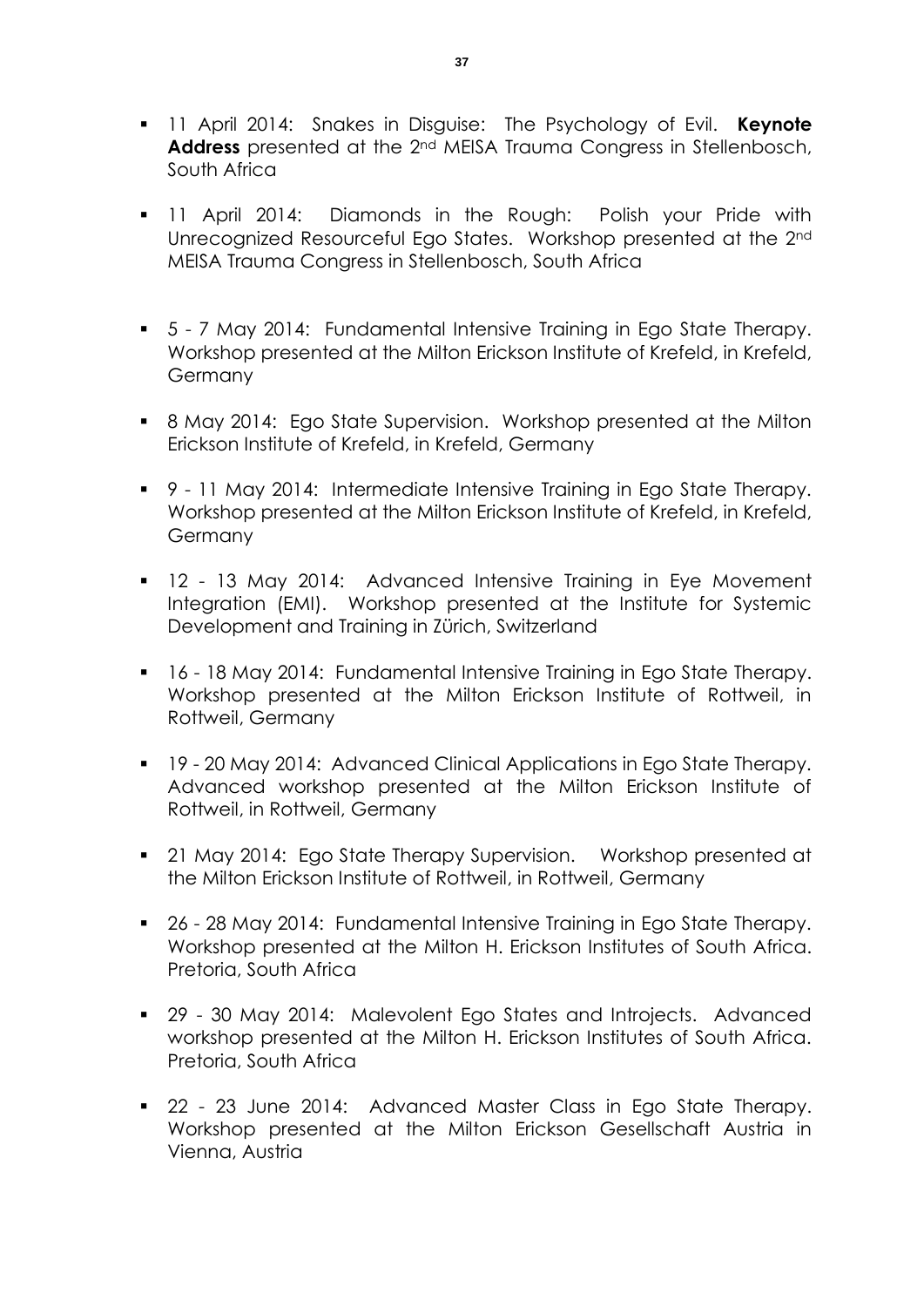- 25 27 June 2014: Fundamental Intensive Training in Ego State Therapy. Workshop presented at the Milton Erickson Institute of Krefeld, in Krefeld, **Germany**
- **1** 2 July 2014: Advanced Clinical Applications in Ego State Therapy. Workshop presented at the Trauma Institute of Southern Germany, in München, Germany
- 9 July 2014: Trauma und Suizid: Ein Ego-State-Ansatz. Invited Workshop presented at the St. Irmingard Psychiatric Clinic in Prien am Chiemsee, Germany
- **11 12 July 2014: Grief and Bereavement. Workshop presented at the** Milton Erickson Institute of Rottweil, in Rottweil, Germany
- 6 8 August 2014: Fundamental Intensive Training in Ericksonian Hypnosis and Psychotherapy. Workshop presented at the Milton H. Erickson Institutes of South Africa in Pretoria, South Africa
- 28 29 August 2014: Ego State Therapy with Resourceful and Helpful Ego States. Advanced specialization workshop presented at the Milton H. Erickson Institutes of South Africa in Pretoria, South Africa
- 12 14 September 2014: Intermediate Intensive Training in Ego State Therapy. Workshop presented at the Milton Erickson Institute of Rottweil, in Rottweil, Germany
- **15 September 2014:** Ego State Therapy Supervision. Workshop presented at the Milton Erickson Institute of Rottweil, in Rottweil, **Germany**
- **17 18 September 2014: Ego State Therapy with Children and** Adolescents. Advanced workshop presented at the Milton Erickson Institute of Krefeld, in Krefeld, Germany
- 19 20 September 2014: Advanced Intensive Training in Ego State Therapy. Workshop presented at the Ego State Therapy International Institute of Switzerland, in Zürich, Switzerland
- 21 September 2014: Inter-Supervision Group Consultation in Ego State Therapy. Workshop presented at the Ego State Therapy International Institute of Switzerland, in Zürich, Switzerland
- 22 23 September 2014: Neue Entwicklungen in der Traumatherapie: Advanced Workshop in Ego State Therapy. Workshop presented at the Institute for Systemic Development and Training in Zürich, Switzerland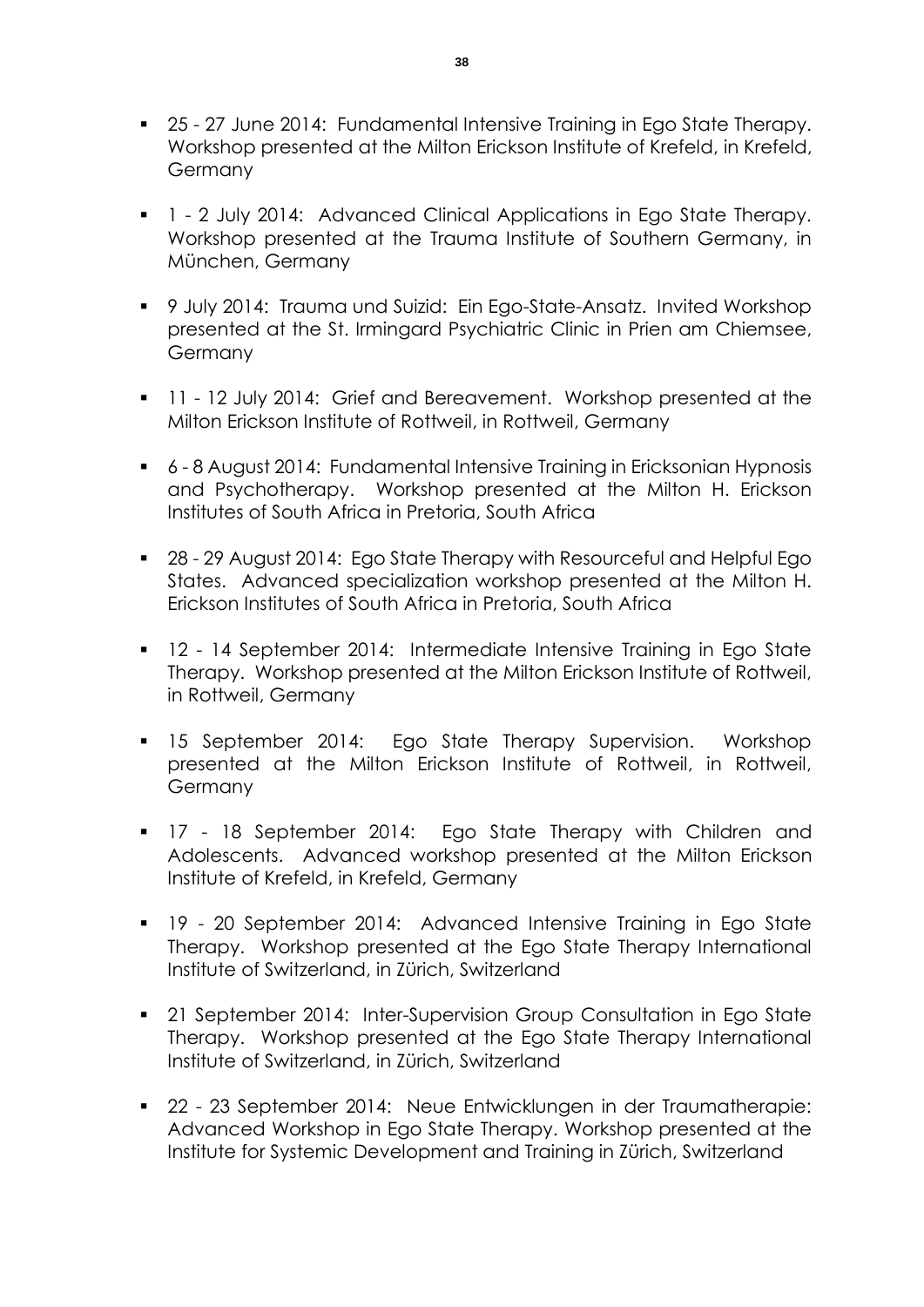- 25 27 September 2014: Fundamental Intensive Training in Ego State Therapy. Workshop presented at the Milton Erickson Institute of Graz, in Graz, Austria
- **1** 2 October 2014: Ego State Therapy and Trauma. Advanced specialization workshop presented at the Milton H. Erickson Institutes of South Africa in Pretoria, South Africa
- 16 18 October 2014: Fundamental Intensive Training in Ego State Therapy. Workshop presented at the Milton Erickson Gesellschaft Austria in Vienna, Austria
- **23 October 2014: Diamonds in the Rough: Polish your Pride with** Unrecognized Resourceful Ego States. Invited Workshop presented at the 13<sup>th</sup> International Congress of the European Society of Hypnosis in Sorrento, Italy
- 24 October 2014: The Treatment of a Sleeping Disorder with Ego State Therapy. **Keynote Address** presented as part of the first John and Helen Watkins Memorial Lecture on Ego State Therapy at the 13<sup>th</sup> International Congress of the European Society of Hypnosis in Sorrento, Italy
- 8 9 November 2014: Grief and Bereavement. Workshop presented at the Trauma Institute of Southern Germany, in München, Germany
- 13 15 November 2014: Ego State Master Class. Workshop presented at the Milton Erickson Institute of Krefeld, in Krefeld, Germany
- **16 November 2014: Ego State Supervision. Workshop presented at the** Milton Erickson Institute of Krefeld, in Krefeld, Germany
- 17 19 November 2014: Intermediate Intensive Training in Ego State Therapy. Workshop presented at the Milton Erickson Institute of Krefeld, in Krefeld, Germany
- 21 November 2014: 25 Jahre Erfahrungen mit Ego-State Therapie Was für eine Reise! **Keynote Address** presented at the 10 Year Jubilee Congress on Ego State Therapy in Rottweil, Germany
- 21 November 2014: Innovative Variations of Ego State Therapy: A Workshop with Live Demonstrations. Workshop presented at the 10 Year Jubilee Congress on Ego State Therapy in Rottweil, Germany
- 24 25 February 2015: Ungeschliffene Diamanten: Die Arbeit mit Ressourcevollen Ego-States. Workshop presented at the Institut für systemische Familientherapie, Supervision und Organisationsentwicklung (IFS), in Essen, Germany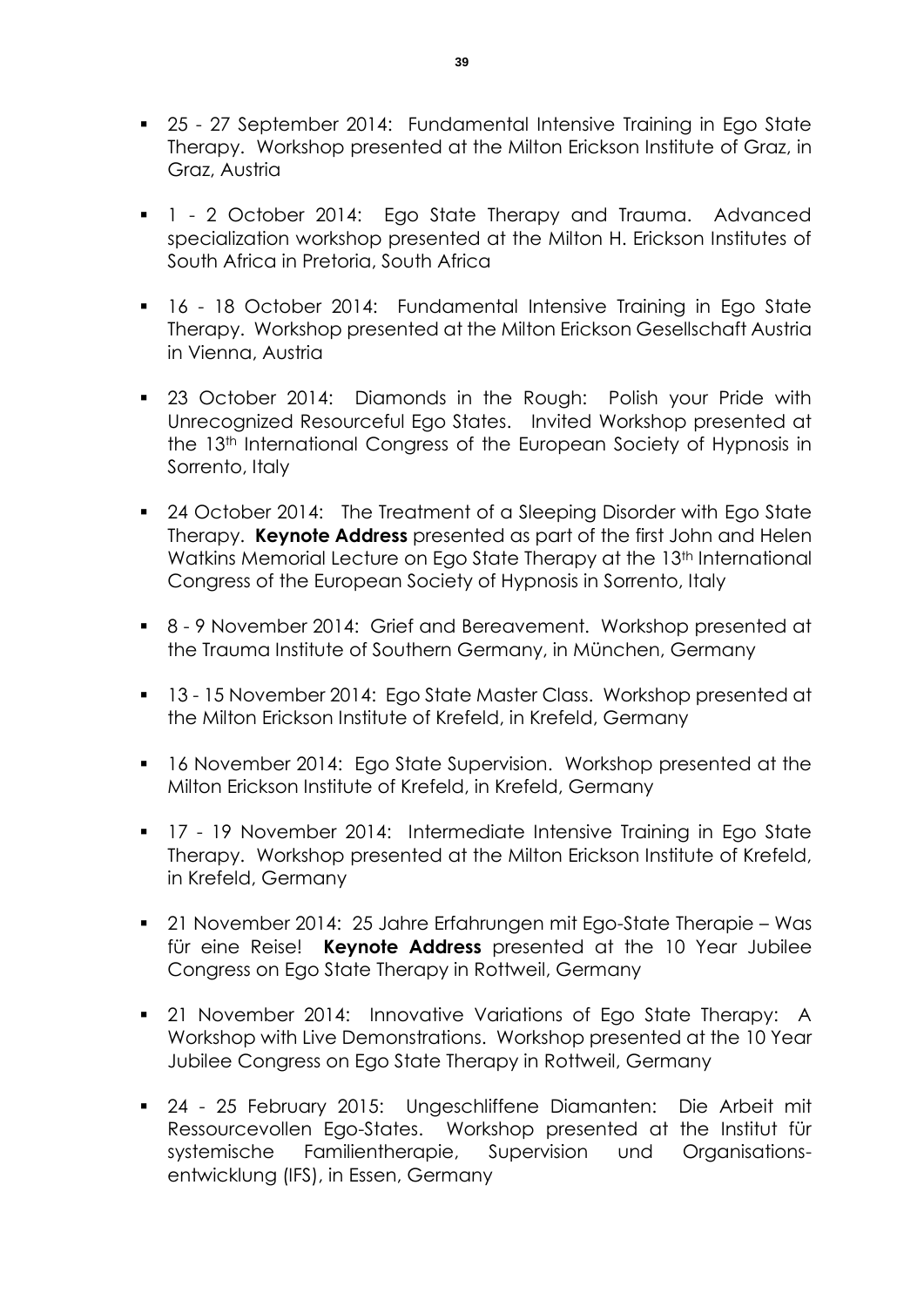- 26 28 February 2015: Fundamental Intensive Training in Ego State Therapy. Workshop presented at the Milton Erickson Institute of Krefeld, in Krefeld, Germany
- **1** March 2015: Ego State Therapy Group Supervision. Workshop presented at the Milton Erickson Institute of Krefeld, in Krefeld, Germany
- 2 3 March 2015: Trauma und Suizid: Ein Ego-State-Ansatz. Advanced workshop presented at the Milton Erickson Institute of Krefeld, in Krefeld, **Germany**
- 6 8 March 2015: Fundamental Intensive Training in Ego State Therapy. Workshop presented at the Milton Erickson Institute of Rottweil, in Rottweil, Germany
- 9-11 March 2015: Ego State Therapy Master Class. Workshop presented at the Milton Erickson Institute of Rottweil, in Rottweil, Germany
- 13 14 March 2015: Die Arbeit mit ressourcevollen Ego-States: Erschöpfungsdynamik, Angststörungen und Traumafolgestörungen. Workshop presented at the Milton Erickson Institute für Hypnosystemische Kompetenzerweitering in Innsbruck, Austria
- 18 March 2015: Ego-State-Therapie und heilsame Körperarbeit. **Invited Workshop** presented at the St. Irmingard Psychiatric Clinic in Prien am Chiemsee, Germany
- 20 March 2015: Ego-State-Therapie und heilsame Körperarbeit. Workshop presented at the Annual Congress of the Milton Erickson Gesellschaft Germany, in Bad Kissingen, Germany
- 23 25 March 2015: Intermediate Intensive Training in Ego State Therapy. Workshop presented at the Milton Erickson Gesellschaft Austria in Vienna, Austria
- 26 March 2015: Ego State Therapy Supervision. Workshop presented at the Milton Erickson Institute of Graz in Graz, Austria
- 27 29 March 2015: Intermediate Intensive Training in Ego State Therapy. Workshop presented at the Milton Erickson Institute of Graz in Graz, Austria
- **16 17 April 2015: Ego State Master Class. Advanced workshop** presented at the Milton H Erickson Institutes of South Africa in Pretoria, South Africa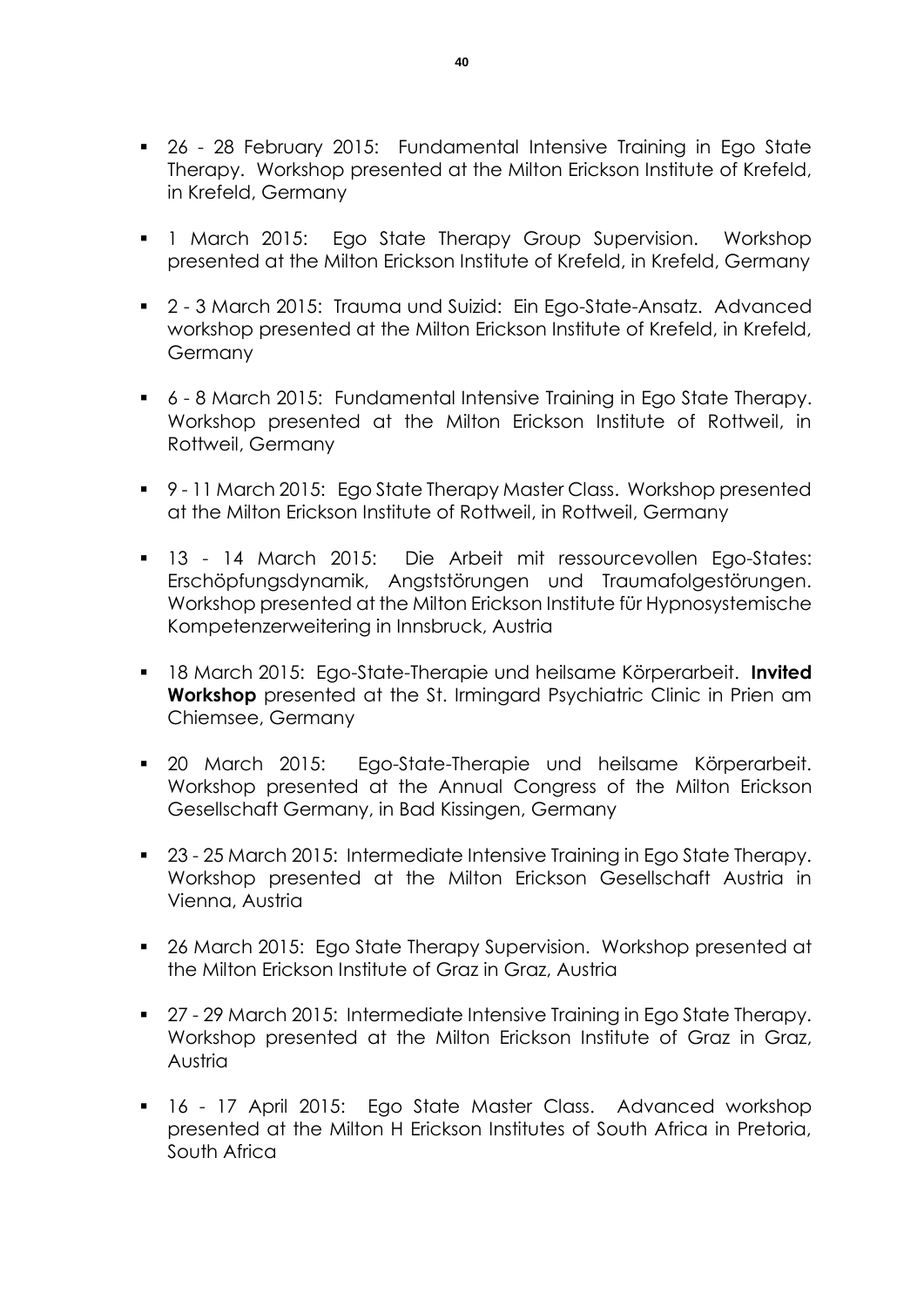- 4 8 May 2015: Introductory Training in Ego State Therapy (Part 1). Workshop presented at the Milton H. Erickson Institutes of South Africa in Pretoria, South Africa
- 18 22 May 2015: German Ego State Therapy Lekgotla, (5 days). Advanced workshop presented at the Milton H. Erickson Institutes of South Africa in Mabula Game Lodge, South Africa
- **28 May 2015: Our Bodies, Our Selves: Healing Trauma with Somatic Ego** State Therapy. **Invited Address** presented at the 9<sup>th</sup> International Congress of the Italian Society of Hypnosis in Orvieto, Italy
- 8 10 June 2015: Advanced Clinical Applications in Ego State Therapy. Workshop presented at the Milton Erickson Gesellschaft Austria in Vienna, Austria
- **12 14 June 2015: Intermediate Intensive Training in Ego State Therapy.** Workshop presented at the Milton Erickson Institute of Krefeld, in Krefeld, Germany
- **15 June 2015: Ego State Therapy Group Supervision. Workshop** presented at the Milton Erickson Institute of Krefeld, in Krefeld, Germany
- 16 17 June 2015: Der Teufel trägt Prada. Advanced workshop presented at the Milton Erickson Institute of Krefeld, in Krefeld, Germany
- 18 June 2015: Ungeschliffene Diamanten: Ein-Ego-State-Ansatz mit Live-Demonstrationen. **Invited Address** presented at the Department of Humanities at the University of Cologne, in Köln, Germany
- 19 June 2015: Teufel in Menschengestalt? Zur Psychologie des Bösen. **Keynote Address** presented at the 3rd Hypno-systemic Conference of the Institut für systemische Entwicklung und Fortbildung, in Zürich, Switzerland
- 20 June 2015: Ungeschliffene Diamanten: Ein-Ego-State-Ansatz mit Live-Demonstrationen. **Invited Workshop** presented at the 3rd Hypnosystemic Conference of the Institut für systemische Entwicklung und Fortbildung, in Zürich, Switzerland
- 22 June 2015: Ego State Therapy Supervision. Workshop presented at the Milton Erickson Institute of Rottweil, in Rottweil, Germany
- 23 25 June 2015: Intermediate Intensive Training in Ego State Therapy. Workshop presented at the Milton Erickson Institute of Rottweil, in Rottweil, Germany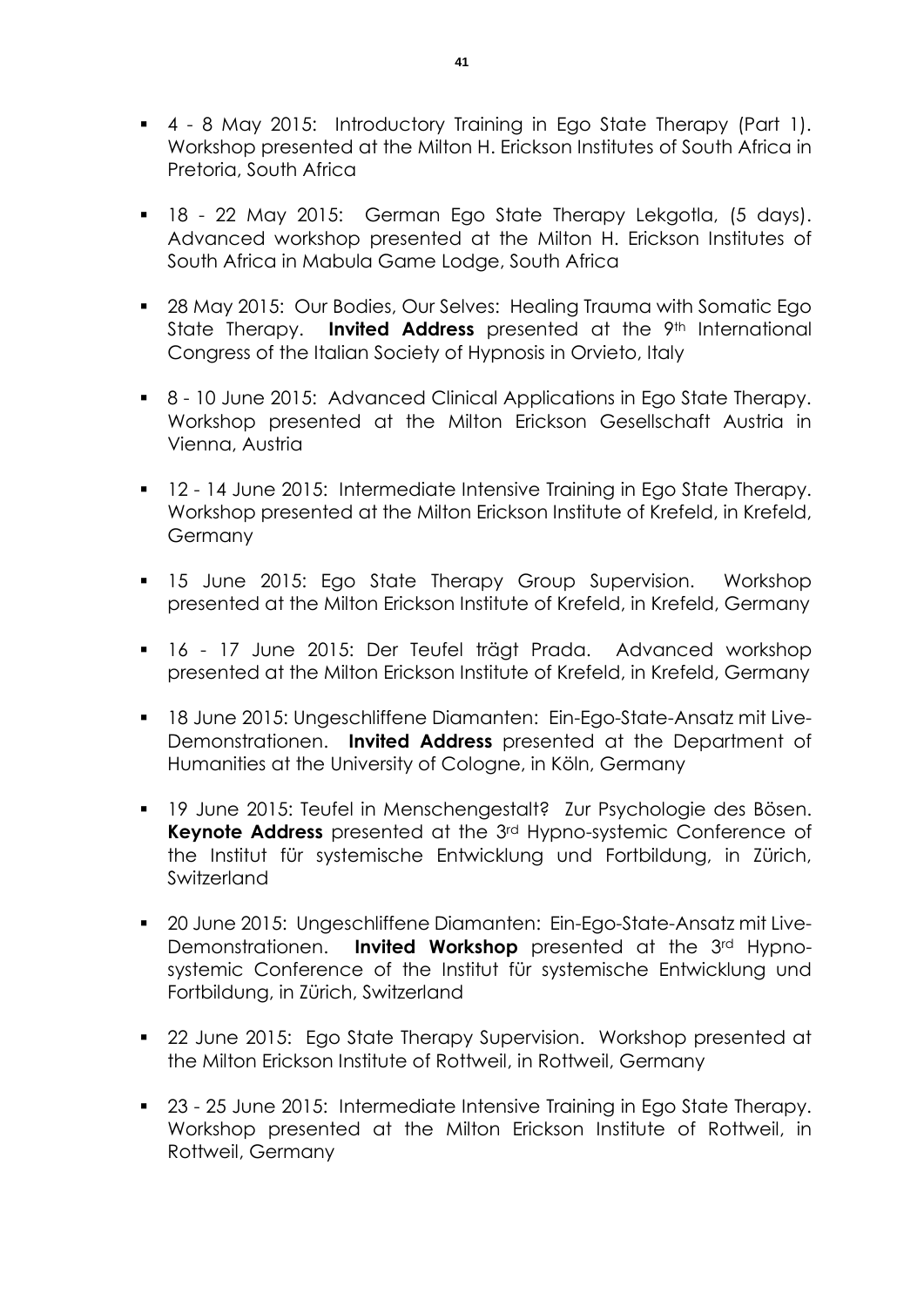- 28 30 June 2015: Fundamental Intensive Training in Ego State Therapy. Workshop presented at the Trauma Institute of Southern Germany, in München, Germany
- <sup>2</sup> July 2015: Ego State Therapy Supervision. Workshop presented at the Trauma Institute of Southern Germany, in München, Germany
- 3 4 July 2015: Ego-State-Therapie und heilsame Körperarbeit 2. Advanced workshop presented at the Trauma Institute of Southern Germany, in München, Germany
- 28 August 2015: Bringing out the Best in your Traumatized Clients: A combined Ego State and Hypno-Somatic Approach with live Demonstrations. **Invited Workshop** presented at the 20<sup>th</sup> International Congress of Hypnosis in Paris, France.
- 3 September 2015: Ego State Therapy Group Supervision. Workshop presented at the Milton Erickson Institute of Krefeld, in Krefeld, Germany
- 4 6 September 2015: Advanced Clinical Applications in Ego State Therapy. Advanced workshop presented at the Milton Erickson Institute of Krefeld, in Krefeld, Germany
- 7 9 September 2015: Fundamental Intensive Training in Ego State Therapy. Workshop presented at the Milton Erickson Institute of Krefeld, in Krefeld, Germany
- 11 12 September 2015: Der Teufel trägt Prada. Advanced workshop presented at the Ego State Therapy International Institute of Switzerland, in Zürich, Switzerland
- **13 September 2015: Inter-Supervision Group Consultation in Ego State** Therapy. Workshop presented at the Ego State Therapy International Institute of Switzerland, in Zürich, Switzerland
- 16 17 September 2015: Advanced Master Class in Ego State Therapy. Workshop presented at the Milton H. Erickson Institute of South Africa in Pretoria, South Africa
- 18 20 September 2015: Fundamental Intensive Training in Ego State Therapy. Workshop presented at the Milton Erickson Gesellschaft Austria in Vienna, Austria
- 21 22 September 2015: Ego-State-Therapie und heilsame Körperarbeit. Advanced workshop presented at the Milton Erickson Gesellschaft Austria in Vienna, Austria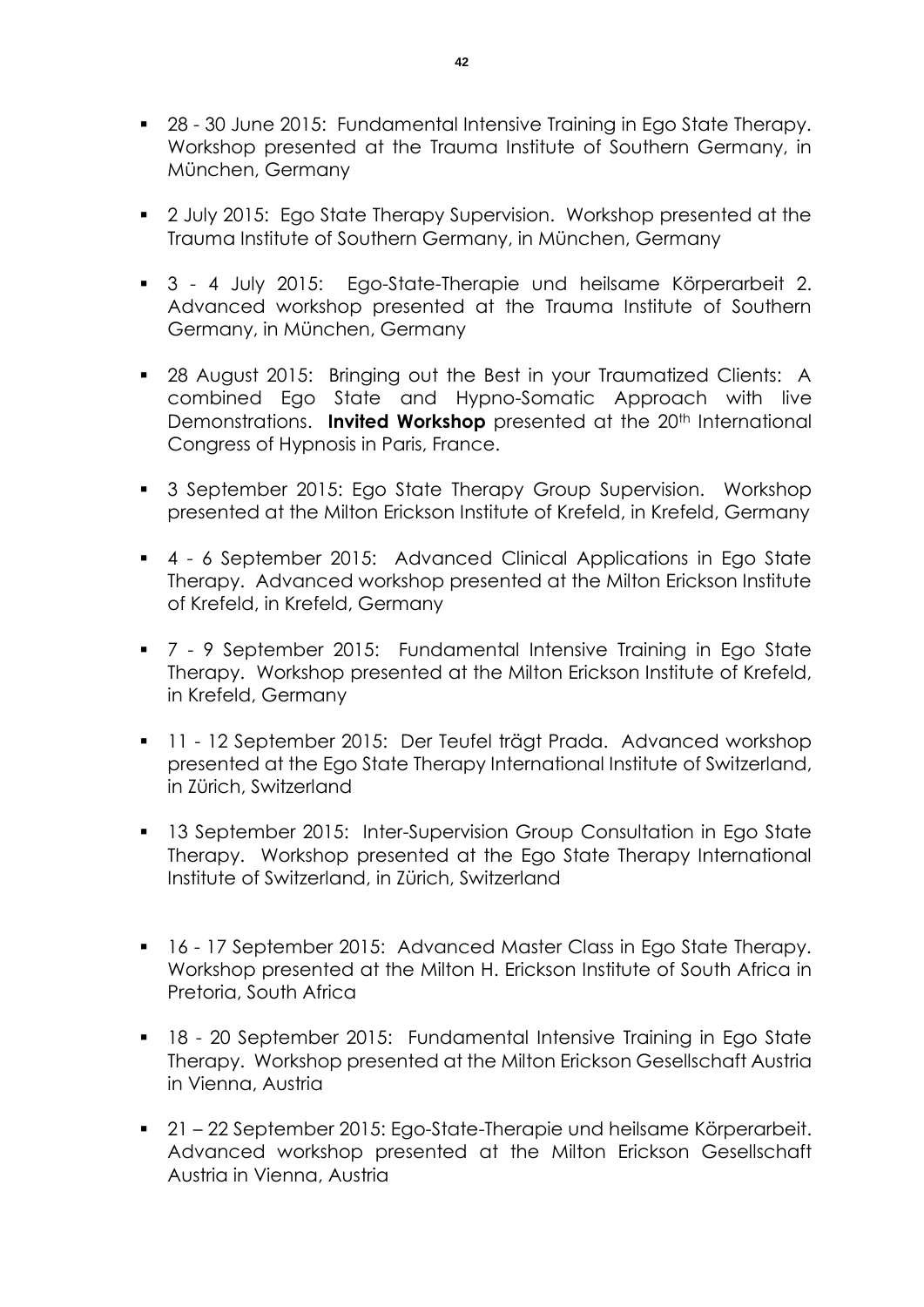- 23 September 2015: Ego State Therapy Supervision. Workshop presented at the Milton Erickson Gesellschaft Austria in Vienna, Austria
- **12 16 October 2015: Beginners Training in Ego State Therapy (Part 2).** Workshop presented at the Milton H. Erickson Institutes of South Africa in Pretoria, South Africa
- 26 October 2015: Ego State Therapy Supervision. Workshop presented at the Milton Erickson Institute of Graz in Graz, Austria
- 27 28 October 2015: Advanced Clinical Applications in Ego State Therapy. Advanced workshop presented at the Milton Erickson Institute of Graz in Graz, Austria
- 29 31 October 2015: Intermediate Intensive Training in Ego State Therapy. Workshop presented at the Trauma Institute of Southern Germany, in München, Germany
- 1 2 November 2015: Master Class in Ego State Therapy. Workshop presented at the Milton Erickson Gesellschaft Austria in Vienna, Austria
- 4 November 2015: Fundamental Training in Ego State Therapy. Pre-Congress workshop presented at the 2nd Teile Therapie Tagung (Parts Therapy Congress), in Heidelberg, Germany
- 5 November 2015: Überleben durch Vergessen: Die jüdische Geliebte, der Retter von der Gestapo und die kleine Zeugin. **Keynote Address** copresented with Prof Mia Roth at the 2nd Teile Therapie Tagung (Parts Therapy Congress), in Heidelberg, Germany
- 5 November 2015: Wie man Klienten mit reichhaltigen Ressourcen am besten profitieren lässt: Ein kombinierter Ego-State- und hypnosomatischer Ansatz mit Live-Demonstrationen. Advanced workshop presented 2nd Teile Therapie Tagung (Parts Therapy Congress), in Heidelberg, Germany
- **10 November 2015: Ego State Supervision. Workshop presented at the** Milton Erickson Institute of Krefeld, in Krefeld, Germany
- 11 12 November 2015: Ego-State-Therapie und heilsame Körperarbeit 1. Advanced workshop presented at the Milton Erickson Institute of Krefeld, in Krefeld, Germany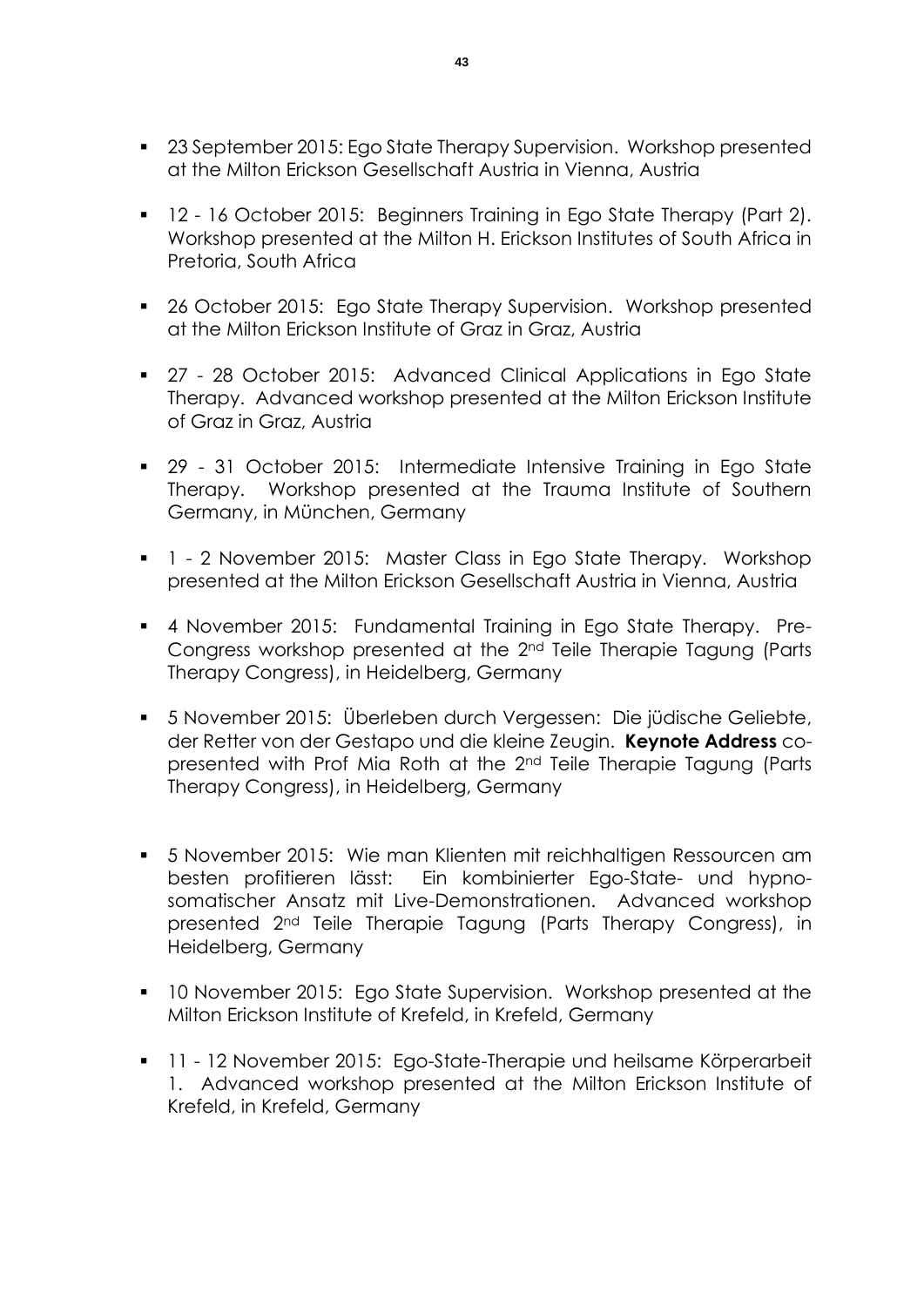- 13 14 November 2015: Ego-State-Therapie und heilsame Körperarbeit 2. Advanced workshop presented at the Trauma Institute of Southern Germany, in München, Germany
- 16 18 November 2015: Intermediate Intensive Training in Ego State Therapy. Workshop presented at the Milton Erickson Institute of Krefeld, in Krefeld, Germany
- 20 21 November 2015: Advanced Clinical Applications in Ego State Therapy. Advanced workshop presented at the Milton Erickson Institute of Rottweil, in Rottweil, Germany
- 25 29 January 2016: Intermediate Intensive Training in Ego State Therapy (Part 2). Workshop presented at the Milton H. Erickson Institutes of South Africa in Pretoria, South Africa
- 21 February 2016: 25 Years' Experience in Hypnotic Psychotherapy: A Compilation of Interesting Cases. **Keynote Address** presented at the 6th World Congress on Ego State Therapy, Mabula, Limpopo, South Africa
- 24 February 2016: Ungeschliffene Diamanten: Die Arbeit mit ressourcevollen Ego-States, Ein Ego-State-Ansatz mit Live-Demonstrationen. Workshop presented at the Cape of Good Hope Congress, Stellenbosch, South Africa
- 4 March 2016: Neue Varianten der Ego-State-Therapie: ein Workshop mit Live-Demonstrationen. Workshop presented at the Annual Congress of the Milton Erickson Gesellschaft Germany, in Bad Kissingen, Germany
- 7-9 March 2016: Einführung in die Ego-State-Therapie. Workshop presented at the Milton Erickson Institute of Rottweil, in Denzlingen **Germany**
- 10-11 March 2016: Vertiefungsseminar: Angewandte Ego-State-Therapie: Praxis und Übungsteil. Workshop presented at Intakkt Psychological Solutions, in Krefeld, Germany
- **12-14 March 2016: Ego-State-Therapie Seminar 2. Workshop presented** at Milton Erickson Institute of Austria, in Vienna, Austria
- 15-16 March 2016: Ego-State-Therapie und heilsame Körperarbeit, Seminar 2. Advanced workshop presented at Milton Erickson Institute of Austria, in Vienna, Austria
- 18 March 2016: Ungeschliffene Diamanten: Ein Ego-State-Ansatz mit Live-Demonstrationen. **Invited Workshop** presented at the Sigmund Freud Private University in Vienna, Austria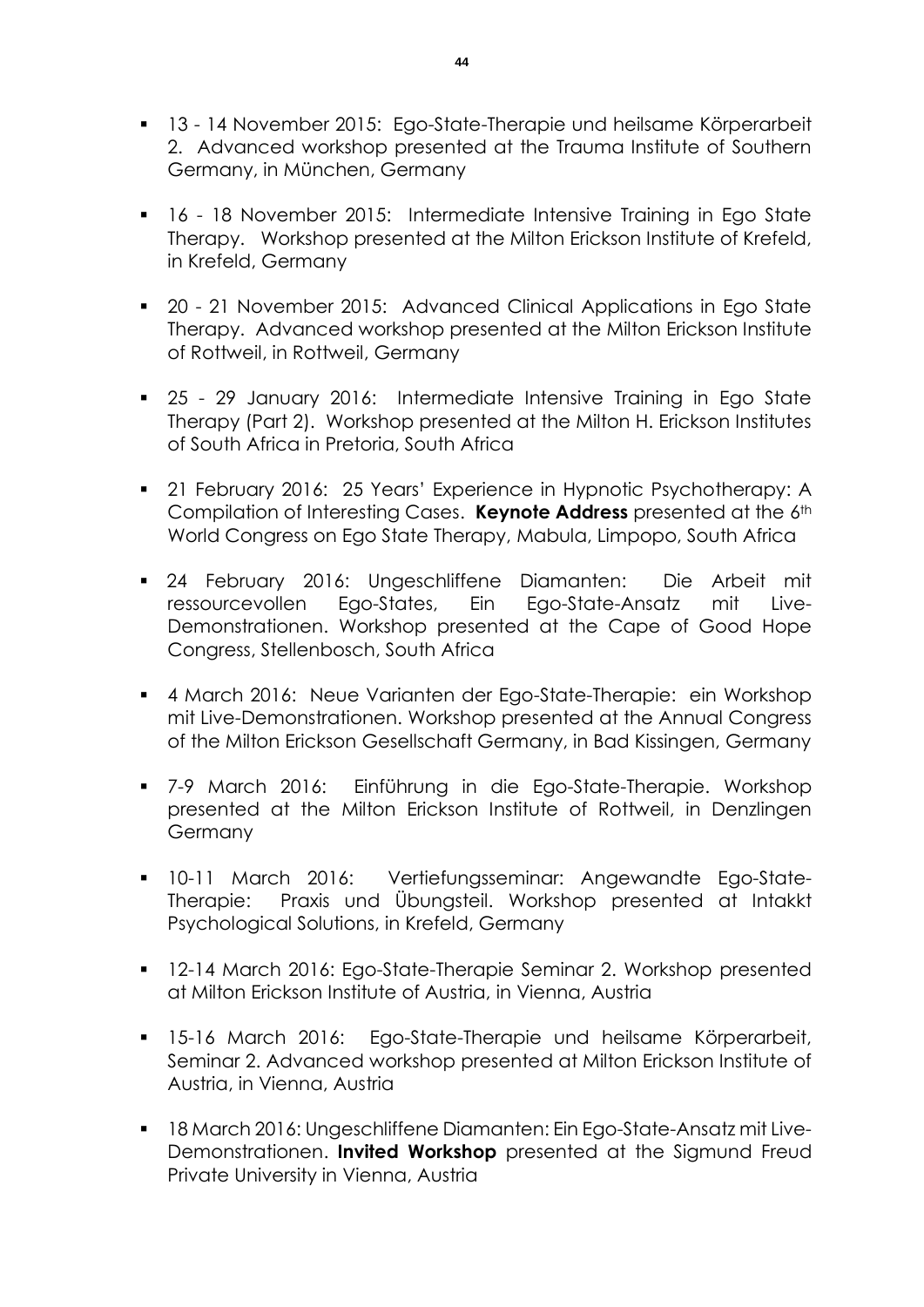- 19-21 March 2016: Einführung in die Ego-State-Therapie: Seminar 1. Workshop presented at the Milton Erickson Institute of Graz, in Graz, Austria
- 22-23 March 2016: Ego-State-Therapie und heilsame Körperarbeit, Seminar 1. Advanced workshop presented at the Milton Erickson Institute of Graz, in Graz, Austria
- **30 March-1 April 2016: Fundamental Training in Ericksonian Hypnosis and** Psychotherapy. Workshop presented at the Milton H. Erickson Institutes of South Africa, in Pretoria, South Africa
- 7-9 April 2016: Einführung in die Ego-State-Therapie. Workshop presented at the Wiesbadener Institut für Traumatherapie: Woltemade Hartman Institut für Ego-State-Therapie, in Wiesbaden, Germany
- 11-13 April 2016: Einführung in die Ego-State-Therapie. Workshop presented at the Milton Erickson Institute of Krefeld, in Krefeld, Germany
- **14 April 2016: Ego State Therapy Group Supervision. Presented at the** Milton Erickson Institute of Krefeld, in Krefeld, Germany
- 15-16 April 2016: Ego-State-Therapie und heilsame Körperarbeit, Seminar 2. Advanced workshop presented at the Milton Erickson Institute of Krefeld, in Krefeld, Germany
- 18-20 April 2016: Ego-State-Therapie und heilsame Körperarbeit, Seminar 1. Advanced workshop presented at the Milton Erickson Institute of Rottweil, in Rottweil, Germany
- 22-23 April 2016: Trauma und Suizid, Ein Ego-State-Ansatz. Advanced workshop presented at the Trauma Institut Süddeutschland, in München, **Germany**
- 24-26 April 2016: Einführung in die Ego-State-Therapie. Workshop presented at the Trauma Institut Süddeutschland, in München, Germany
- 29-30 April 2016: Neue Varianten der Ego-State-Therapie: ein Workshop mit Live-Demonstrationen. Advanced workshop presented at the Ego State Therapy International Institute of Switzerland, in Zürich, Switzerland
- 26 May 2016: Berührung und "Embodiment" bei komplexen Trauma: Warum Reden allein nicht reicht! **Keynote Address** presented at the 2nd Reden reicht nicht Congress in Heidelberg, Germany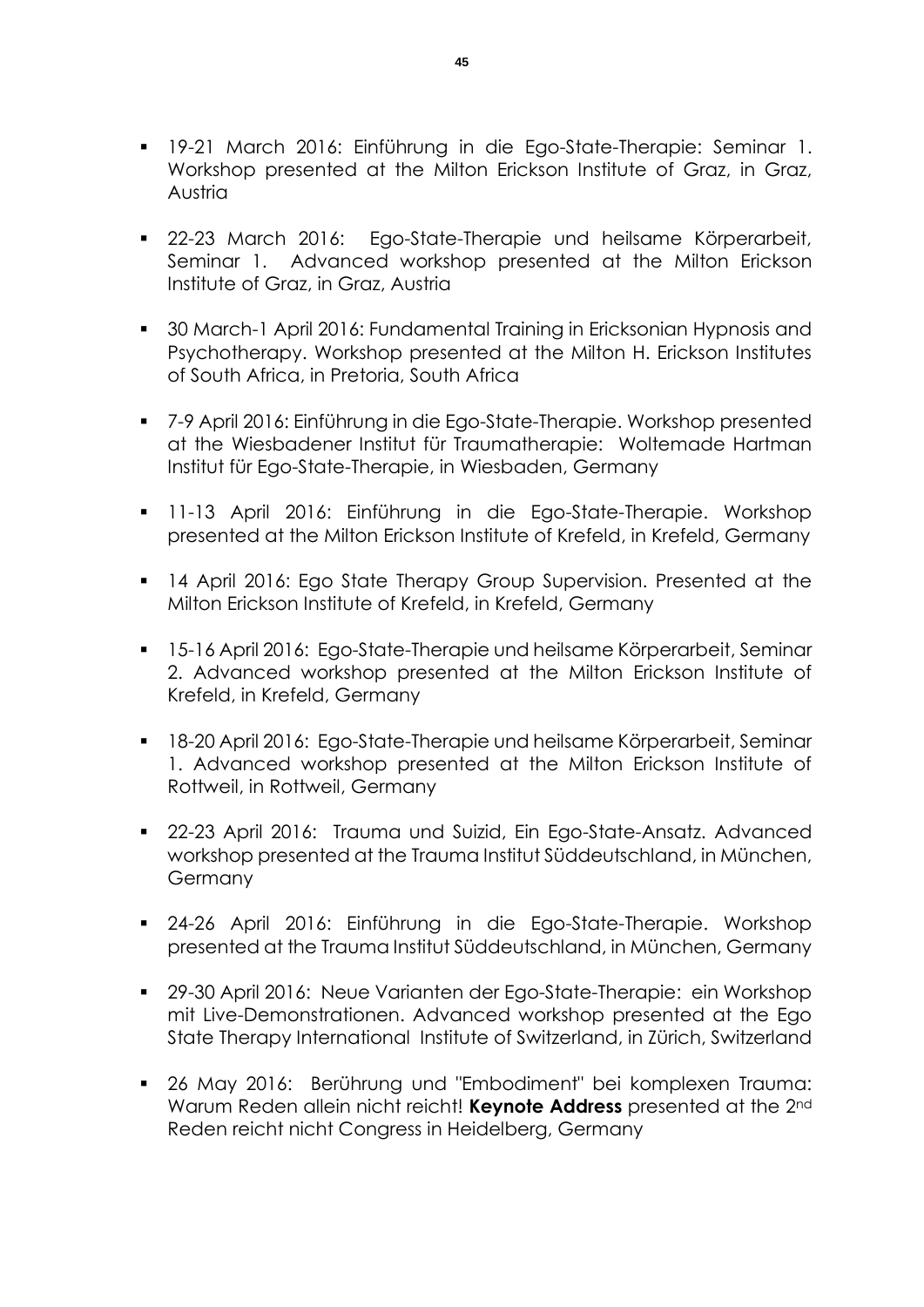- 26 May 2016: Mit Augen zu(r) sich/ Sicht, vom Trauma zum Licht: Ego-State-Therapie und Augenbewegungen – eine erstaunliche Kombination zur Lösung von Traumata. Workshop presented at the 2nd Reden reicht nicht Congress in Heidelberg, Germany
- 6-8 June 2016: Intermediate Intensive Training in Ego State Therapy. Seminar 2. Workshop presented at the Milton Erickson Institute of Graz, in Graz, Austria
- 9 June 2016: Ego State Therapy Group Supervision. Presented at Milton Erickson Institute of Austria, in Vienna, Austria
- 10-11 June 2016: Ego-State-Therapie Vertiefungsseminar: Angewandte Ego-State-Therapie: Praxis und Übungsteil. Workshop presented at Milton Erickson Institute of Austria, in Vienna, Austria
- **13-15 June 2016: Intermediate Intensive Training in Ego State Therapy.** Workshop presented at the Milton Erickson Institute of Krefeld, in Krefeld, Germany
- **16 June 2016: Ego State Therapy Group Supervision. Presented at the** Milton Erickson Institute of Krefeld, in Krefeld, Germany
- 17-18 June 2016: Der Teufel trägt Prada: Ego-State-Therapie mit destruktiven Ego-States und Introjekten. Advanced workshop presented at the Milton Erickson Institute of Krefeld, in Krefeld, Germany
- 20-22 June 2016: Ego-State-Therapie und Augengbewegungen eine erstaunliche Kombination zur Lösung von Traumata. Advanced workshop presented at the Milton Erickson Institute of Rottweil, in Rottweil, Germany
- **24-26 June 2016: Intermediate Intensive Training in Ego State Therapy.** Workshop presented at the Milton Erickson Institute of Rottweil, in Denzlingen, Germany
- 28-29 June 2016: Einführung in die Ego-State-Therapie. Workshop presented at the Westfälisches Institut für Hypnose und Hypnotherapie, in Coesfeld, Germany
- 1-3 July 2016: Intermediate Intensive Training in Ego State Therapy. Workshop presented at the Trauma Institut Süddeutschland, in München, **Germany**
- 4-5 July 2016: Ego-State-Therapie und heilsame Körperarbeit, Seminar 3. Advanced workshop presented at the Trauma Institut Süddeutschland, in München, Germany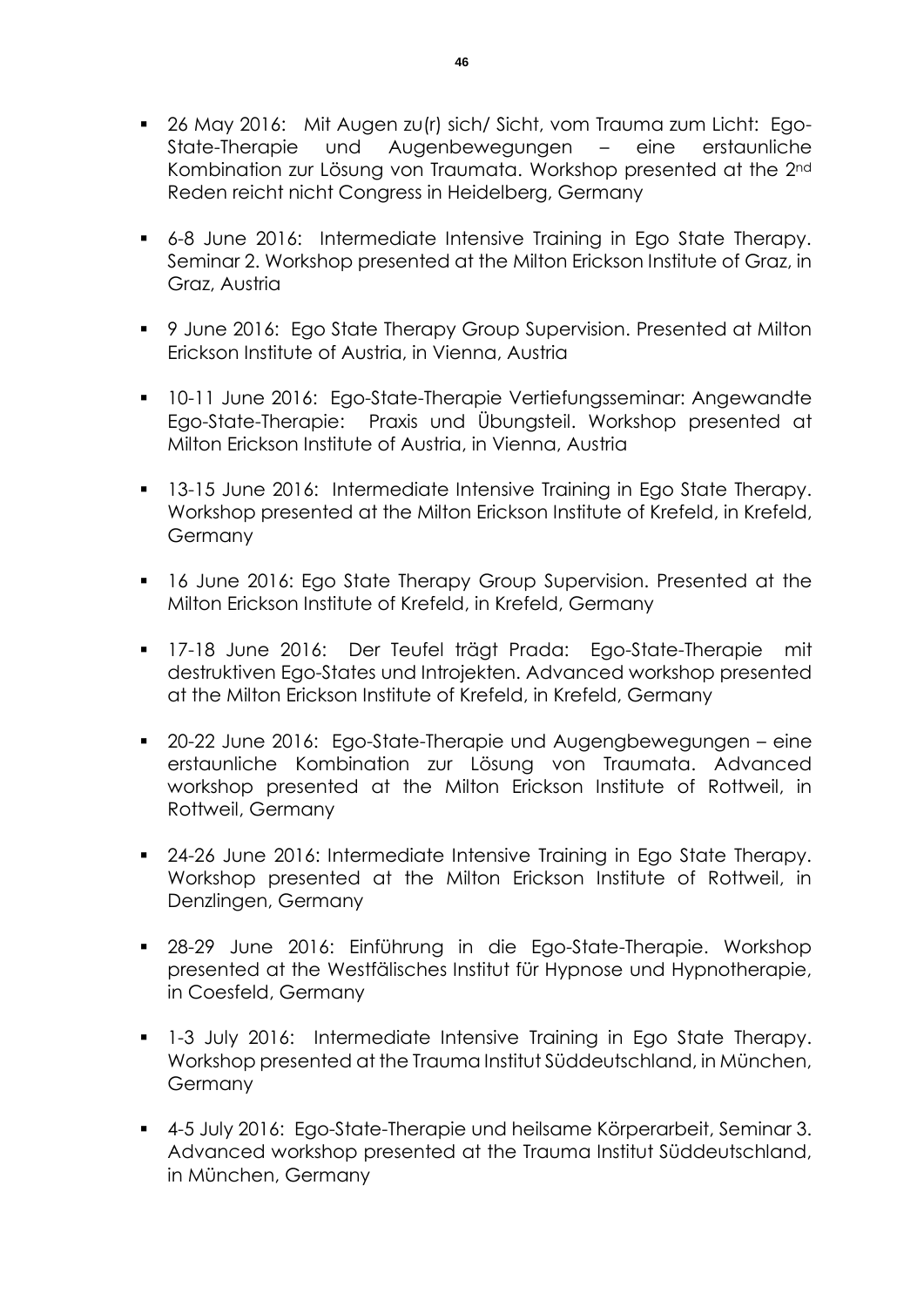- 6 July 2016: Umgang mit Trauer und Verlust. **Invited Workshop** presented at St. Irmingard Psychiatric Clinic in Prien am Chiemsee, in Chiemsee, Germany
- 8-9 July 2016: Vertiefungsseminar: Angewandte Ego-State-Therapie: Praxis und Übungsteil. Workshop presented at the Trauma Institut Süddeutschland, in München, Germany
- **15-17 July 2016: Bringing out the Best in your Traumatised Clients: A** Combined Ego State and Hypno-Somatic Approach with Live Demonstrations. (3 days). Workshop presented at the Whole Person Centre, in Hong Kong, China
- 20-24 July 2016: Ego State Therapy Fundamental Training Part 1 (5 days). Workshop presented at the Chinese Society of Hypnosis, in Beijing, China
- **1-5 August 2016: Ego State Therapy Advanced Workshop, Part 4.** Workshop presented at the Milton H. Erickson Society of South Africa, in Pretoria, South Africa
- 19 August 2016: Introduction to Hypnosis in Psychotherapy. **Invited Lecture** presented at the Psychology Department, Weskoppies Psychiatric Hospital, in Pretoria, South Africa
- 9-11 September 2016: Intermediate Intensive Training in Ego State Therapy. Workshop presented at the Wiesbadener Institut für Traumatherapie: Woltemade Hartman Institut für Ego-State-Therapie, in Wiesbaden, Germany
- 12-14 September 2016: Ego-State-Therapie und Augengbewegungen eine erstaunliche Kombination zur Lösung von Traumata. Advanced workshop presented at the Milton Erickson Institute of Krefeld in Krefeld, **Germany**
- 16-18 September 2016: Einführung in die Ego-State-Therapie. Workshop presented at the Milton Erickson Institute of Krefeld, in Krefeld, Germany
- 19-20 September 2016: Ego-State-Therapie und heilsame Körperarbeit, Seminar 3. Advanced workshop presented at the Milton Erickson Institute of Krefeld in Krefeld , in Krefeld, Germany
- 26-27 September 2016: Intermediate Intensive Training in Ego State Therapy. Workshop presented at the Westfälische Institut für Hypnose und Hypnotherapie, in Coesfeld, Germany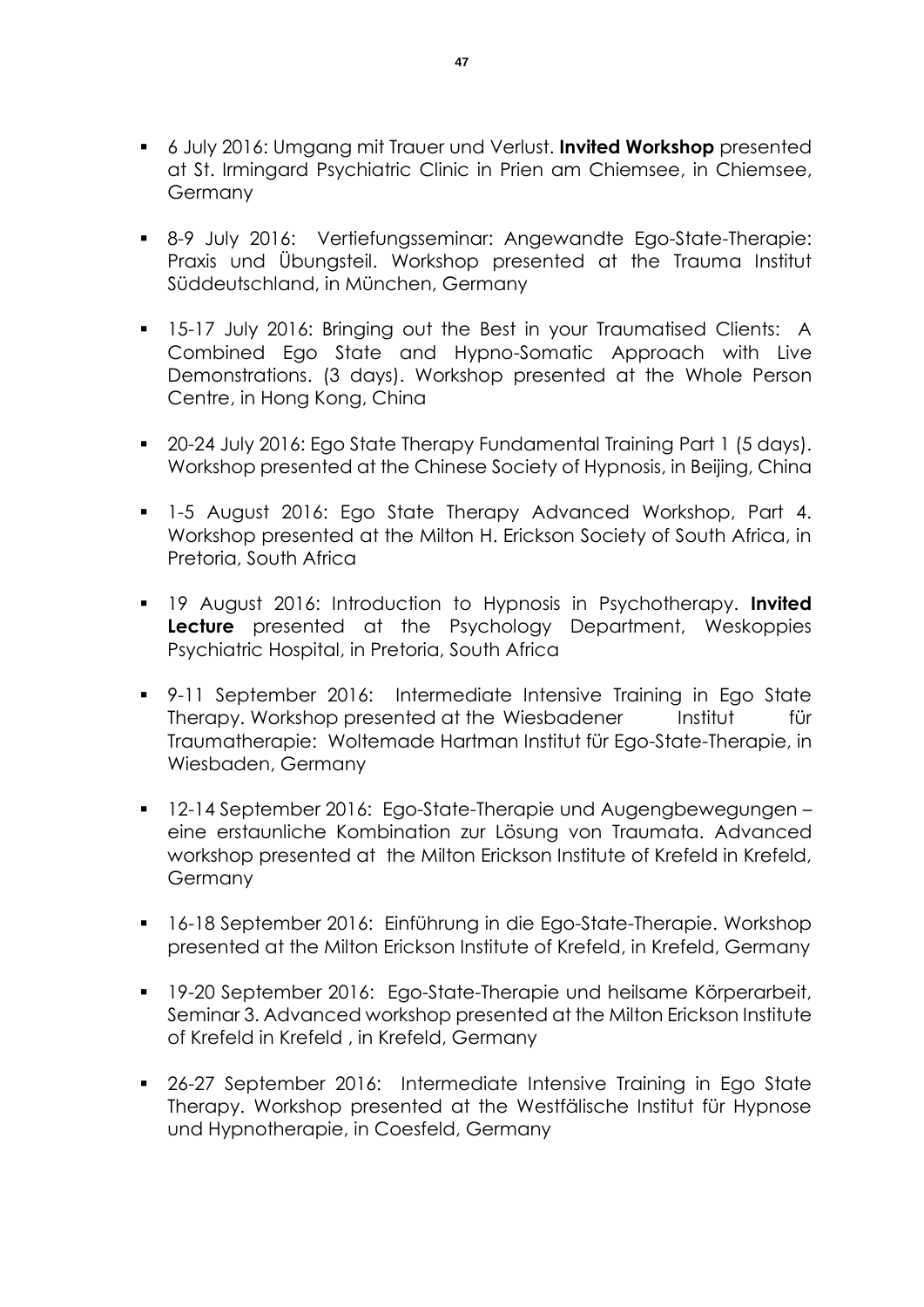- **17-21 October 2016: German Ego State Therapy Lekgotla, (5 days).** Advanced workshop presented at the Milton H. Erickson Institutes of South Africa in Mabula Game Lodge, South Africa
- $\blacksquare$
- 29-31 October 2016: Ego-State-Therapie und heilsame Körperarbeit, Seminar 3. Advanced workshop presented at the Milton Erickson Institute of Graz, in Graz, Austria
- 31 October 1 November 2016: Fortgeschrittenen-Seminar in Ego-State-Therapie: Vertiefungsseminar: Angewandte Ego-State-Therapie: Praxis und Übungsteil. Workshop presented at the Milton Erickson Institute of Graz, in Graz, Austria
- **2** November 2016: Ego State Therapy Group Supervision. Presented at the Milton Erickson Institute of Graz, in Graz, Austria
- 3 November 2016: Sicherheits- und Stabilisierungs-techniken für traumatisierte Jugendliche aus hypnopsycho-therapeutische Sicht. Workshop presented at the 8<sup>th</sup> Child Hypnosis Congress, in Heidelberg, Germany
- 7-8 November 2016: Ego-State-Therapie und heilsame Körperarbeit, Seminar 3. Advanced workshop presented at Milton Erickson Institute of Austria, in Vienna, Austria
- 10-12 November 2016: Fortgeschrittenen-Seminar in Ego-State-Therapie: Vertiefungsseminar: Angewandte Ego-State-Therapie: Praxis und Übungsteil. Workshop presented at the Milton Erickson Institute of Krefeld, in Krefeld, Germany
- **13 November 2016: Ego State Therapy Group Supervision. Presented at** the Milton Erickson Institute of Krefeld in Krefeld, in Krefeld, Germany
- 14-15 November 2016: Ego-State-Therapie Master Class. Advanced workshop presented at the Milton Erickson Institute of Krefeld, in Krefeld, **Germany**
- 17-19 November 2016: Ego-State-Therapie: ein psycho-somatischer Ansatz mit Live-Demonstrationen. Workshop presented at the Deutsche Gesellschaft für Hypnose und Hypnotherapie (DGH) Congress, in Bad Lippspringe, Germany
- 15-19 February 2017: Ego State Therapy Fundamental Training Part 2 (5 days). Workshop presented at the Chinese Society of Hypnosis, in Beijing, China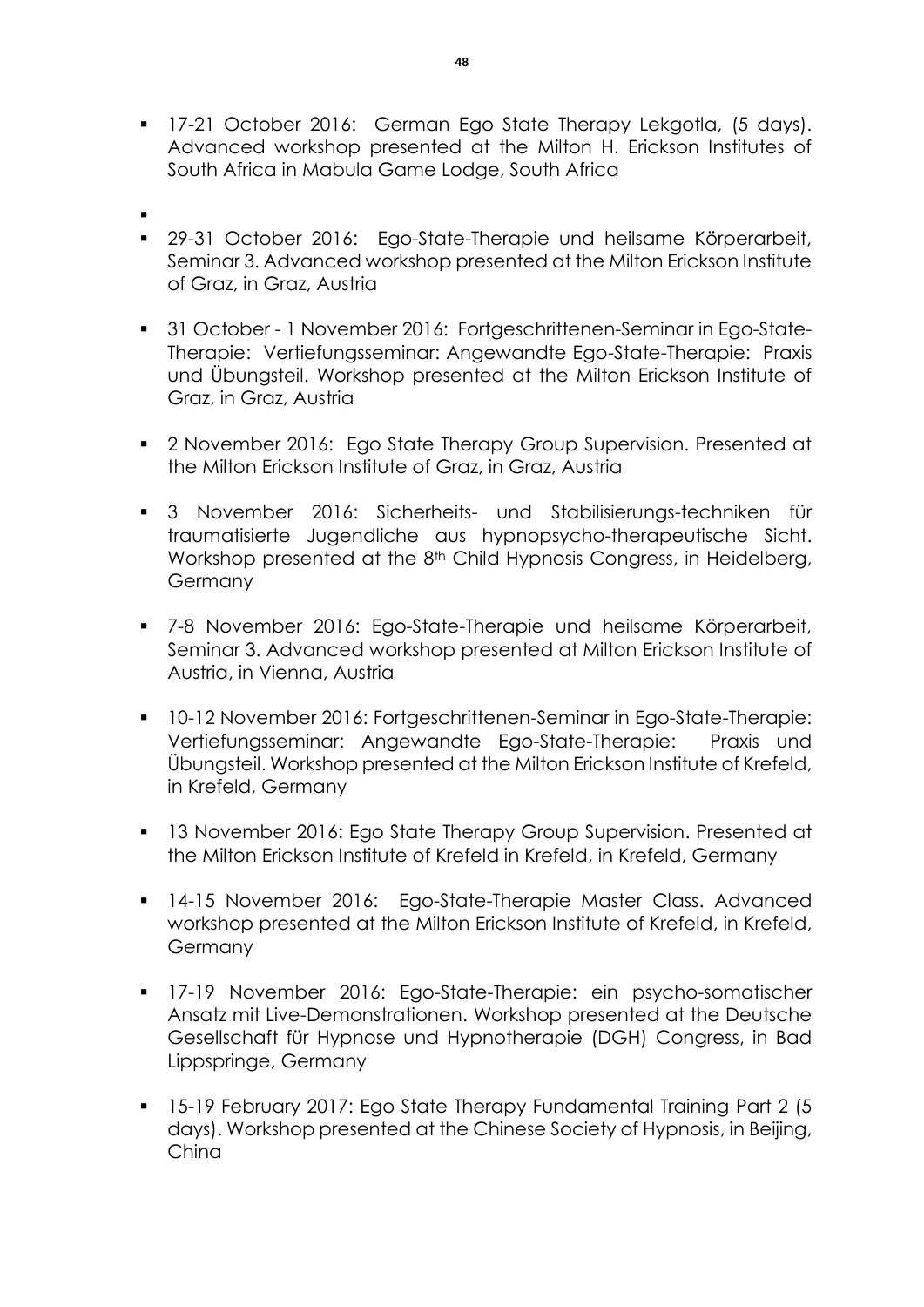- **3-5 March 2017: Fundamental Intensive Training in Ego State Therapy.** Workshop presented at the Milton Erickson Gesellschaft Austria in Vienna, Austria
- 6-7 March 2017: Berührung, "Embodiment" und Hypnose bei komplexen Traumata, (Part 1). Advanced workshop presented at the Institut für systemische Entwicklung und Fortbildung, in Zürich, Switzerland
- 8-9 March 2017: Vertiefungsseminar: Angewandte Ego-State-Therapie: Praxis und Übungsteil. Workshop presented at the Westfälische Institut für Hypnose und Hypnotherapie, in Coesfeld, Germany
- 10-12 March 2017: Einführung in die Ego-State-Therapie. Workshop presented at the Milton Erickson Institute of Krefeld, in Krefeld, Germany
- 13-15 March 2017: Du wirst immer in meinem Herzen sein: Trauer als Ressourse in der Psychotherapie. Advanced workshop presented at the Milton Erickson Institute of Krefeld, in Krefeld, Germany
- **16 March 2017: Ego State Therapy Group Supervision. Presented at the** Milton Erickson Institute of Krefeld, in Krefeld, Germany
- **17 March 2017: Ego State Therapy Group Supervision. Presented at the** Milton Erickson Institute of Bielefeld, in Bielefeld, Germany
- 18-19 March 2017: Ego-State-Therapie und heilsame Körperarbeit, Seminar 1. Advanced workshop presented at the Milton Erickson Institute of Bielefeld, in Bielefeld, Germany
- 23-25 March 2017: Berührung und "Embodiment" bei komplexem Trauma: ein neuer Ansatz in der Hypno-Psychotherapie. Workshop presented at the Annual Congress of the Milton Erickson Gesellschaft Germany, in Bad Kissingen, Germany
- **26 March 2017 Ego State Therapy Group Supervision. Presented at the** Wiesbadener Institut für Traumatherapie: Woltemade Hartman Institut für Ego-State-Therapie, in Wiesbaden, Germany
- 27-29 March 2017: Vertiefungsseminar: CAAngewandte Ego-State-Therapie: Praxis und Übungsteil. Workshop presented at the Wiesbadener Institut für Traumatherapie: Woltemade Hartman Institut für Ego-State-Therapie, in Wiesbaden, Germany
- 19-21 April 2017: Einführung in die Ego-State-Therapie. Workshop presented at the Hamburger Institut für Traumatherapie, in Hamburg, Germany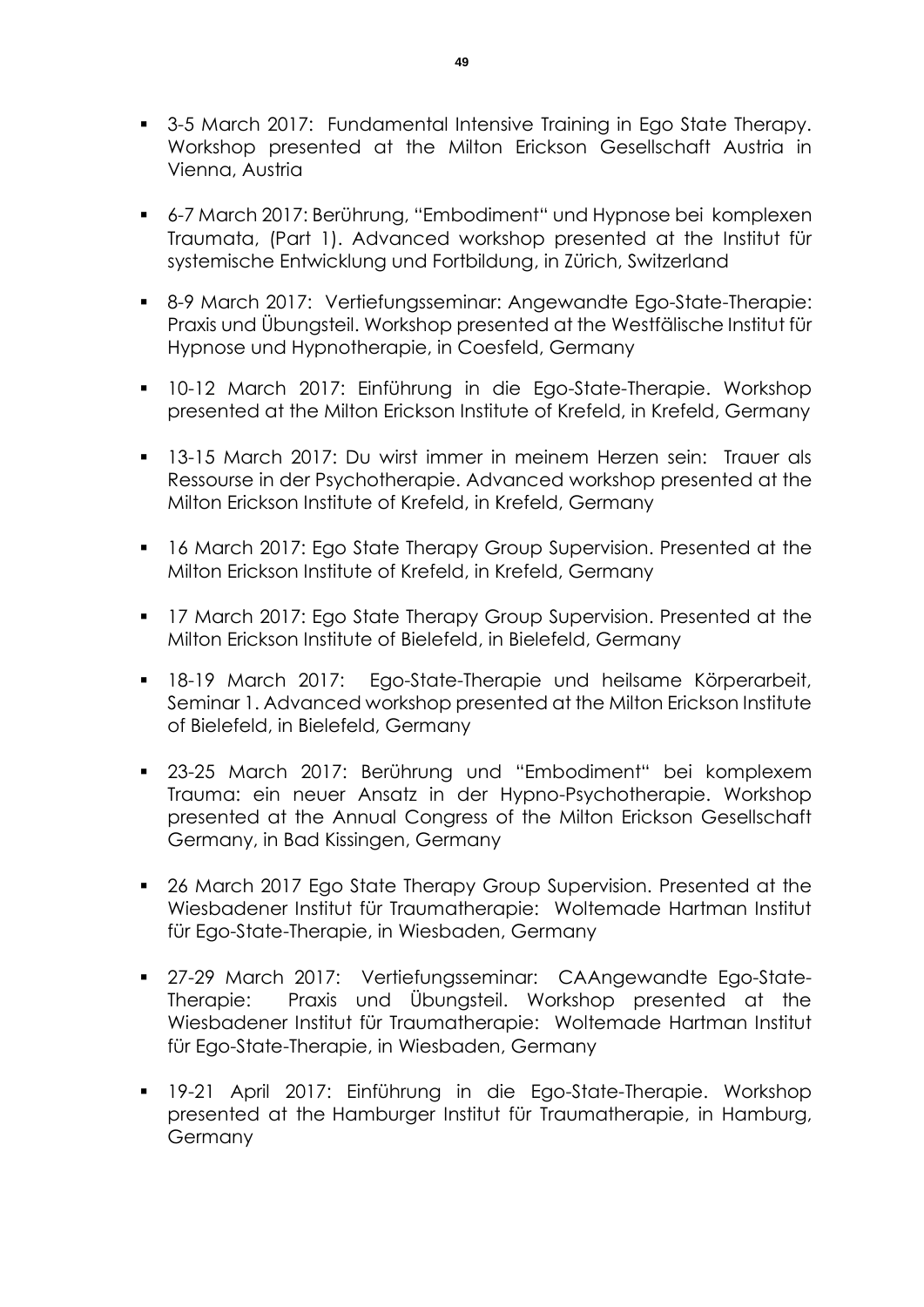- 22-23 April 2017: Ego-State-Therapie und heilsame Körperarbeit, Seminar 3. Advanced workshop presented at the Milton Erickson Institute of Graz, in Graz, Austria
- 24-26 April 2017: Einführung in die Ego-State-Therapie. Workshop presented at the Milton Erickson Institute of Rottweil, in Rottweil, Germany
- 27-29 April 2017: Intermediate Intensive Training in Ego State Therapy. Workshop presented at the Milton Erickson Institute of Rottweil, in Denzlingen, Germany
- 30 April 1 May 2017: Ego-State-Therapie und heilsame Körperarbeit, Seminar 1. Advanced workshop presented at the Milton Erickson Institute of Rottweil, in Denzlingen, Germany
- 3 May 2017: Der Teufel trägt Prada: Ego-State-Therapie mit destruktiven Ego-States und Introjekten. **Invited Workshop** presented at the Klinik Chiemsee Winkel at Seebruck, Chiemsee, Germany
- 6 May 2017: Body Trance bei komplexen Traumata. **Invited Workshop** presented for the Deutsche Gesellschaft für Hypnose und Hypnotherapie (DGH), in Bad Lippspringe, Germany
- 9-11 May 2017: Der Teufel trägt Prada: Ego-State-Therapie mit destruktiven Ego-States und Introjekten. Advanced workshop presented at the Westfälische Institut für Hypnose und Hypnotherapie, in Coesfeld, Germany
- 2-4 June 2017: Ego State Therapy Seminar 2. Workshop presented at the Milton Erickson Gesellschaft Austria in Vienna, Austria
- 6-8 June 2017: Einführung in die Ego-State-Therapie. Workshop presented at the Wiesbadener Institut für Traumatherapie: Woltemade Hartman Institut für Ego-State-Therapie, in Wiesbaden, Germany
- 9-11 June 2017: Intermediate Intensive Training in Ego State Therapy. Workshop presented at the Milton Erickson Institute of Krefeld, in Krefeld, **Germany**
- **12-14 June 2017: Ego-State-Therapie und heilsame Körperarbeit,** Seminar 1. Advanced workshop presented at the Milton Erickson Institute of Krefeld, in Krefeld, Germany
- 16-17 June 2017: Ego State Therapy, Seminar 1. Workshop presented at the Ego State Therapy International Institute of Switzerland, in Zürich, Switzerland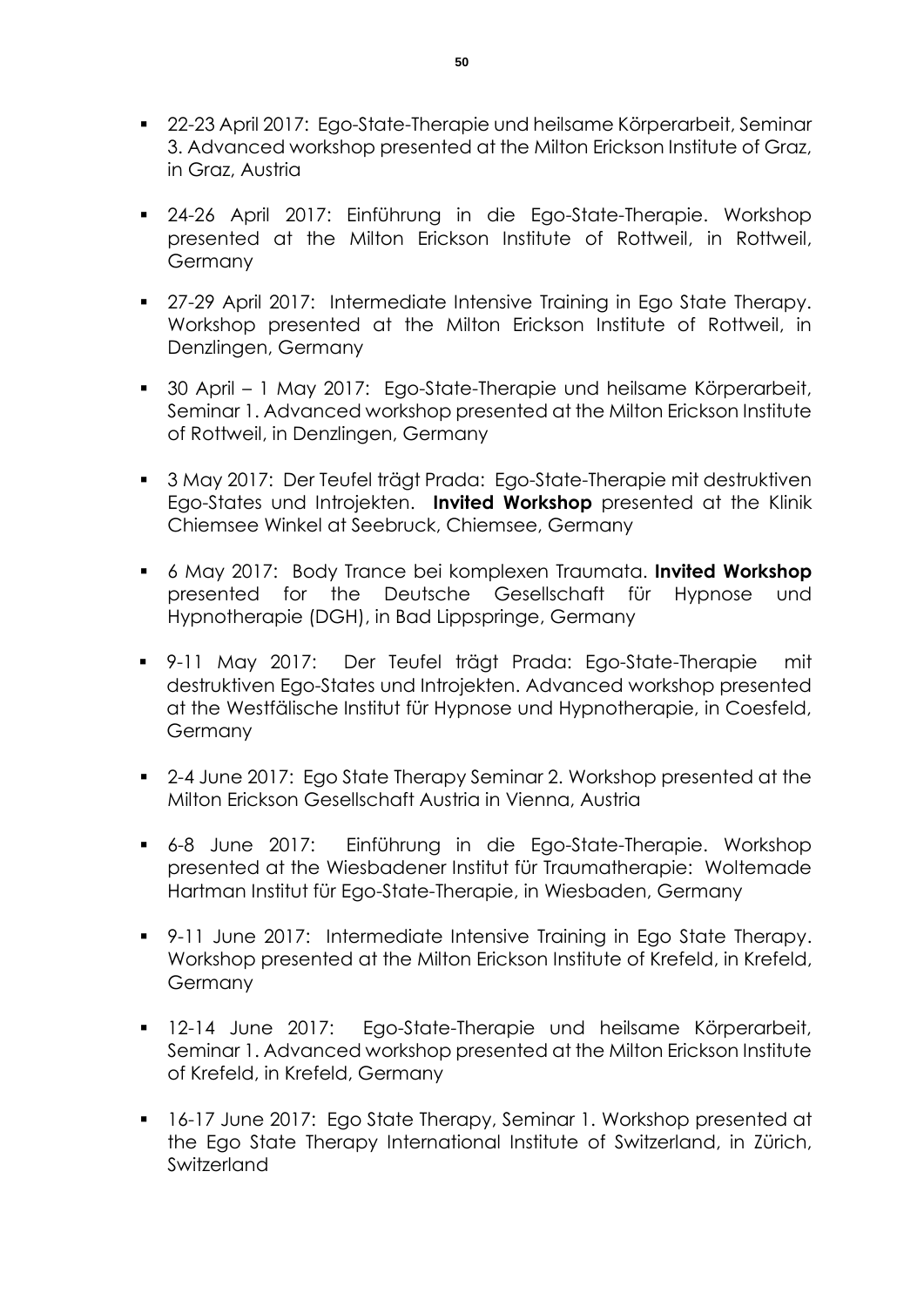- 18-20 June 2017: Einführung in die Ego-State-Therapie. Workshop presented at the Trauma Institut Süddeutschland, in München, Germany
- 21 -22 June 2017: Ego-State-Therapie und heilsame Körperarbeit, Seminar 1. Advanced workshop presented at the Trauma Institut Süddeutschland, in München, Germany
- 24-26 June 2017: Vertiefung in die Ego-State-Therapie. Workshop presented at the Milton Erickson Institute of Rottweil, in Rottweil, Germany
- 27-28 June 2017: Ego-State-Therapie und heilsame Körperarbeit, Seminar 1. Advanced workshop presented at the Milton Erickson Institute of Rottweil, in Denzlingen, Germany
- 30 June 1 July 2017: Ego-State-Therapie und heilsame Körperarbeit, Seminar 2. Advanced workshop presented at the Westfälische Institut für Hypnose und Hypnotherapie, in Coesfeld, Germany
- 15-19 July 2017: Ego State Therapy Fundamental Training Part 3, (5 days). Workshop presented at the Chinese Society of Hypnosis, in Beijing, China
- 21 July 2017: Bringing out the Best in your Traumatized Clients: An Introduction to Ego State Therapy with Live Demonstrations. **Invited Workshop** presented at the First Chinese Society of Hypnosis Congress in Beijing, China
- 23 July 2017: Dealing with Trauma: A Combined Hypno-Somatic Approach with Live Demonstrations. **Invited Workshop** presented at the First Chinese Society of Hypnosis Congress in Beijing, China
- 26-30 July 2017: Ego State Therapy Fundamental Training Part 2 (5 days). Workshop presented at the Whole Person Centre, in Hong Kong, China
- 3-5 August 2017: An Introduction to Ego State Therapy: Workshop presented at the Whole Person Centre, in Singapore
- 11 August 2017: Introduction to Hypnosis in Psychotherapy. **Invited Lecture** presented at the Psychology Department, Weskoppies Psychiatric Hospital, in Pretoria, South Africa
- 14-16 August 2017: Intermediate Intensive Training in Ericksonian Hypnosis and Psychotherapy. Workshop presented at the Milton H. Erickson Institutes of South Africa, in Pretoria, South Africa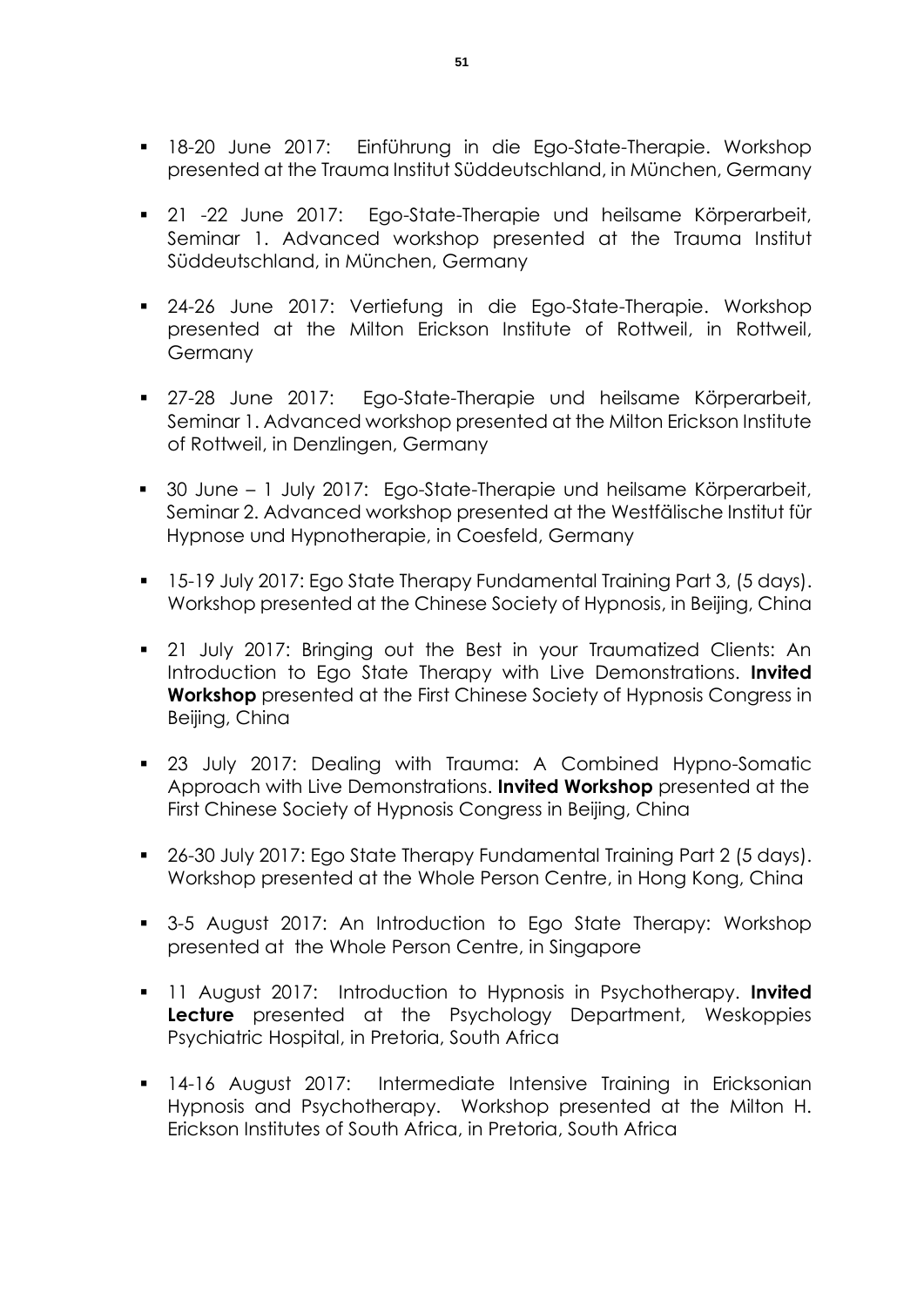- **17-19 August 2017: Eye Movement Reorganization (EMR). Advanced** workshop presented at the Milton H. Erickson Institutes of South Africa, in Pretoria, South Africa
- 8-10 September 2017: Intermediate Intensive Training in Ego State Therapy. Workshop presented at the Wiesbadener Institut für Traumatherapie: Woltemade Hartman Institut für Ego-State-Therapie, in Wiesbaden, Germany
- **11-13 September 2017:** Eye Movement Reorganization: Ego-State-Therapie und Augengbewegungen – eine erstaunliche Kombination zur Lösung von Traumata. Workshop presented at the Wiesbadener Institut für Traumatherapie: Woltemade Hartman Institut für Ego-State-Therapie, in Wiesbaden, Germany
- 15-17 September 2017: Vertiefung in die Ego-State-Therapie. Workshop presented at the Milton Erickson Institute of Krefeld, in Krefeld, Germany
- **18 September 2017: Ego State Therapy Group Supervision. Presented at** the Milton Erickson Institute of Krefeld, in Krefeld, Germany
- 19-21 September 2017: Ego-State-Therapie und heilsame Körperarbeit, Seminar 2. Advanced workshop presented at the Milton Erickson Institute of Krefeld, in Krefeld, Germany
- 22-24 September 2017: Intermediate Intensive Training in Ego State Therapy. Workshop presented at the Hamburger Institut für Traumatherapie, in Hamburg, Germany
- 25-26 September 2017: Vertiefung in die Ego-State-Therapie. Workshop presented at the Milton Erickson Gesellschaft Austria, in Vienna, Austria
- 28-30 September 2017: Ego-State-Therapie und heilsame Körperarbeit, Seminar 3. Advanced workshop presented at the Milton Erickson Institute of Rottweil, in Denzlingen, Germany
- 29 October 2017: Ego State Therapy Group Supervision. Presented at the Trauma Institut Süddeutschland, in München, Germany
- 30-31 October 2017: Ego-State-Therapie und heilsame Körperarbeit, Seminar 3. Advanced workshop presented at the Trauma Institut Süddeutschland, in München, Germany
- 1-2 November 2017: Berührung, "Embodiment" und Hypnose bei komplexen Traumata, (Part 2). Advanced workshop presented at the Institut für systemische Entwicklung und Fortbildung, in Zürich, Switzerland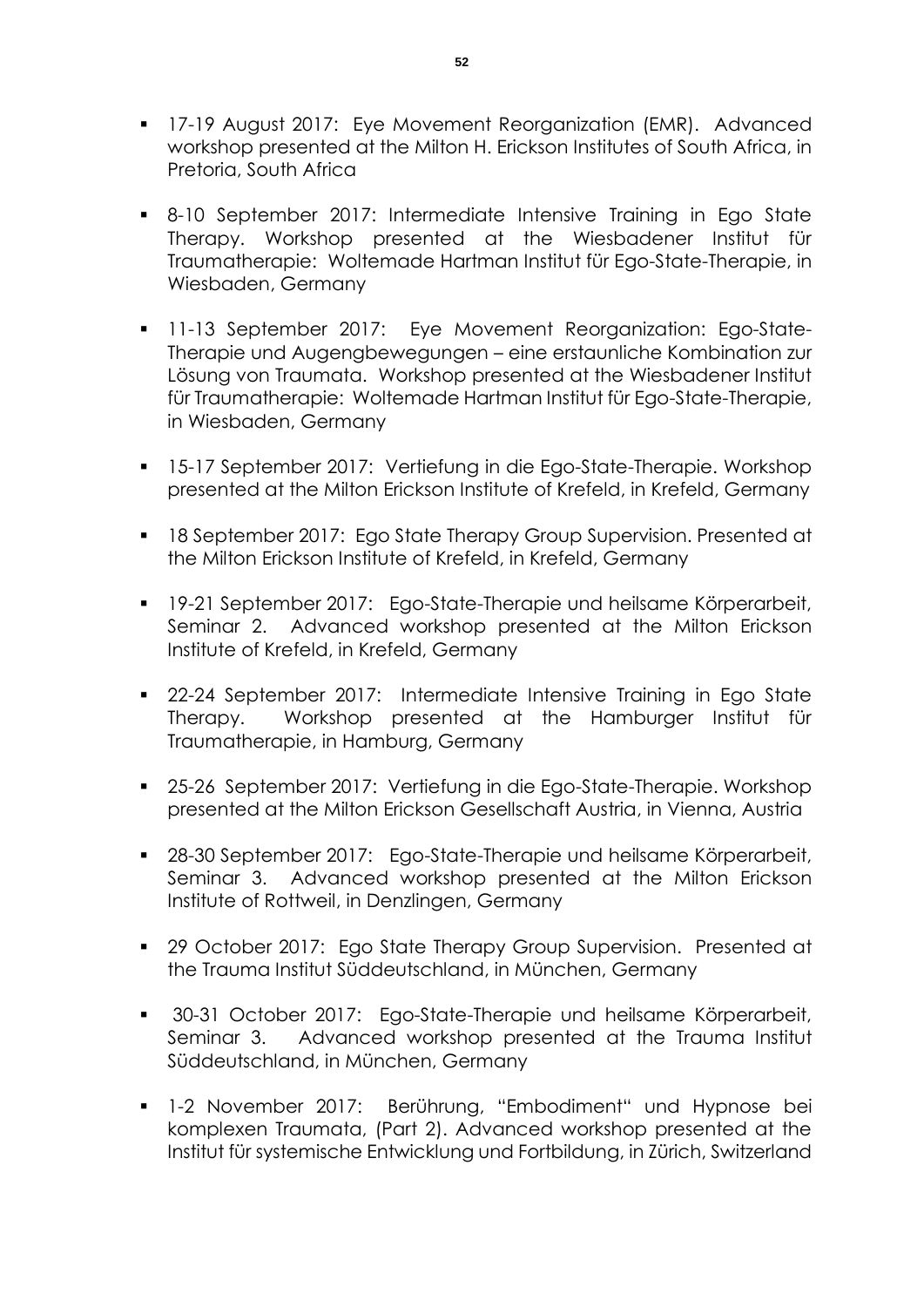- 3-4 November 2017: Ego State Therapy, Seminar 2. Workshop presented at the Ego State Therapy International Institute of Switzerland, in Zürich, **Switzerland**
- 5 November 2017: Inter-Supervision Group Consultation in Ego State Therapy. Workshop presented at the Ego State Therapy International Institute of Switzerland, in Zürich, Switzerland
- 6-8 November 2017: Vertiefung in die Ego-State-Therapie. Workshop presented at the Wiesbadener Institut für Traumatherapie: Woltemade Hartman Institut für Ego-State-Therapie, in Wiesbaden, Germany
- 10-12 November 2017: Einführung in die Ego-State-Therapie. Workshop presented at the Milton Erickson Institute of Krefeld, in Krefeld, Germany
- 13-14 November 2017: Der Teufel trägt Prada: Ego-State-Therapie mit destruktiven Ego-States und Introjekten. Advanced workshop presented at the Milton Erickson Institute of Krefeld, in Krefeld, Germany
- **15 November 2017:** Ego State Therapy Group Supervision. Presented at the Milton Erickson Institute of Krefeld, in Krefeld, Germany
- 16 November 2017: Körper und Seele in Balance: Berührung, Embodiment und Hypnose. **Keynote Address** presented at the Deutsche Gesellschaft für Hypnose und Hypnotherapie (DGH) Congress, in Bad Lippspringe, Germany
- 17 November 2017: In Balance sein: Berührung, Embidiment und Hypnose. Workshop presented at the Deutsche Gesellschaft für Hypnose und Hypnotherapie (DGH) Congress, in Bad Lippspringe, Germany
- 27 November 1 December 2017: German Ego State Therapy Lekgotla, (5 days). Advanced workshop presented at the Milton H. Erickson Institutes of South Africa in Mabula Game Lodge, South Africa
- 20-23 January 2018: Ego State Therapy Advanced Workshop. Presented at the Chinese Society for Hypnosis, Beijing, China
- **24 January 2018: Ego State Therapy Advanced Group Supervision.** Presented at the Chinese Society for Hypnosis, Beijing, China
- 26-28 January 2018: Ego-State-Therapie Aufbauseminar. Presented at Intakkt Psychological Solutions, in Krefeld, Germany
- 29 January 2018: Ego-State-Therapie Gruppensupervision. Presented at Intakkt Psychological Solutions, in Krefeld, Germany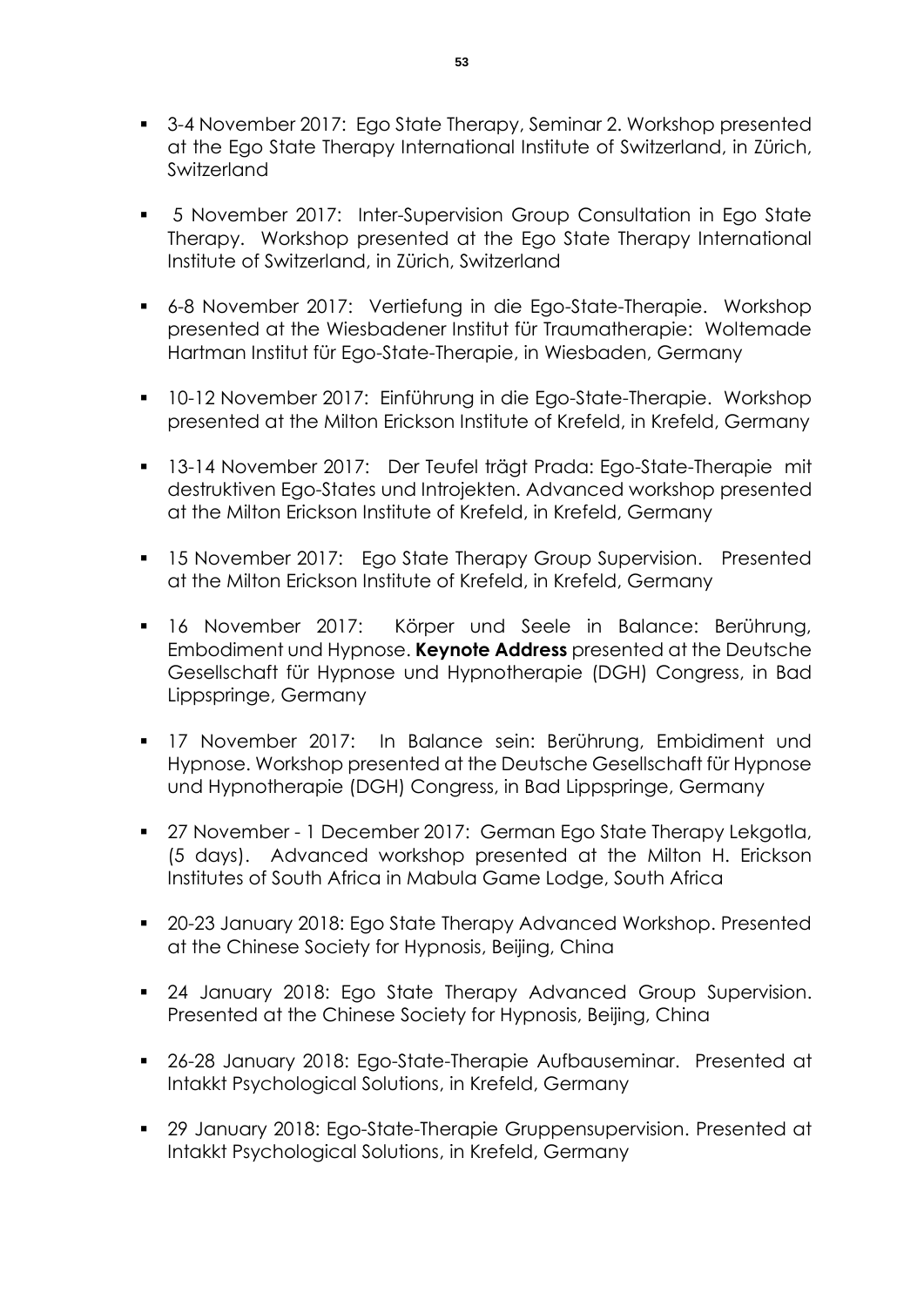- 30-31 January 2018: Somatische Ego-State-Therapie Seminar 3. Presented at Intakkt Psychological Solutions, in Krefeld, Germany
- 2-3 February 2018: Somatische Ego-State-Therapie Seminar 1. Workshop presented at the Milton Erickson Institute of Austria, in Vienna, Austria
- 5-6 February 2018: Ego-State-Therapie Seminar 1. Workshop presented at the Wiesbadener Institut für Traumatherapie: Woltemade Hartman Institut für Ego-State-Therapie, in Wiesbaden, Germany
- 7-8 February 2018: Ego-State-Therapie Seminar 2. Workshop presented at the Wiesbadener Institut für Traumatherapie: Woltemade Hartman Institut für Ego-State-Therapie, in Wiesbaden, Germany
- 9-10 February 2018: Somatische Ego-State-Therapie Seminar 1. Workshop presented at the Wiesbadener Institut für Traumatherapie: Woltemade Hartman Institut für Ego-State-Therapie, in Wiesbaden, Germany
- 28 February 2018: Moderne Traumatherapie. Presented at Das Alexander Therapieforum, Köln, Germany
- 1 March 2018: Hypnotherapie schwerer Störungen. Presented at Das Alexander Therapieforum, Köln, Germany
- 3-4 March 2018: Ego-State-Therapie Seminar 1. Workshop presented at the Milton Erickson Institute of Graz, in Graz, Austria
- 5-6 March 2018: Somatische Ego-State-Therapie Seminar 1. Workshop presented at the Trauma Institut Süddeutschland, in München, Germany
- 7-9 March 2018: Ego-State-Therapie Seminar 1. Workshop presented at The Milton Erickson Institute of Rottweil, in Denzlingen, Germany
- 10 March 2018: Somatische Ego-State-Therapie Seminar 1. Workshop presented at the Westfälisches Institut für Hypnose und Hypnotherapie, in Coesfeld, Germany
- **11 March 2018: Gruppensupervision. Presented at the Westfälisches** Institut für Hypnose und Hypnotherapie, in Coesfeld, Germany
- **12 March 2018: Gruppensupervision. Presented at the Westfälisches** Institut für Hypnose und Hypnotherapie, in Coesfeld, Germany
- 13-14 March 2018: Ego-State-Therapie Vertiefungseminar: Workshop presented at the Hamburger Institut für Traumatherapie, in Hamburg, Germany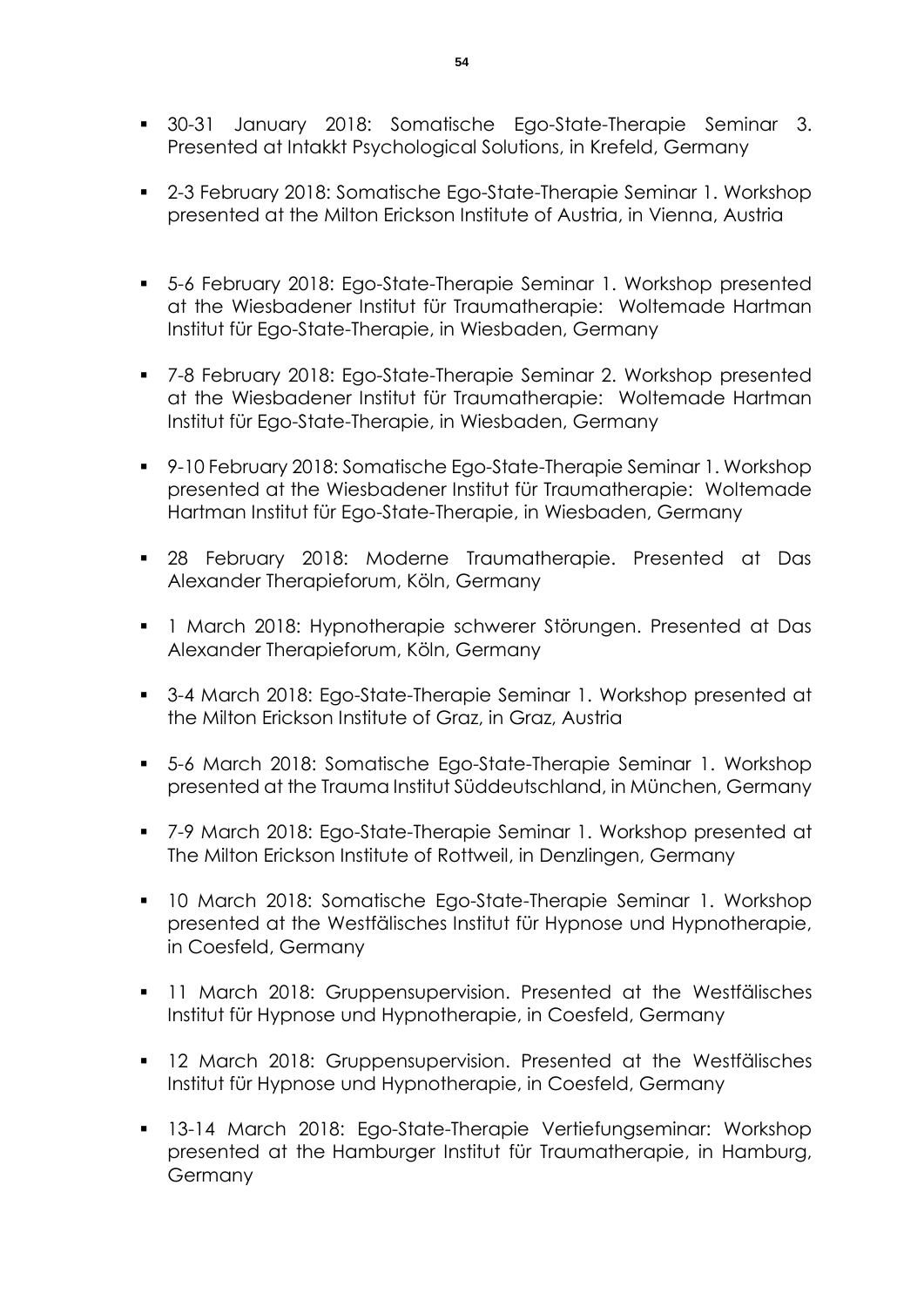- 16 March 2018: Trance und Augenbewegungen eine erstaunliche Kombination zur Auflösung von Traumata. Eine Live-Demonstration. Presented at the Milton Erickson Gesellschaft für Klinische Hypnose -MEG Jahrestagung (Annual Congress), in Bad Kissingen, Germany
- 20-22 March 2018: Ego-State-Therapie Seminar 1. Workshop presented at the Westfälisches Institut für Hypnose und Hypnotherapie, in Coesfeld, **Germany**
- 23-24 March 2018: Body Trance Seminar 1. Workshop presented at the IEF Institute in Zürich, Switzerland
- 20-22 April 2018: Ego-State-Therapie Seminar 1. Workshop presented at the Westfälisches Institut für Hypnose und Hypnotherapie, in Coesfeld, Germany
- 23 April 2018: Gruppensupervision. Presented at the Westfälisches Institut für Hypnose und Hypnotherapie, in Coesfeld, Germany
- 25-26 April 2018: Ego-State-Therapie Vertiefung. Workshop presented at Intakkt Psychological Solutions, in Krefeld, Germany
- 27 April 2018: Gruppensupervision. Presented at Intakkt Psychological Solutions, in Krefeld, Germany
- 28-29 April 2018: Ego-State-Therapie und heilsame Körperarbeit, Seminar 1. Workshop presented at Intakkt Psychological Solutions, in Krefeld, Germany
- 30 April 1 May 2018: Ego-State-Therapie Seminar 3. Workshop presented at the Wiesbadener Institut für Traumatherapie: Woltemade Hartman Institut für Ego-State-Therapie, in Wiesbaden, Germany
- 2-3 May 2018: Ego-State-Therapie Seminar 4. Workshop presented at the Wiesbadener Institut für Traumatherapie: Woltemade Hartman Institut für Ego-State-Therapie, in Wiesbaden, Germany
- 4 May 2018: Gruppensupervision. Presented at the Milton Erickson Institute of Austria, in Vienna, Austria
- 4-5 May 2018: 2018: Ego-State-Therapie und heilsame Körperarbeit, Seminar 2. Workshop presented at the Milton Erickson Institute of Austria, in Vienna, Austria
- 6-7 May 2018: Ego-State-Therapie und heilsame Körperarbeit, Seminar 2. Workshop presented at the Wiesbadener Institut für Traumatherapie: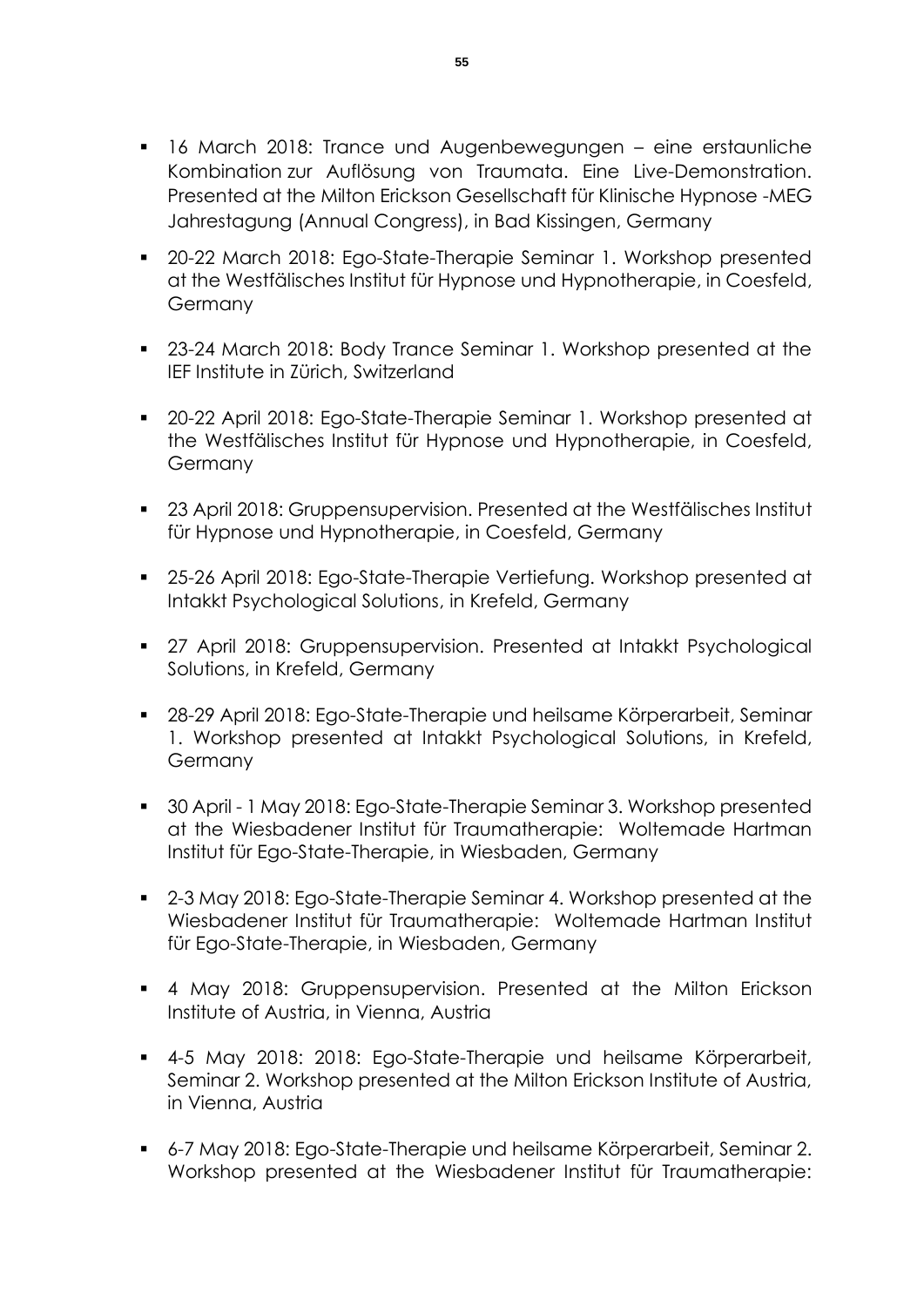Woltemade Hartman Institut für Ego-State-Therapie, in Wiesbaden, Germany

- 9 May 2018: Innere Systeme stärkan, flow ermöglichen. Presented at Klinik Chiemsee Winkel Seebruck, in Chiemsee, Germany
- 10-11 May 2018: Ego-State-Therapie und heilsame Körperarbeit, Seminar 1. Workshop presented at the Trauma Institut Süddeutschland, in München, Germany
- 1-3 June 2018: Ego State Seminar 1 and 2. Workshop presented at the Hamburger Institut für Traumatherapie, in Hamburg, Germany
- 4-5 June 2018: Ego State Seminar 4. Workshop presented at the Hamburger Institut für Traumatherapie, in Hamburg, Germany
- 6-7 June 2018: Ego State Seminar 3. Workshop presented at the Westfälisches Institut für Hypnose und Hypnotherapie, in Coesfeld, Germany
- **11-12 June 2018: Body Trance Seminar 2. Workshop presented at the IEF** Institute in Zürich, Switzerland
- 14 June 2018: Key Note Address: Connexion corps et âme: incarnation, toucher et transe. Presented at the Hypnosis and Pain Congress in Saint-Malo, France
- 14 June 2018: La transe du corps: une approche hypnosomatique combinée pour patients traumatisés. Workshop Presented at the Hypnosis and Pain Congress in Saint-Malo, France
- **19-21 June 2018: Bringing out the best in your traumatized clients: A** combined Ego State and hypno-somatic approach with live demonstrations. Workshop presented at Emergences in Rennes, France
- 23-24 June 2018: Ego State Therapy Seminar 4. Workshop presented at Intakkt Psychological Solutions, in Krefeld, Germany
- 25-26 June 2018: Ego State Therapy und Heilsame Körperarbeit 2. Workshop presented at Intakkt Psychological Solutions, in Krefeld, **Germany**
- 27-29 June 2018: Ego State Therapy Seminar 1. Workshop presented at Intakkt Psychological Solutions, in Krefeld, Germany
- 30 June 1 July 2018: Ego State Therapy Seminar 2. Workshop presented at the Milton Erickson Institute of Graz, in Graz, Austria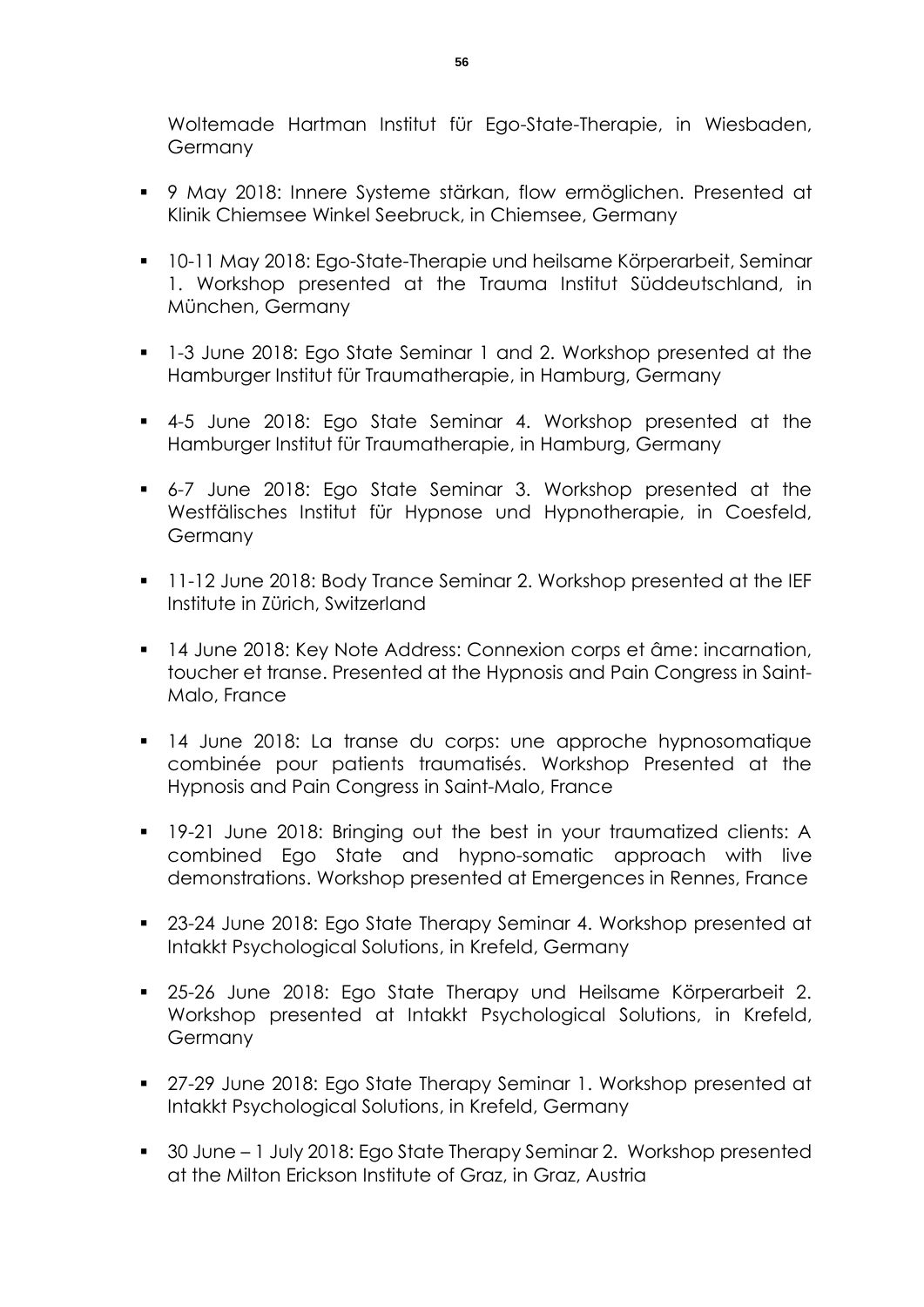- **13-15 July 2018: Introduction to Ego State Therapy. Workshop presented** at Ego State Therapy Japan in Kobe, Japan
- 18-22 July 2018: Beginners training in Ego State Therapy. Workshop presented at the Chinese Society of Hypnosis in Beijing, China
- 25-29 July 2018: Ego State Therapy Module 4. Workshop presented at the Whole Person Center in Hong Kong, China
- 25 August 2018: Body Trance: A combined Hypno-Somatic approach with traumatized clients. Workshop presented at the XXI World Congress of Medical and Clinical Hypnosis in Montreal, Canada
- 8-9 September 2018: Ego State Therapy Seminar 3. Workshop presented at the Milton Erickson Institute of Graz, in Graz, Austria
- **10 September 2018: Ego State Therapy Group supervision. Presented at** the Milton Erickson Institute of Graz, in Graz, Austria
- 13-14 September 2018: Ego-State-Therapie und heilsame Körperarbeit, Seminar 2. Workshop presented at the Wiesbadener Institut für Traumatherapie: Woltemade Hartman Institut für Ego-State-Therapie, in Wiesbaden, Germany
- **17-19 September 2018: Ego State Therapy Seminar 2 and 3. Workshop** presented at the Hamburger Institut für Traumatherapie, in Hamburg, **Germany**
- 20-21 September 2018: Ego-State-Therapie und heilsame Körperarbeit, Seminar 1. Workshop presented at the Hamburger Institut für Traumatherapie, in Hamburg, Germany
- 23-24 September 2018: Ego-State-Therapie und heilsame Körperarbeit, Seminar 3. Workshop presented at the Milton Erickson Institute of Austria, in Vienna, Austria
- 25-26 September 2018: Ego-State-Therapie und heilsame Körperarbeit, Seminar 3. Workshop presented at Intakkt Psychological Solutions, in Krefeld, Germany
- 27 September 2018: Ego State Therapy Group supervision. Presented at Intakkt Psychological Solutions, in Krefeld, Germany
- 28-29 September 2018: Ego State Therapy Seminar 2. Workshop presented at Intakkt Psychological Solutions, in Krefeld, Germany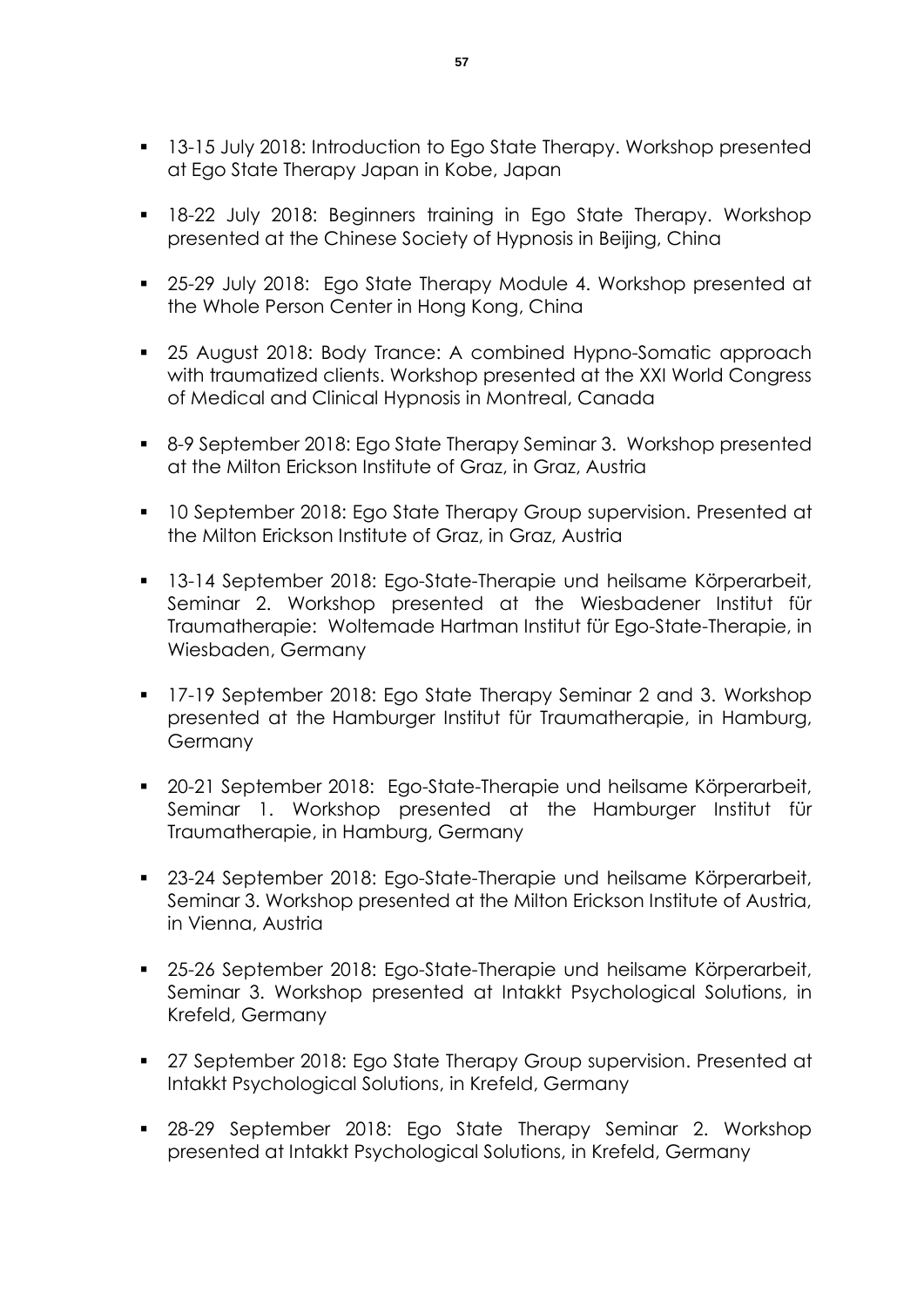- 4-8 October 2018: Ego State Therapy Intensive. Workshop presented at Mabula Game Lodge, Bela Bela, South Africa
- **25 October 2018: Bringing out the best in your Traumatized Clients.** Workshop presented at the Italian Society of Hypnosis Congress in Bologna, Italy
- **26 October 2018: Keynote Address: The Body Soul Connection.** Presented at the Italian Society of Hypnosis Congress in Bologna, Italy
- 31 October 2018: Ein Führing in Ego-State-Therapie. Pre-Congress workshop presented at the Teile Therapie Tagung in Heidelberg, **Germany**
- 1 November 2018: Keynote Address: Trump, Trance, Teile Tricks der Machtaber. Presented at the Teile Therapie Tagung in Heidelberg, **Germany**
- 2 November 2018: Ego-State-Therapie Fünf Punkt Null: Ein neues Kurzzeitinterventionsmodell zur Auflösung von Traumata mit Live-Demonstrationen. Workshop presented at the Teile Therapie Tagung in Heidelberg, Germany
- 5-6 November 2018: Du wirst immer in meinem Herzen sein: Trauer als Ressource. Workshop presented at the Hamburger Institut für Traumatherapie – HIT in Hamburg, Germany
- 7-8 November 2018: Ego State Therapy Seminar 4. Workshop presented at the Hamburger Institut für Traumatherapie – HIT in Hamburg, Germany
- 9-11 November 2018: Ego State Therapy Seminar 1. Presented at Institut für Traumatherapie und Egostate München in München, Germany
- **13-14 November 2018: Ego State Therapy Seminar 4. Presented at the** Milton Erickson Institute of Graz, in Graz, Austria
- 16 November 2018: Eye Movement Reprocessing (EMR). Presented at the Deutsche Gesellschaft für Hypnose und Hypnotherapie Kongress in Bad Lippspringe, Germany
- 16 November 2018: Conversation hour with Dr Woltemade Hartman. Presented at the Deutsche Gesellschaft für Hypnose und Hypnotherapie Kongress in Bad Lippspringe, Germany
- **19-20 November 2018: Ego-State-Therapie und Augenbewegungen.** Workshop presented at Intakkt Psychological Solutions, in Krefeld, Germany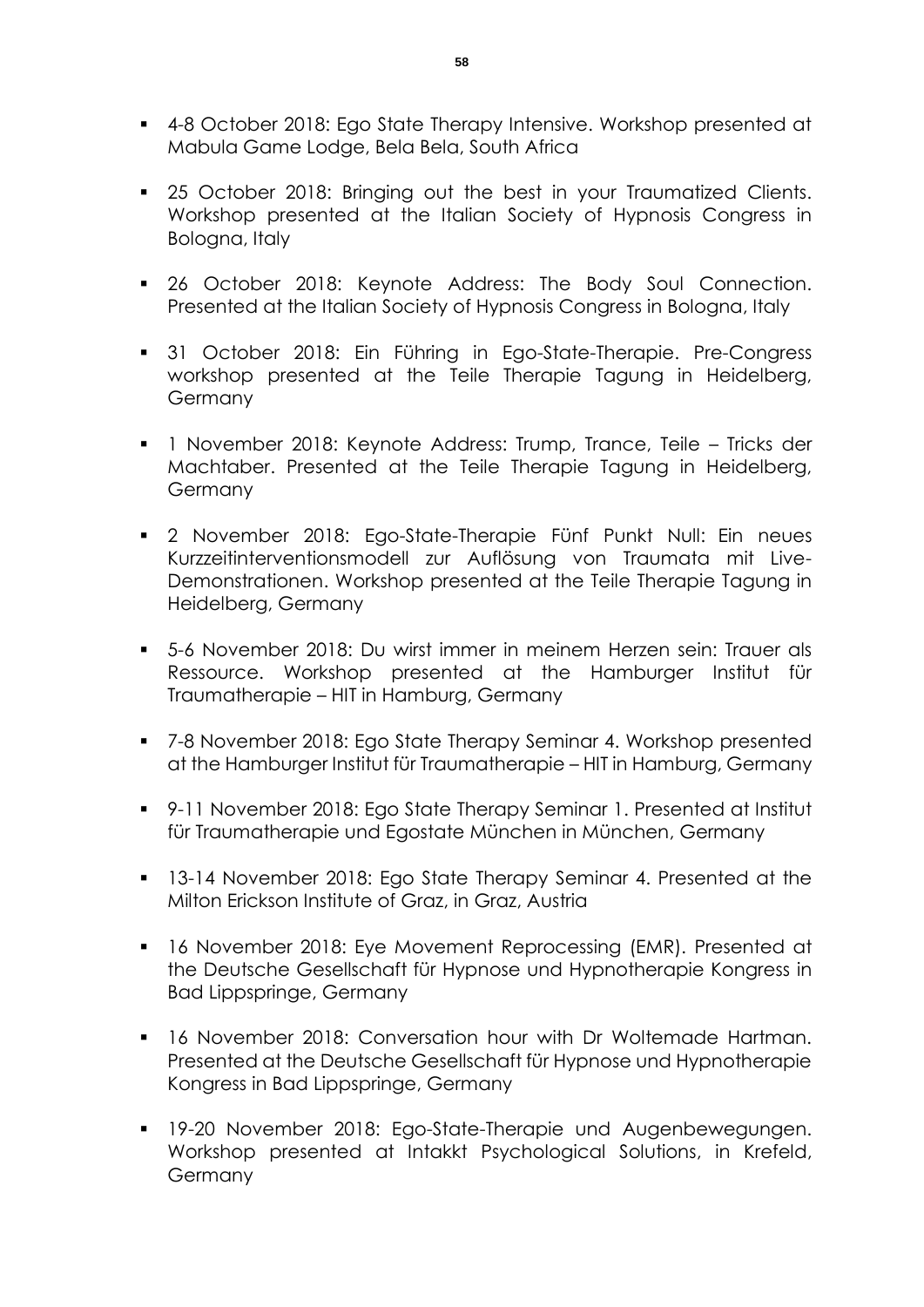- 23-24 November 2018: Ego-State-Therapie und heilsame Körperarbeit, Seminar 2. Workshop presented at Intakkt Psychological Solutions, in Krefeld, Germany
- 7-9 January 2019: Fundamental training in Ericksonian Hypnosis and Psychotherapy. Workshop presented at the Whole Person Centre Hong Kong, in Hong Kong, China
- **10 January 2019: Ego State Therapy Demonstration Master Class.** Workshop presented at the Whole Person Centre Hong Kong, in Hong Kong, China
- <sup>12-14</sup> January 2019: Body Trance 1: A combined Ego State and hypnosomatic approach with live demonstrations. Workshop presented at the Chinese Society of Hypnosis in Beijing, China
- **16-20 January 2019: Intermediate training in Ego State Therapy.** Workshop presented at the Chinese Society of Hypnosis in Beijing, China
- 23-24 January 2019: Ego-State-Therapie und heilsame Körperarbeit, Seminar 3. Workshop presented at the Hamburger Institut für Traumatherapie – HIT in Hamburg, Germany
- **25-27 January 2019: Ego State Therapy Seminar 1. Workshop presented** at Intakkt Psychological Solutions, in Krefeld, Germany
- 28-29 January 2019: Du wirst immer in meinem Herzen sein: Trauer als Ressource. Workshop presented at Intakkt Psychological Solutions, in Krefeld, Germany
- **31-31 January 2019: Body Trance Seminar 1. Workshop presented at the** IEF Institute in Zürich, Switzerland
- 2-3 March 2019: Ego State Therapy Seminar 1. Workshop presented at the Milton Erickson Institute of Austria, in Vienna, Austria
- 4-5 March 2019: Ego State Therapy Seminar 2. Workshop presented at the Milton Erickson Institute of Austria, in Vienna, Austria
- 7-8 March 2019: Ego State Therapy Seminar 1. Workshop presented at the Wiesbadener Institut für Traumatherapie: Woltemade Hartman Institut für Ego-State-Therapie, in Wiesbaden, Germany
- 9-10 March 2019: Ego State Therapy Seminar 2. Workshop presented at the Wiesbadener Institut für Traumatherapie: Woltemade Hartman Institut für Ego-State-Therapie, in Wiesbaden, Germany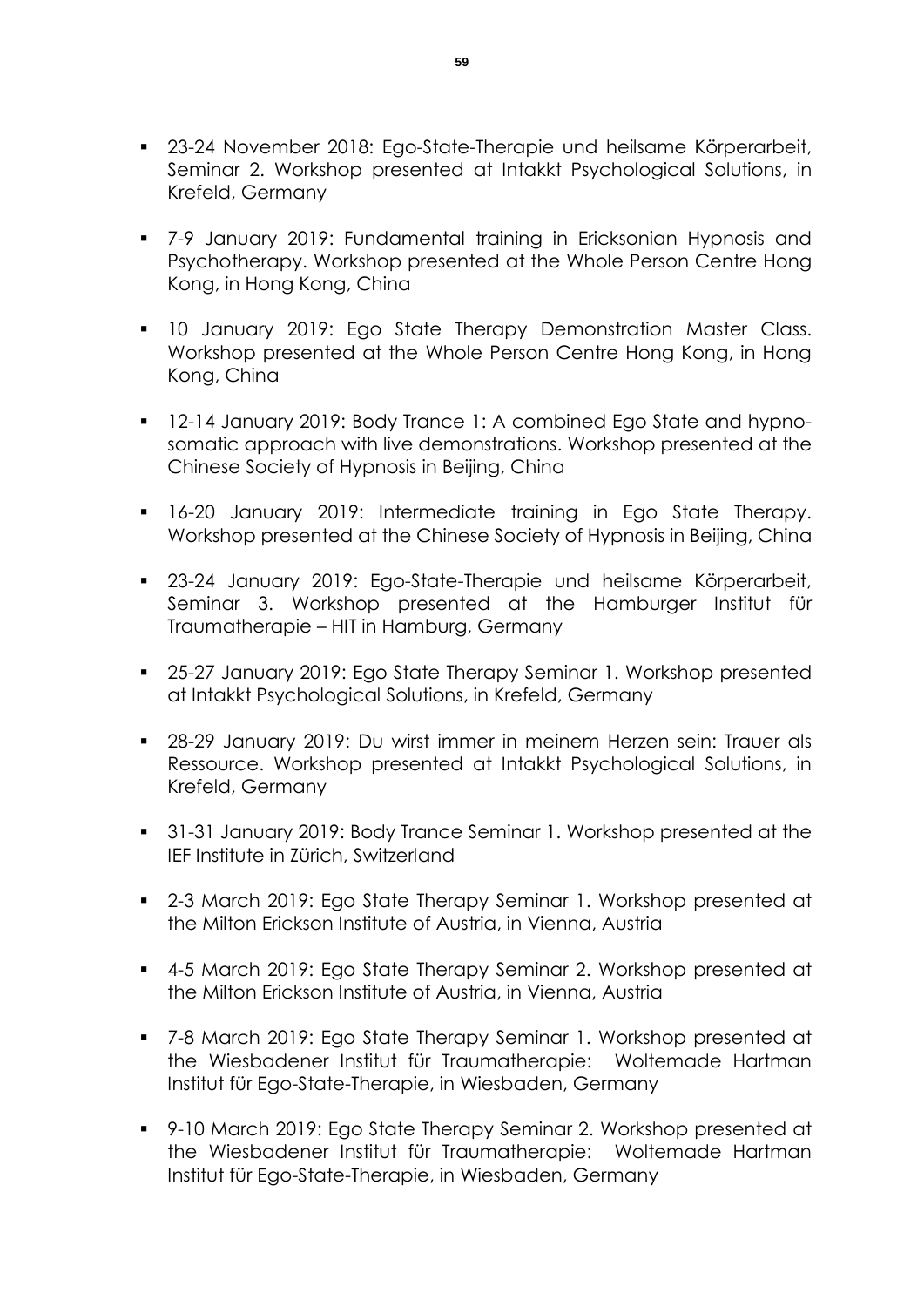- **11-12 March 2019: Ego State Therapy Seminar 1. Workshop presented at** the Wiesbadener Institut für Traumatherapie: Woltemade Hartman Institut für Ego-State-Therapie, in Wiesbaden, Germany
- 16-17 March 2019: Ego State Therapy Seminar 2. Workshop presented at Institut für Traumatherapie und Egostate München in München, **Germany**
- 27-28 March 2019: Ego State Therapy Seminar 2. Workshop presented at Intakkt Psychological Solutions, in Krefeld, Germany
- 1-3 April 2019: Ego State Therapy Seminar 1. Workshop presented at the Hamburger Institut für Traumatherapie – HIT in Hamburg, Germany
- 4-6 April 2019: Ego-State-Therapie und heilsame Körperarbeit, Seminar 1. Workshop presented at the Westfälisches Institut für Hypnose und Hypnotherapie, in Coesfeld, Germany
- 4 April 2019: Ego-State-Therapie Gruppensupervision. Presented at the Westfälisches Institut für Hypnose und Hypnotherapie, in Coesfeld, Germany
- 7-8 April 2019: Ego State Therapy Seminar 4. Workshop presented at the Hamburger Institut für Traumatherapie – HIT in Hamburg, Germany
- 11-14 April 2019: Fundamental Training in Ego State Therapy. Workshop presented at Ego State Therapy Japan, in Kobe, Japan
- 1-4 May 2019: Keynote Address and workshop presented at the MEGA Congress in Vienna, Austria
- 5-6 May 2019: Ego State Therapy Seminar 3. Workshop presented at the Wiesbadener Institut für Traumatherapie: Woltemade Hartman Institut für Ego-State-Therapie, in Wiesbaden, Germany
- 7-8 May 2019: Ego State Therapy Seminar 4. Workshop presented at the Wiesbadener Institut für Traumatherapie: Woltemade Hartman Institut für Ego-State-Therapie, in Wiesbaden, Germany
- 9-11 May 2019: Ego-State-Therapie und heilsame Körperarbeit, Seminar 2. Workshop presented at the Westfälisches Institut für Hypnose und Hypnotherapie, in Coesfeld, Germany
- 9 May 2019: Ego State Therapy Group supervision presented at the Westfälisches Institut für Hypnose und Hypnotherapie, in Coesfeld, Germany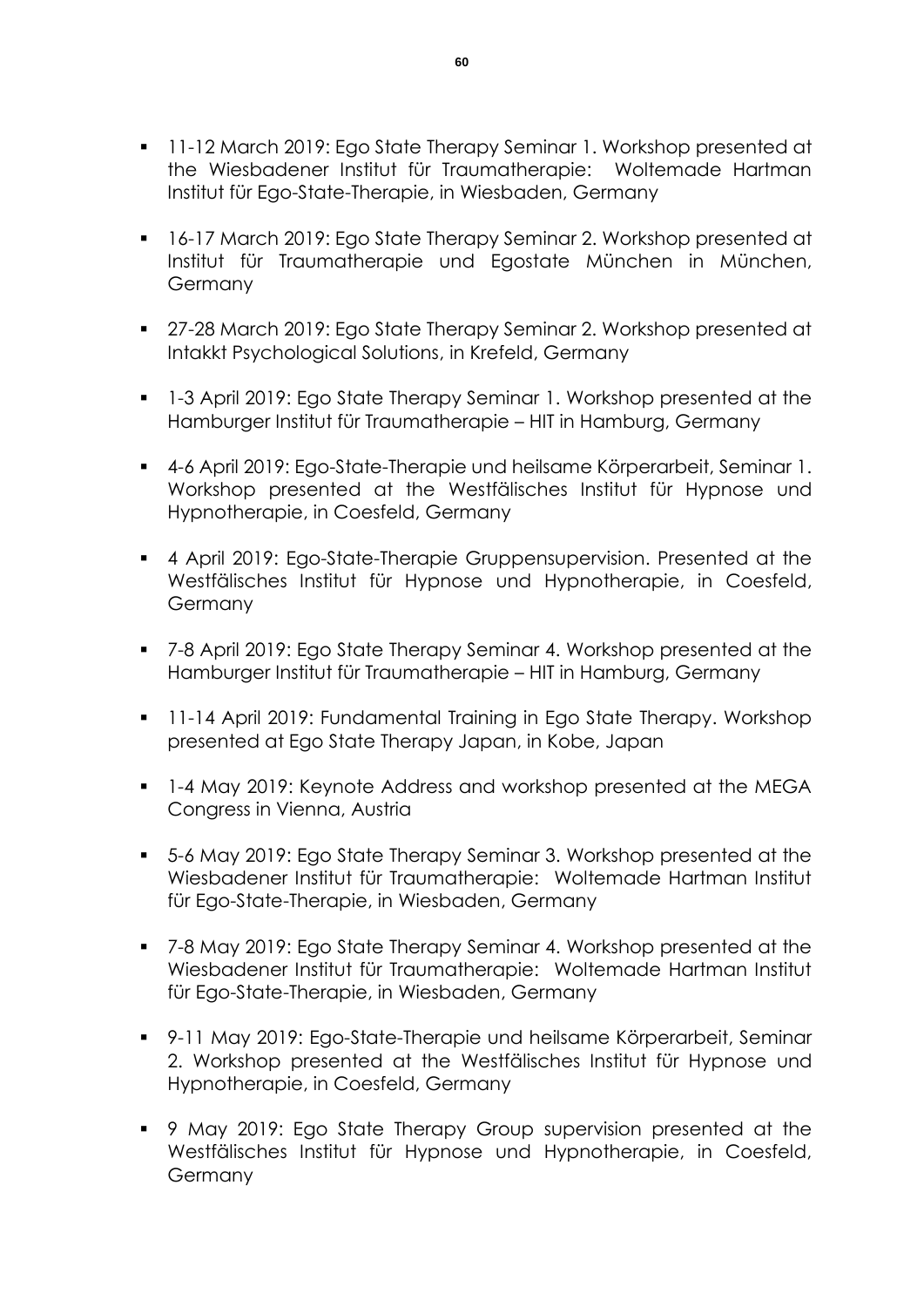- 12-13 May 2019: Ego State Therapy Seminar 3. Workshop presented at Institut für Traumatherapie und Egostate München in München, Germany
- 16-17 May 2019: Ego State Therapy Masterclass. Workshop presented at the Hamburger Institut für Traumatherapie – HIT in Hamburg, Germany
- 30 May 2 June 2019: 3 Panel discussions and 2 workshop presented at the 15 Jahre Ego-State-Therapie Deutschland, und Zweite Ego-State Therapie Tagung in Rottweil, Germany
- 4-5 June 2019: Ego State Therapy Seminar 4. Workshop presented at Institut für Traumatherapie und Egostate München in München, **Germany**
- 6-8 June 2019: Ego-State-Therapie und heilsame Körperarbeit, Seminar 1. Workshop presented at the Milton Erickson Institute of Graz, in Graz, Austria
- 20-23 June 2019: Keynote Address and workshop presented at the "Reden reicht nicht" Congress in Bremen, Germany
- 24-25 June 2019: Du wirst immer in meinem Herzen sein: Trauer als Ressource. Workshop presented at the Wiesbadener Institut für Traumatherapie: Woltemade Hartman Institut für Ego-State-Therapie, in Wiesbaden, Germany
- 26-27 June 2019: Ego State Therapy Seminar 1. Workshop presented at the Westfälisches Institut für Hypnose und Hypnotherapie, in Coesfeld, Germany
- 28-29 June 2019: Ego State Therapy Seminar 2. Workshop presented at the Hamburger Institut für Traumatherapie – HIT in Hamburg, Germany
- 30 June 1 July 2019: Ego State Therapy Seminar 3. Workshop presented at Intakkt Psychological Solutions, in Krefeld, Germany
- 2-3 July 2019: Ego-State-Therapie und heilsame Körperarbeit, Seminar 2. Workshop presented at Intakkt Psychological Solutions, in Krefeld, **Germany**
- 6-10 July 2019: Ego State Therapy Module 4. Workshop presented at the Whole Person Centre Hong Kong, in Hong Kong, China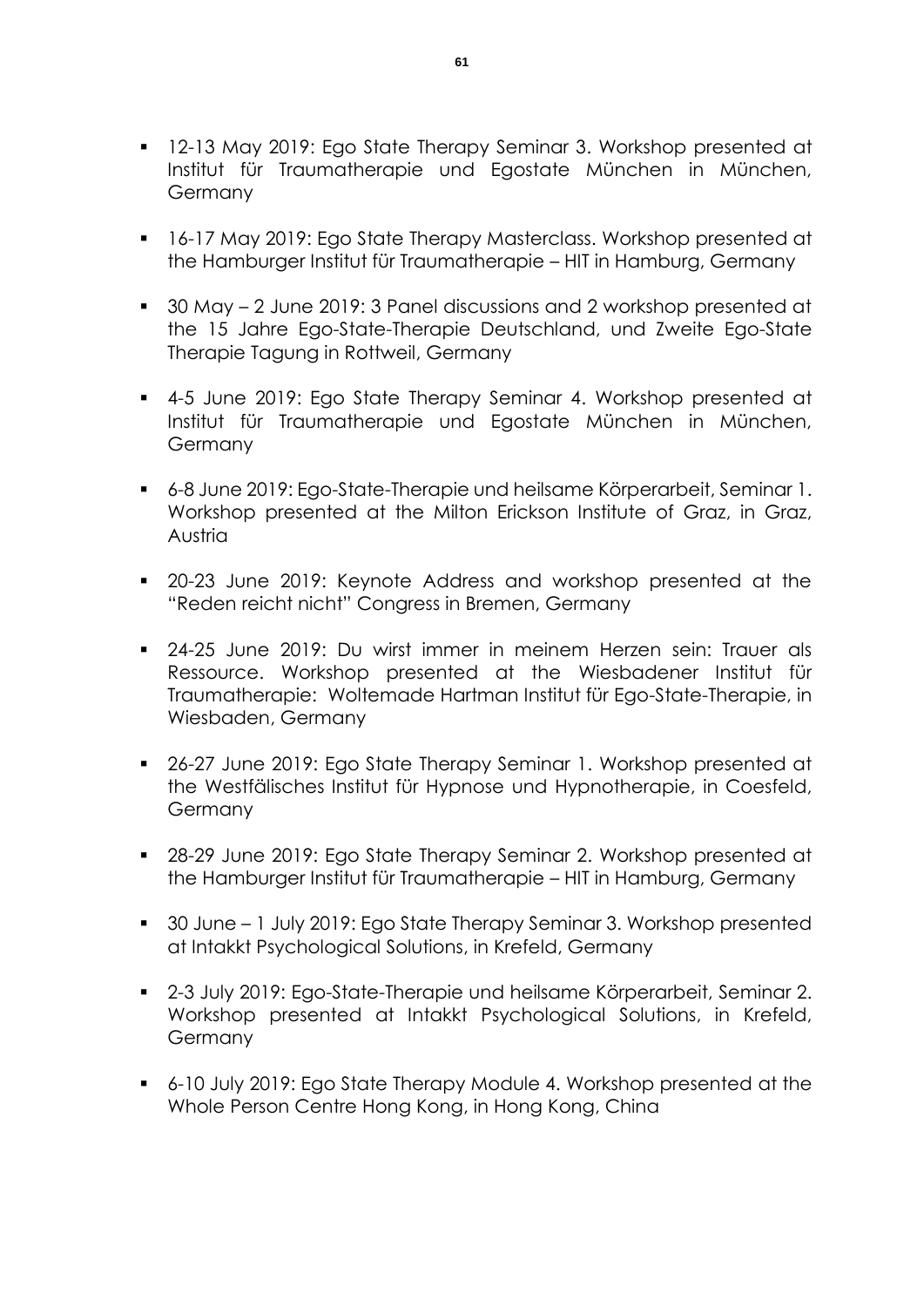- 13-15 July 2019: Body Trance 2: A combined Ego State and hypnosomatic approach with live demonstrations. Workshop presented at the Chinese Society of Hypnosis in Beijing, China
- 16-20 July 2019: Advanced training in Ego State Therapy: Workshop presented at the Chinese Society of Hypnosis in Beijing, China
- 24-28 July 2019: Ego State Therapy Module 2. Workshop presented at Ego State Therapy Japan, in Kobe, Japan
- 6-7 September 2019: Ego State Therapy Seminar 5. Workshop presented at the Wiesbadener Institut für Traumatherapie: Woltemade Hartman Institut für Ego-State-Therapie, in Wiesbaden, Germany
- 8-9 September 2019: Ego State Therapy Seminar 6. Workshop presented at the Wiesbadener Institut für Traumatherapie: Woltemade Hartman Institut für Ego-State-Therapie, in Wiesbaden, Germany
- 10-11 September 2019: Ego-State-Therapie und heilsame Körperarbeit, Seminar 2. Workshop presented at the Wiesbadener Institut für Traumatherapie: Woltemade Hartman Institut für Ego-State-Therapie, in Wiesbaden, Germany
- 13-14 September 2019: Ego State Therapy Seminar 4. Workshop presented at Intakkt Psychological Solutions, in Krefeld, Germany
- 15-16 September 2019; Ego-State-Therapie und heilsame Körperarbeit, Seminar 3. Workshop presented at Intakkt Psychological Solutions, in Krefeld, Germany
- 20-21 September 2019: Ego State Therapy Seminar 3. Workshop presented at the Milton Erickson Institute of Austria, in Vienna, Austria
- 22-23 September 2019: Ego-State-Therapie und heilsame Körperarbeit, Seminar 1. Workshop presented at the Hamburger Institut für Traumatherapie – HIT in Hamburg, Germany
- 24-25 September 2019: Ego State Therapy Seminar 1. Workshop presented at the Trenkle Organisation in Rottweil, Germany
- 26-27 September 2019: Du wirst immer in meinem Herzen sein: Trauer als Ressource. Workshop presented at the Westfälisches Institut für Hypnose und Hypnotherapie, in Coesfeld, Germany
- 26 September 2017: Ego-State-Therapie Gruppensupervision. Presented at the Westfälisches Institut für Hypnose und Hypnotherapie, in Coesfeld, Germany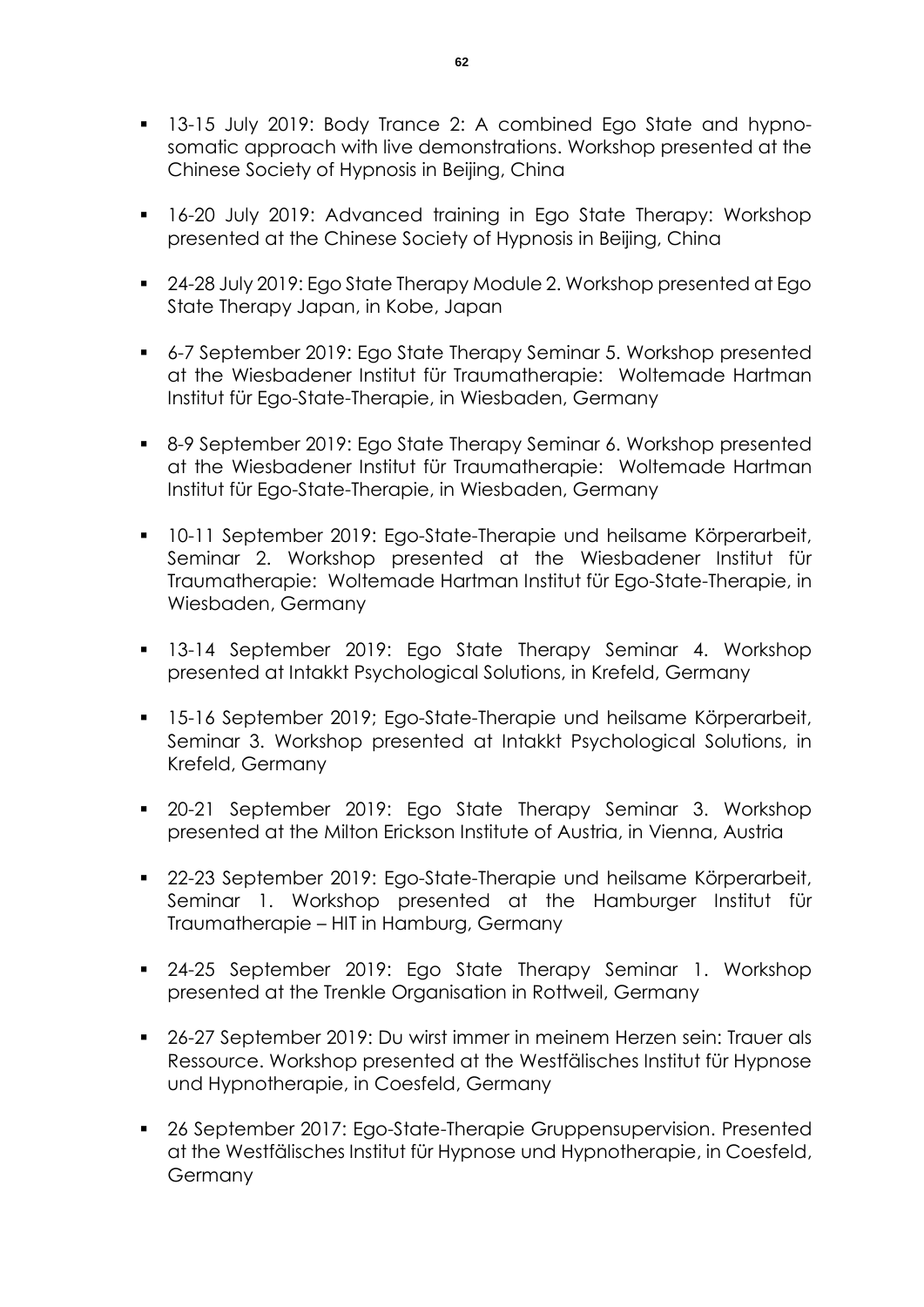- 30 September 5 October 2019: Ego State Therapy Intensive. Workshop presented at Mabula Game Lodge, Bela Bela, South Africa
- **15-19 October 2019: First Asian Hypnosis Congress, in Mashhad, Iran.** Keynote address: 25 Years' Experience with Hypnotic Ego State Therapy.: A compilation of my most interesting cases. Workshop: Bringing out the best in your traumatized clients: A combined Ego State and hypnosomatic approach with live demonstrations.
- 31October -2 November 2019: Ego State Therapy Seminar 1. Workshop presented at Intakkt Psychological Solutions, in Krefeld, Germany
- 3-5 November 2019: Ego-State-Therapie und heilsame Körperarbeit, Seminar 2. Workshop presented at the Milton Erickson Institute of Graz, in Graz, Austria
- 6-7 November 2019: Body Trance Seminar 3. Workshop presented at the IEF Institute in Zürich, Switzerland
- 9-10 November 2019: 22-23 September 2019: Ego State Therapy Seminar 3. Workshop presented at the Hamburger Institut für Traumatherapie – HIT in Hamburg, Germany
- **11-12 November 2019: Ego State Therapy Seminar 5. Workshop** presented at Intakkt Psychological Solutions, in Krefeld, Germany
- 14 November 2019: Body trance: Berührung als Ressource bei Schmerzen und Traumafolgestörungen Keynote presented at the Deutche Gesellschafft für Hypnose und Hypnotherapie, Congress in Bad Lippspringe, Germany
- 14-16 November 2019: Innere Systeme stärken Flow ermöglichen: Die psychotherapeutische Arbeit und Interventionen mit Symptomassoziierten Ego-States: Ein Live-Demonstrations-Workshop. Workshop presented at the Deutche Gesellschafft für Hypnose und Hypnotherapie, Congress in Bad Lippspringe, Germany
- 17-18 November 2019: Ego State Therapy Seminar 5. Workshop presented at Institut für Traumatherapie und Egostate München in München, Germany
- 19-20 November 2019: Ego-State-Therapie und heilsame Körperarbeit, Seminar 1. Workshop presented at Institut für Traumatherapie und Egostate München in München, Germany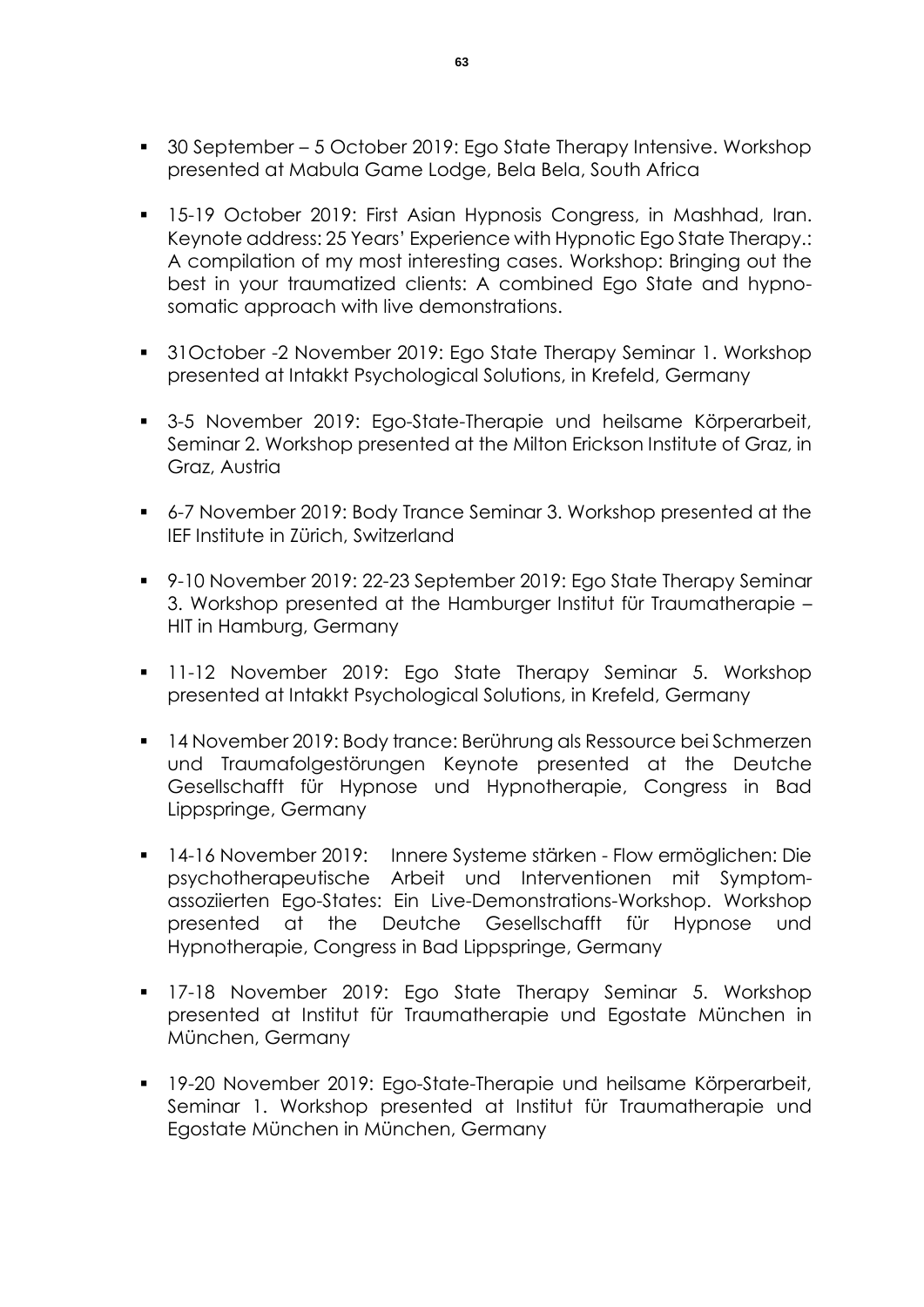- **21-22 November 2019: Ego-State-Therapie und heilsame Körperarbeit,** Seminar 3. Workshop presented at the Wiesbadener Institut für Traumatherapie: Woltemade Hartman Institut für Ego-State-Therapie, in Wiesbaden, Germany
- 26-27 November 2019: Ego State Therapy Seminar 2. Workshop presented at the Trenkle Organisation in Rottweil, Germany
- 6-10 January 2020: Fundamental Training in Ericksonian Hypnosis and Psychotherapy (Workshop 1). Workshop presented at the Jockey Club New Life Institute of Psychiatric Rehabilitation, Hong Kong, China
- 12-14 January 2020: Introduction to Ego State Therapy (Seminar 1). Workshop presented at the Jockey Club New Life Institute of Psychiatric Rehabilitation, Hong Kong, China
- **20-21 January 2020: Ego State Therapy Seminar 1. Workshop presented** at the Hamburger Institut für Traumatherapie – HIT in Hamburg, Germany
- 22-23 January 2020: Ego State Therapy Seminar 2. Workshop presented at the Hamburger Institut für Traumatherapie – HIT in Hamburg, Germany
- 24-25 January 2020: Ego State Therapy Seminar 6. Workshop presented at Intakkt Psychological Solutions, in Krefeld, Germany
- 26-27 January 2020: Ego State Therapy Seminar 4. Workshop presented at the Milton Erickson Institute of Austria, in Vienna, Austria
- 29-30 January 2020: Ego State Therapy Seminar 6. Workshop presented at Institut für Traumatherapie und Egostate München in München, **Germany**
- 31 January 1 February 2020: Ego-State-Therapie und heilsame Körperarbeit, Seminar 2. Workshop presented at Institut für Traumatherapie und Egostate München in München, Germany
- 2-4 February 2020: Ego State Therapy Seminar 1. Workshop presented at Institut für Traumatherapie und Egostate München in München, **Germany**
- 19-23 February 2020: Ego State Therapy Module 3. Workshop presented at Ego State Therapy Japan in Kobe, Japan
- 9-10 March 2020: Ego State Therapy Seminar 1. Workshop presented at the Kita Traumatherapie Institut in Köln, Germany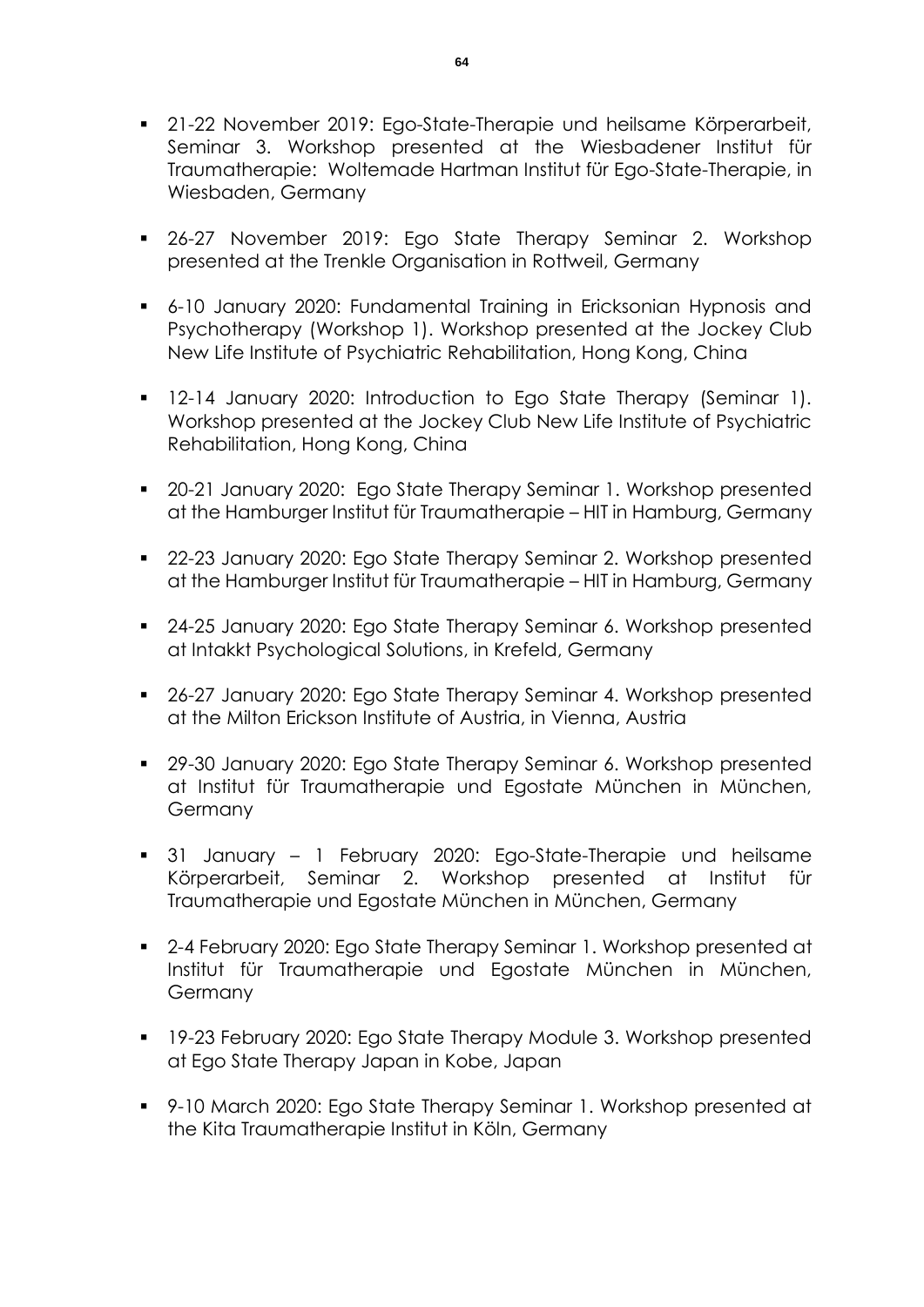- **12-13 March 2020: Ego State Therapy Seminar 1. Workshop presented at** the Wiesbadener Institut für Traumatherapie: Woltemade Hartman Institut für Ego-State-Therapie, in Wiesbaden, Germany
- 14-15 March 2020: Ego State Therapy Seminar 2. Workshop presented at the Wiesbadener Institut für Traumatherapie: Woltemade Hartman Institut für Ego-State-Therapie, in Wiesbaden, Germany
- **1** April 2020: Online Group supervision in Ego State Therapy. Presented for the Trenkle Organisation in Rottweil, Germany
- **7** April 2020: Healing form Trauma: Becoming Whole and Healthy again. Online Public Lecture presented at the Beijing Zhi-Zhong-He Medical Institute at Peking University, Beijing, China
- 8 April 2020 Online Group supervision in Ego State Therapy. Presented for the Milton Erickson Institute of Austria, Vienna, Austria
- 23 May 2020: Online Group supervision in Ego State Therapy. Presented for the Milton Erickson Gesellschaft für klinische Hypnose, Mümchen, Germany
- 30 May 2020: Online workshop : Einführung in die Ego-State-Therapie: Ein Workshop mit Live-Demonstrationen. Presented for the Milton Erickson Gesellschaft für klinische Hypnose, München, Germany
- 14 June 2020: Online workshop: Körperarbeit und klinische Hypnose kreativ kombinieren: Die Anwendung der "Pendel-Technik" bei Traumafolgestörungen. Ein Demonstrations-Workshop. Presented for the Milton Erickson Gesellschaft für klinische Hypnose, München, Germany
- **15-16 June 2020: Online workshop: Ego State Therapy Seminar 2.** Presented for the Kita Traumatherapie Institut in Köln, Germany
- 19-20 June 2020: Online workshop: Ego State Therapy Seminar 5. Presented for the Milton Erickson Institute of Austria, Vienna, Austria
- 29-30 June 2020: Online workshop: Ego State Therapy Seminar 3. Presented for the Wiesbadener Institut für Traumatherapie: Woltemade Hartman Institut für Ego-State-Therapie, in Wiesbaden, Germany
- 2-4 July 2020: Online workshop: Ego State Therapy Seminar 1. Presented for the Australian Institute of Clinical Hypnosis and Psychotherapy, Sydney, Australia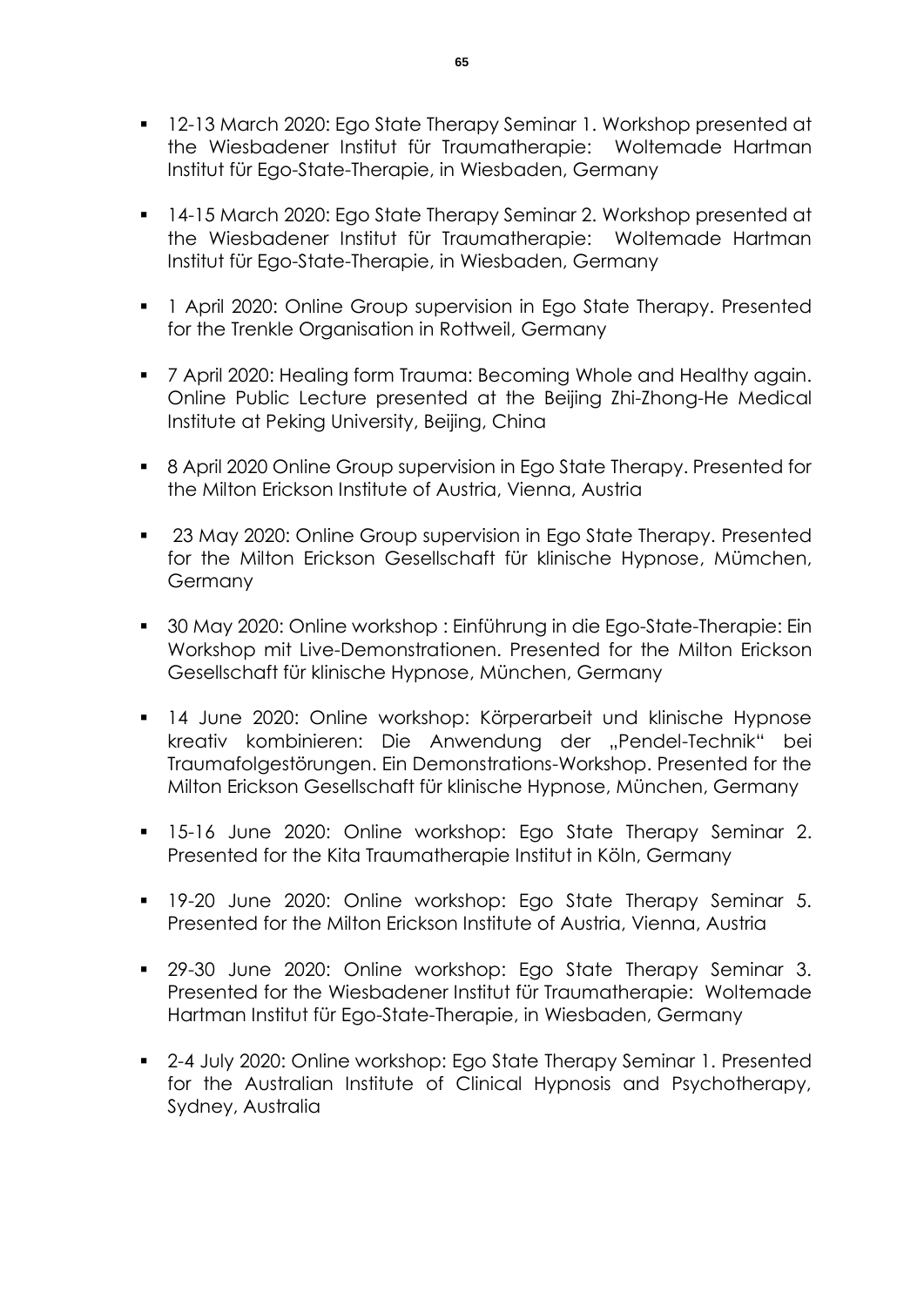- **11 July 2020: Online workshop: The Body keeps the Score: Treating our** traumatized clients with hypnosis and bodywork. Presented for the 2nd Chinese Congress of Clinical Hypnosis, Beijing, China
- 14 July 2020: Online workshop: Happy Parts, Happy Self: An Introduction to Ego State Therapy. Presented for the 2nd Chinese Congress of Clinical Hypnosis, Beijing, China
- **24-28 July 2020: Online workshop: Ego State Therapy Seminar 4.** Presented for Ego State Therapy Japan.
- **2** August 2020: Online workshop: Ego State Therapy Demonstration and Practice. Presented for the Australian Institute of Clinical Hypnosis and Psychotherapy, Sydney, Australia
- 5 August 2020: Online workshop: Kurz-Einführingseminar in die Ego-State-Therapie. Presented for the Milton Erickson Institute of Austria, Vienna, Austria
- 29 August 2020: Online workshop: Ego-State-Therapie Vertiefungstag Gruppensupervision 2020. Presented for the Hamburger Institut für Traumatherapie – HIT, Hamburg, Germany
- 30 31 August 2020: Online workshop: Ego-State-Therapie Seminar 4. Presented for the the Wiesbadener Institut für Traumatherapie: Woltemade Hartman Institut für Ego-State-Therapie, Wiesbaden, Germany
- **13 September 2020: Online workshop: Ego States meets Yoga and** Breath. Presented for the Kita Traumatherapie Institut , Köln, Germany
- 20 21 September 2020: Online workshop: Ego-State-Therapie Seminar 3. Presented for the Kita Traumatherapie Institut, Köln, Germany
- 25-27 September 2020: Online workshop: Ego State Therapy Seminar 2. Presented for the Australian Institute of Clinical Hypnosis and Psychotherapy, Sydney, Australia
- 2 4 October 2020: Online workshop: Ego-State-Therapie Seminar 1. Presented for Intakkt Psychological Solutions, Krefeld, Germany
- 14 -17 October 2020: Online workshop: Ego State Therapy Seminar 1. Presented for l'institut Emergences, Rennes, France
- **19 21 October 2020: Online workshop: Ego State Therapy Seminar 2.** Presented for l'institut Emergences, Rennes, France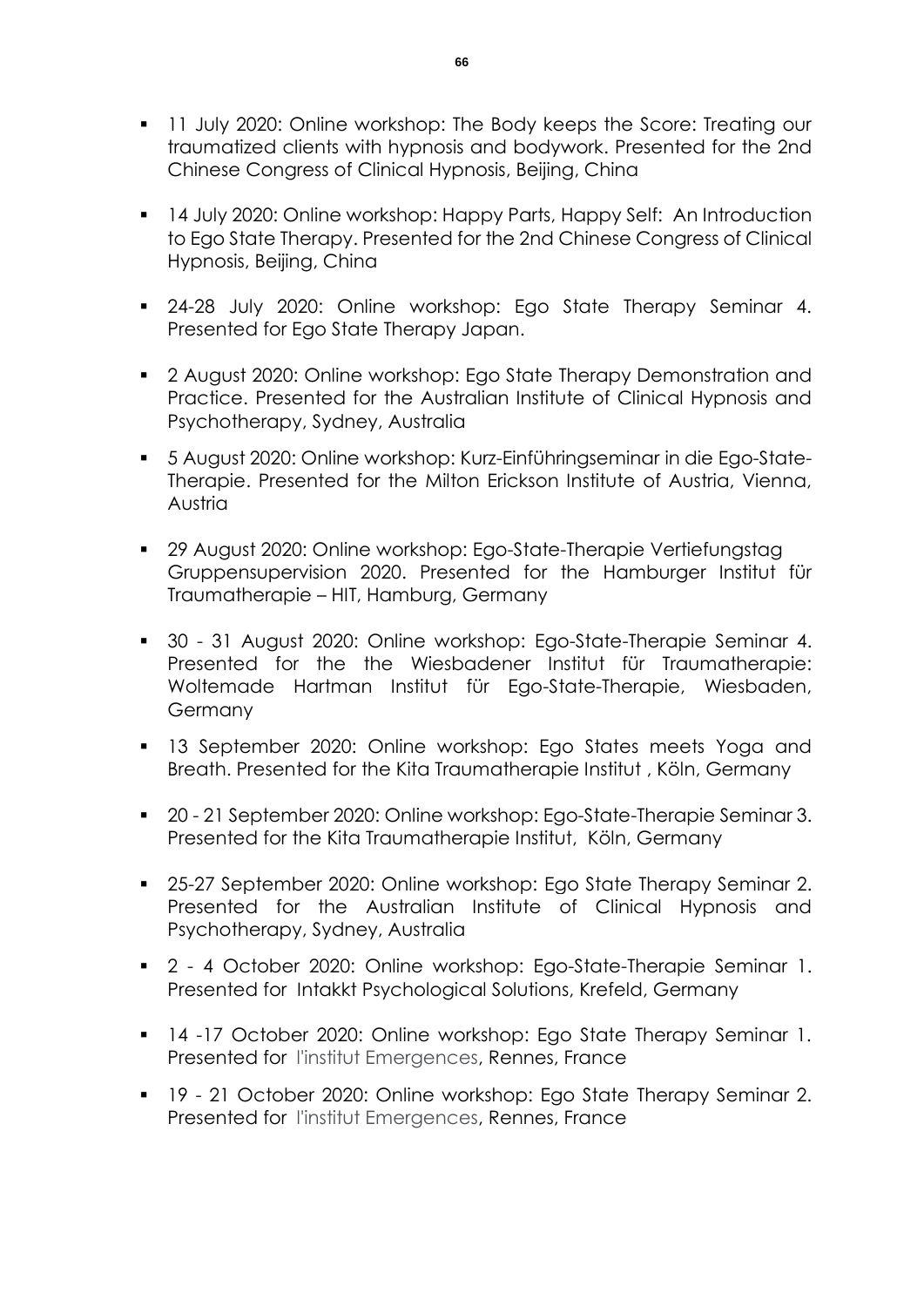- **22-24 October 2020: Online workshop: Ego State Therapy Seminar 1.** Presented for the Australian Institute of Clinical Hypnosis and Psychotherapy, Sydney, Australia
- 25 October 2020: Online workshop: Bodytrance: Körperarbeit und klinische Hypnose kreativ kombiniert. Presented for the Kita Traumatherapie Institut , Köln, Germany
- 31 October 2020: Online workshop: Ego States Praxis und Vertiefungsseminar. Presented for the Kita Traumatherapie Institut , Köln, Germany
- 2-3 November 2020: Online workshop: Ego-State-Therapie Seminar 4. Presented for the Kita Traumatherapie Institut , Köln, Germany
- 4-5 November 2020: Online workshop: Ego-State-Therapie Seminar 5. Presented for the the Wiesbadener Institut für Traumatherapie: Woltemade Hartman Institut für Ego-State-Therapie, Wiesbaden, Germany
- 7 November 2020: Online workshop: Körperarbeit und Klinische Hypnose kreativ kombinieren: Die aanwendung der Pendel-Technik bei Traumafolgestörungen. Ein Demonstrations-Workshop. Presented for the Milton Erickson Institute of Austria, Vienna, Austria
- 13-14 November 2020: Online workshop: Ego-State-Therapie Seminar 3. Presented for the Trenkle Organisation in Rottweil, Germany
- **15-19 November 2020: Online workshop: Ego State Therapy Seminar 4.** Presented for the Chinese Society of Hypnosis, Beijing, China
- 20 November 2020: Online workshop: Holen Sie das Beste aus Ihren traumatisierten Patienten heraus: eine Kombination aus Ego State und hypno-somatischer Annäherung. Presented during the Deutche Gesellschafft für Hypnose und Hypnotherapie Kongress 19-22 November 2020, Bad Lippspringe, Germany
- 21 November 2020: Online workshop: Crash-Kurs in der polyvagalen Theorie. Presented for the Kita Traumatherapie Institut , Köln, Germany
- 22-23 November 2020: Online workshop: Ganz werden- Flow bewirken: Hypnose, Berührung, Embodiment und Selbst-Regulation bei Trauma. Presented for Akademie Traumatherapie, Berlin, Germany
- 24-25 November 2020: Online workshop: Ego-State-Therapie Seminar 6. Presented for the Milton Erickson Institute of Austria, Vienna, Austria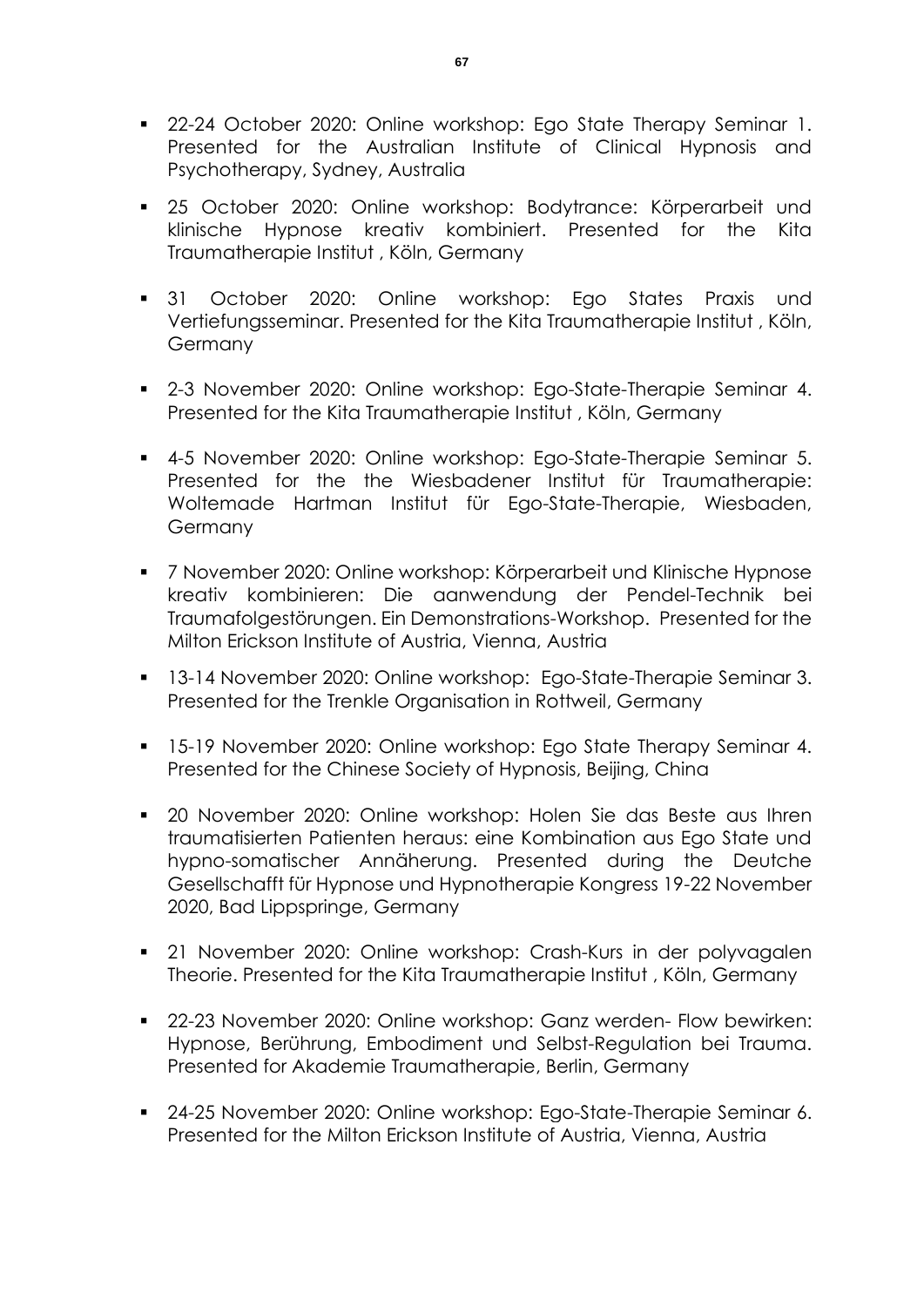- 26 November 2020: Online workshop: Ego-State-Therapie Gruppensupervision. Presented for Intakkt Psychological Solutions, Krefeld, Germany
- 28-30 November 2020: Online workshop: Ego State Therapy Seminar 2. Presented for the Australian Institute of Clinical Hypnosis and Psychotherapy, Sydney, Australia
- 2-3 December 2020: Online workshop: Ego-State-Therapie Seminar 2. Presented for Intakkt Psychological Solutions, Krefeld, Germany
- 5 December 2020: Online workshop: Kurz-Einführingseminar in die Ego-State-Therapie – Körperarbeit. Presented for the Milton Erickson Institute of Austria, Vienna, Austria
- **13 December 2020: Online workshop: Intensive training in Ego State** Therapy and Group supervision. Presented for Ego State Therapy Japan, Kolbe, Japan
- 9 January 2021: Online workshop : Du wirst immer in meinem Herzen sein: Trauer als Ressource. Presented for the Institut für Traumatherapie und Egostate, München, Germany
- 22-26 January 2021: Online workshop: Ego State Therapy Seminar 1. Presented for Ego State Therapy Japan, Kolbe, Japan
- 27 January 2021: Online workshop: Ego State Therapy Group supervision. Presented for Ego State Therapy Japan, Kolbe, Japan
- 30 January 2021: Online workshop: Vielfalt der Ressourcenakivierung für schwierige Zeiten. Presented for the Kita Traumatherapie Institut , Köln, **Germany**
- 4-5 February 2021: Online workshop: Ego State Therapy Seminar 5. Presented for the Kita Traumatherapie Institut , Köln, Germany
- 6-7 February 2021: Online workshop: Ego State Therapy Seminar 6. Presented for the Kita Traumatherapie Institut , Köln, Germany
- 8-9 February 2021: Online workshop: Ego-State-Therapie und heilsame Körperarbeit, Seminar 1.Presented for the Kita Traumatherapie Institut , Köln, Germany
- **17-18 February 2021: Online workshop: Ego-State-Therapie Seminar 4.** Presented for the Trenkle Organisation in Rottweil, Germany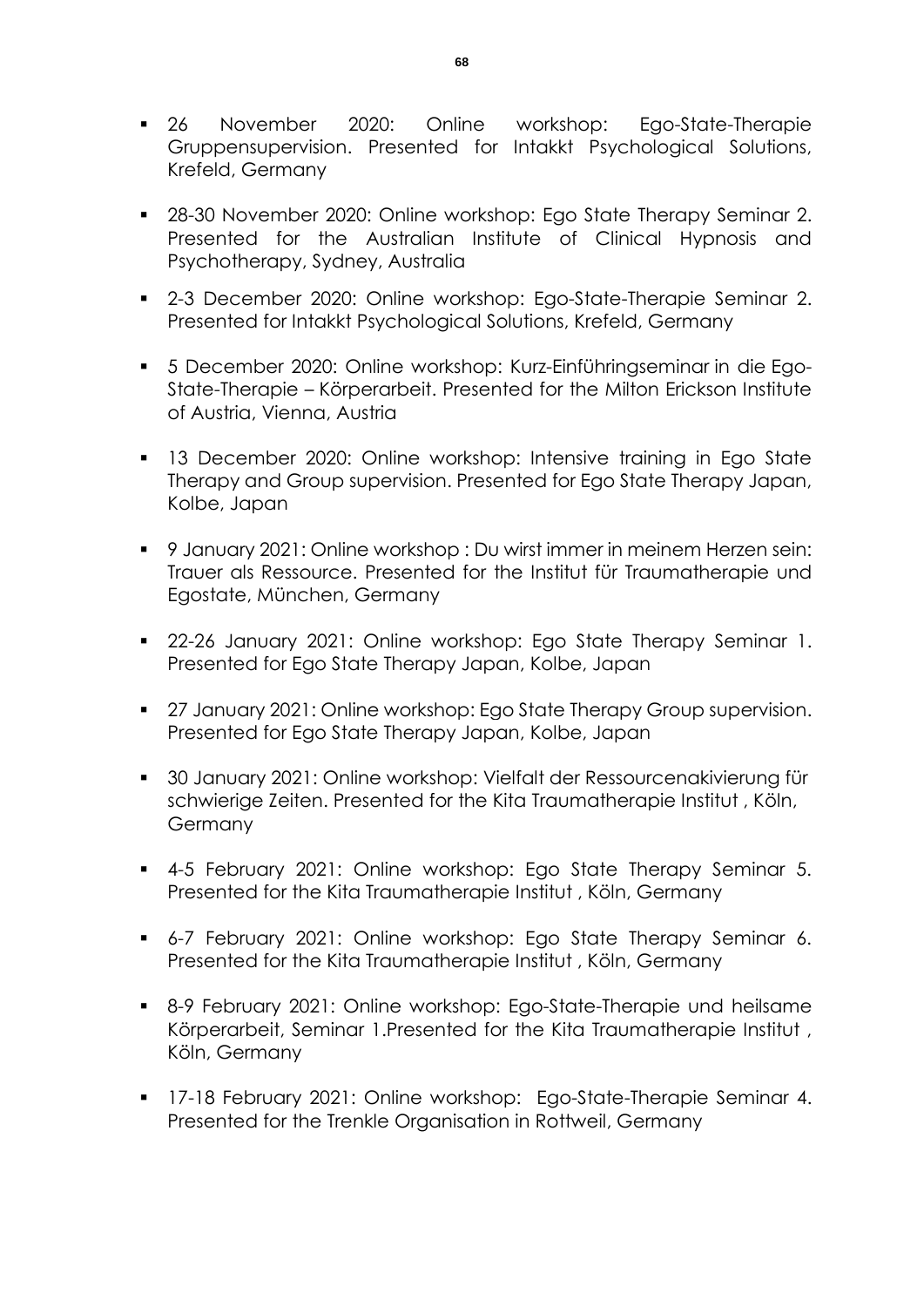- **19-20 February 2021: Online workshop: Ego-State-Therapie Seminar 6.** Presented for the the Wiesbadener Institut für Traumatherapie: Woltemade Hartman Institut für Ego-State-Therapie, Wiesbaden, Germany
- 24-26 February 2021: Online workshop: Ego-State-Therapie Seminar 1. Presented for the Institut für Traumatherapie und Egostate, München, **Germany**
- **27-28 February 2021: Online workshop: Ego-State-Therapie Seminar 2.** Presented for the Institut für Traumatherapie und Egostate, München, Germany
- 5-6 March 2021: Online Workshop: Ego State Therapy Seminar 3. Presented for Intakkt Psychological Solutions, Krefeld, Germany
- 8-9 March 2021: Online workshop: Ego State Therapy Seminar 1. Presented for the the Wiesbadener Institut für Traumatherapie: Woltemade Hartman Institut für Ego-State-Therapie, Wiesbaden, **Germany**
- 10-11 March 2021: Online workshop: Ego State Therapy Seminar 2. Presented for the the Wiesbadener Institut für Traumatherapie: Woltemade Hartman Institut für Ego-State-Therapie, Wiesbaden, Germany
- 12-15 March 2021: Online workshop: Ego State Therapy Seminar 1. Presented for the Westfälisches Institut für Hypnose und Hypnotherapie, in Coesfeld, Germany
- 22-23 March 2021: Online workshop: Ego State Therapy Seminar 1. Presented for the Hamburger Institut für Traumatherapie – HIT, Hamburg, **Germany**
- 24-25 March 2021: Online workshop: Ego State Therapy Seminar 2. Presented for the Hamburger Institut für Traumatherapie – HIT, Hamburg, **Germany**
- 26-27 March 2021: Online workshop: Du wirst immer in meinem Herzen sein: Trauer als Ressource. Presented for the Ego State Therapy Institute, Zürich, Switzerland
- 29-31 March 2021: Online workshop: Ego State Therapy Seminar 3. Presented for the Australian Institute of Clinical Hypnosis and Psychotherapy, Sydney, Australia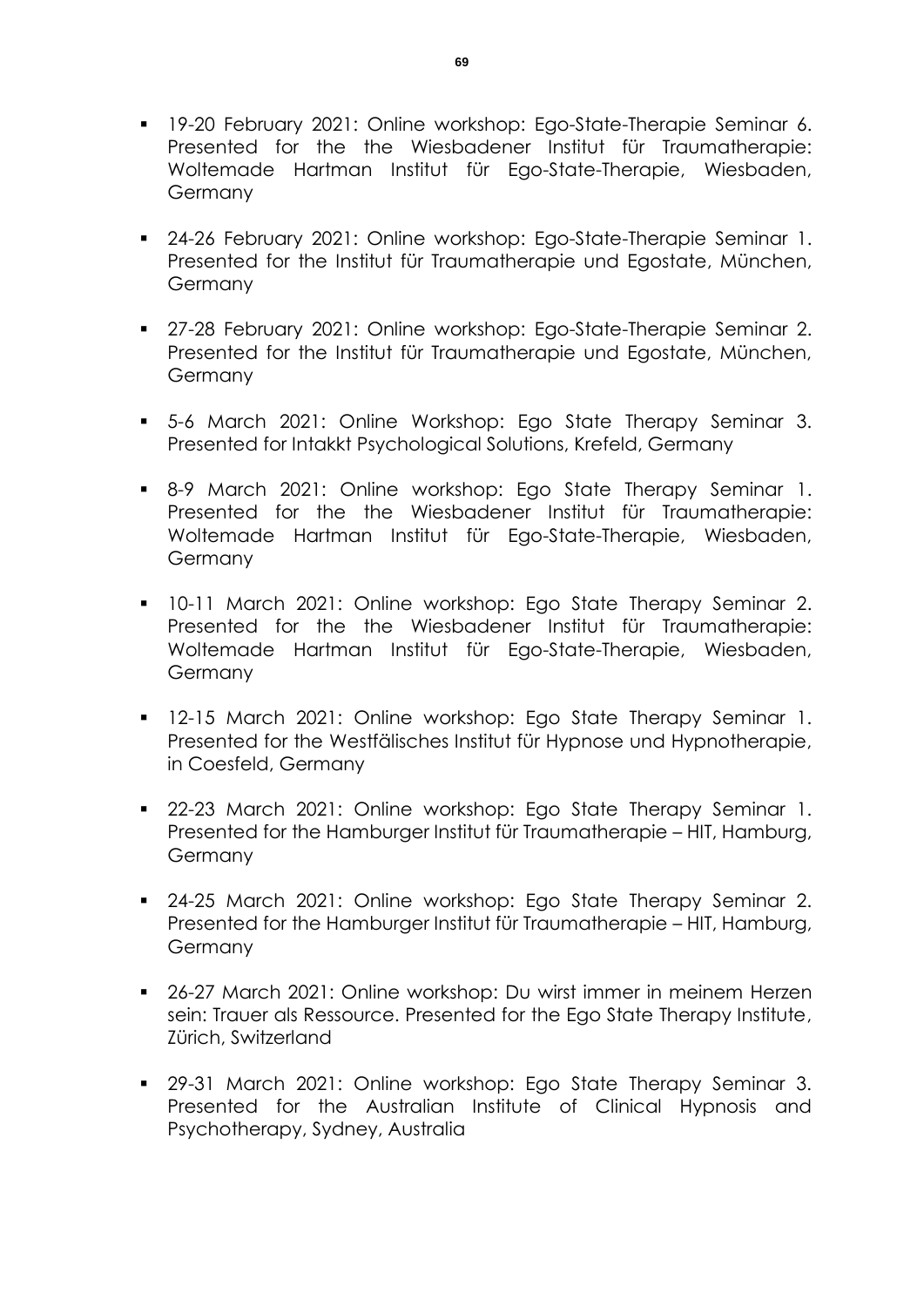- **31 March 2021: Introduction to the Polyvagal Theory in the treatment of** trauma, part 1. Presented for ConsultUS, Stellenbosch, South Africa
- 9 April 2021: Online Workshop Ego State Therapy Group supervision. Presented for the Kita Traumatherapie Institut , Köln, Germany
- 10-11 April 2021: Online workshop: Ego-State-Therapie und heilsame Körperarbeit, Seminar 2. Presented for the Kita Traumatherapie Institut , Köln, Germany
- **12 April 2021: Online workshop: Ego State Therapy Group supervision.** Presented for the Trenkle Organisation in Rottweil, Germany
- 13-14 April 2021: Online workshop: Ego State Therapy Seminar 5. Presented for the Trenkle Organisation in Rottweil, Germany
- 16-17 April 2021: Online workshop: Du wirst immer in meinem Herzen sein: Trauer als Ressource. Presented for the the Wiesbadener Institut für Traumatherapie: Woltemade Hartman Institut für Ego-State-Therapie, Wiesbaden, Germany
- 18-19 April 2021: Online workshop: Ego-State-Therapie und heilsame Körperarbeit, Seminar 1. Presented for the the Wiesbadener Institut für Traumatherapie: Woltemade Hartman Institut für Ego-State-Therapie, Wiesbaden, Germany
- 20-21 April 2021: Online workshop: Ego State Therapy Seminar 1. Presented for Intakkt Psychological Solutions, Krefeld, Germany
- 22-23 April 2021: Online Workshop: Ego State Therapy Seminar 2. Presented for Intakkt Psychological Solutions, Krefeld, Germany
- 25 April 2021: Online workshop: Advancing flow, embodiment and selfregulation in your traumatized clients: A hypno-somatic approach with live demonstrations. Presented at the 8th International Hypnosis Congress of the Ericksonian Institute, Mexico
- 27 April 2021:Online workshop: Chrashkurs in de Körper Psychotherapie. Presented for the Kita Traumatherapie Institut, Köln, Germany
- 29 April 2 May 2021: Online workshop: Fundamental Training in Ericksonian Hypnosis and Psychotherapy. Presented for the Milton H. Erickson Institutes of South Africa, Pretoria, South Africa
- 3 May 2021: Online workshop: Ego State Therapy Group supervision. Presented for the Trenkle Organisation in Rottweil, Germany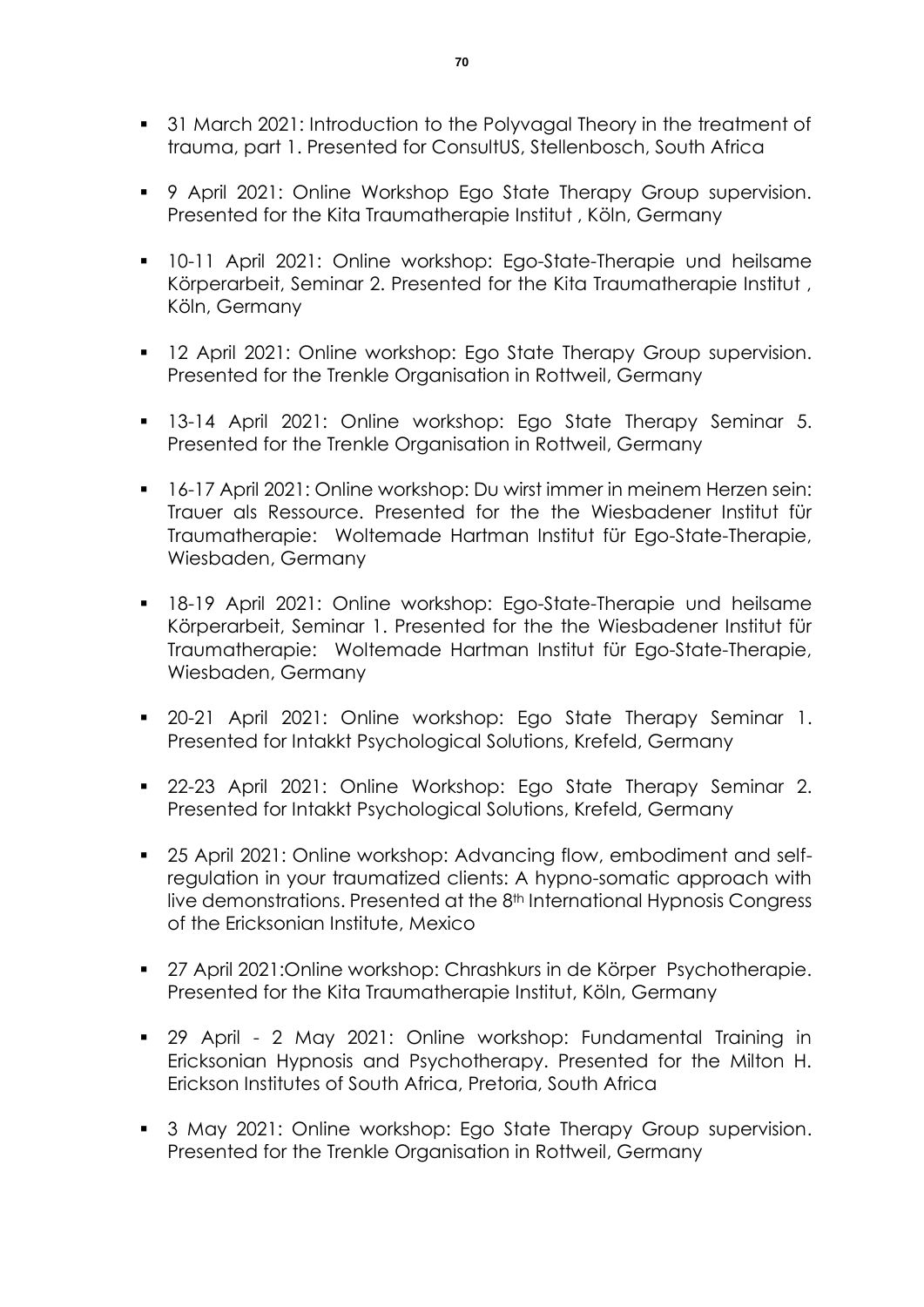- 4-5 May 2021: Online workshop: Ego State Therapy Seminar 6. Presented for the Trenkle Organisation in Rottweil, Germany
- 7 May 2021: Online workshop: Body-Trance: Somatische Psychotherapie und klinische Hypnose für optimale Selbstregulation bei Stress-und Traumafolgestörungen. Presented for the DGH Projekttage, Bad Lippsringe, Germany
- 8 May 2021: Online workshop: Die Anwendung der "Pendeltechnik" bei Stress- und Traumafolgestörungen: Ein Demonstrationsworkshop. Presented for the DGH Projekttage, Bad Lippsringe, Germany
- 10-11 May 2021: Online workshop: Ego State Therapy Seminar 3. Presented for the Institut für Traumatherapie und Egostate, München, **Germany**
- **12-13 May 2021: Online workshop: Ego State Therapy Seminar 4.** Presented for the Institut für Traumatherapie und Egostate, München, Germany
- **14-15 May 2021: Online workshop: Ego State Therapy Seminar 3.** Presented for the the Wiesbadener Institut für Traumatherapie: Woltemade Hartman Institut für Ego-State-Therapie, Wiesbaden, Germany
- **-** 16-17 May 2021: Online workshop: Ego State Therapy Seminar 4. Presented for the the Wiesbadener Institut für Traumatherapie: Woltemade Hartman Institut für Ego-State-Therapie, Wiesbaden, Germany
- 19-20 May 2021: Online workshop: Ego State Therapy Seminar 3. Presented for the Hamburger Institut für Traumatherapie – HIT, Hamburg, **Germany**
- 21-22 May 2021: Online workshop: Ego-State-Therapie und heilsame Körperarbeit, Seminar 1. Presented for the Institut für Traumatherapie und Egostate, München, Germany
- **26-27 May 2021: Online Workshop: Ego State Therapy Seminar 4.** Presented for Intakkt Psychological Solutions, Krefeld, Germany
- 26 May 2021: Online workshop: Introduction to the Polyvagel Theory in the treatment of trauma Part 2: Demonstration and Discussion. Presented for ConsultUS, Stellenbosch, South Africa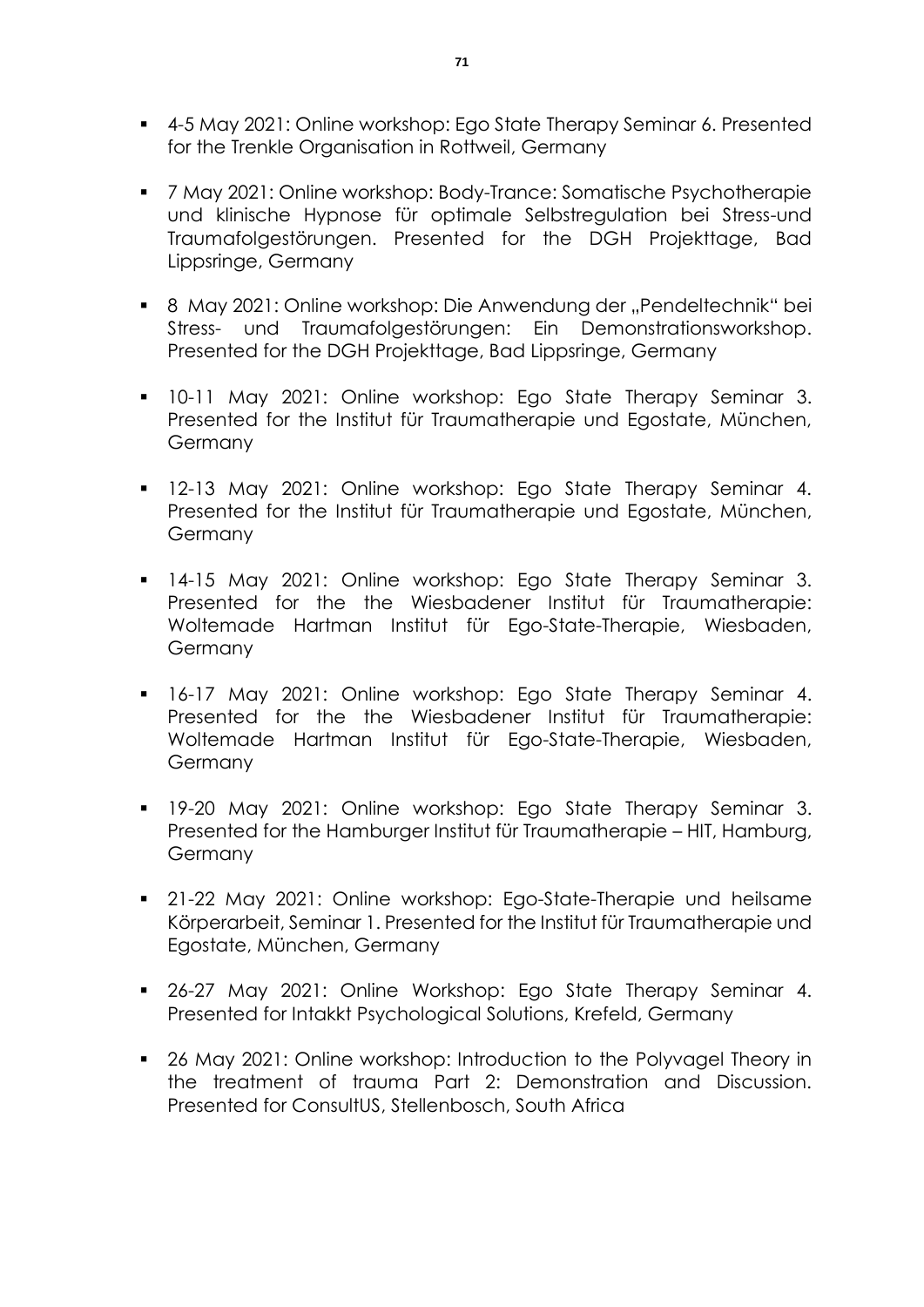- **28 May 2021: Online workshop: Ego State Therapy Group Supervision.** Presented for the Milton H. Erickson Institutes of South Africa, Pretoria, South Africa
- 30 May 2021: Online workshop: Ego State Therapy Masterclass. Presented for the Institut für Traumatherapie und Egostate, München, Germany
- **1** 1-3 June 2021: Online Workshop: Ego State Therapy Seminar 1. Presented for the Kita Traumatherapie Institut, Köln, Germany
- 4-5 June 2021: Online Workshop: Ego State Therapy Seminar 2. Presented for the Kita Traumatherapie Institut, Köln, Germany
- 9-10 June 2021: Online Workshop: Ego State Therapy Seminar 3. Presented for Intakkt Psychological Solutions, Krefeld, Germany
- **11-12 June 2021: Online Workshop: Ego State Therapy Seminar 4.** Presented for Intakkt Psychological Solutions, Krefeld, Germany
- **22-23 June 2021: Online workshop: Ego-State-Therapie und heilsame** Körperarbeit, Seminar 3. Presented for the Kita Traumatherapie Institut, Köln, Germany
- 29-30 June 2021: Online workshop: Ego-State-Therapie und heilsame Körperarbeit, Seminar 2. Presented for the the Wiesbadener Institut für Traumatherapie: Woltemade Hartman Institut für Ego-State-Therapie, Wiesbaden, Germany
- **1 July 2021: Online workshop: Master Demonstration Class in Ego State** Therapy. Presented for the Kita Traumatherapie Institut, Köln, Germany
- 2-3 July 2021: Online workshop: Du wirst immer in meinem Herzen sein: Trauer als Ressource. Presented for the Westfälisches Institut für Hypnose und Hypnotherapie, in Coesfeld, Germany
- 20-24 July 2021: Online workshop: Ego State Therapy Workshop 2. Presented for Ego State Therapy Japan, Osaka, Japan
- **25 July 2021: Online workshop: Ego State Therapy Supervision workshop.** Presented for Ego State Therapy Japan, Osaka, Japan
- 4-6 August 2021: Online workshop: Ego State Therapy Seminar 4. Presented for the Australian Institute of Clinical Hypnosis and Psychotherapy, Sydney, Australia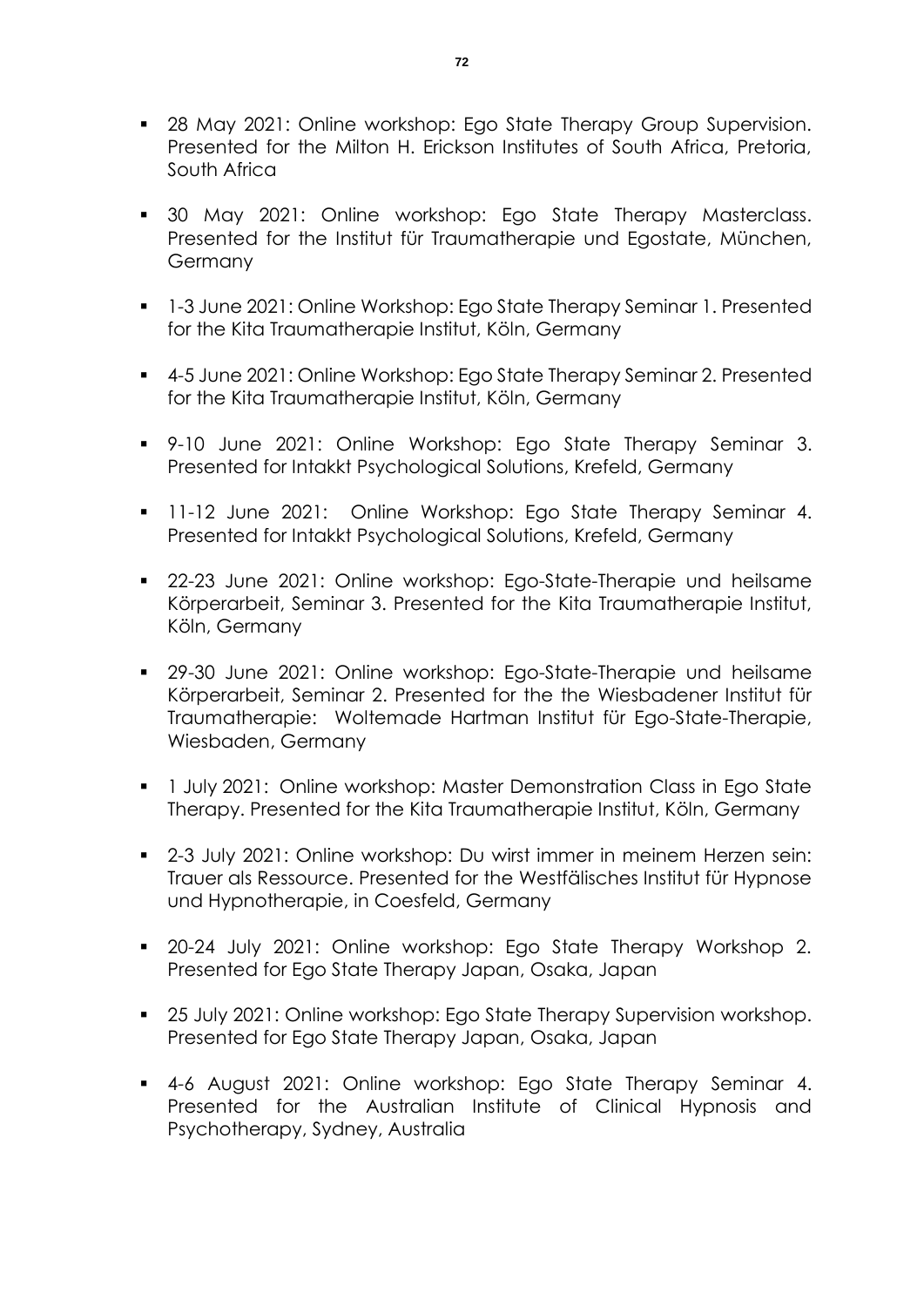- 9-11 August 2021: Online workshop: Ego State Therapy Seminar 1. Presented for the Australian Institute of Clinical Hypnosis and Psychotherapy, Sydney, Australia
- 20-21 August 2021: Online workshop: Resource Activation in Difficult Times: Combining Clinical Hypnosis, Yoga, Breathwork and Somatic Experiencing Techniques. Presented for the Milton H. Erickson Institutes of South Africa
- 26 August 2021: Online workshop: Ego-State-Gruppensupervision. Presented for Intakkt Psychological Solutions, Krefeld, Germany
- 29 August 2021: Online workshop: Ego-State-Therapy Übungs und Vertifungstag. Presented for the Kita Traumatherapie Institut, Köln, Germany
- 8-9 September 2021: Online Workshop: Ego State Therapy Seminar 4. Presented for Hamburg Institut für Traumatherapie, Hamburg, Germany
- 13-14 September 2021: Online workshop: Ego State Therapy Seminar 3 Presented for the Kita Traumatherapie Institut, Köln, Germany
- 15-16 September 2021: Online workshop: Ego State Therapy Seminar 4 Presented for the Kita Traumatherapie Institut, Köln, Germany
- 18-19 September 202: Online workshop: Im Labyrinth des top-down und bottom-up Ansatzes in der therapeutischen Arbeit mit traumatisierten Ego States. Presented for the Kita Traumatherapie Institut, Köln, Germany
- 25 September 2021: Online workshop: Ego State Therapy Master Demonstration Class. Presented for the Institut für Traumatherapie und Egostate, München, Germany
- 26 September 2021: Online workshop: Ego-State-Therapie Vertiefungs und Ubungstag: Erstarrung und Unterwerfung. Presented for the the Wiesbadener Institut für Traumatherapie: Woltemade Hartman Institut für Ego-State-Therapie, Wiesbaden, Germany
- **16 October 2021: Online Workshop: Ego State Therapy Master** Demonstration Class. Presented for Hamburg Institut für Traumatherapie, Hamburg, Germany
- 18-20 October 2021: Online Workshop: Ego State Therapy Seminar 5. Presented for the Australian Institute of Clinical Hypnosis and Psychotherapy, Sydney, Australia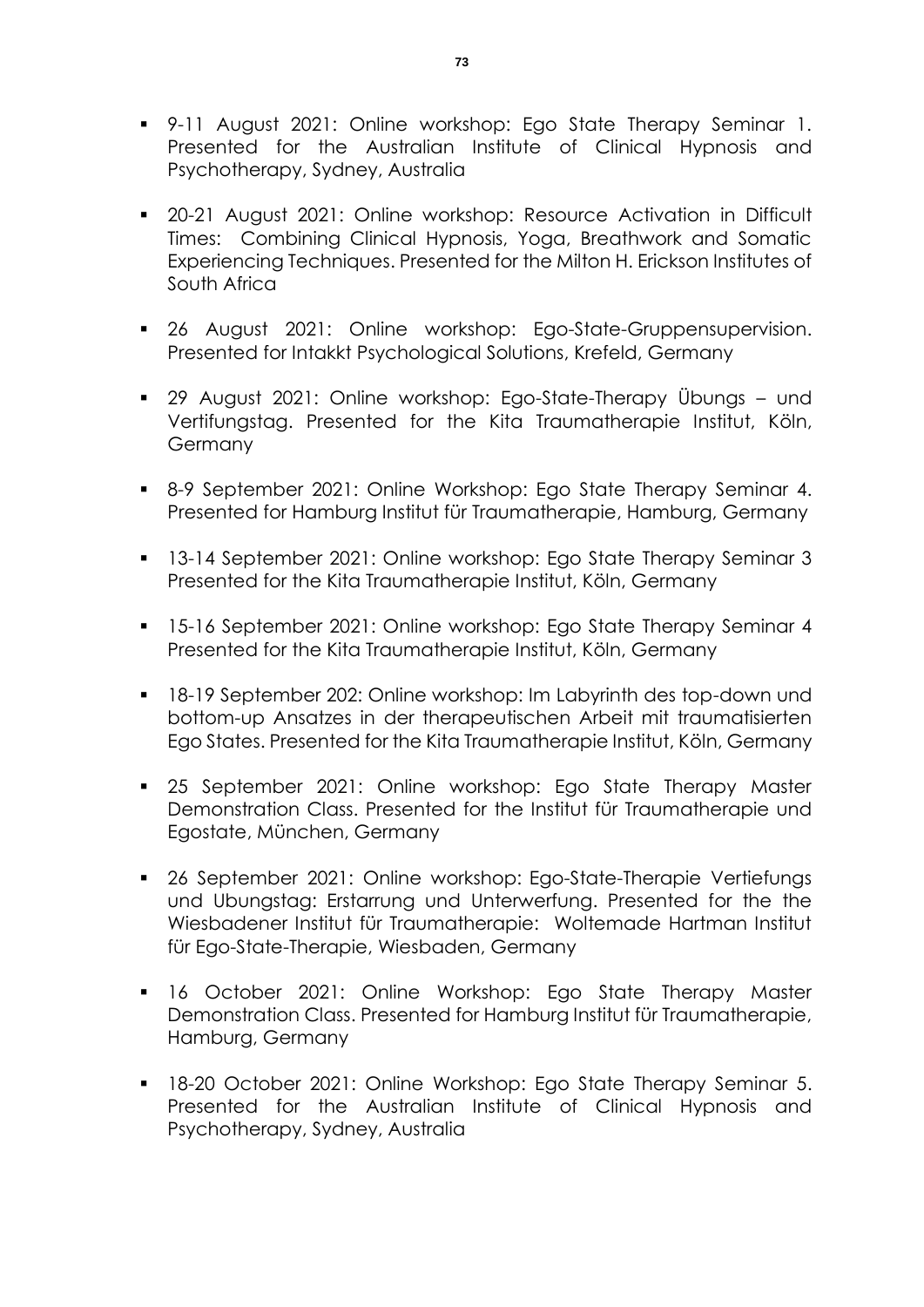- **21 October 2021: Online Workshop: Ego State Therapy Group** supervision: Presented for the Kita Traumatherapie Institut, Köln, **Germany**
- 22-23 October 2021: Online Workshop: Vielfalt der Ressourcenaktivierung für Schwierigen Zeiten. Presented for the Kita Traumatherapie Institut, Köln, Germany
- **25-27 October 2021: Online Workshop: Ego State Therapy Seminar 2.** Presented for the Australian Institute of Clinical Hypnosis and Psychotherapy, Sydney, Australia
- 28-29 October 2021: Online workshop: Ego State Therapy Seminar 5. Presented for Intakkt Psychological Solutions, Krefeld, Germany
- 30-31 October 2021: Online workshop: Ego State Therapy Seminar 6. Presented for Intakkt Psychological Solutions, Krefeld, Germany
- 3-4 November 2021: Online workshops presented at the Teile Therapie Tagung, Würzburg, Germany
- 8-9 November 2021: Online Workshop: Ego-State-Therapie und heilsame Körperarbeit, Seminar 1. Presented for the Kita Traumatherapie Institut, Köln, Germany
- **11-12 November 2021: Online workshop: Ego State Therapy Seminar 5.** Presented for the the Wiesbadener Institut für Traumatherapie: Woltemade Hartman Institut für Ego-State-Therapie, Wiesbaden, **Germany**
- **13-14 November 2021: Online workshop: Ego State Therapy Seminar 6.** Presented for the the Wiesbadener Institut für Traumatherapie: Woltemade Hartman Institut für Ego-State-Therapie, Wiesbaden, **Germany**
- 15-16 November 2021: Online workshop: Ego-State-Therapie und heilsame Körperarbeit, Seminar 3. Presented for the the Wiesbadener Institut für Traumatherapie: Woltemade Hartman Institut für Ego-State-Therapie, Wiesbaden, Germany
- 18 November 2021: Online Workshop: Crashkurs in der polyvagalen Theorie. Presented for the Kita Traumatherapie Institut, Köln, Germany
- 19 November 2021: Online workshop presented at the Deutsche Gesellschaft für Hypnose und Hypnotherapie Kongress, Bad Lippspringe, **Germany**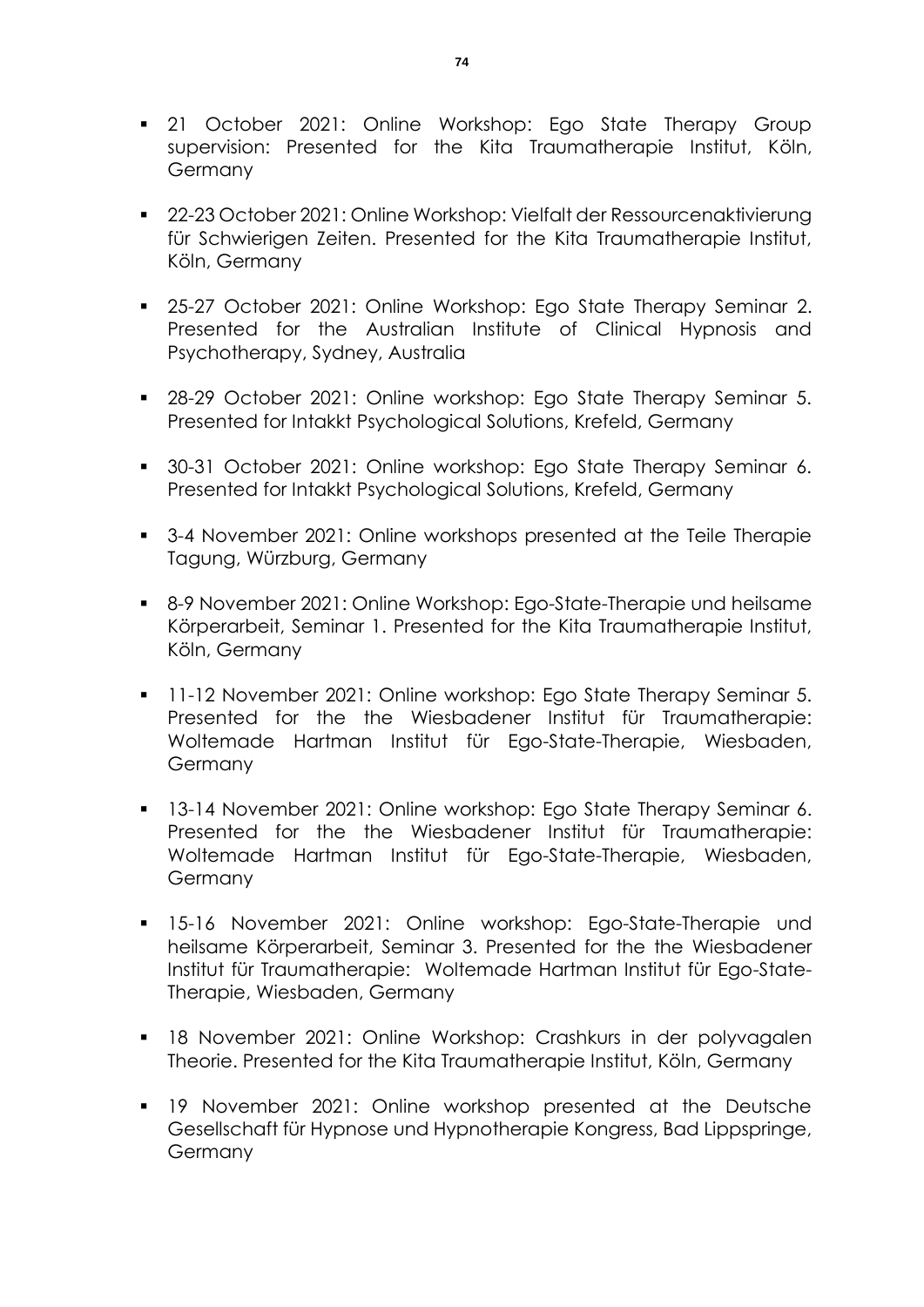- **22-23 November 2021: Online Workshop: Ego State Therapy Seminar 1.** Presented for the Trenkle Organisation, Rottweil, Germany
- 24-25 November 2021: Online Workshop: Ego State Therapy Seminar 2. Presented for the Trenkle Organisation, Rottweil, Germany
- **28-29 November 2021: Online workshop: Ego State Therapy Seminar 5.** Presented for the Institut für Traumatherapie und Egostate, München, Germany
- 30 November 1 December 2021: Online workshop: Ego-State-Therapie und heilsame Körperarbeit, Seminar 2. Presented for the Institut für Traumatherapie und Egostate, München, Germany
- 4-5 December 2021: Online workshop: Du wirst immer in meinem Herzen sein: Trauer als Ressource. Presented for the Kita Traumatherapie Institut, Köln, Germany
- 6 December 2021: Online workshop: Refresher-kurs in der Ego-State-Therapie. Presented for the Kita Traumatherapie Institut, Köln, Germany
- 8-10 December 2021: Ego State Therapy Seminar 6. Presented for the Australian Institute of Clinical Hypnosis and Psychotherapy, Sydney, Australia
- 11 December 2021: Online workshop: Neue Einblicke in die Ego-State Therapie. Presented for Hamburg Institut für Traumatherapie, Hamburg, Germany
- **12-14 December 2021: Ego State Therapy Seminar 3. Presented for the** Australian Institute of Clinical Hypnosis and Psychotherapy, Sydney, Australia
- 15 December 2021: Online workshop: Ego-State-Therapie & Affectbrücke und somatische Brücke. Presented for the Institut für Traumatherapie und Egostate, München, Germany
- **11-12 January 2022: Online workshop: Ego-State-Therapie und heilsame** Körperarbeit, Seminar 2. Presented for the Kita Traumatherapie Institut, Köln, Germany
- **13-15 January 2022: Online workshop: Ego State Therapy Seminar 2.** Presented for Emergences, Rennes, France
- 16-18 January 2022: Online workshop: Ego State Therapy Seminar 1. Presented for the the Wiesbadener Institut für Traumatherapie: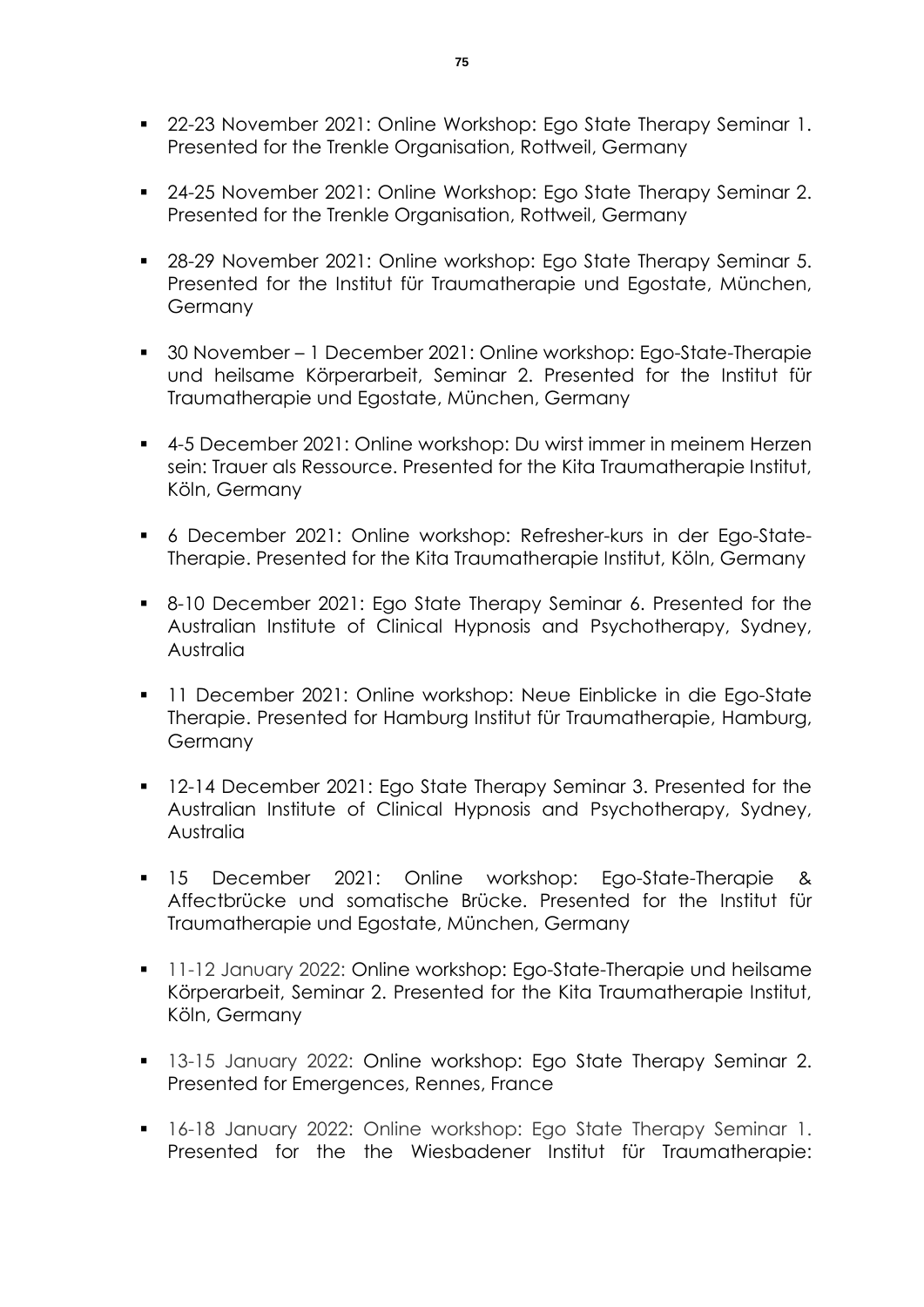Woltemade Hartman Institut für Ego-State-Therapie, Wiesbaden, Germany

- **19-20 January 2022: Online workshop: Ego State Therapy Seminar 5.** Presented for the Kita Traumatherapie Institut, Köln, Germany
- **21-22 January 2022: Online workshop: Ego State Therapy Seminar 2.** Presented for the Westfälisches Institut für Hypnose und Hypnotherapie, Coesfeld, Germany
- 23 January 2022: Online workshop: Sicherheit schaffen in der Psychotherapie: Erdung, Stabilisierung und Ressourcenaktivierung. Presented for the the Wiesbadener Institut für Traumatherapie: Woltemade Hartman Institut für Ego-State-Therapie, Wiesbaden, Germany
- 24-25 January 2022: Online workshop: Ego State Therapy Seminar 5. Presented for Hamburg Institut für Traumatherapie, Hamburg, Germany
- 26-27 January 2022: Online workshop: Ego State Therapy Seminar 6. Presented for the Kita Traumatherapie Institut, Köln, Germany
- 28-30 January 2022: Online workshop: Ego State Therapy Seminar 1. Presented for the Milton Erickson Institute of Austria, Vienna, Austria
- **12-14 February 2022: Online workshop: Ego State Therapy Seminar 1.** Presented for Hamburg Institut für Traumatherapie, Hamburg, Germany
- **22 February 2022: Online workshop: Ego State Therapy Group** Consultation. Presented for Ego State Therapy Japan.
- **23-27 February 2022: Online workshop: Ego State Therapy Seminar 3.** Presented for Ego State Therapy Japan.
- 4-5 March 2022: Online workshop: Ego State Therapy Seminar 2. Presented for the Milton Erickson Institute of Austria, Vienna, Austria
- 10-11 March 2022: Online workshop: Ego State Therapy Seminar 3. Presented for the Westfälisches Institut für Hypnose und Hypnotherapie, Coesfeld, Germany
- **12-13 March 2022: Online workshop: Ego State Therapy Seminar 6.** Presented for the Institut für Traumatherapie und Egostate, München, Germany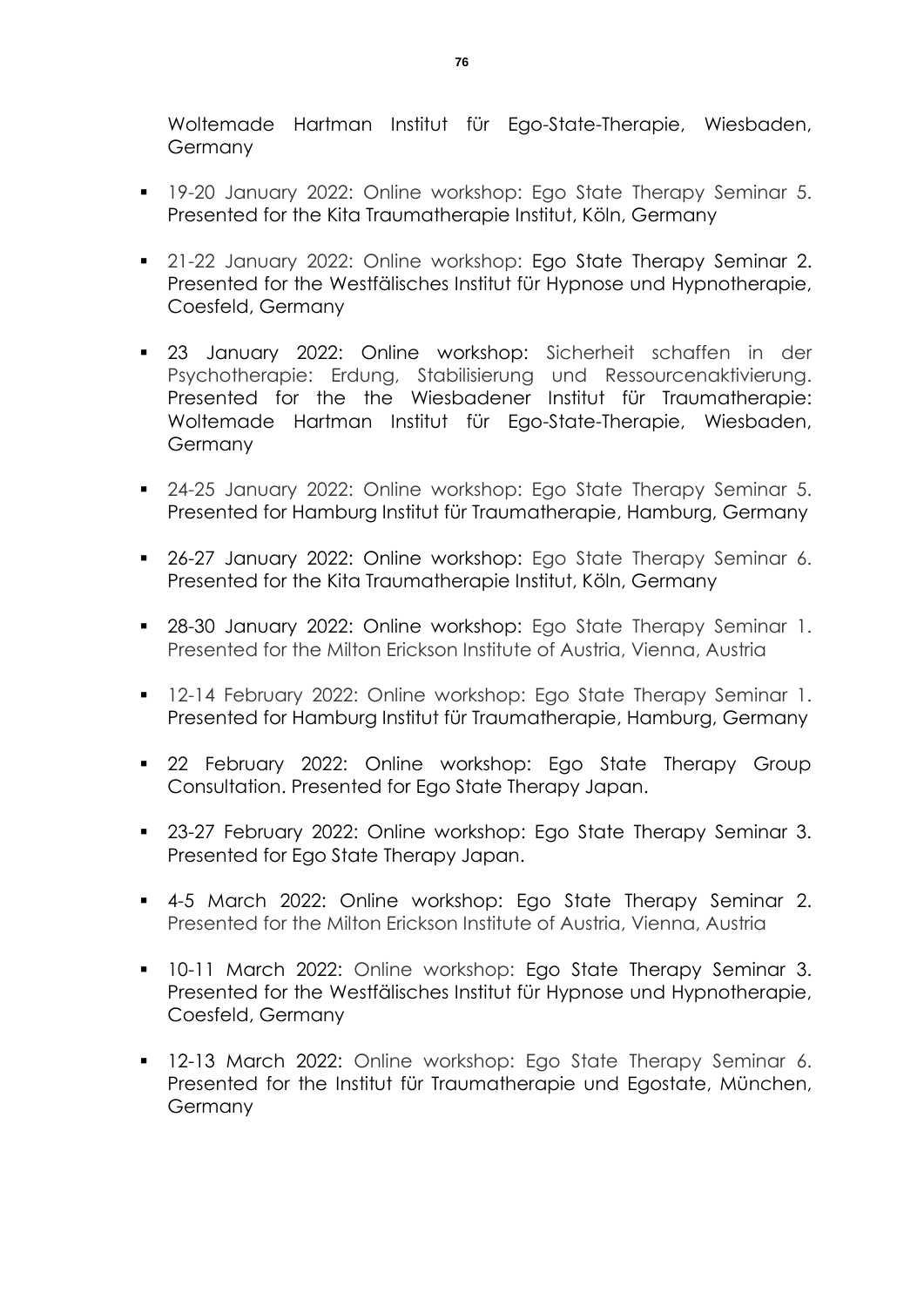- 14-15 March 2022: Online Workshop: Ego-State-Therapie und heilsame Körperarbeit, Seminar 3. Presented for the Institut für Traumatherapie und Egostate, München, Germany
- **17-18 March 2022: Online workshop: Ego State Therapy Seminar 2.** Presented for the the Wiesbadener Institut für Traumatherapie: Woltemade Hartman Institut für Ego-State-Therapie, Wiesbaden, **Germany**
- **19-20 March 2022: Online workshop: Ego State Therapy Seminar 3.** Presented for the the Wiesbadener Institut für Traumatherapie: Woltemade Hartman Institut für Ego-State-Therapie, Wiesbaden, **Germany**
- 21 March 2022: Online workshop: Polyvagale Theorie nach Porges leicht gemacht. Presented for the the Wiesbadener Institut für Traumatherapie: Woltemade Hartman Institut für Ego-State-Therapie, Wiesbaden, Germany
- 24-26 March 2022: Online workshop*:* Innere Systeme stärken Flow ermöglichen: Hypnose, Berührung und Embodiment bei Trauma. Presented for the MEG Kongress, Kassel, Gremany
- 26 March 2022: Online workshop: Somatische Psychotherapie und klinische Hypnose kreativ kombinieren: die Anwendung der "Pendel-Technik" bei Traumafolgestörungen. Ein Demonstrations-Workshop. Presented for the MEG Kongress, Kassel, Gremany
- **29-31 March 2022: Online workshop: Ego State Therapy Seminar 1.** Presented for the Australian Institute of Clinical Hypnosis and Psychotherapy, Sydney, Australia
- 1-4 April 2022: Online workshop: Ego State Therapy Seminar 2. Presented for the Milton Erickson Institute of Austria, Vienna, Austria
- 4-5 April 2022: Online Workshop: Ego State Therapy Seminar 3. Presented for the Trenkle Organisation, Rottweil, Germany
- 6-7 April 2022: Online Workshop: Ego State Therapy Seminar 4. Ego State Therapy Seminar 6. Presented for Hamburg Institut für Traumatherapie, Hamburg, Germany
- 8-9 April 2022: Online workshop: Ego-State-Therapie und heilsame Körperarbeit, Seminar 3. Presented for the Kita Traumatherapie Institut, Köln, Germany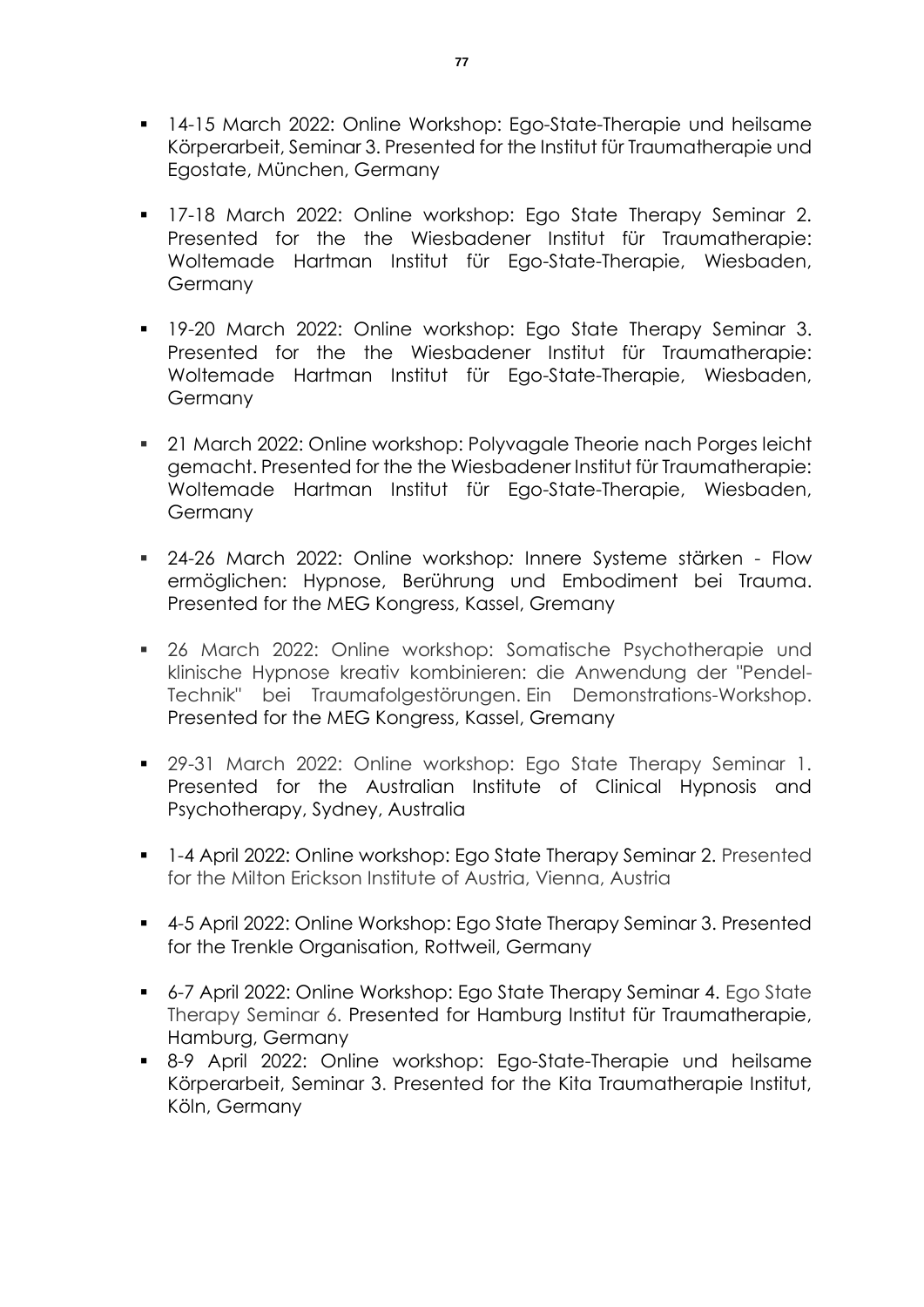- **11 April 2022: Online workshop: Reise durch die Zeit. Presented for the the** Wiesbadener Institut für Traumatherapie: Woltemade Hartman Institut für Ego-State-Therapie, Wiesbaden, Germany
- 22 April 2022: Online workshop: Ego State Therapy Group Supervision. Presented for the Milton Erickson Institute of Austria, Vienna, Austria
- 22-23 April 2022: Online workshop: Ego State Therapy Seminar 3. Presented for the Milton Erickson Institute of Austria, Vienna, Austria
- 24-25 April 2022: Online workshop: Ego State Therapy Seminar 6. Presented for Hamburg Institut für Traumatherapie, Hamburg, Germany
- 26-27 April 2022: Online workshop: Ego-State-Therapie Spezialseminar: Der Körper kennt den Weg nach Trauma. Presented for the the Wiesbadener Institut für Traumatherapie: Woltemade Hartman Institut für Ego-State-Therapie, Wiesbaden, Germany
- 14-15 May 2022: Online workshop: Trauma-Therapeutisches-Yoga Seminar 1. Presented for the Kita Traumatherapie Institut, Köln, Germany
- 16-17 May 2022: Online workshop: Ego State Therapy Seminar 6. Presented for Hamburg Institut für Traumatherapie, Hamburg, Germany
- 19-21 May 2022: Online workshop: Ego State Therapy Seminar 3. Presented for Emergences, Rennes, France
- **23-24 May 2022: Online workshop: Ego State Therapy Seminar 5.** Presented for the Trenkle Organisation, Rottweil, Germany
- 26 May 2022: Online Key Note address: Healing the divided Self with Ego State Therapy: A bottom-Up approach to facilitate Consciousness, Flow and Embodiment in trauma patients. Presented for the Emergences Congress, St Malo, France
- 27 May 2022: Online Roundtable discussion: Consciousness: Yesterday, Today and Tomorrow. Presented for the Emergences Congress, St Malo, **France**
- 27 May 2022: Online workshop: Advancing Flow, Embodiment and Consciousness in your traumatized clients: A combined Ego State and hypno- somatic approach with live demonstrations. Presented for the Emergences Congress, St Malo, France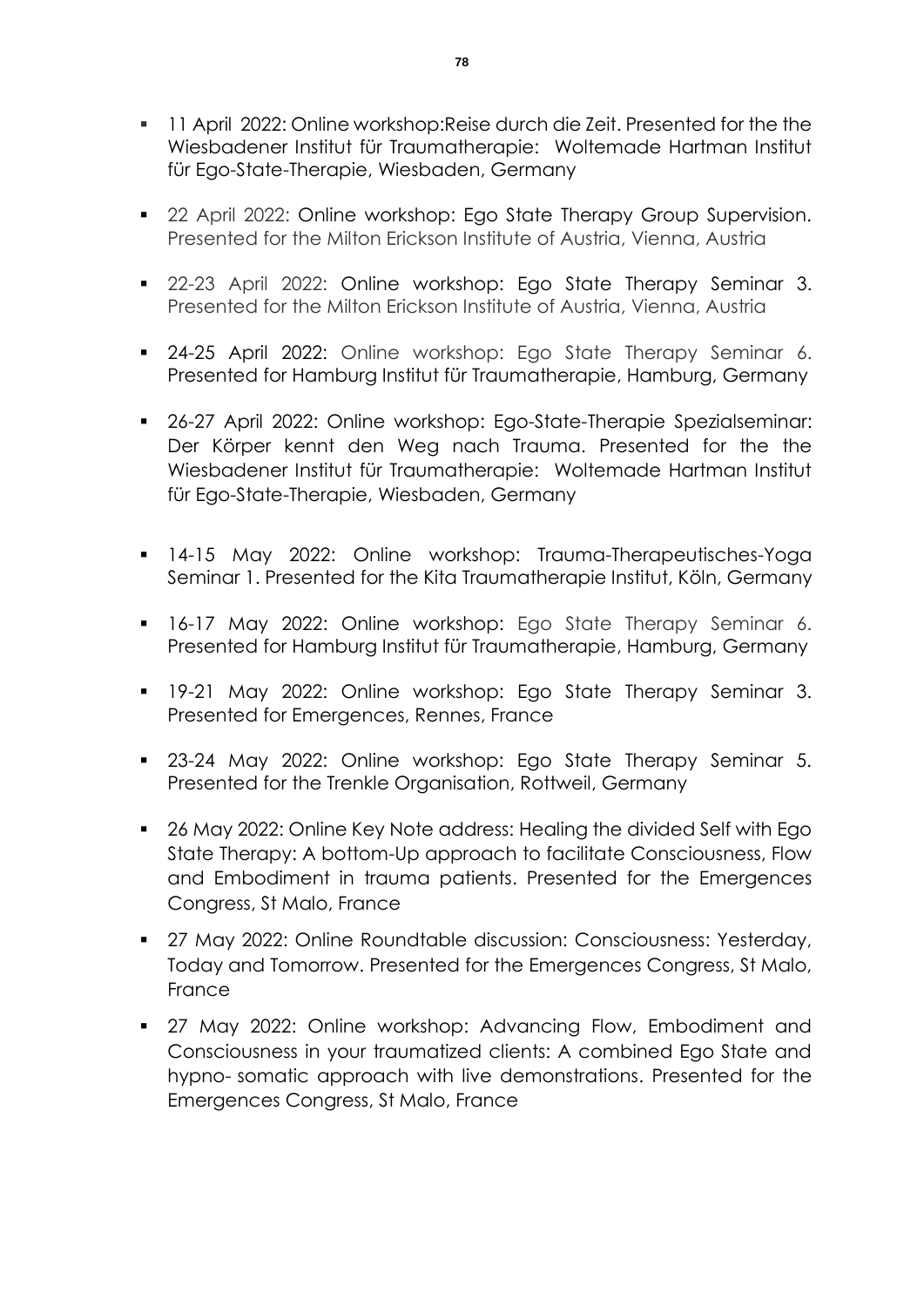## **Publications**

Botha, A.C. & Hartman, W. (2004). Seksuele Molestering: 'n Salutogeniese Perspektief. Rand Afrikaans University Press.

Diale, B.M. & Hartman, W. (2003). Black Adolescents and Domestic Violence: An Exploratory Study using Solution Focused Group Therapy. Rand Afrikaans University Press.

Engelbrecht, L., Byrne, J. & Hartman, W. (2004). Unique Outcomes in the Life Stories of Black Adolescent Girls who were Sexually Abused. Rand Afrikaans University Press.

Fourie, G. & Hartman, W. (2009). An Integrated Ericksonian and Ego State Intervention Strategy for the Treatment of Survivors of Childhood Sexual Trauma. 2007. University of Johannesburg Press.

Frederick, C., Hartman, W., Morton, P., Phillips, M., Watkins, J.G. & Wemple, J. (2002). A Celebration of the Life of Helen Huth Watkins. *American Journal of Clinical Hypnosis,* 45, 79-87.

Fritzsche, K. & Hartman, W. (2010). Einführung in die Ego-State-Therapie Heidelberg: Carl-Auer-Systeme Verlag.

Gordon, C. & Hartman, W. (2007). A Single-beam Positron Emission Computerized Tomography Study of Trichotillomania in terms of Cognitive Behaviour Therapy. 2007. University of the Witwatersrand Press.

Guse, T. & Hartman, W. (2003). The Effect of a Prenatal Hypnotherapeutic Programme on Postnatal Maternal Psychological Well-Being. University of Potchefstroom Press.

Guse, T., Wissing, M.P. & Hartman, W. (2006). The Effect of a Prenatal Hypnotherapeutic Programme on Postnatal Maternal Psychological Well Being. *Journal of Reproductive and Infant Psychology*, 24, 2, 163-177.

Guse, T., Wissing, M.P. & Hartman, W. (2006). A Prenatal Hypnotherapeutic Program to Enhance Postnatal Psychological Wellbeing. *Australian Journal of Clinical and Experimental Hypnosis,* 34, 1, 27 - 40.

Hartman, W. (1988). *Career Guidance with Urban Black Children. Master's thesis in Educational Psychology.* Rand Afrikaans University.

Hartman, W. (1994). *Ego State Therapy with Sexually Traumatised Children.*  Doctoral dissertation. University of Pretoria.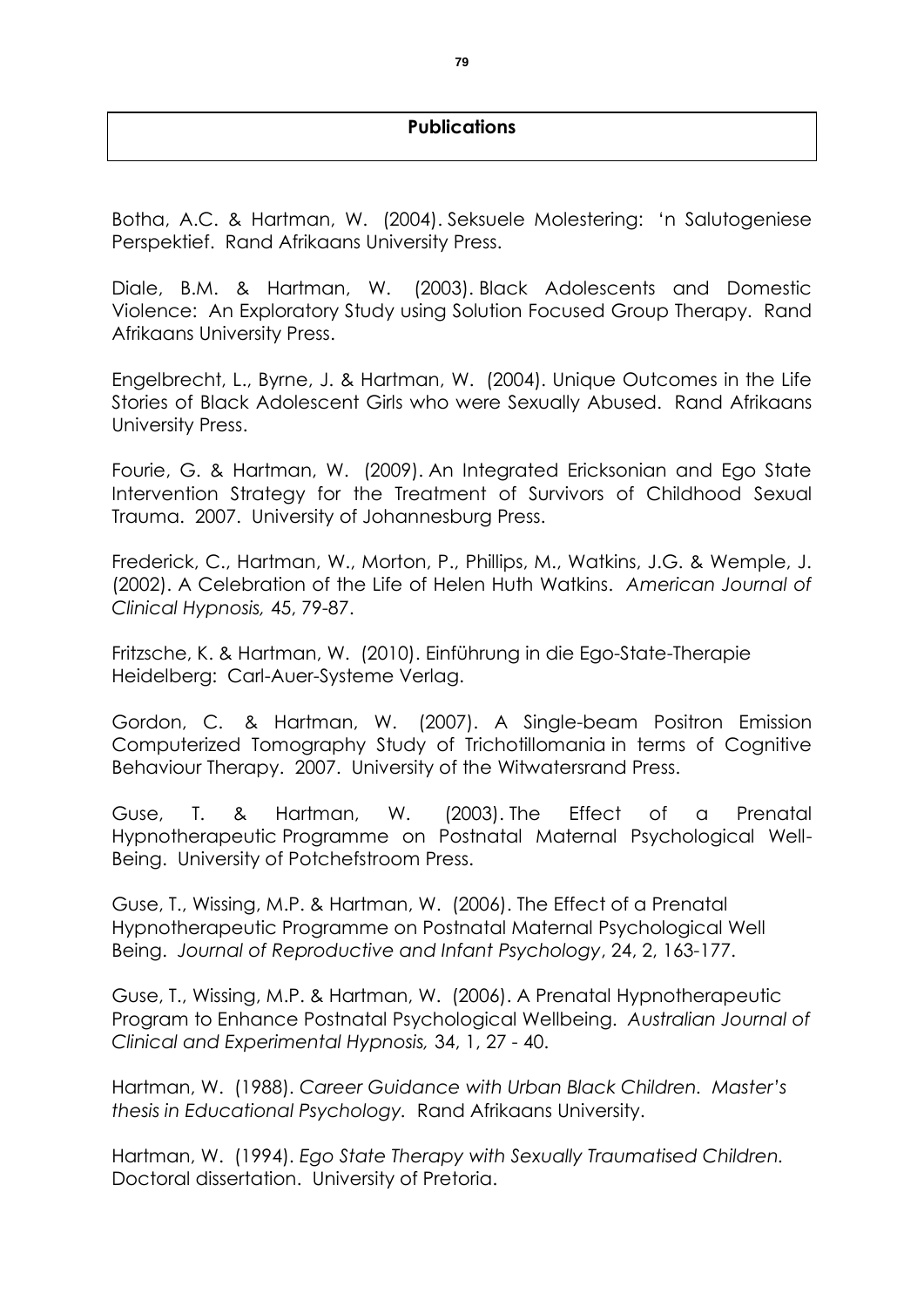Hartman, W. (1995a). *Ego State Therapy with Sexually Traumatised Children.*  Pretoria: Kagiso Publishers.

Hartman, W. (1995b). Ego State Therapy with Sexually Traumatised Children. In G.D. Burrows & R. Stanley (Eds.), *Contemporary International Hypnosis,*  Proceedings of the 13<sup>th</sup> International Congress of Hypnosis, Melbourne, Australia, August 6-12, 1994, (pp. 149-158). Chichester: John Wiley & Sons.

Hartman, W. (1995c). *The Use of Ego State Therapy in the Treatment of Somatic Reactions to Trauma*. Proceedings of the 1st Africa Congress in Clinical Hypnosis and Psychosomatic Medicine, Sun City, South Africa, October 15-19, 1995.

Hartman, W. (1998). Advanced Techniques of Ericksonian Utilization: The Use of Symptom Words, Figures of Speech and Sequences in Guiding Ego States' Associations. *Hypnos. Swedish Journal of Hypnosis in Psychotherapy and Psychosomatic Medicine,* 24, 206-212.

Hartman, W. (2001). The Utilization of Ego State Patterns of Self- Expression in the Treatment of Aphonic Conversion Reactions. *Hypnos. Swedish Journal of Hypnosis in Psychotherapy and Psychosomatic Medicine*, XXVII, 4-10.

Hartman, W. (2002). Ego State Therapy - Then and Now: Towards a Naturalistic Utilization Approach. A Tribute to John. G. Watkins. *Hypnos. Swedish Journal of Hypnosis in Psychotherapy and Psychosomatic Medicine*, XXIX, 52-58.

Hartman, W. (2008). Mental Strengths and Experiential Solutions: Conquering the Trauma of Apartheid, Racism, Sexism and Xenophobia. *HypnosNytt,* 3, 7- 16.

Hartman, W. (2009). Straight Guys with Queer Eyes: The Utilization of Opposing Ego States in the Treatment of Trauma-Related Sexual Orientation Distress. *Tidsskrift for Klinisk Hypnose,* 2, 13 - 22.

Hartman, W. (2009). Straight Guys with Queer Eyes: The Utilization of Opposing Ego States in the Treatment of Trauma-Related Sexual Orientation Distress. *HypnosNytt. Swedish Journal of Clinical Hypnosis, 3,* 3-13.

Hartman, W. (2010).You will always be in my heart. Grief as a resource in psychotherapy. *Tidsskrift for Klinisk Hypnose,* Nr 1, Maj 2010, 15.

Hartman, W. (2010). *Einführung in die Ego-State-Therapie.* Heidelberg: Carl-Auer Verlag.

Hartman, W. (2012). Leave a trail of wisdom. A Tribute to John G Watkins Ph.D. *Tidsskrift for Klinisk Hypnose,* Nr 1, Maj 2012, 30.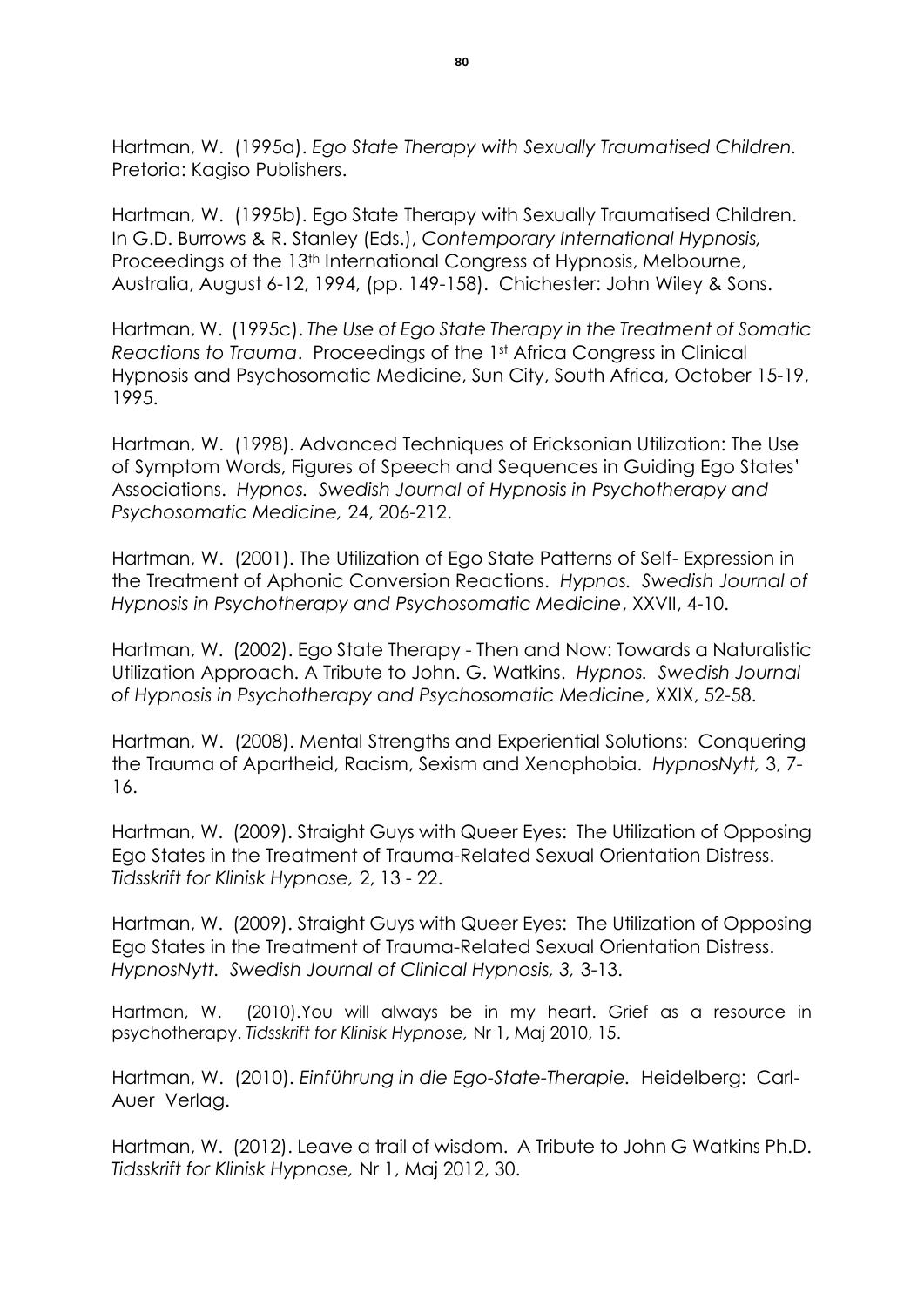Hartman, W. (2014). Over the Rainbow – Wie man farbenfrohe Lösungen entwickelt, um Ich-Zustände als Ressourcen glänzen zu lassen: Der Fall Esti. In: W. Brächter (Hrsg.), Der singende Pantomime: Ego-State-Therapie und Teilearbeit mit Kindern und Jugendlichen (pp. 212 - 226). Heidelberg, Germany: Carl-Auer Verlag.

Struwig, E., Van Breda, A.D. & Hartman, W. (2009). An Exploratory Study on the Usefulness of Eye Movement Integration Therapy in Overcoming Childhood Trauma. University of Johannesburg Press.

Swiegers, H.A. & Hartman, W. (2002). Alternatiewe Tugmaatreëls vir die leergeremde adollesent. 2002. University of South Africa Press.

Van Backström, J.G.F. & Hartman, W. (In Press). 'n Geïntegreerde Hipnoterapeutiese Benadering tot Paternale Psigologiese Welsyn. University of Potchefstroom Press

Van der Merwe, S.J. & Hartman, W. (2002). 'n Terapeutiese Program vir die Gesin met 'n Chroniese Siek Ouer. University of South Africa Press.

## **Professional Societies / Activities**

- Member of the Psychological Society of South Africa (1987 2000)
- Member of the South African Society of Clinical Hypnosis (1988 2000)
- Member of the Executive Committee of the South African Society of Clinical Hypnosis (1994-2000)
- Member of the Training Committee of the South African Society of Clinical Hypnosis (1994-2000)
- Member of the Ericksonian and Ego State Interest Group of the South African Society of Clinical Hypnosis (1994 - 2000)
- Chairman of the Ericksonian and Ego State Interest Group of the South African Society of Clinical Hypnosis (1995-1999)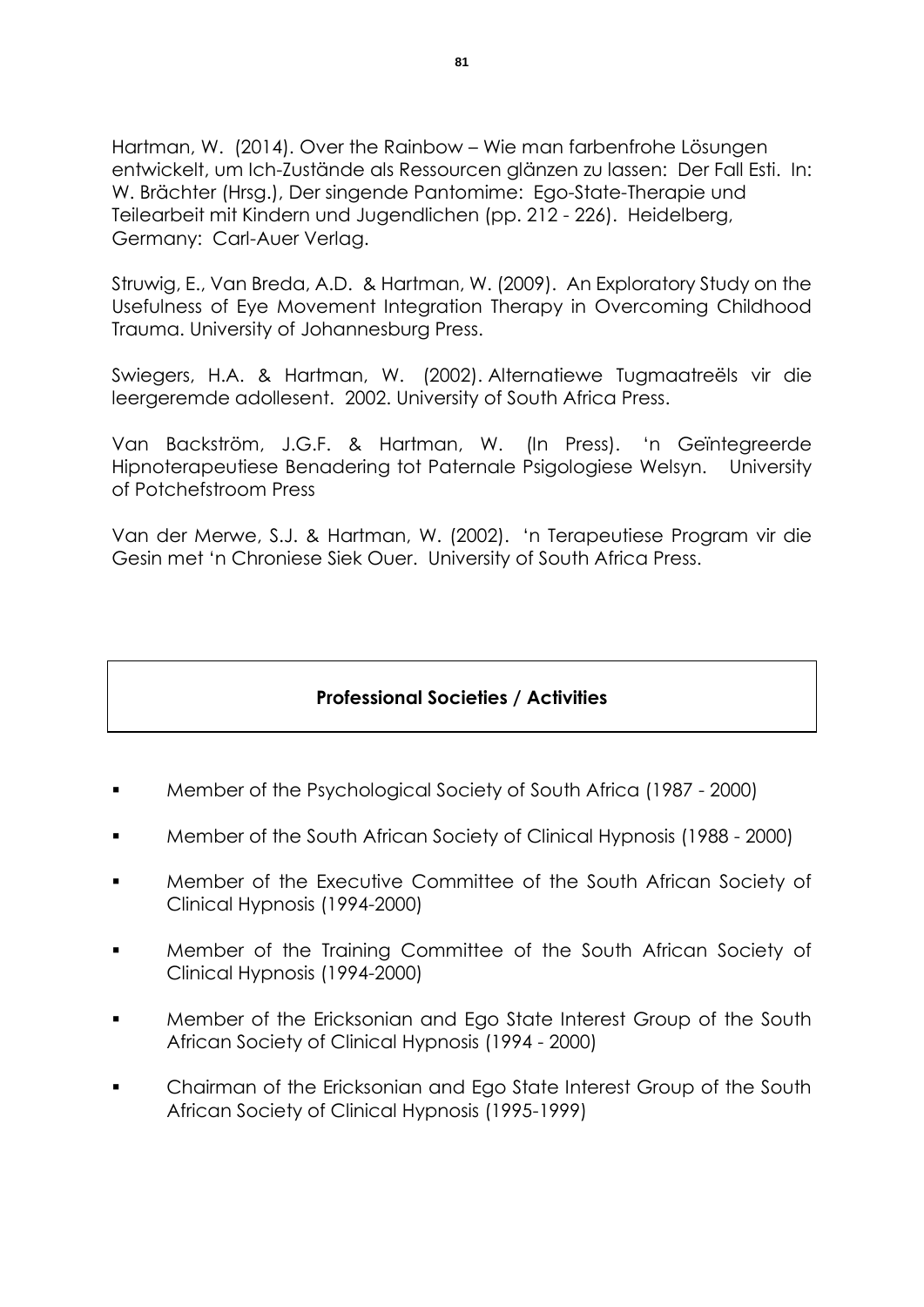- Member of the Examination Board of the South African Society of Clinical Hypnosis (Intermediate and Advanced courses, Diplomate examination)(1994-2000)
- Member of the International Society of Hypnosis
- Member of the Professional Board for Psychology. Health Professions Council of South Africa. Five year term (1999-2003)
- Member of the Education Committee of the Professional Board for Psychology. Health Professions Council of South Africa (2001 - 2002)
- Member of the Editorial Advisory Board of Hypnos, the Swedish Journal of Hypnosis in Psychotherapy and Psychosomatic Medicine (1995 - 2000)
- **•** Convener of the 1st Africa Congress in Clinical Hypnosis and Psychosomatic Medicine at Sun City, South Africa (15 - 19 October 1995)
- Convener of the scientific meeting and advanced workshop: Hypnotic Interventions: Comparing the Techniques of the Masters. The South African Society of Clinical Hypnosis. Pretoria. South Africa (15 - 20 March 1997)
- Convener of the scientific meeting and workshops: Ericksonian Approaches to Hypnosis and Psychotherapy. The 6<sup>th</sup> National Congress of the Psychological Society of South Africa in Johannesburg, South Africa (15 - 18 August 2000)
- Teaching the annual intensive training programmes of the South African Society of Clinical Hypnosis. Elementary course in Clinical Hypnosis, Intermediate and Advanced courses in Ego State Therapy and Ericksonian Approaches to Hypnosis and Psychotherapy (1993 - 2000)
- Convener and Chair of the First South African Conference on Sexual Abuse, Pretoria, South Africa (31 October - 1 November 2002)
- Convener and Chair of the First World Congress of Ego State Therapy. Pathways to Wholeness: Past, Present and Future. Bad Orb, Germany ( 20 - 23 March 2003)
- **Convener and Chair of the Best of Psychotherapy: A Congress. Mabula** Private Game Lodge, South Africa (19 & 20 February 2006)
- Convener and Chair of The Changing Faces of Psychotherapy: A Congress & United we Stand: The Second World Congress on Ego State Therapy. Pretoria, South Africa ( 22 - 25 February 2006)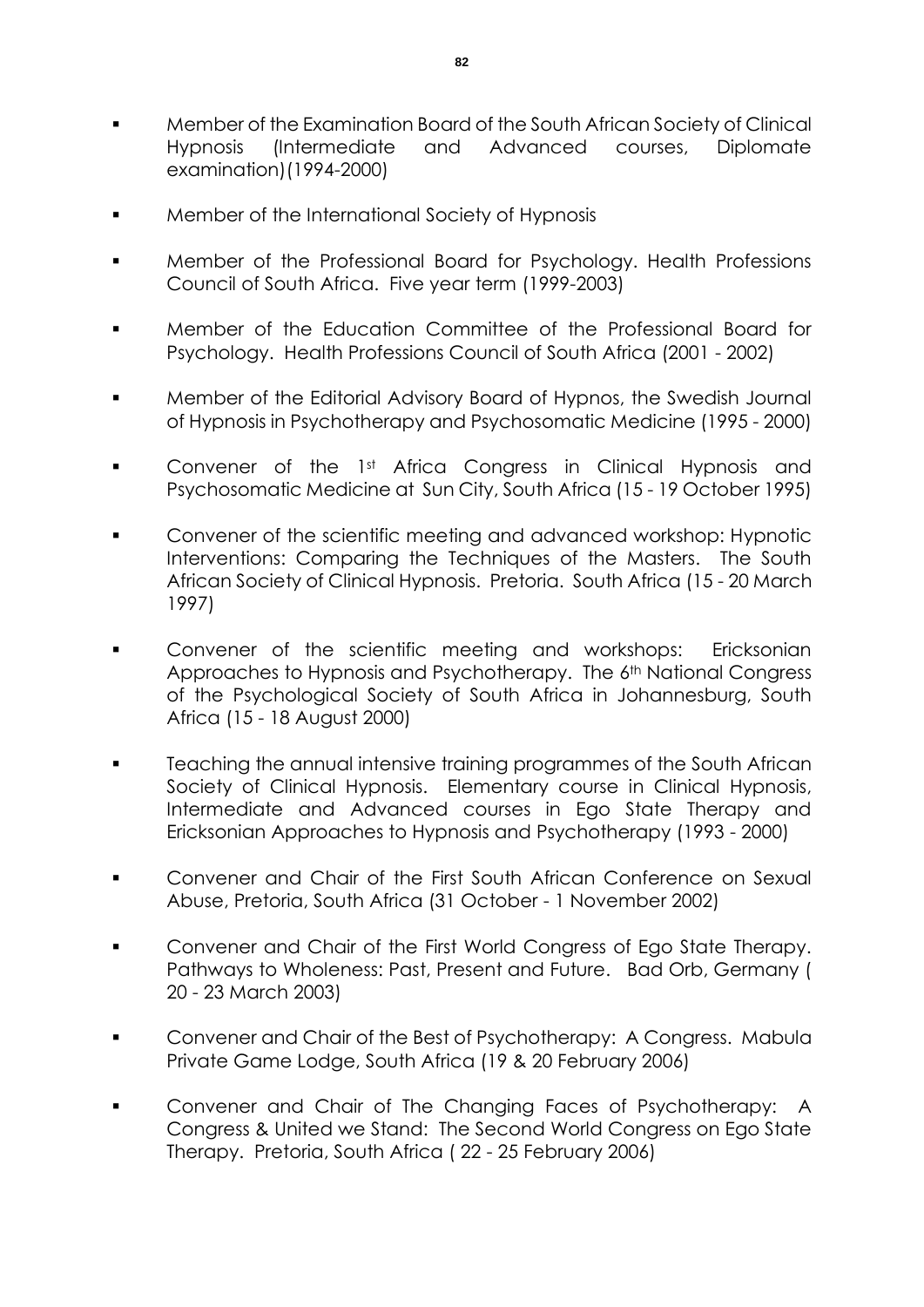- **Convener and Chair of the Cape of Good Hope Congress. Erinvale,** Somerset West, Cape Town (28 February & 1 March 2006)
- Convener and Co-Chair of the Changing Faces of Psychotherapy: A Congress - Including the Third World Congress on Ego State Therapy. Sun City, South Africa (4 - 7 February 2010)
- Convener and Chair of the Cape of Good Hope Congress. Stellenbosch, Cape Town (9 - 11 February 2010)
- Co-Convener and Co-Chair of the Parts Therapy Congress Including the Fourth World Congress on Ego State Therapy. Heidelberg, Germany (23 - 27 November 2011)
- Director and Founding Member of the Milton H. Erickson Institutes of South Africa / MEISA (Since 2000)
- President and Founding Member of the Milton H. Erickson Psychotherapy Society of South Africa / MEPSSA (Since 2010)
- President of Ego State Therapy International (ESTI) (Since 2011 2016)
- Visiting lecturer and Senior Research Fellow at the University of Johannesburg (Since 2012 - )
- **EXEC** Teaching the annual intensive training programmes of the Milton H Erickson Institutes of South Africa. Fundamental, intermediate and advanced training courses in clinical hypnosis, Ego State Therapy, Eye Movement Integration and Ericksonian approaches to hypnosis and psychotherapy (Since 2000)
- Supervisor of Masters and Doctoral level students at various universities in South Africa and specifically at the University of Johannesburg
- Member of the Executive Committee of the National Council of the South African Professional Society Against Abuse of Children (SAPSAC) (2002 - 2007)
- Expert witness in various court cases (custody, divorce and criminal) in South Africa
- Sport psychologist for the following international athletes: Jacques Freitag (world champion in high jump, 2002-2004); Pieter de Villiers (400 m hurdles, 2008, Beijing Olympics); Pieter Smith (relays, Beijing Olympics)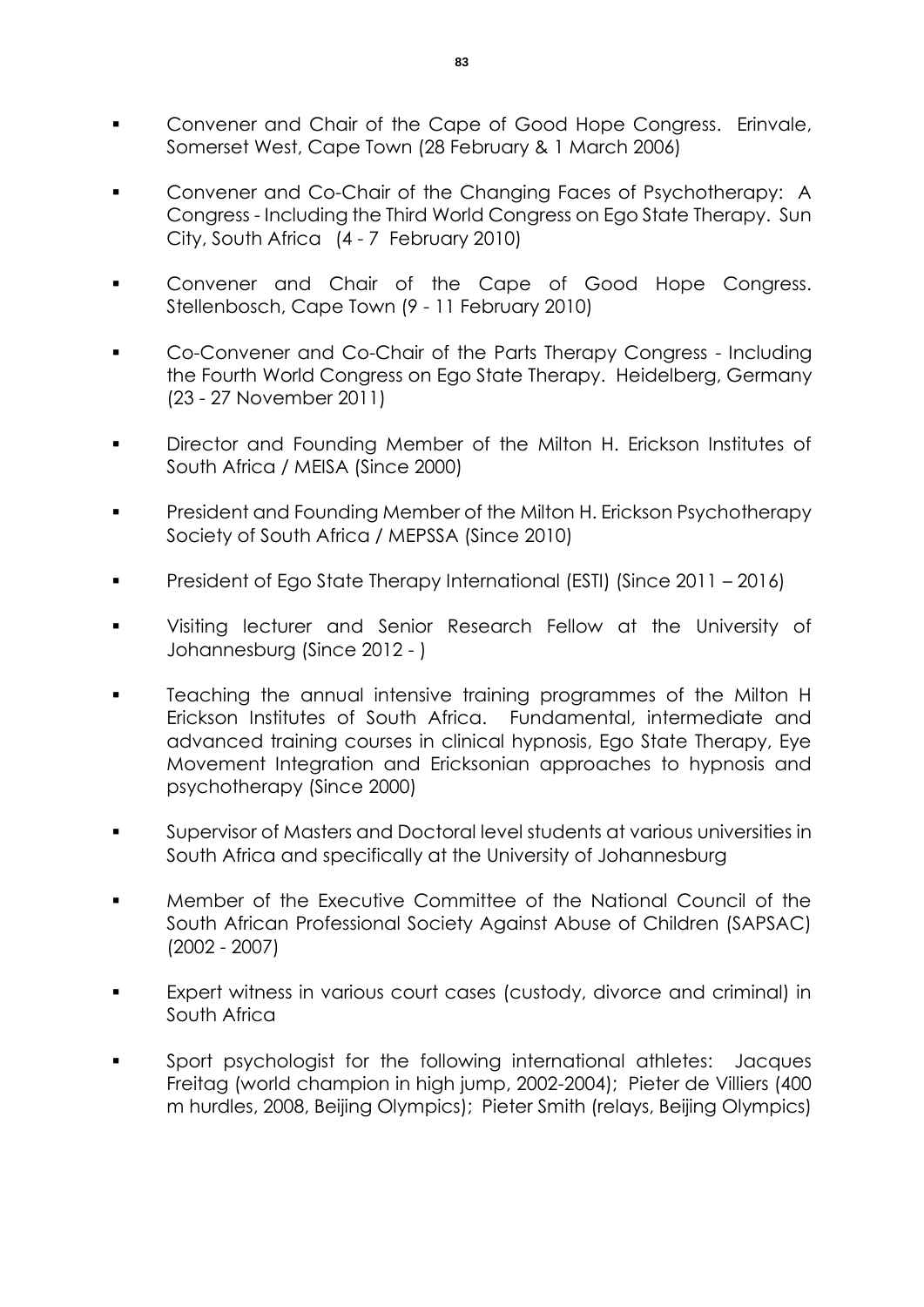- Sport psychologist for the following international teams: The South African underwater hockey team (2006); The South African Paragliding team (Since 2000 - )
- 17 September 2008. Guest Speaker on Radio Vienna, Austria. Topic: Hypnosis and Hypnotherapy
- Regular Guest Speaker on the Afrikaans Radio in South Africa on Topics of Hypnosis, Hypnotherapy, Apartheid, Racism and Xenophobia
- Board Member of the International Society of Hypnosis (ISH). (2012 2015)
- Chairperson of the Education and Training Committee of the International Society of Hypnosis (ISH). (2012 - 2015)
- Member of the Education and Training Committee of the International Society of Hypnosis (ISH). (2015 -)
- Convener and Chair of the Big Five Congress: Perspectives on Change in Psychotherapy. Mabula Game Lodge, South Africa (18 - 19 February 2013)
- Convener and Chair of the International Congress: Diamonds in the Rough: Perspectives on Change in Psychotherapy. Including the 5<sup>th</sup> World Congress on Ego State Therapy. CSIR, International Convention Centre, Pretoria, Sun City, South Africa (21 – 23 February 2013)
- Member of the Awards Committee of the International Society of Hypnosis (ISH). (2012 -)
- Convener and Chair of the Cape of Good Hope Congress: Perspectives on Change in Psychotherapy. Franschhoek, South Africa (26 - 27 February 2013)
- **Convener and Chair of the Changing Faces of Psychotherapy Congress,** including the 6<sup>th</sup> World Congress on Ego State Therapy. Mabula Game Lodge, South Africa (19 - 21 February 2016)
- Convener and Chair of the Cape of Good Hope Congress: Perspectives on Change in Psychotherapy. Stellenbosch, South Africa (24 - 25 February 2016)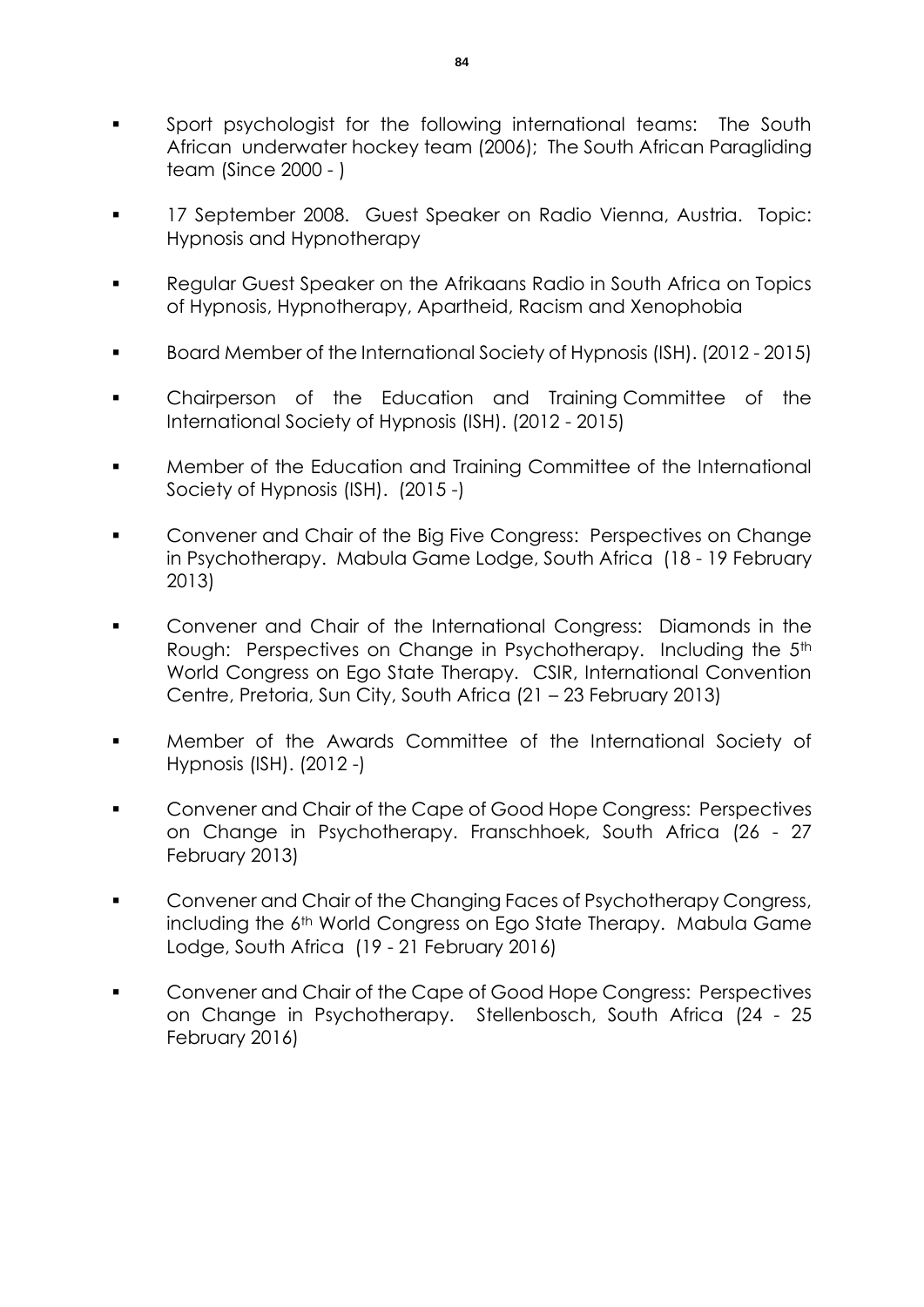## **Supervision of Masters and Doctoral Dissertations / Theses**

- External examiner Masters dissertation: S J van der Merwe. 'n Terapeutiese Program vir die Gesin met 'n Chroniese Siek Ouer. 2002. University of South Africa
- External examiner Masters dissertation: H A Swiegers. Alternatiewe Tugmaatreëls vir die leergeremde adollesent. 2002. University of South Africa
- Supervisor Doctoral dissertation: T Guse. The Effect of a Prenatal Hypnotherapeutic Programme on Postnatal Maternal Psychological Well-Being. 2003. University of Potchefstroom
- **External examiner Masters dissertation: B M Diale. Black Adolescents** and Domestic Violence: An Exploratory Study using Solution Focused Group Therapy. 2003. Rand Afrikaans University
- External examiner Doctoral dissertation: A C Botha. Seksuele Molestering: 'n Salutogeniese Perspektief. 2004. Rand Afrikaans **University**
- External examiner Masters dissertation: L Engelbrecht. Unique Outcomes in the Life Stories of Black Adolescent Girls who were Sexually Abused.
- External examiner Doctoral thesis (D.Phil): C Gordon. A Single-beam Positron Emission Computerized Tomography Study of Trichotillomania in terms of Cognitive Behaviour Therapy. 2007. University of the Witwatersrand
- Supervisor Doctoral dissertation J G F van Backström. 'n Geïntegreerde Hipnoterapeutiese Benadering tot Paternale Psigologiese Welsyn. 2007. University of Potchefstroom.
- External examiner Masters dissertation: E Struwig. An Exploratory Study on the Usefulness of Eye Movement Integration Therapy in overcoming Childhood Trauma. 2008. University of Johannesburg.
- External examiner Doctoral dissertation: G Fourie. An Integrated Ericksonian and Ego State Intervention Strategy at the Treatment of Survivors of Childhood Sexual Trauma. 2009. University of Johannesburg